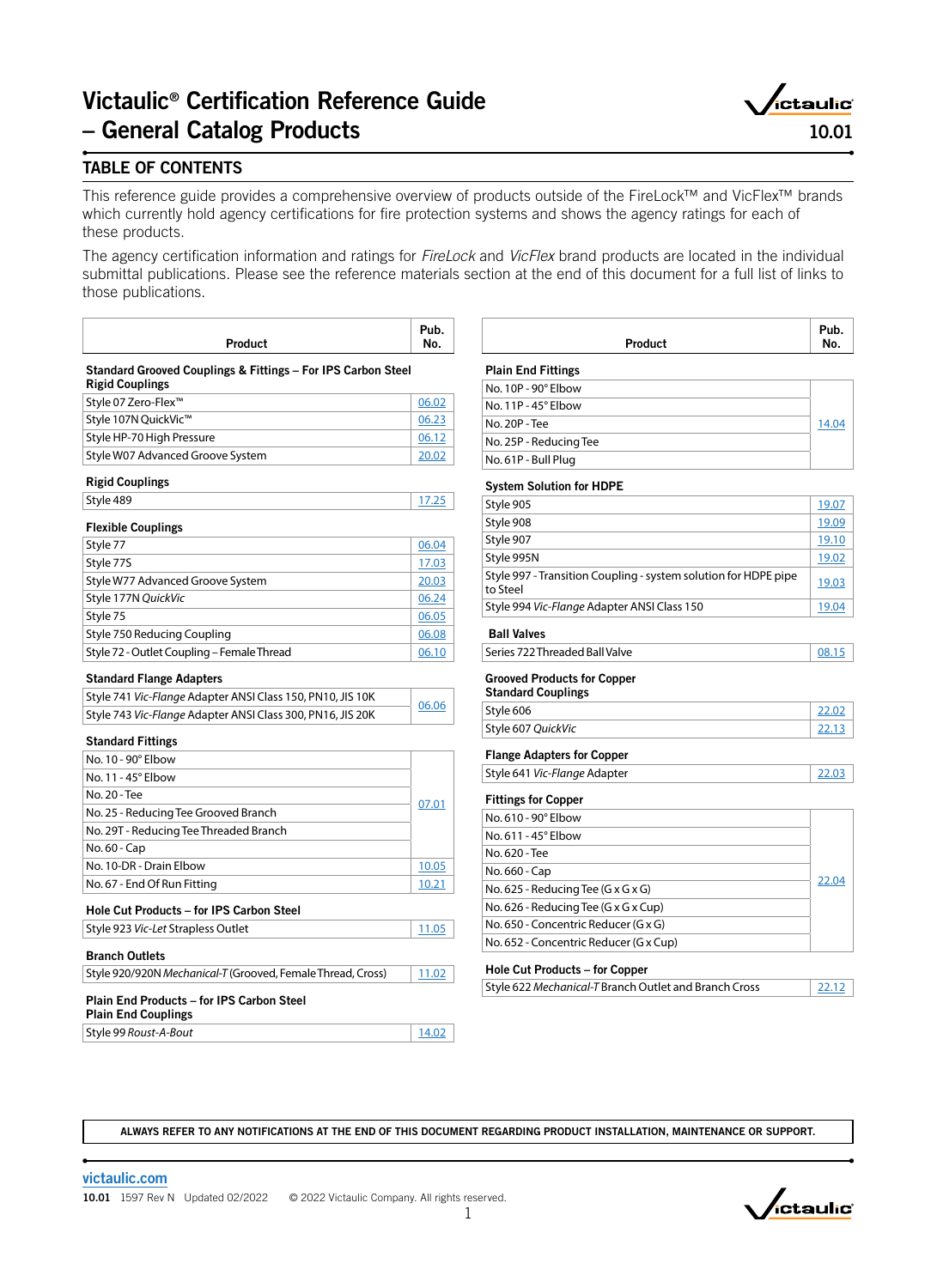| Product                                                                                    | Pub.<br>No. |
|--------------------------------------------------------------------------------------------|-------------|
| Grooved Products for AWWA Ductile Iron - Underground Services<br><b>Standard Couplings</b> |             |
| Style 31                                                                                   | 23.02       |
| Style 307 - Transition Coupling - AWWA to IPS                                              | 23.03       |
| <b>Flange Adapters</b>                                                                     |             |
| Style 341 Vic-Flange Adapter                                                               | 23.04       |
| <b>Ductile Iron Cast Fittings</b>                                                          |             |
| No. 100-C - 90° Long radius Elbow                                                          |             |
| No. 10-C - 90° Elbow                                                                       |             |
| No. 11-C - 45° Elbow                                                                       |             |
| No. 12-C - 22 1/2° Elbow                                                                   |             |
| No. 13-C - 11 1/4° Elbow                                                                   |             |
| No. 20-C - Tee                                                                             | 23.05       |
| No. 35-C - Cross                                                                           |             |
| No. 30-C - 45° Lateral                                                                     |             |
| No. 60-C - Cap                                                                             |             |
| No. 25-C - Reducing Tee                                                                    |             |
| No. 50-C - Concentric Reducer                                                              |             |
| No. 10-CR - 90° Reducing Elbow                                                             |             |
| <b>Fittings for Stainless Steel</b>                                                        |             |
| No. 410 SS - Stainless Steel 90° Flbow                                                     |             |
| No. 411 SS - Stainless Steel 45° Elbow                                                     |             |
| No. 420 SS - Stainless Steel Straight Tee                                                  | 17.16       |
| No. 425 SS - Stainless Steel Reducing Tee                                                  |             |
| No. 450 SS - Stainless Steel Reducing Tee                                                  |             |
| No. 460 SS - Stainless Steel End Cap                                                       |             |

| Product                                          | Pub.<br>No. |
|--------------------------------------------------|-------------|
| Vic-Press™ for Type 304 Stainless Steel Products |             |

| Style P597 Standard Coupling        |       |
|-------------------------------------|-------|
| Style P592 Tee                      |       |
| Style P588 Tee with Threaded Branch |       |
| Style P586 90° Elbow                |       |
| Style P542 90° Street Elbow         |       |
| Style P591 45° Elbow                |       |
| Style P543 45° Street Elbow         |       |
| Style P593 Tee with Reducing Branch | 18.12 |
| Style P596 Male Threaded Adapter    |       |
| Style P540 End Cap                  |       |
| Style P599 Female Threaded Adapter  |       |
| <b>Style P587 Transition Nipple</b> |       |
| Style P594 Concentric Reducer       |       |
| Style P584 Threaded Union           |       |
| Style P595 Flange Adapter           |       |
| Style P565 Van Stone Flange Adapter |       |

### *Vic-Press* for Type 316 Stainless Steel Products

| Style P507 Standard Coupling           |       |
|----------------------------------------|-------|
| Style P508 Slip Coupling               |       |
| Style P572 Tee                         |       |
| Style P578 Tee with Threaded Branch    |       |
| Style P568 90° Elbow                   |       |
| Style P562 90° Street Elbow            |       |
| Style P571 45° Elbow                   |       |
| Style P563 45° Elbow                   |       |
| Style P573 Tee with Reducing Branch    | 18.11 |
| Style P576 Male Threaded Adapter       |       |
| Style P560 End Cap                     |       |
| Style P579 Female Threaded Adapter     |       |
| <b>Style P577 Transition Nipple</b>    |       |
| Style P574 Concentric Reducer          |       |
| Style P585 Threaded Union              |       |
| Style P575 Flange Adapter              |       |
| Style P566 Van Stone Flange Adapater   |       |
| Series P569 Stainless Steel Ball Valve |       |

# CERTIFICATION/LISTINGS





**N CERTI** 





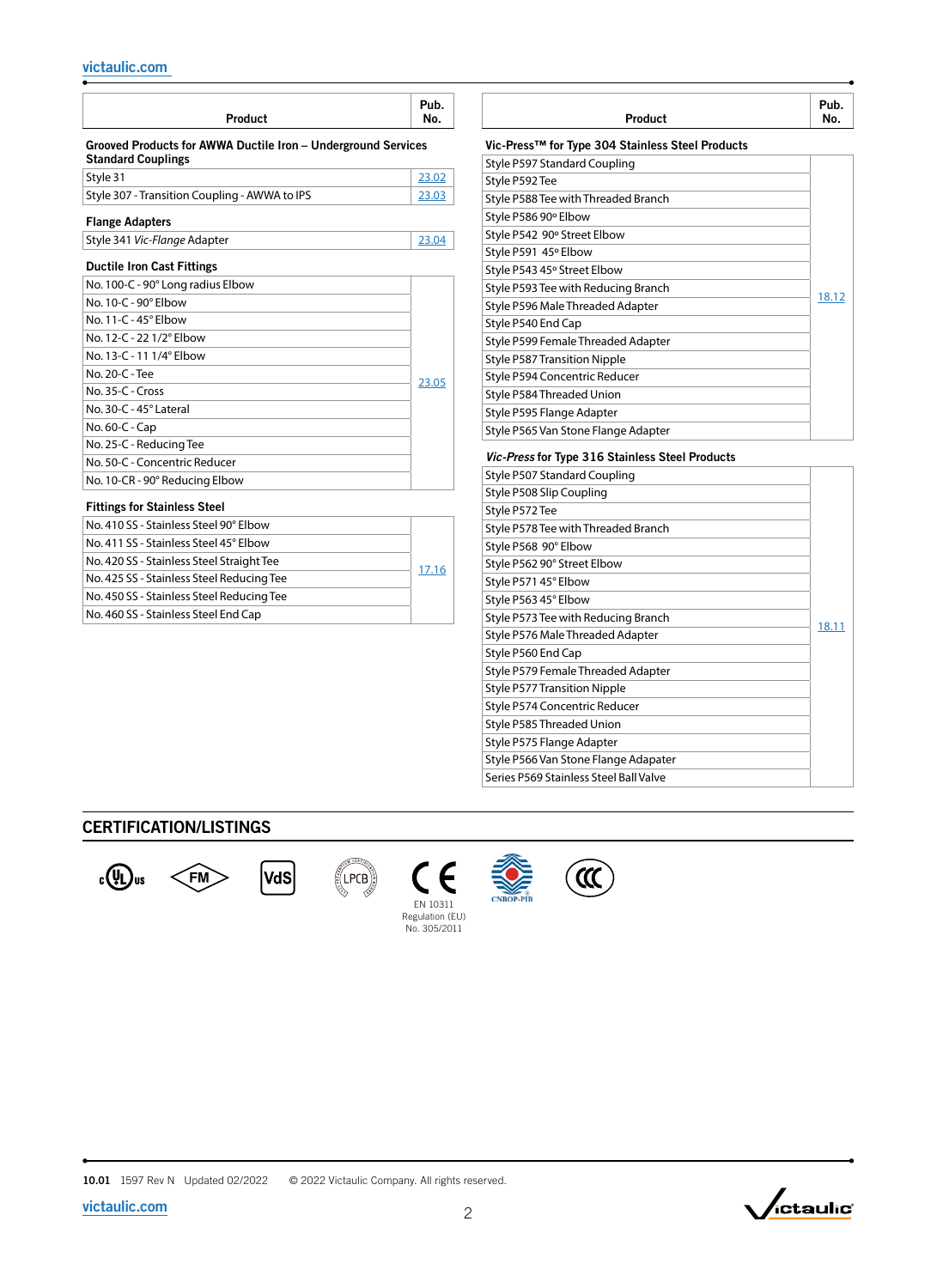| Style/Series/No | <b>Nominal Pipe</b><br><b>Size</b><br>inches<br>DN | <b>Actual Outside</b><br><b>Diameter</b><br>inches<br>mm            | <b>Maximum Pressure Ratings per Certification</b><br>psi<br>kPa <sup>1</sup> |             |             |             |              |             |             | <b>Submittal</b> |
|-----------------|----------------------------------------------------|---------------------------------------------------------------------|------------------------------------------------------------------------------|-------------|-------------|-------------|--------------|-------------|-------------|------------------|
|                 |                                                    |                                                                     | cULus                                                                        | FM          | VdS         | <b>LPCB</b> | <b>CNBOP</b> | CCC         | CE / CPR    |                  |
|                 |                                                    | Standard Grooved Couplings - For IPS Carbon Steel - Rigid Couplings |                                                                              |             |             |             |              |             |             |                  |
|                 | $\mathbf{1}$<br><b>DN25</b>                        | 1.315<br>33.7                                                       | 500<br>3450                                                                  | 500<br>3450 |             | 580<br>4000 | 232<br>1600  |             | 500<br>3450 |                  |
|                 | $1^{1/4}$<br><b>DN32</b>                           | 1.660<br>42.4                                                       | 500<br>3450                                                                  | 500<br>3450 |             | 580<br>4000 | 232<br>1600  |             | 500<br>3450 |                  |
|                 | $1^{1/2}$<br><b>DN40</b>                           | 1.900<br>48.3                                                       | 500<br>3450                                                                  | 500<br>3450 |             | 580<br>4000 | 232<br>1600  |             | 500<br>3450 |                  |
|                 | $\overline{2}$<br><b>DN50</b>                      | 2.375<br>60.3                                                       | 500<br>3450                                                                  | 500<br>3450 | 232<br>1600 | 580<br>4000 | 232<br>1600  |             | 500<br>3450 |                  |
|                 | $2^{1/2}$                                          | 2.875<br>73.0                                                       | 500<br>3450                                                                  | 500<br>3450 |             | 580<br>4000 | 232<br>1600  |             | 500<br>3450 |                  |
|                 | <b>DN65</b>                                        | 3.000<br>76.1                                                       | 500<br>3450                                                                  | 500<br>3450 | 232<br>1600 | 580<br>4000 | 232<br>1600  |             | 500<br>3450 |                  |
|                 | $\overline{3}$                                     | 3.500                                                               | 500                                                                          | 500         | 232         | 580         | 232          |             | 500         |                  |
|                 | <b>DN80</b>                                        | 88.9                                                                | 3450                                                                         | 3450        | 1600        | 4000        | 1600         |             | 3450        |                  |
|                 | $\overline{4}$                                     | 4.500                                                               | 500                                                                          | 500         | 232         | 580         | 232          |             | 500         |                  |
|                 | <b>DN100</b>                                       | 114.3                                                               | 3450                                                                         | 3450        | 1600        | 4000        | 1600         |             | 3450        |                  |
|                 |                                                    | 4.250<br>108.0                                                      |                                                                              | 500<br>3450 |             | 580<br>4000 | 232<br>1600  |             | 500<br>3450 |                  |
| Style 07        | 5                                                  | 5.563<br>141.3                                                      | 500<br>3450                                                                  | 500<br>3450 |             | 290<br>2000 | 232<br>1600  |             | 500<br>3450 | 06.02            |
|                 |                                                    | 5.250<br>133.0                                                      |                                                                              | 500<br>3450 |             | 290<br>2000 | 232<br>1600  |             | 500<br>3450 |                  |
|                 | <b>DN125</b>                                       | 5.500<br>139.7                                                      | 500<br>3450                                                                  | 500<br>3450 | 232<br>1600 | 290<br>2000 | 232<br>1600  |             | 500<br>3450 |                  |
|                 | 6<br><b>DN150</b>                                  | 6.625<br>168.3                                                      | 500<br>3450                                                                  | 500<br>3450 | 232<br>1600 | 580<br>4000 | 232<br>1600  |             | 500<br>3450 |                  |
|                 |                                                    | 6.250<br>159.0                                                      |                                                                              | 500<br>3450 |             | 580<br>4000 | 232<br>1600  |             | 500<br>3450 |                  |
|                 |                                                    | 6.500<br>165.1                                                      | 175<br>1200                                                                  | 500<br>3450 |             | 580<br>4000 | 232<br>1600  |             | 500<br>3450 |                  |
|                 | 8<br><b>DN200</b>                                  | 8.625<br>219.1                                                      | 450<br>3100                                                                  | 450<br>3100 | 232<br>1600 | 508<br>3500 | 232<br>1600  | 363<br>2500 | 450<br>3100 |                  |
|                 | 10<br><b>DN250</b>                                 | 10.750<br>273.0                                                     | 400<br>2750                                                                  | 400<br>2750 | 232<br>1600 |             | 232<br>1600  | 363<br>2500 | 400<br>2750 |                  |
|                 | 12<br><b>DN300</b>                                 | 12.750<br>323.9                                                     | 400<br>2750                                                                  | 400<br>2750 | 232<br>1600 |             | 232<br>1600  | 363<br>2500 | 400<br>2750 |                  |

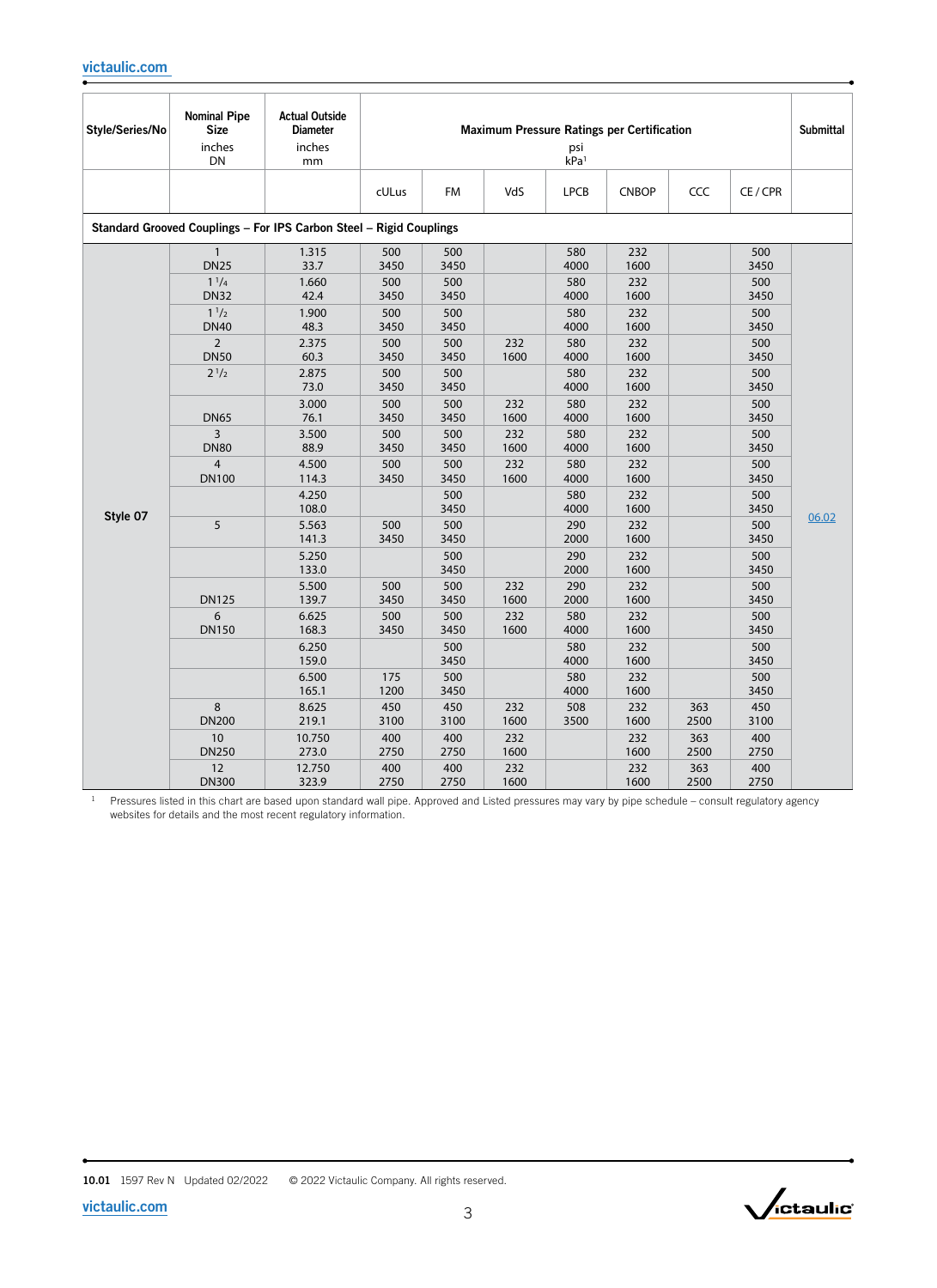| Style/Series/No | <b>Nominal Pipe</b><br><b>Size</b><br>inches<br>DN | <b>Actual Outside</b><br><b>Diameter</b><br>inches<br>mm                        |             | <b>Maximum Pressure Ratings per Certification</b><br>psi<br>kPa <sup>1</sup> |             |             |              |             |             |       |
|-----------------|----------------------------------------------------|---------------------------------------------------------------------------------|-------------|------------------------------------------------------------------------------|-------------|-------------|--------------|-------------|-------------|-------|
|                 |                                                    |                                                                                 | cULus       | <b>FM</b>                                                                    | VdS         | <b>LPCB</b> | <b>CNBOP</b> | CCC         | CE / CPR    |       |
|                 |                                                    | Standard Grooved Couplings - For IPS Carbon Steel - Rigid Couplings (Continued) |             |                                                                              |             |             |              |             |             |       |
|                 | $\overline{2}$<br><b>DN50</b>                      | 2.375<br>60.3                                                                   | 600<br>4137 | 600<br>4137                                                                  |             |             |              |             | 600<br>4137 |       |
|                 | $2^{1/2}$                                          | 2.875<br>73.0                                                                   | 600<br>4137 | 600<br>4137                                                                  |             |             |              |             | 600<br>4137 |       |
|                 | <b>DN65</b>                                        | 3.000<br>76.1                                                                   | 600<br>4137 | 600<br>4137                                                                  |             |             |              |             | 600<br>4137 |       |
|                 | 3<br><b>DN80</b>                                   | 3.500<br>88.9                                                                   | 600<br>4137 | 600<br>4137                                                                  |             |             |              |             | 600<br>4137 |       |
|                 | 4<br><b>DN100</b>                                  | 4.500<br>114.3                                                                  | 450<br>3103 | 600<br>4137                                                                  |             |             |              |             | 600<br>4137 |       |
|                 |                                                    | 4.250<br>108.0                                                                  |             | 600<br>4137                                                                  |             |             |              |             | 600<br>4137 |       |
|                 |                                                    | 5.250<br>133.0                                                                  |             | 500<br>3448                                                                  |             |             |              |             | 500<br>3448 |       |
| Style 107N      | <b>DN125</b>                                       | 5.500<br>139.7                                                                  | 400<br>2765 | 500<br>3448                                                                  |             |             |              |             | 500<br>3448 | 06.23 |
|                 | 5                                                  | 5.563<br>141.3                                                                  | 450<br>3103 | 500<br>3448                                                                  |             |             |              |             | 500<br>3448 |       |
|                 |                                                    | 6.250<br>159.0                                                                  |             | 500<br>3448                                                                  |             |             |              |             | 500<br>3448 |       |
|                 |                                                    | 6.500<br>165.1                                                                  | 400<br>2765 | 500<br>3448                                                                  |             |             |              |             | 500<br>3448 |       |
|                 | 6<br><b>DN150</b>                                  | 6.625<br>168.3                                                                  | 400<br>2765 | 500<br>3448                                                                  |             |             |              |             | 500<br>3448 |       |
|                 |                                                    | 216.3                                                                           |             | 450<br>3103                                                                  |             |             |              |             | 450<br>3103 |       |
|                 | 8<br><b>DN200</b>                                  | 8.625<br>219.1                                                                  | 400<br>2765 | 450<br>3103                                                                  |             |             |              |             | 450<br>3103 |       |
|                 | 10<br><b>DN250</b>                                 | 10.750<br>273.0                                                                 | 400<br>2765 | 400<br>2758                                                                  | 232<br>1600 | 232<br>1600 |              | 363<br>2500 | 400<br>2758 |       |
|                 | 12<br><b>DN300</b>                                 | 12.750<br>323.9                                                                 | 400<br>2765 | 400<br>2758                                                                  | 232<br>1600 | 232<br>1600 |              | 363<br>2500 | 400<br>2758 |       |

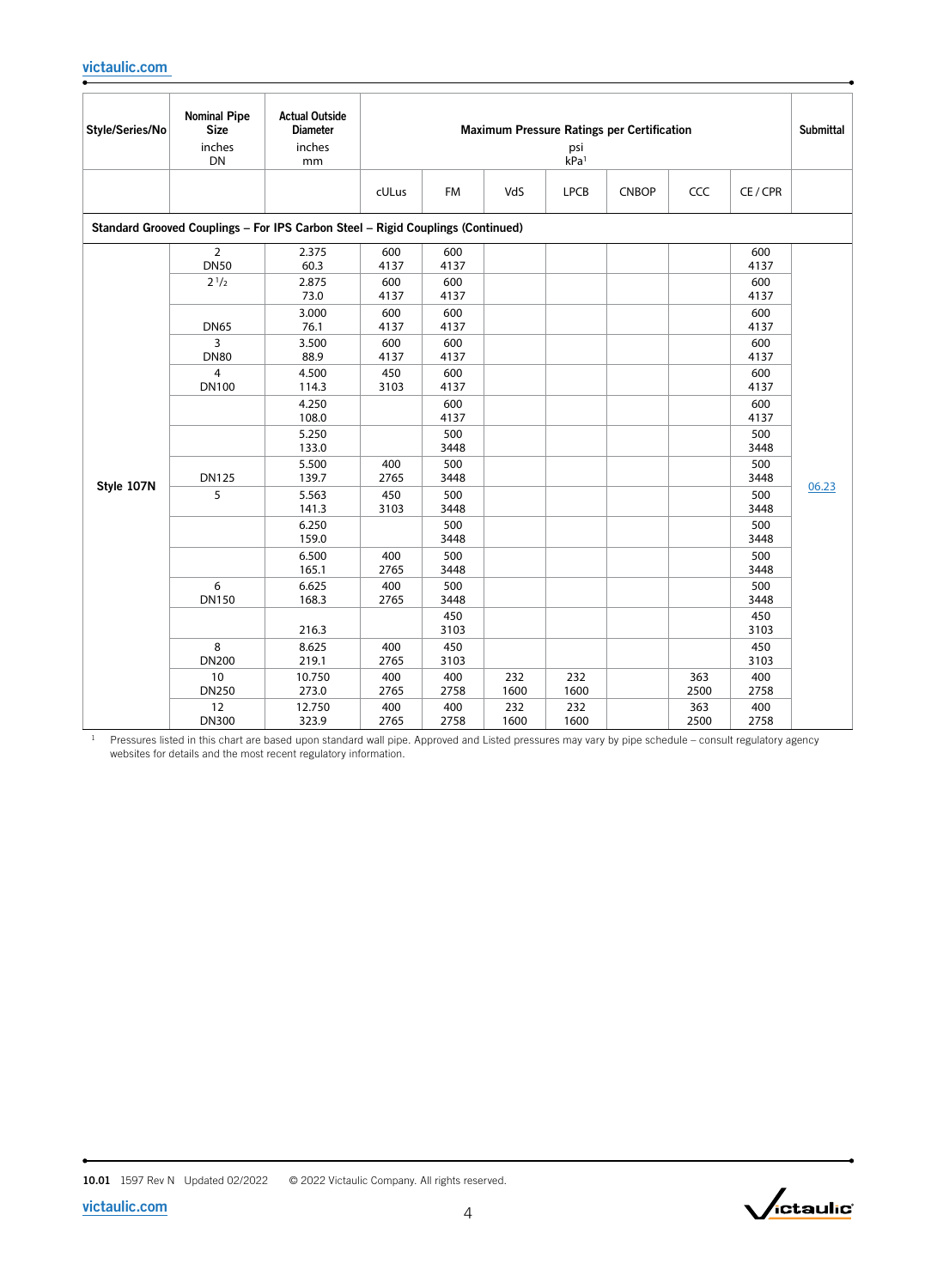| Style/Series/No      | <b>Nominal Pipe</b><br><b>Size</b><br>inches<br><b>DN</b> | <b>Actual Outside</b><br><b>Diameter</b><br>inches<br>mm                        |                            | <b>Maximum Pressure Ratings per Certification</b><br>psi<br>kPa <sup>1</sup> |     |             |              |     |                            |       |
|----------------------|-----------------------------------------------------------|---------------------------------------------------------------------------------|----------------------------|------------------------------------------------------------------------------|-----|-------------|--------------|-----|----------------------------|-------|
|                      |                                                           |                                                                                 | cULus                      | <b>FM</b>                                                                    | VdS | <b>LPCB</b> | <b>CNBOP</b> | CCC | CE/CPR                     |       |
|                      |                                                           | Standard Grooved Couplings - For IPS Carbon Steel - Rigid Couplings (Continued) |                            |                                                                              |     |             |              |     |                            |       |
|                      | $\overline{2}$<br><b>DN50</b><br>$2^{1/2}$                | 2.375<br>60.3<br>2.875<br>73.0                                                  | 750<br>5170<br>750<br>5170 | 750<br>5170<br>750<br>5170                                                   |     |             |              |     | 750<br>5170<br>750<br>5170 |       |
|                      | 3<br><b>DN80</b>                                          | 3.500<br>88.9                                                                   | 750<br>5170                | 750<br>5170                                                                  |     |             |              |     | 750<br>5170                | 06.12 |
| Style HP-70          | $\overline{4}$<br><b>DN100</b>                            | 4.500<br>114.3                                                                  | 750<br>5170                | 750<br>5170                                                                  |     |             |              |     | 750<br>5170                |       |
| <b>High Pressure</b> | 6<br><b>DN150</b>                                         | 6.625<br>168.3                                                                  | 750<br>5170                | 750<br>5170                                                                  |     |             |              |     | 750<br>5170                |       |
|                      | 8<br><b>DN200</b>                                         | 8.625<br>219.1                                                                  | 750<br>5170                | 750<br>5170                                                                  |     |             |              |     | 750<br>5170                |       |
|                      | 10<br><b>DN250</b>                                        | 10.750<br>273.0                                                                 | 700<br>4825                | 700<br>4825                                                                  |     |             |              |     | 700<br>4825                |       |
|                      | 12<br><b>DN300</b>                                        | 12.750<br>323.9                                                                 | 700<br>4825                | 700<br>4825                                                                  |     |             |              |     | 700<br>4825                |       |
|                      | 14<br><b>DN350</b>                                        | 14.000<br>355.6                                                                 | 350<br>2410                | 200<br>1380                                                                  |     |             |              |     | 350<br>2410                |       |
| Style W07            | 16<br><b>DN400</b>                                        | 16.000<br>406.4                                                                 | 350<br>2410                | 200<br>1380                                                                  |     |             |              |     | 350<br>2410                |       |
| Advanced<br>Groove   | 18<br><b>DN450</b>                                        | 18.000<br>457.2                                                                 | 350<br>2410                | 200<br>1380                                                                  |     |             |              |     | 350<br>2410                | 20.02 |
| System               | 20<br><b>DN500</b>                                        | 20.000<br>508.0                                                                 | 350<br>2410                |                                                                              |     |             |              |     | 350<br>2410                |       |
|                      | 24<br><b>DN600</b>                                        | 24.000<br>610.0                                                                 | 350<br>2410                |                                                                              |     |             |              |     | 350<br>2410                |       |

| Style/Series/No        | <b>Nominal Pipe</b><br><b>Size</b><br>inches<br>DN | <b>Actual Outside</b><br><b>Diameter</b><br>inches<br>mm | <b>Maximum Pressure Ratings per Certification</b><br>psi<br>kPa <sup>2</sup> |             |     |             |              |     |        | <b>Submittal</b> |
|------------------------|----------------------------------------------------|----------------------------------------------------------|------------------------------------------------------------------------------|-------------|-----|-------------|--------------|-----|--------|------------------|
|                        |                                                    |                                                          | cULus                                                                        | <b>FM</b>   | VdS | <b>LPCB</b> | <b>CNBOP</b> | CCC | CE/CPR |                  |
| <b>Rigid Couplings</b> |                                                    |                                                          |                                                                              |             |     |             |              |     |        |                  |
| Style 489              | 6<br><b>DN150</b>                                  | 6.625<br>168.3                                           | 350<br>2410                                                                  | 300<br>2070 |     |             |              |     |        | 17.25            |

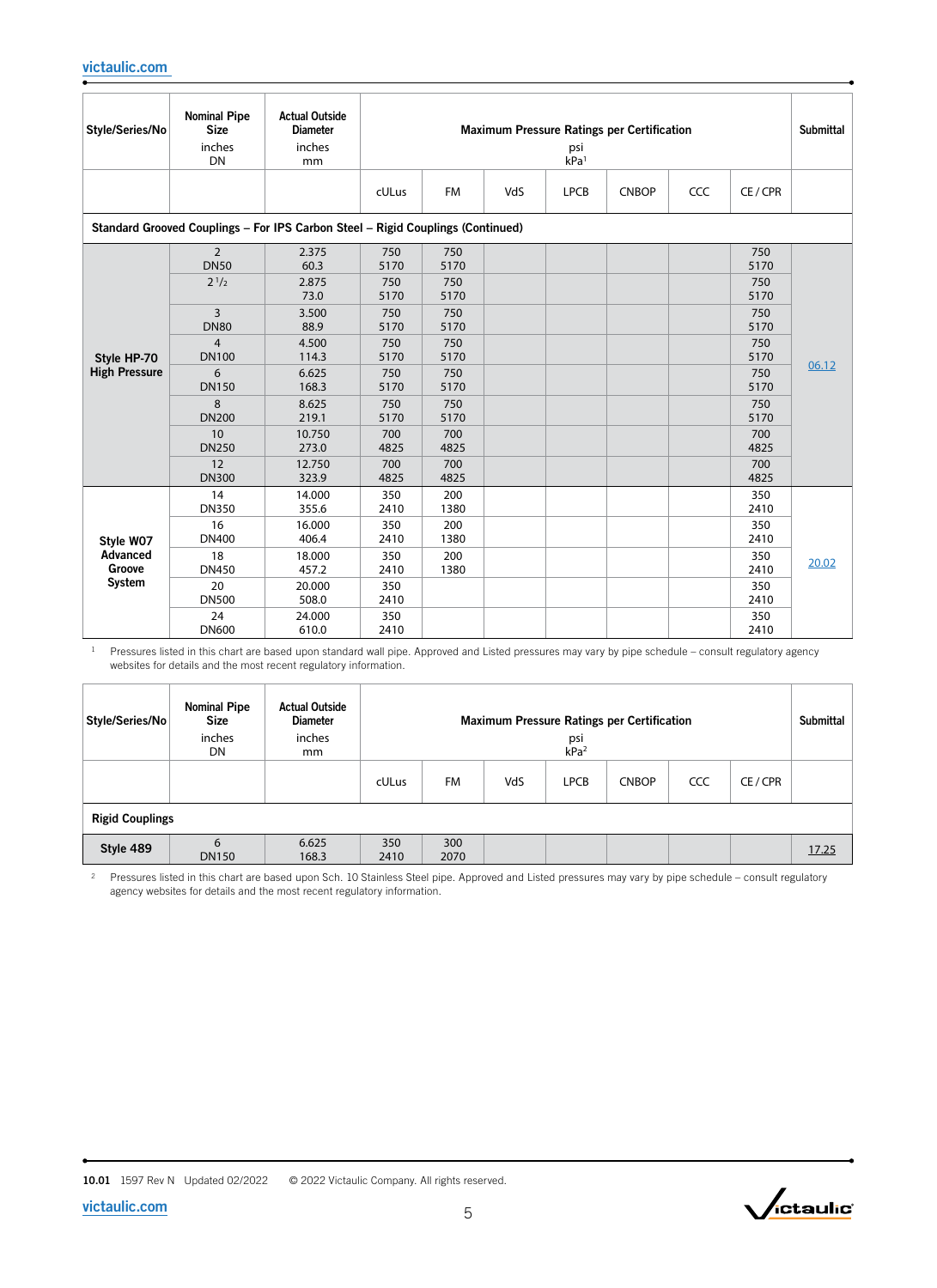| Style/Series/No           | <b>Nominal Pipe</b><br><b>Size</b><br>inches<br>DN | <b>Actual Outside</b><br><b>Diameter</b><br>inches<br>mm |             |             |             | psi<br>kPa <sup>1</sup> | <b>Maximum Pressure Ratings per Certification</b> |             |             | <b>Submittal</b> |
|---------------------------|----------------------------------------------------|----------------------------------------------------------|-------------|-------------|-------------|-------------------------|---------------------------------------------------|-------------|-------------|------------------|
|                           |                                                    |                                                          | cULus       | <b>FM</b>   | VdS         | <b>LPCB</b>             | <b>CNBOP</b>                                      | CCC         | CE/CPR      |                  |
| <b>Flexible Couplings</b> |                                                    |                                                          |             |             |             |                         |                                                   |             |             |                  |
|                           | $^{3}/_{4}$<br><b>DN20</b>                         | 1.050<br>26.9                                            | 500<br>3450 | 500<br>3450 |             | 290<br>2000             |                                                   |             | 500<br>3450 |                  |
|                           | $\mathbf{1}$<br><b>DN25</b>                        | 1.315<br>33.7                                            | 500<br>3450 | 500<br>3450 |             | 290<br>2000             |                                                   |             | 500<br>3450 |                  |
|                           | $1^{1}/4$<br><b>DN32</b>                           | 1.660<br>42.4                                            | 500<br>3450 | 500<br>3450 |             | 290<br>2000             |                                                   |             | 500<br>3450 |                  |
|                           | $1^{1/2}$<br><b>DN40</b>                           | 1.900<br>48.3                                            | 500<br>3450 | 500<br>3450 |             | 290<br>2000             |                                                   |             | 500<br>3450 |                  |
|                           | $\overline{2}$<br><b>DN50</b>                      | 2.375<br>60.3                                            | 500<br>3450 | 500<br>3450 | 363<br>2500 | 290<br>2000             | 232<br>1600                                       |             | 500<br>3450 |                  |
|                           | $2^{1/2}$                                          | 2.875<br>73.0                                            | 500<br>3450 | 500<br>3450 |             | 290<br>2000             | 232<br>1600                                       |             | 500<br>3450 |                  |
|                           | <b>DN65</b>                                        | 3.000<br>76.1                                            | 500<br>3450 | 500<br>3450 | 363<br>2500 | 290<br>2000             | 232<br>1600                                       |             | 500<br>3450 |                  |
|                           | 3<br><b>DN80</b>                                   | 3.500<br>88.9                                            | 500<br>3450 | 500<br>3450 | 363<br>2500 | 290<br>2000             | 232<br>1600                                       |             | 500<br>3450 |                  |
|                           | $\overline{4}$                                     | 4.500                                                    | 500         | 500         |             | 290                     | 232                                               |             | 500         |                  |
|                           | <b>DN100</b>                                       | 114.3                                                    | 3450        | 3450        |             | 2000                    | 1600                                              |             | 3450        |                  |
| Style 77                  |                                                    | 4.250<br>108.0                                           |             | 500<br>3450 | 232<br>1600 |                         | 232<br>1600                                       |             | 500<br>3450 | 06.04            |
|                           | 5                                                  | 5.563<br>141.3                                           | 500<br>3450 | 500<br>3450 |             | 290<br>2000             | 232<br>1600                                       |             | 500<br>3450 |                  |
|                           |                                                    | 5.250<br>133.0                                           |             | 500<br>3450 | 232<br>1600 |                         | 232<br>1600                                       |             | 500<br>3450 |                  |
|                           | <b>DN125</b>                                       | 5.500<br>139.7                                           | 500<br>3450 | 500<br>3450 | 232<br>1600 | 290<br>2000             | 232<br>1600                                       |             | 500<br>3450 |                  |
|                           | 6<br><b>DN150</b>                                  | 6.625<br>168.3                                           | 500<br>3450 | 500<br>3450 | 232<br>1600 | 290<br>2000             | 232<br>1600                                       |             | 500<br>3450 |                  |
|                           |                                                    | 6.250<br>159.0                                           |             | 500<br>3450 | 232<br>1600 |                         | 232<br>1600                                       |             | 500<br>3450 |                  |
|                           |                                                    | 6.500<br>165.1                                           | 175<br>1200 | 500<br>3450 |             | 290<br>2000             | 232<br>1600                                       |             | 500<br>3450 |                  |
|                           | 8<br><b>DN200</b>                                  | 8.625<br>219.1                                           | 500<br>3450 | 500<br>3450 | 232<br>1600 | 290<br>2000             | 232<br>1600                                       |             | 500<br>3450 |                  |
|                           | 10<br><b>DN250</b>                                 | 10.750<br>273.0                                          | 500<br>3450 | 500<br>3450 | 232<br>1600 |                         | 232<br>1600                                       | 363<br>2500 | 500<br>3450 |                  |
|                           | 12<br><b>DN300</b>                                 | 12.750<br>323.9                                          | 500<br>3450 | 500<br>3450 | 232<br>1600 |                         | 232<br>1600                                       | 363<br>2500 | 500<br>3450 |                  |
| Style 77S <sup>2</sup>    | 6<br><b>DN150</b>                                  | 6.625<br>168.3                                           | 350<br>2410 |             |             |                         |                                                   |             |             | 17.03            |

<sup>1</sup> Pressures listed in this chart are based upon standard wall pipe. Approved and Listed pressures may vary by pipe schedule – consult regulatory agency websites for details and the most recent regulatory information.

 Pressure listed is based upon Sch. 10 Stainless Steel pipe. Approved and Listed pressures may vary by pipe schedule – consult regulatory agency websites for details and the most recent regulatory information.

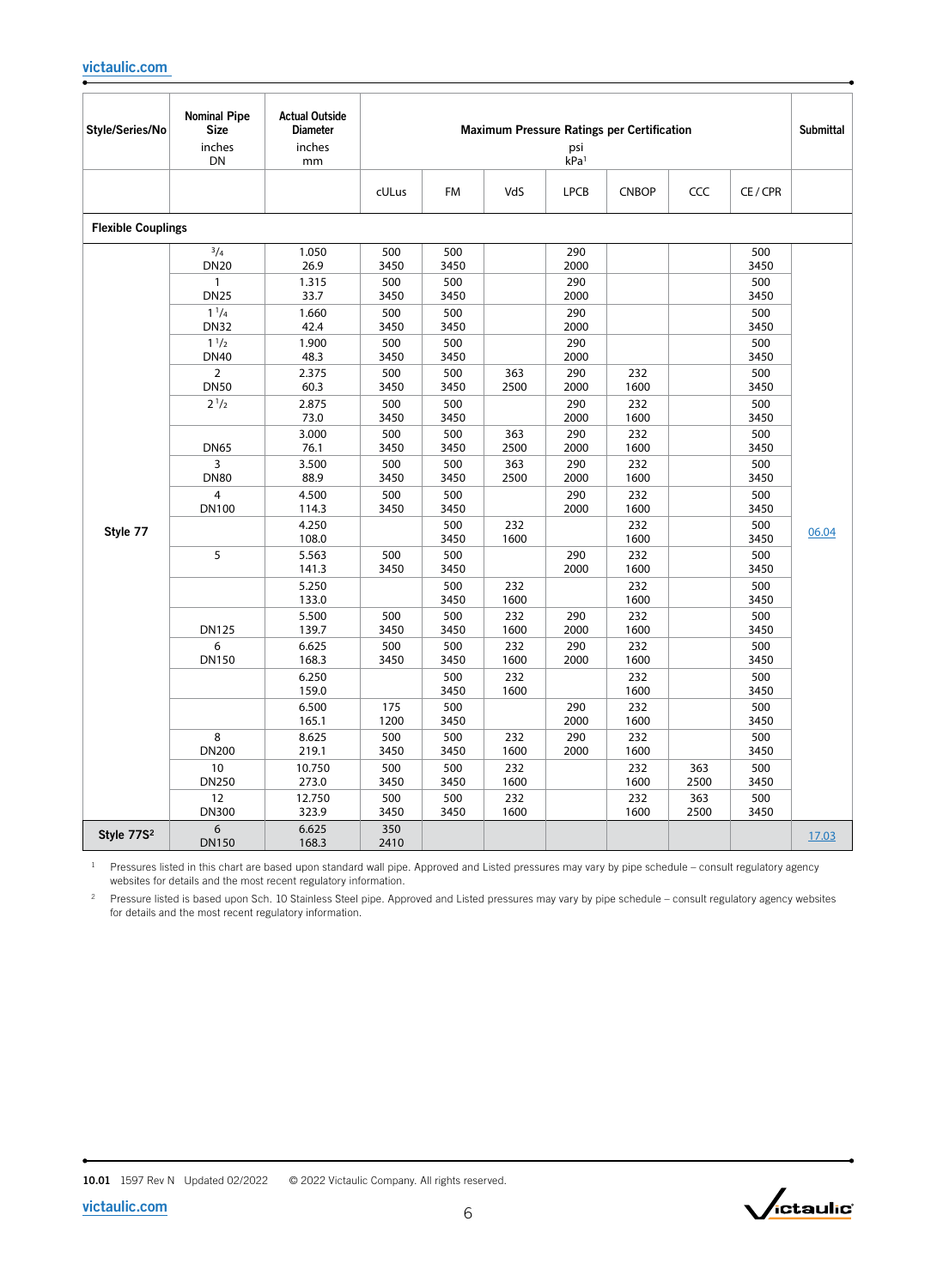| Style/Series/No         | <b>Nominal Pipe</b><br><b>Size</b><br>inches<br>DN | <b>Actual Outside</b><br><b>Diameter</b><br>inches<br>mm |                            |                            |     | psi<br>kPa <sup>1</sup> | <b>Maximum Pressure Ratings per Certification</b> |     |                            | <b>Submittal</b> |
|-------------------------|----------------------------------------------------|----------------------------------------------------------|----------------------------|----------------------------|-----|-------------------------|---------------------------------------------------|-----|----------------------------|------------------|
|                         |                                                    |                                                          | cULus                      | <b>FM</b>                  | VdS | <b>LPCB</b>             | <b>CNBOP</b>                                      | CCC | CE/CPR                     |                  |
|                         | <b>Flexible Couplings (Continued)</b>              |                                                          |                            |                            |     |                         |                                                   |     |                            |                  |
| Style W77               | 14<br><b>DN350</b><br>16<br><b>DN400</b>           | 14.000<br>355.6<br>16.000<br>406.4                       | 350<br>2410<br>350<br>2410 | 350<br>2410<br>200<br>1380 |     |                         |                                                   |     | 350<br>2410<br>350<br>2410 |                  |
| Advanced<br>Groove      | 18<br><b>DN450</b>                                 | 18.000<br>457.2                                          | 350<br>2410                | 200<br>1380                |     |                         |                                                   |     | 350<br>2410                | 20.03            |
| System                  | 20<br><b>DN500</b>                                 | 20.000<br>508.0                                          | 350<br>2410                |                            |     |                         |                                                   |     | 350<br>2410                |                  |
|                         | 24<br><b>DN600</b>                                 | 24.000<br>610.0                                          | 350<br>2410                |                            |     |                         |                                                   |     | 350<br>2410                |                  |
|                         | $\overline{2}$<br><b>DN50</b>                      | 2.375<br>60.3                                            | 840<br>5790                | 363<br>2500                |     |                         |                                                   |     | 840<br>5790                |                  |
|                         | $2^{1/2}$                                          | 2.875<br>73.0                                            | 840<br>5790                | 363<br>2500                |     |                         |                                                   |     | 840<br>5790                |                  |
|                         | <b>DN65</b>                                        | 3.000<br>76.1                                            | 365<br>2517                | 363<br>2500                |     |                         |                                                   |     | 365<br>2517                |                  |
|                         | 3<br><b>DN80</b>                                   | 3.500<br>88.9                                            | 840<br>5790                | 363<br>2500                |     |                         |                                                   |     | 840<br>5790                |                  |
| Style 177N<br>QuickVic™ | $\overline{4}$<br><b>DN100</b>                     | 4.500<br>114.3                                           | 600<br>4137                | 363<br>2500                |     |                         |                                                   |     | 600<br>4137                | 06.24            |
|                         | <b>DN125</b>                                       | 5.500<br>139.7                                           | 365<br>2517                | 363<br>2500                |     |                         |                                                   |     | 365<br>2517                |                  |
|                         | 6<br><b>DN150</b>                                  | 6.625<br>168.3                                           | 600<br>4137                | 363<br>2500                |     |                         |                                                   |     | 600<br>4137                |                  |
|                         |                                                    | 6.500<br>165.1                                           | 365<br>2517                | 363<br>2500                |     |                         |                                                   |     | 365<br>2517                |                  |
|                         | 8<br><b>DN200</b>                                  | 8.625<br>219.1                                           | 500<br>3447                | 363<br>2500                |     |                         |                                                   |     | 500<br>3447                |                  |

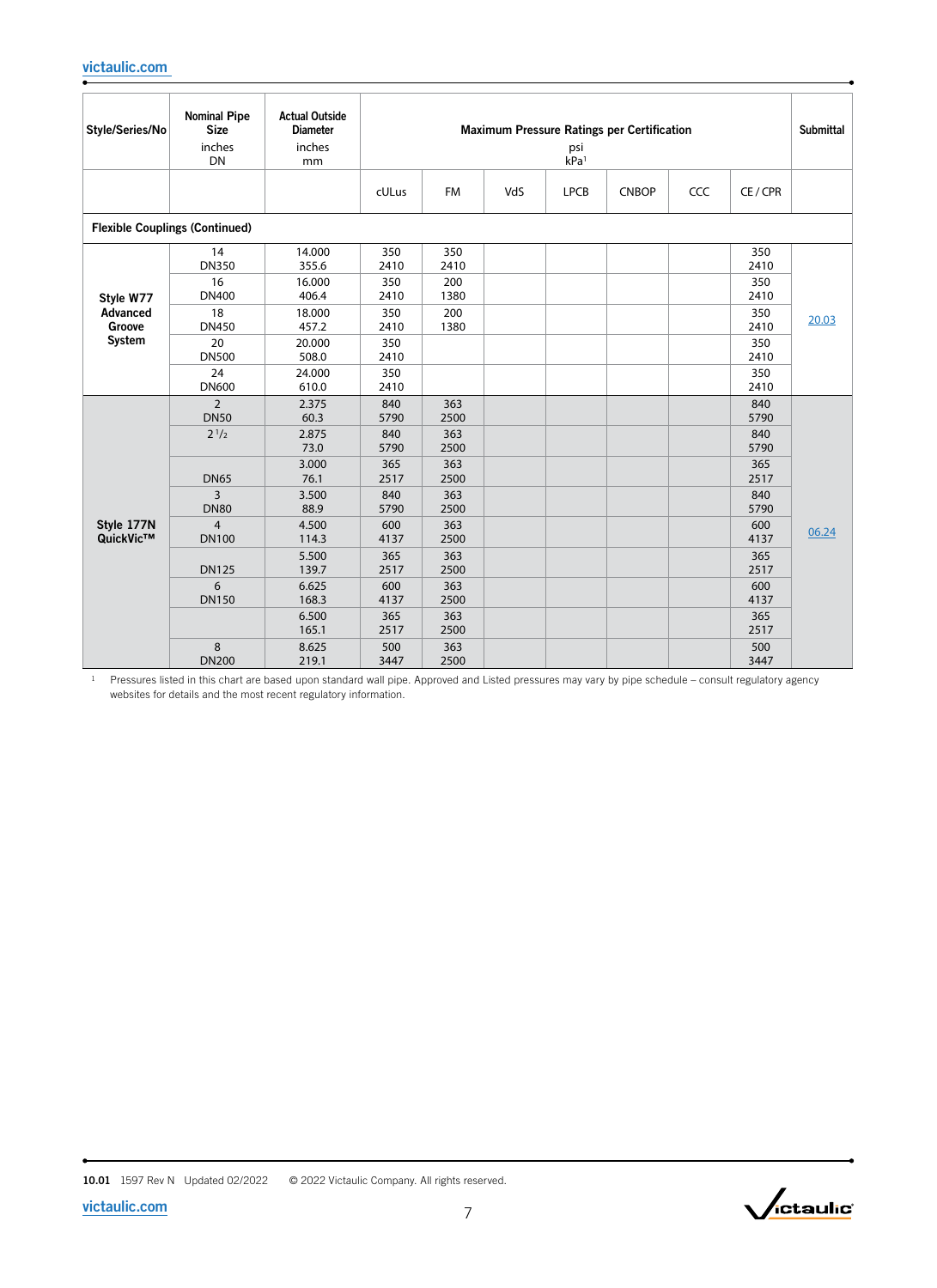| Style/Series/No | <b>Nominal Pipe</b><br><b>Size</b><br>inches<br>DN      | <b>Actual Outside</b><br><b>Diameter</b><br>inches<br>mm |                            |                            |                    | psi<br>kPa <sup>1</sup> | Maximum Pressure Ratings per Certification |                    |                            | Submittal |
|-----------------|---------------------------------------------------------|----------------------------------------------------------|----------------------------|----------------------------|--------------------|-------------------------|--------------------------------------------|--------------------|----------------------------|-----------|
|                 |                                                         |                                                          | cULus                      | <b>FM</b>                  | VdS                | <b>LPCB</b>             | <b>CNBOP</b>                               | CCC                | CE/CPR                     |           |
|                 | <b>Flexible Couplings (Continued)</b>                   |                                                          |                            |                            |                    |                         |                                            |                    |                            |           |
|                 | $\mathbf{1}$<br><b>DN25</b><br>$1^{1/4}$<br><b>DN32</b> | 1.315<br>33.7<br>1.660<br>42.4                           | 500<br>3450<br>500<br>3450 | 500<br>3450<br>500<br>3450 |                    |                         |                                            |                    | 500<br>3450<br>500<br>3450 |           |
|                 | $1^{1/2}$<br><b>DN40</b><br>$\overline{2}$              | 1.900<br>48.3<br>2.375                                   | 500<br>3450<br>500         | 500<br>3450<br>500         | 232<br>1600<br>232 | 290<br>2000<br>290      | 232<br>1600<br>232                         | 363                | 500<br>3450<br>500         |           |
|                 | <b>DN50</b><br>$2^{1/2}$                                | 60.3<br>2.875<br>73.0                                    | 3450<br>500<br>3450        | 3450<br>500<br>3450        | 1600               | 2000                    | 1600                                       | 2500               | 3450<br>500<br>3450        |           |
|                 | <b>DN65</b><br>3                                        | 3.000<br>76.1<br>3.500                                   | 250<br>1725<br>500         | 500<br>3450<br>500         | 232<br>1600<br>232 | 290<br>2000<br>290      | 232<br>1600<br>232                         | 363<br>2500<br>363 | 500<br>3450<br>500         |           |
|                 | <b>DN80</b><br>$3^{1/2}$                                | 88.9<br>4.000                                            | 3450<br>500                | 3450<br>500                | 1600               | 2000                    | 1600                                       | 2500               | 3450<br>500                |           |
|                 | <b>DN90</b><br>$\overline{4}$<br><b>DN100</b>           | 101.6<br>4.500<br>114.3                                  | 3450<br>500<br>3450        | 3450<br>500<br>3450        | 232<br>1600        | 290<br>2000             | 232<br>1600                                | 363<br>2500        | 3450<br>500<br>3450        |           |
| Style 75        |                                                         | 4.250<br>108.0                                           |                            | 500<br>3450                | 232<br>1600        |                         | 232<br>1600                                | 363<br>2500        | 500<br>3450                | 06.05     |
|                 | 5                                                       | 5.563<br>141.3                                           | 450<br>3102                | 500<br>3450                |                    | 290<br>2000             |                                            |                    | 500<br>3450                |           |
|                 |                                                         | 5.250<br>133.0<br>5.500                                  | 450                        | 500<br>3450<br>500         | 232<br>1600<br>232 | 290                     | 232<br>1600<br>232                         | 363<br>2500<br>363 | 500<br>3450<br>500         |           |
|                 | <b>DN125</b><br>6                                       | 139.7<br>6.625                                           | 3102<br>450                | 3450<br>500                | 1600<br>232        | 2000                    | 1600<br>232                                | 2500               | 3450<br>500                |           |
|                 | <b>DN150</b>                                            | 168.3<br>6.000                                           | 3102                       | 3450<br>500                | 1600               |                         | 1600                                       |                    | 3450<br>500                |           |
|                 |                                                         | 152.4                                                    |                            | 3450                       |                    |                         |                                            |                    | 3450                       |           |
|                 |                                                         | 6.250<br>159.0                                           |                            | 500<br>3450                | 232<br>1600        |                         | 232<br>1600                                | 363<br>2500        | 500<br>3450                |           |
|                 |                                                         | 6.500<br>165.1                                           | 250<br>1725                | 500<br>3450                |                    | 290<br>2000             |                                            | 363<br>2500        | 500<br>3450                |           |
|                 | 8<br><b>DN200</b>                                       | 8.625<br>219.1                                           | 450<br>3102                | 500<br>3450                | 232<br>1600        | 290<br>2000             | 232<br>1600                                | 363<br>2500        | 500<br>3450                |           |

<sup>1</sup> Pressures listed in this chart are based upon standard wall pipe. Approved and Listed pressures may vary by pipe schedule – consult regulatory agency websites for details and the most recent regulatory information.

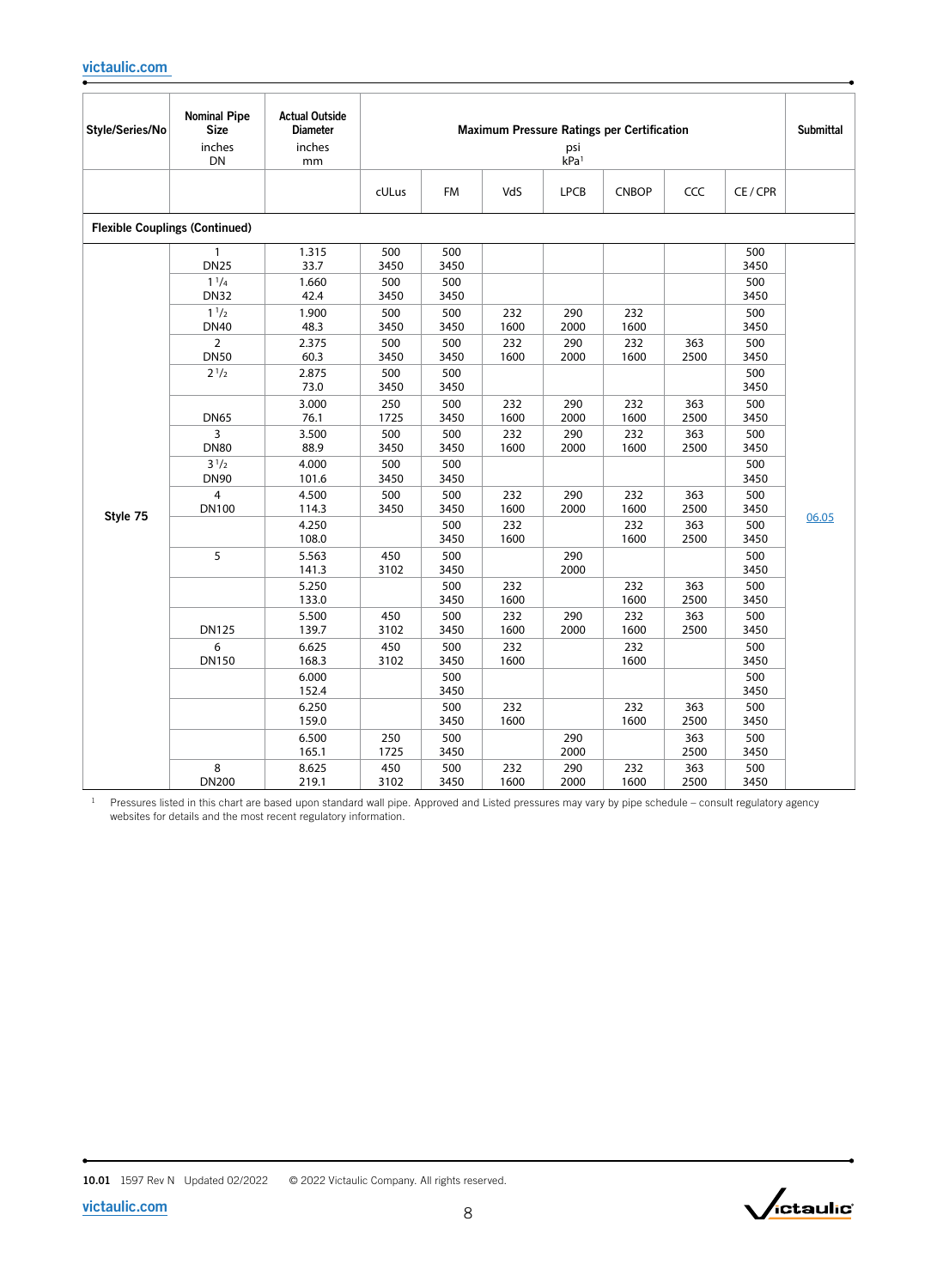| Style/Series/No                       | <b>Nominal</b><br><b>Pipe Size</b><br>inches<br>DN                     | <b>Actual Outside Diameter</b><br>inches<br>mm         |             |             |             | psi<br>kPa <sup>1</sup> | <b>Maximum Pressure Ratings per Certification</b> |     |             | <b>Submittal</b> |
|---------------------------------------|------------------------------------------------------------------------|--------------------------------------------------------|-------------|-------------|-------------|-------------------------|---------------------------------------------------|-----|-------------|------------------|
|                                       |                                                                        |                                                        | cULus       | <b>FM</b>   | VdS         | <b>LPCB</b>             | <b>CNBOP</b>                                      | CCC | CE / CPR    |                  |
| <b>Flexible Couplings (Continued)</b> |                                                                        |                                                        |             |             |             |                         |                                                   |     |             |                  |
|                                       | $\overline{2}$<br>$\mathbf{1}$<br>X<br><b>DN50</b><br><b>DN25</b>      | 2.375<br>1.315<br>X<br>60.3<br>33.7                    | 300<br>2070 | 300<br>2070 | 232<br>1600 |                         | 232<br>1600                                       |     | 300<br>2070 |                  |
|                                       | $\overline{2}$<br>1 <sup>1</sup> /2<br>X<br><b>DN50</b><br><b>DN40</b> | 2.375<br>1.900<br>X<br>60.3<br>48.3                    | 360<br>2480 | 350<br>2410 | 232<br>1600 | 290<br>2000             | 232<br>1600                                       |     | 350<br>2410 |                  |
|                                       | $2^{1/2}$<br>$\overline{2}$<br>$\pmb{\mathsf{x}}$<br><b>DN50</b>       | 2.875<br>2.375<br>$\pmb{\mathsf{x}}$<br>73.0<br>60.3   | 360<br>2480 | 350<br>2410 |             |                         |                                                   |     | 350<br>2410 |                  |
|                                       | $\overline{2}$<br>X<br><b>DN50</b><br><b>DN65</b>                      | 3.000<br>2.375<br>$\pmb{\times}$<br>76.1<br>60.3       |             | 300<br>2070 | 232<br>1600 | 290<br>2000             | 232<br>1600                                       |     | 300<br>2070 |                  |
|                                       | 3<br>$\overline{2}$<br>X<br><b>DN80</b><br><b>DN50</b>                 | 2.375<br>3.500<br>$\pmb{\times}$<br>88.9<br>60.3       | 360<br>2480 | 350<br>2410 | 232<br>1600 | 290<br>2000             | 232<br>1600                                       |     | 350<br>2410 |                  |
|                                       | 3<br>$2^{1/2}$<br>X<br><b>DN80</b>                                     | 3.500<br>2.875<br>$\pmb{\mathsf{x}}$<br>88.9<br>73.0   | 360<br>2480 | 350<br>2410 |             |                         |                                                   |     | 350<br>2410 |                  |
|                                       | 3<br>X<br><b>DN80</b><br><b>DN65</b>                                   | 3.000<br>3.500<br>X<br>88.9<br>76.1                    |             | 300<br>2070 | 232<br>1600 | 290<br>2000             | 232<br>1600                                       |     | 300<br>2070 |                  |
| Style 750<br>Reducing                 | $\overline{4}$<br>$\overline{2}$<br>X<br><b>DN50</b><br><b>DN100</b>   | 4.500<br>2.375<br>$\pmb{\times}$<br>60.3<br>114.3      | 360<br>2480 | 350<br>2410 | 232<br>1600 | 290<br>2000             | 232<br>1600                                       |     | 350<br>2410 | 06.08            |
| <b>Coupling</b>                       | $\overline{4}$<br>$2^{1/2}$<br>$\pmb{\mathsf{X}}$<br><b>DN100</b>      | 4.500<br>2.875<br>X<br>114.3<br>73.0                   | 360<br>2480 | 350<br>2410 |             |                         |                                                   |     | 350<br>2410 |                  |
|                                       | 4<br>3<br>X<br><b>DN80</b><br><b>DN100</b>                             | 3.500<br>4.500<br>$\pmb{\times}$<br>88.9<br>114.3      | 360<br>2480 | 350<br>2410 | 232<br>1600 | 290<br>2000             | 232<br>1600                                       |     | 350<br>2410 |                  |
|                                       | $\overline{4}$<br>X<br><b>DN100</b><br><b>DN65</b>                     | 4.500<br>3.000<br>$\pmb{\mathsf{x}}$<br>114.3<br>76.1  |             | 300<br>2070 | 232<br>1600 | 232<br>1600             | 232<br>1600                                       |     | 300<br>2070 |                  |
|                                       | 5<br>4<br>x<br><b>DN100</b>                                            | 5.563<br>4.500<br>X<br>141.3<br>114.3                  | 360<br>2480 | 350<br>2410 |             |                         |                                                   |     | 350<br>2410 |                  |
|                                       | 6<br>4<br>X<br><b>DN150</b><br><b>DN100</b>                            | 4.500<br>6.625<br>$\pmb{\mathsf{x}}$<br>168.3<br>114.3 | 360<br>2480 | 350<br>2410 | 232<br>1600 | 290<br>2000             | 232<br>1600                                       |     | 350<br>2410 |                  |
|                                       | 6<br>5<br>X<br><b>DN150</b>                                            | 6.625<br>5.563<br>X<br>168.3<br>141.3                  | 360<br>2480 | 350<br>2410 |             |                         |                                                   |     | 350<br>2410 |                  |
|                                       | 4<br>x<br><b>DN100</b>                                                 | 6.500<br>4.500<br>X<br>165.1<br>114.3                  |             | 350<br>2410 |             |                         |                                                   |     | 350<br>2410 |                  |
|                                       | 8<br>6<br>X<br><b>DN200</b><br><b>DN150</b>                            | 8.625<br>6.625<br>$\pmb{\times}$<br>219.1<br>168.3     | 360<br>2480 | 350<br>2410 | 232<br>1600 | 290<br>2000             | 232<br>1600                                       |     | 350<br>2410 |                  |

 Pressures listed in this chart are based upon standard wall pipe. Approved and Listed pressures may vary by pipe schedule – consult regulatory agency websites for details and the most recent regulatory information.

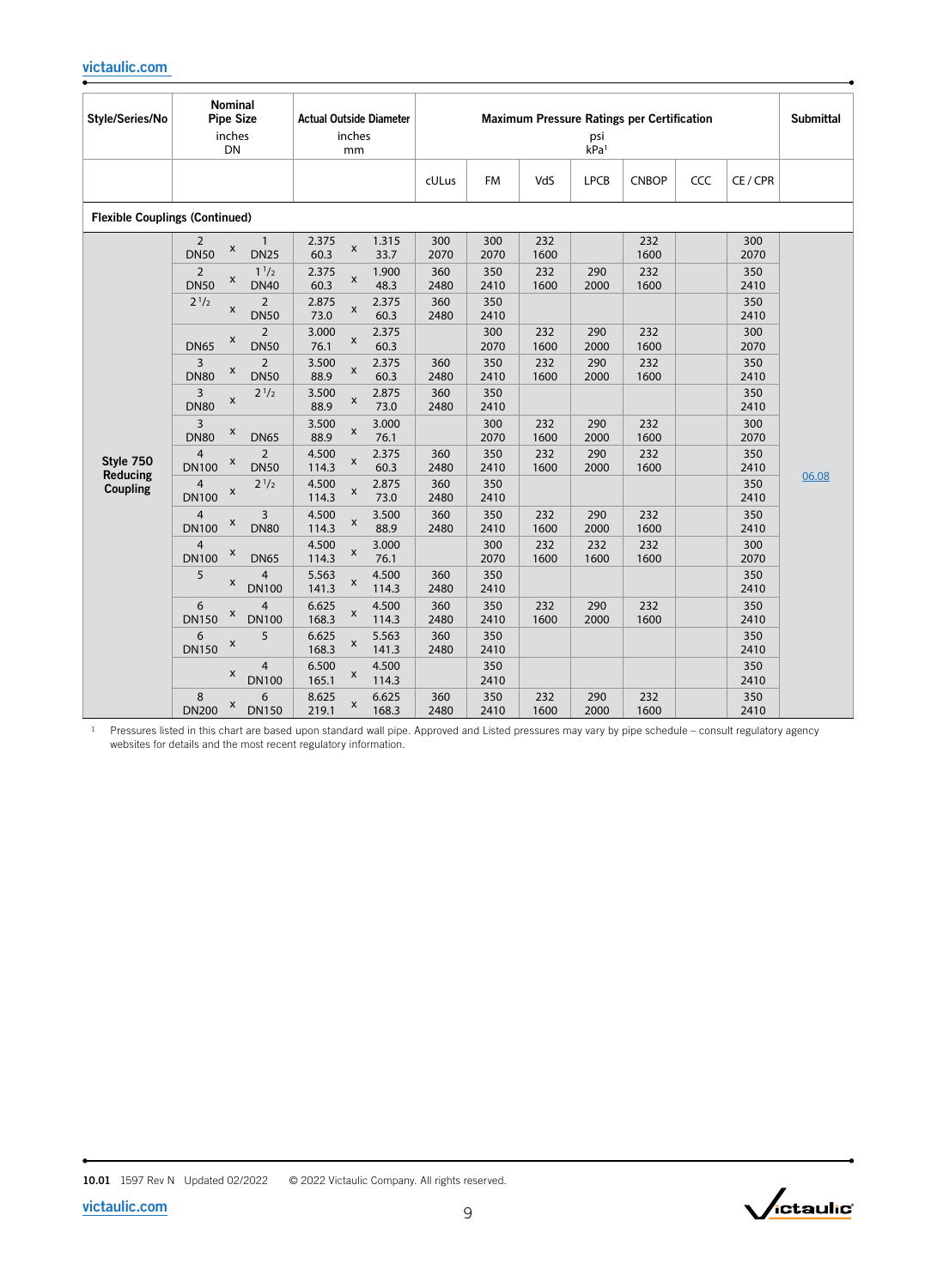| Style/Series/No                       | Nominal<br><b>Pipe Size</b><br>inches<br>DN       |                               | <b>Actual Outside Diameter</b><br>inches<br>mm        | <b>Maximum Pressure Ratings per Certification</b><br>psi<br>kPa <sup>1</sup> |             |     |             |              |     |             |       |
|---------------------------------------|---------------------------------------------------|-------------------------------|-------------------------------------------------------|------------------------------------------------------------------------------|-------------|-----|-------------|--------------|-----|-------------|-------|
|                                       |                                                   |                               |                                                       | cULus                                                                        | <b>FM</b>   | VdS | <b>LPCB</b> | <b>CNBOP</b> | CCC | CE/CPR      |       |
| <b>Flexible Couplings (Continued)</b> |                                                   |                               |                                                       |                                                                              |             |     |             |              |     |             |       |
|                                       | $1^{1/2}$<br>X<br><b>DN40</b><br><b>DN15</b>      | 1/2                           | 0.840<br>1.900<br>$\pmb{\mathsf{x}}$<br>48.3<br>21.3  | 500<br>3445                                                                  | 500<br>3445 |     |             |              |     | 500<br>3445 |       |
|                                       | 11/2<br>X<br><b>DN40</b><br><b>DN20</b>           | $^{3}/_{4}$                   | 1.900<br>1.050<br>$\pmb{\mathsf{x}}$<br>48.3<br>26.9  | 500<br>3445                                                                  | 500<br>3445 |     |             |              |     | 500<br>3445 |       |
|                                       | 11/2<br>X<br><b>DN25</b><br><b>DN40</b>           | $\mathbf{1}$                  | 1.900<br>1.315<br>x<br>48.3<br>33.7                   | 500<br>3445                                                                  | 500<br>3445 |     |             |              |     | 500<br>3445 |       |
|                                       | $\overline{2}$<br>X<br><b>DN50</b><br><b>DN15</b> | $\frac{1}{2}$                 | 2.375<br>0.840<br>X<br>60.3<br>21.3                   | 500<br>3445                                                                  | 500<br>3445 |     |             |              |     | 500<br>3445 |       |
|                                       | $\overline{2}$<br>x<br><b>DN20</b><br><b>DN50</b> | $^{3}/_{4}$                   | 2.375<br>1.050<br>x<br>60.3<br>26.9                   | 500<br>3445                                                                  | 500<br>3445 |     |             |              |     | 500<br>3445 |       |
|                                       | $\overline{2}$<br>x<br><b>DN50</b><br><b>DN25</b> | $\mathbf{1}$                  | 2.375<br>1.315<br>x<br>60.3<br>33.7                   | 500<br>3445                                                                  | 500<br>3445 |     |             |              |     | 500<br>3445 |       |
|                                       | $2^{1/2}$<br>$\pmb{\times}$<br><b>DN15</b>        | $\frac{1}{2}$                 | 2.875<br>0.840<br>x<br>73.0<br>21.3                   | 500<br>3445                                                                  | 500<br>3445 |     |             |              |     | 500<br>3445 |       |
| Style 72                              | $2^{1/2}$<br>$\pmb{\times}$<br><b>DN20</b>        | $^{3}/_{4}$                   | 2.875<br>1.050<br>x<br>73.0<br>26.9                   | 500<br>3445                                                                  | 500<br>3445 |     |             |              |     | 500<br>3445 |       |
| <b>Female Thread</b>                  | $2^{1/2}$<br>$\pmb{\times}$<br><b>DN25</b>        | $\mathbf{1}$                  | 2.875<br>1.315<br>X<br>73.0<br>33.7                   | 500<br>3445                                                                  | 500<br>3445 |     |             |              |     | 500<br>3445 |       |
|                                       | $2^{1/2}$<br>$\pmb{\times}$<br><b>DN32</b>        | $1^{1/4}$                     | 2.875<br>1.660<br>X<br>73.0<br>42.4                   | 500<br>3445                                                                  | 500<br>3445 |     |             |              |     | 500<br>3445 | 06.10 |
|                                       | 3<br>x<br><b>DN80</b><br><b>DN20</b>              | $^{3}/_{4}$                   | 3.500<br>1.050<br>x<br>88.9<br>26.9                   | 500<br>3445                                                                  | 500<br>3445 |     |             |              |     | 500<br>3445 |       |
|                                       | 3<br>X<br><b>DN80</b><br><b>DN25</b>              | $\mathbf{1}$                  | 3.500<br>1.315<br>$\pmb{\mathsf{x}}$<br>88.9<br>33.7  | 500<br>3445                                                                  | 500<br>3445 |     |             |              |     | 500<br>3445 |       |
|                                       | 4<br>X<br><b>DN100</b><br><b>DN20</b>             | $^{3}/_{4}$                   | 4.500<br>1.050<br>$\pmb{\mathsf{x}}$<br>114.3<br>26.9 | 500<br>3445                                                                  | 500<br>3445 |     |             |              |     | 500<br>3445 |       |
|                                       | 4<br>X<br><b>DN25</b><br><b>DN100</b>             | $\mathbf{1}$                  | 1.315<br>4.500<br>x<br>114.3<br>33.7                  | 400<br>2760                                                                  | 400<br>2760 |     |             |              |     | 400<br>2760 |       |
|                                       | 4<br>X<br><b>DN100</b><br><b>DN40</b>             | $1^{1/2}$                     | 4.500<br>1.900<br>X<br>114.3<br>48.3                  | 400<br>2760                                                                  | 400<br>2760 |     |             |              |     | 400<br>2760 |       |
|                                       | 4<br>X<br><b>DN100</b><br><b>DN50</b>             | $\overline{2}$                | 4.500<br>2.375<br>X<br>60.3<br>114.3                  | 400<br>2760                                                                  | 400<br>2760 |     |             |              |     | 400<br>2760 |       |
|                                       | 6<br>X<br>DN150<br><b>DN25</b>                    | $\mathbf{1}$                  | 6.625<br>1.315<br>X<br>168.3<br>33.7                  | 400<br>2760                                                                  | 400<br>2760 |     |             |              |     | 400<br>2760 |       |
|                                       | 6<br>X<br>DN150<br><b>DN40</b>                    | $1^{1/2}$                     | 6.625<br>1.900<br>$\pmb{\mathsf{x}}$<br>168.3<br>48.3 | 400<br>2760                                                                  | 400<br>2760 |     |             |              |     | 400<br>2760 |       |
|                                       | 6<br>X<br><b>DN150</b>                            | $\overline{2}$<br><b>DN50</b> | 6.625<br>2.375<br>X<br>168.3<br>60.3                  | 400<br>2760                                                                  | 400<br>2760 |     |             |              |     | 400<br>2760 |       |

 $1$  Pressures listed in this chart are based upon standard wall pipe. Approved and Listed pressures may vary by pipe schedule – consult regulatory agency websites for details and the most recent regulatory information.

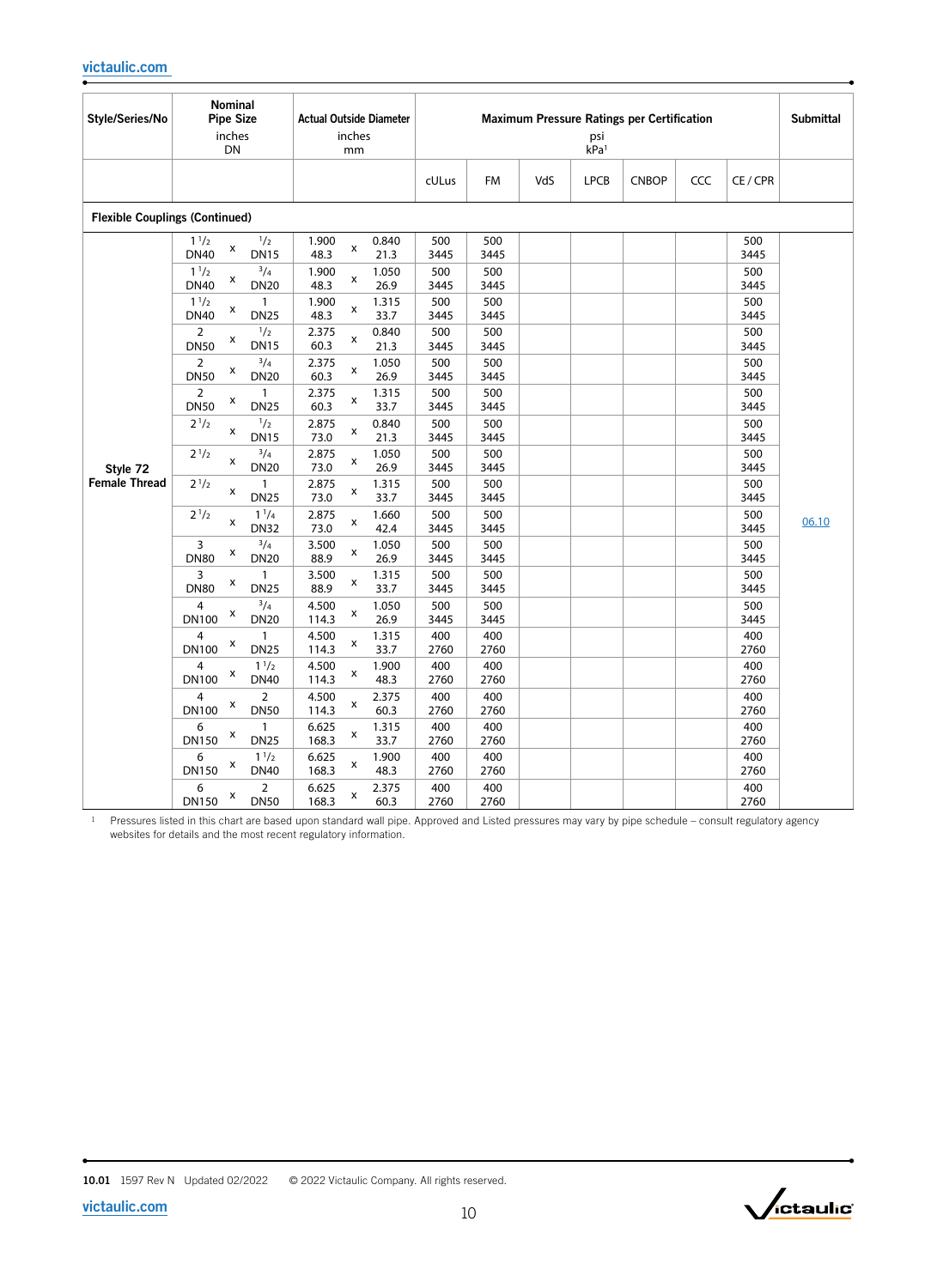| Style/Series/No                                            | <b>Nominal Pipe</b><br><b>Size</b><br>inches<br><b>DN</b> | <b>Actual Outside</b><br><b>Diameter</b><br>inches<br>mm |                     |                     |             | psi<br>kPa <sup>1</sup> | <b>Maximum Pressure Ratings per Certification</b> |     |                     | <b>Submittal</b> |
|------------------------------------------------------------|-----------------------------------------------------------|----------------------------------------------------------|---------------------|---------------------|-------------|-------------------------|---------------------------------------------------|-----|---------------------|------------------|
|                                                            |                                                           |                                                          | cULus               | FM                  | VdS         | <b>LPCB</b>             | <b>CNBOP</b>                                      | CCC | CE / CPR            |                  |
| <b>Standard Flange Adapters</b>                            |                                                           |                                                          |                     |                     |             |                         |                                                   |     |                     |                  |
|                                                            | $\overline{2}$                                            | 2.375                                                    | 250                 | 250                 | 232         |                         | 232                                               |     | 232                 |                  |
|                                                            | <b>DN50</b><br>$2^{1/2}$                                  | 60.3<br>2.875<br>73.0                                    | 1725<br>250<br>1725 | 1725<br>250<br>1725 | 1600        |                         | 1600<br>232<br>1600                               |     | 1600<br>232<br>1600 |                  |
|                                                            | <b>DN65</b>                                               | 76.1                                                     |                     | 250<br>1725         | 232<br>1600 |                         |                                                   |     | 232<br>1600         |                  |
|                                                            | 3<br><b>DN80</b>                                          | 3.500<br>88.9                                            | 250<br>1725         | 250<br>1725         | 232<br>1600 | 290<br>2000             | 232<br>1600                                       |     | 290<br>2000         |                  |
|                                                            | $\overline{4}$<br><b>DN100</b>                            | 4.500<br>114.3                                           | 250<br>1725         | 250<br>1725         | 232<br>1600 | 290<br>2000             | 232<br>1600                                       |     | 290<br>2000         |                  |
| Style 741<br><b>Vic-Flange</b>                             | <b>DN125</b>                                              | 5.500<br>139.7                                           |                     |                     |             | 290<br>2000             |                                                   |     | 290<br>2000         |                  |
| <b>Adapters</b><br>ANSI Class 150,<br><b>PN10, JIS 10k</b> | 5                                                         | 5.563<br>141.3                                           | 250<br>1725         | 250<br>1725         |             |                         | 232<br>1600                                       |     | 232<br>1600         | 06.06            |
|                                                            | 6<br><b>DN150</b>                                         | 6.625<br>168.3                                           | 250<br>1725         | 250<br>1725         |             | 290<br>2000             | 232<br>1600                                       |     | 290<br>2000         |                  |
|                                                            |                                                           | 6.500<br>165.1                                           |                     | 250<br>1725         |             | 290<br>2000             | 232<br>1600                                       |     | 290<br>2000         |                  |
|                                                            | 8<br><b>DN200</b>                                         | 8.625<br>219.1                                           | 250<br>1725         | 250<br>1725         |             | 290<br>2000             | 232<br>1600                                       |     | 290<br>2000         |                  |
|                                                            | 10<br><b>DN250</b>                                        | 10.750<br>273.0                                          | 250<br>1725         | 250<br>1725         |             |                         | 232<br>1600                                       |     | 232<br>1600         |                  |
|                                                            | 12<br><b>DN300</b>                                        | 12.750<br>323.9                                          | 250<br>1725         | 250<br>1725         |             |                         | 232<br>1600                                       |     | 232<br>1600         |                  |
|                                                            | $\overline{2}$<br><b>DN50</b>                             | 2.375<br>60.3                                            |                     |                     |             |                         |                                                   |     |                     |                  |
|                                                            | $2^{1/2}$                                                 | 2.875<br>73.0                                            | 500<br>3445         | 500<br>3445         |             |                         |                                                   |     | 500<br>3445         |                  |
|                                                            | 3<br><b>DN80</b>                                          | 3.500<br>88.9                                            | 500<br>3445         | 500<br>3445         |             |                         |                                                   |     | 500<br>3445         |                  |
|                                                            | $\overline{4}$<br><b>DN100</b>                            | 4.500<br>114.3                                           | 500<br>3445         | 500<br>3445         |             |                         |                                                   |     | 500<br>3445         |                  |
| Style 743<br><b>Vic-Flange</b>                             | 5                                                         | 5.563<br>141.3                                           | 500<br>3445         | 500<br>3445         |             |                         |                                                   |     | 500<br>3445         |                  |
| Adapter<br>ANSI Class 300,                                 | 6<br>DN150                                                | 6.625<br>168.3                                           | 500<br>3445         | 500<br>3445         |             |                         |                                                   |     | 500<br>3445         | 06.06            |
| <b>PN16, JIS 20k</b>                                       |                                                           | 6.500<br>165.1                                           |                     |                     |             |                         |                                                   |     |                     |                  |
|                                                            | 8<br><b>DN200</b>                                         | 8.625<br>219.1                                           | 500<br>3445         | 500<br>3445         |             |                         |                                                   |     | 500<br>3445         |                  |
|                                                            | 10<br><b>DN250</b>                                        | 10.750<br>273.0                                          | 500<br>3445         | 500<br>3445         |             |                         |                                                   |     | 500<br>3445         |                  |
|                                                            | 12<br><b>DN300</b>                                        | 12.750<br>323.9                                          | 500<br>3445         | 500<br>3445         |             |                         |                                                   |     | 500<br>3445         |                  |

<sup>1</sup> Pressures listed in this chart are based upon standard wall pipe. Approved and Listed pressures may vary by pipe schedule – consult regulatory agency websites for details and the most recent regulatory information.

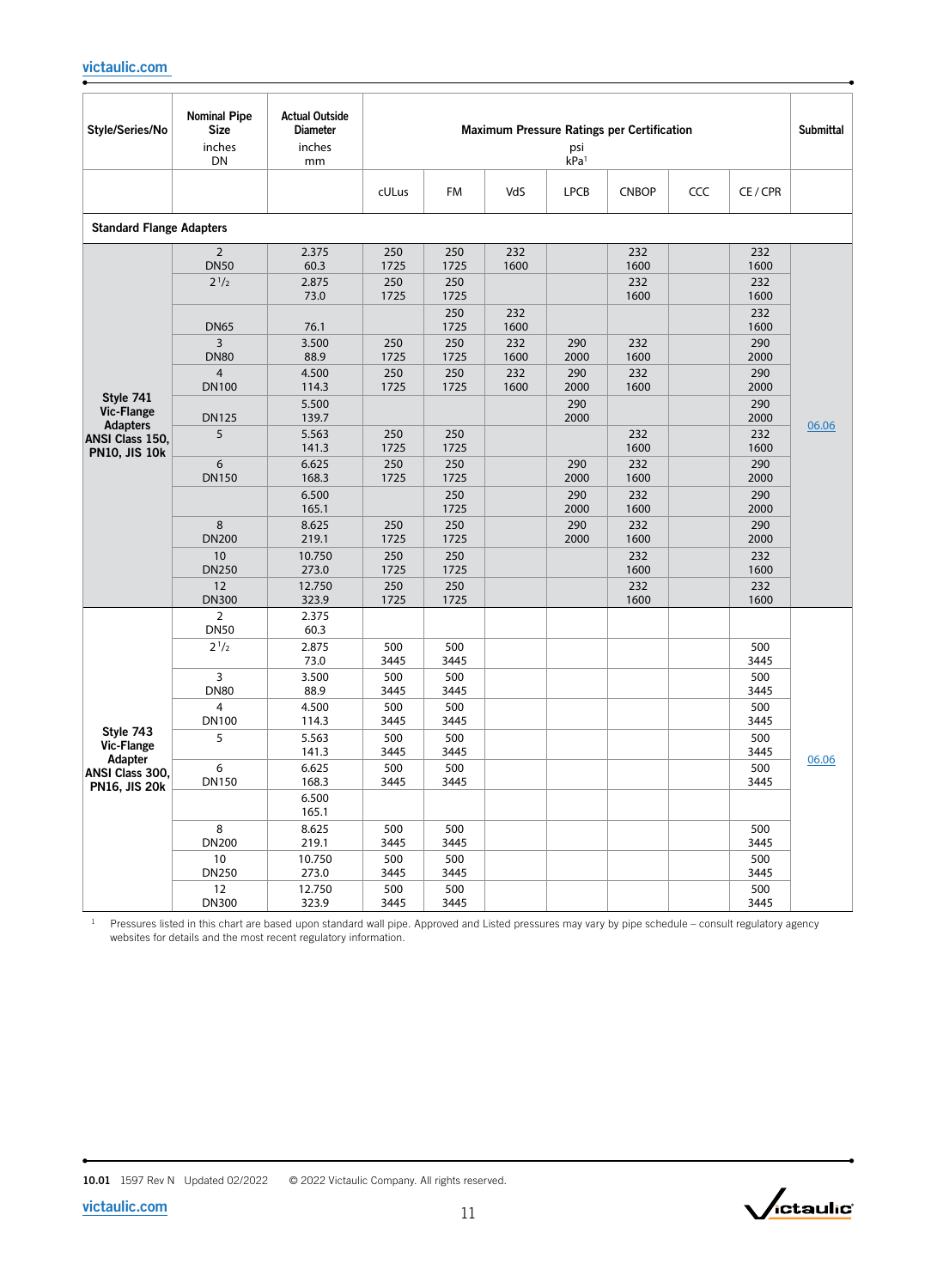| Style/Series/No          | <b>Nominal Pipe</b><br><b>Size</b><br>inches<br>DN | <b>Actual Outside</b><br><b>Diameter</b><br>inches<br>mm |             |             |             | psi<br>kPa  | <b>Maximum Pressure Ratings per Certification</b> |             |             | <b>Submittal</b> |
|--------------------------|----------------------------------------------------|----------------------------------------------------------|-------------|-------------|-------------|-------------|---------------------------------------------------|-------------|-------------|------------------|
|                          |                                                    |                                                          | cULus       | FM          | VdS         | <b>LPCB</b> | <b>CNBOP</b>                                      | CCC         | CE/CPR      |                  |
| <b>Standard Fittings</b> |                                                    |                                                          |             |             |             |             |                                                   |             |             |                  |
|                          | $^{3}/_{4}$<br><b>DN20</b>                         | 1.050<br>26.9                                            | 500<br>3445 | 500<br>3445 |             | 290<br>2000 | 500<br>3445                                       |             | 500<br>3445 |                  |
|                          | $\mathbf{1}$<br><b>DN25</b>                        | 1.315<br>33.7                                            | 500<br>3445 | 500<br>3445 | 363<br>2500 | 290<br>2000 | 500<br>3445                                       |             | 500<br>3445 |                  |
|                          | $1^{1}/4$<br><b>DN32</b>                           | 1.660<br>42.4                                            | 500<br>3445 | 500<br>3445 | 363<br>2500 | 290<br>2000 | 500<br>3445                                       |             | 500<br>3445 |                  |
|                          | $1^{1/2}$<br><b>DN40</b>                           | 1.900<br>48.3                                            | 500<br>3445 | 500<br>3445 | 363<br>2500 | 290<br>2000 | 500<br>3445                                       |             | 500<br>3445 |                  |
|                          | $\overline{2}$<br><b>DN50</b>                      | 2.375<br>60.3                                            | 500<br>3445 | 500<br>3445 | 363<br>2500 | 290<br>2000 | 500<br>3445                                       |             | 500<br>3445 |                  |
|                          | $2^{1/2}$                                          | 2.875<br>73.0                                            | 500<br>3445 | 500<br>3445 | 363<br>2500 |             | 500<br>3445                                       |             | 500<br>3445 |                  |
|                          | <b>DN65</b>                                        | 3.000<br>76.1                                            | 500<br>3445 | 500<br>3445 | 363<br>2500 | 290<br>2000 | 500<br>3445                                       |             | 500<br>3445 |                  |
|                          | $\overline{3}$<br><b>DN80</b>                      | 3.500<br>88.9                                            | 500<br>3445 | 500<br>3445 | 363<br>2500 | 290<br>2000 | 500<br>3445                                       |             | 500<br>3445 |                  |
|                          | $3^{1/2}$<br><b>DN90</b>                           | 4.000<br>101.6                                           | 500<br>3445 | 500<br>3445 | 363<br>2500 |             | 500<br>3445                                       |             | 500<br>3445 |                  |
|                          | $\overline{4}$<br><b>DN100</b>                     | 4.500<br>114.3                                           | 500<br>3445 | 500<br>3445 | 363<br>2500 | 290<br>2000 | 500<br>3445                                       |             | 500<br>3445 |                  |
|                          |                                                    | 4.250<br>108.0                                           |             | 500<br>3445 | 363<br>2500 |             | 500<br>3445                                       |             | 500<br>3445 |                  |
| No. 10<br>90° Elbow      | 5                                                  | 5.563<br>141.3                                           | 500<br>3445 | 500<br>3445 |             |             | 500<br>3445                                       |             | 500<br>3445 | 07.01            |
|                          |                                                    | 5.250<br>133.0                                           |             | 500<br>3445 | 232<br>1600 |             | 500<br>3445                                       |             | 500<br>3445 |                  |
|                          | <b>DN125</b>                                       | 5.500<br>139.7                                           | 500<br>3445 | 500<br>3445 | 232<br>1600 | 290<br>2000 | 500<br>3445                                       |             | 500<br>3445 |                  |
|                          | 6<br><b>DN150</b>                                  | 6.625<br>168.3                                           | 500<br>3445 | 500<br>3445 | 232<br>1600 | 290<br>2000 | 500<br>3445                                       |             | 500<br>3445 |                  |
|                          |                                                    | 6.250<br>159.0                                           |             | 500<br>3445 | 232<br>1600 |             | 500<br>3445                                       |             | 500<br>3445 |                  |
|                          |                                                    | 6.500<br>165.1                                           | 500<br>3445 | 500<br>3445 |             | 290<br>2000 | 500<br>3445                                       |             | 500<br>3445 |                  |
|                          | 8<br><b>DN200</b>                                  | 8.625<br>219.1                                           | 500<br>3445 | 500<br>3445 | 145<br>1000 | 290<br>2000 | 500<br>3445                                       |             | 500<br>3445 |                  |
|                          | 216                                                |                                                          | 450<br>3102 | 300<br>2070 |             |             | 300<br>2070                                       |             | 300<br>2070 |                  |
|                          | 10<br><b>DN250</b>                                 | 10.750<br>273.0                                          | 500<br>3445 | 300<br>2070 | 232<br>1600 |             | 300<br>2070                                       | 363<br>2500 | 300<br>2070 |                  |
|                          | 267                                                |                                                          | 450<br>3102 | 300<br>2070 |             |             | 300<br>2070                                       |             | 300<br>2070 |                  |
|                          | 12<br><b>DN300</b>                                 | 12.750<br>323.9                                          | 500<br>3445 | 300<br>2070 | 232<br>1600 |             | 300<br>2070                                       | 363<br>2500 | 300<br>2070 |                  |
|                          | 318                                                |                                                          | 450<br>3102 | 300<br>2070 |             |             | 300<br>2070                                       |             | 300<br>2070 |                  |

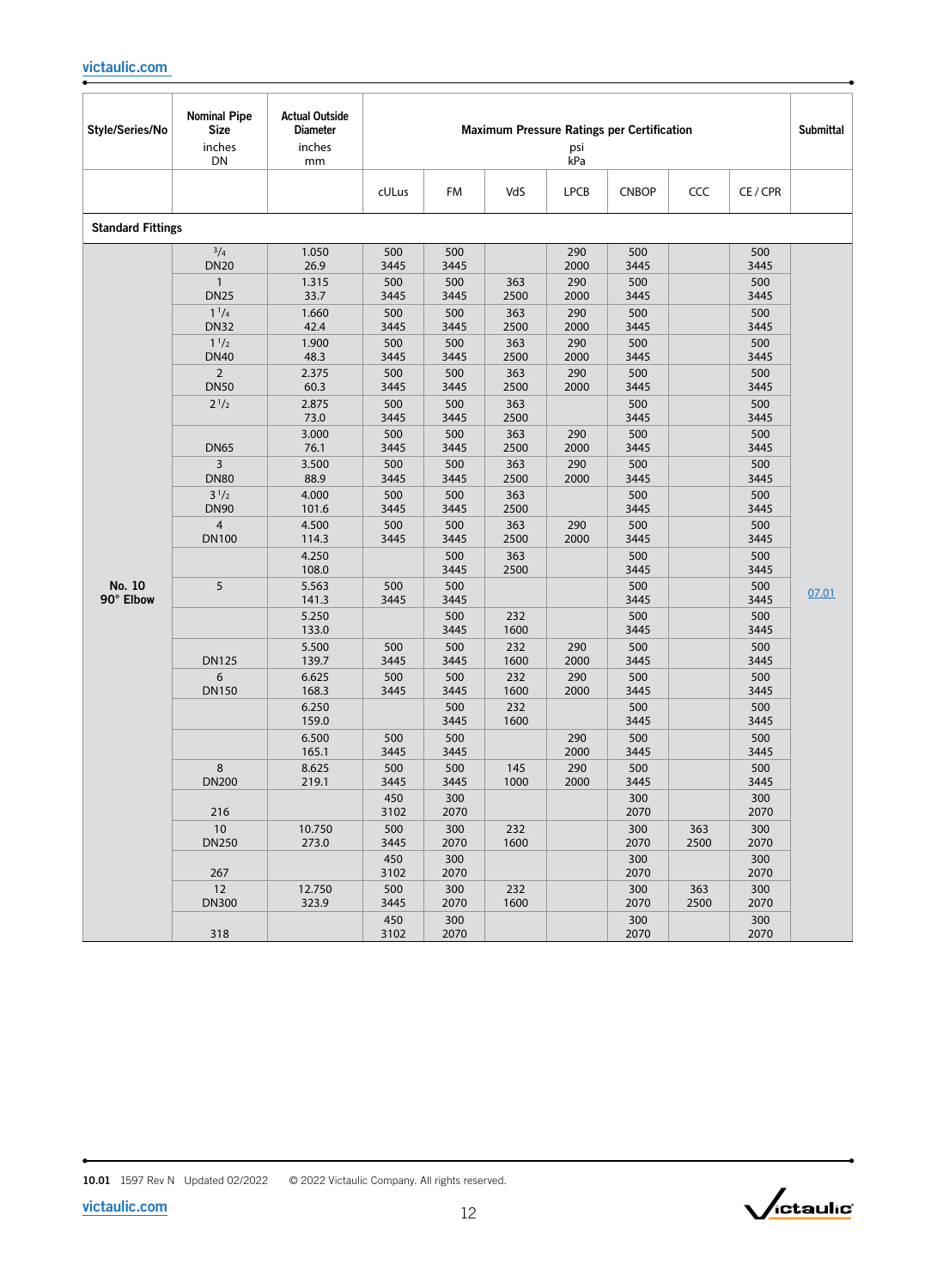| Style/Series/No                      | <b>Nominal Pipe</b><br><b>Size</b><br>inches<br>DN | <b>Actual Outside</b><br><b>Diameter</b><br>inches<br>mm | <b>Maximum Pressure Ratings per Certification</b><br><b>Submittal</b><br>psi<br>kPa |             |             |             |              |             |             |       |  |  |
|--------------------------------------|----------------------------------------------------|----------------------------------------------------------|-------------------------------------------------------------------------------------|-------------|-------------|-------------|--------------|-------------|-------------|-------|--|--|
|                                      |                                                    |                                                          | cULus                                                                               | <b>FM</b>   | VdS         | <b>LPCB</b> | <b>CNBOP</b> | CCC         | CE/CPR      |       |  |  |
| <b>Standard Fittings (Continued)</b> |                                                    |                                                          |                                                                                     |             |             |             |              |             |             |       |  |  |
|                                      | $^{3}/_{4}$<br><b>DN20</b>                         | 1.050<br>26.9                                            | 500<br>3445                                                                         | 500<br>3445 |             | 290<br>2000 | 500<br>3445  |             | 500<br>3445 |       |  |  |
|                                      | $\mathbf{1}$<br><b>DN25</b>                        | 1.315<br>33.7                                            | 500<br>3445                                                                         | 500<br>3445 | 363<br>2500 | 290<br>2000 | 500<br>3445  |             | 500<br>3445 |       |  |  |
|                                      | $1^{1}/4$<br><b>DN32</b>                           | 1.660<br>42.4                                            | 500<br>3445                                                                         | 500<br>3445 | 363<br>2500 | 290<br>2000 | 500<br>3445  |             | 500<br>3445 |       |  |  |
|                                      | $1^{1/2}$<br><b>DN40</b>                           | 1.900<br>48.3                                            | 500<br>3445                                                                         | 500<br>3445 | 363<br>2500 | 290<br>2000 | 500<br>3445  |             | 500<br>3445 |       |  |  |
|                                      | $\overline{2}$<br><b>DN50</b>                      | 2.375<br>60.3                                            | 500<br>3445                                                                         | 500<br>3445 | 363<br>2500 | 290<br>2000 | 500<br>3445  |             | 500<br>3445 |       |  |  |
|                                      | $2^{1/2}$                                          | 2.875<br>73.0                                            | 500<br>3445                                                                         | 500<br>3445 | 363<br>2500 |             | 500<br>3445  |             | 500<br>3445 |       |  |  |
|                                      | <b>DN65</b>                                        | 3.000<br>76.1                                            | 500<br>3445                                                                         | 500<br>3445 | 363<br>2500 |             | 500<br>3445  |             | 500<br>3445 |       |  |  |
|                                      | 3<br><b>DN80</b>                                   | 3.500<br>88.9                                            | 500<br>3445                                                                         | 500<br>3445 | 363<br>2500 | 290<br>2000 | 500<br>3445  |             | 500<br>3445 |       |  |  |
|                                      | $3^{1/2}$<br><b>DN90</b>                           | 4.000<br>101.6                                           | 500<br>3445                                                                         | 500<br>3445 |             |             | 500<br>3445  |             | 500<br>3445 |       |  |  |
|                                      | 4<br><b>DN100</b>                                  | 4.500<br>114.3                                           | 500<br>3445                                                                         | 500<br>3445 | 363<br>2500 | 290<br>2000 | 500<br>3445  |             | 500<br>3445 |       |  |  |
|                                      |                                                    | 4.250<br>108.0                                           |                                                                                     | 500<br>3445 | 363<br>2500 |             | 500<br>3445  |             | 500<br>3445 |       |  |  |
| No. 11<br>45° Elbow                  | 5                                                  | 5.563<br>141.3                                           | 500<br>3445                                                                         | 500<br>3445 |             |             | 500<br>3445  |             | 500<br>3445 | 07.01 |  |  |
|                                      |                                                    | 5.250<br>133.0                                           |                                                                                     | 500<br>3445 | 232<br>1600 |             | 500<br>3445  |             | 500<br>3445 |       |  |  |
|                                      | <b>DN125</b>                                       | 5.500<br>139.7                                           | 500<br>3445                                                                         | 500<br>3445 | 232<br>1600 |             | 500<br>3445  |             | 500<br>3445 |       |  |  |
|                                      | 6<br><b>DN150</b>                                  | 6.625<br>168.3                                           | 500<br>3445                                                                         | 500<br>3445 | 232<br>1600 | 290<br>2000 | 500<br>3445  |             | 500<br>3445 |       |  |  |
|                                      |                                                    | 6.250<br>159.0                                           |                                                                                     | 500<br>3445 | 232<br>1600 |             | 500<br>3445  |             | 500<br>3445 |       |  |  |
|                                      |                                                    | 6.500<br>165.1                                           | 500<br>3445                                                                         | 500<br>3445 |             |             | 500<br>3445  |             | 500<br>3445 |       |  |  |
|                                      | 8<br>DN200                                         | 8.625<br>219.1                                           | 500<br>3445                                                                         | 500<br>3445 | 232<br>1600 | 290<br>2000 | 500<br>3445  |             | 500<br>3445 |       |  |  |
|                                      | 216                                                |                                                          | 450<br>3102                                                                         | 300<br>2070 |             |             | 300<br>2070  |             | 300<br>2070 |       |  |  |
|                                      | 10<br><b>DN250</b>                                 | 10.750<br>273.0                                          | 500<br>3445                                                                         | 300<br>2070 | 232<br>1600 |             | 300<br>2070  | 363<br>2500 | 300<br>2070 |       |  |  |
|                                      | 267                                                |                                                          | 450<br>3102                                                                         | 300<br>2070 |             |             | 300<br>2070  |             | 300<br>2070 |       |  |  |
|                                      | 12<br><b>DN300</b>                                 | 12.750<br>323.9                                          | 500<br>3445                                                                         | 300<br>2070 | 232<br>1600 |             | 300<br>2070  | 363<br>2500 | 300<br>2070 |       |  |  |
|                                      | 318                                                |                                                          | 450<br>3102                                                                         | 300<br>2070 |             |             | 300<br>2070  |             | 300<br>2070 |       |  |  |

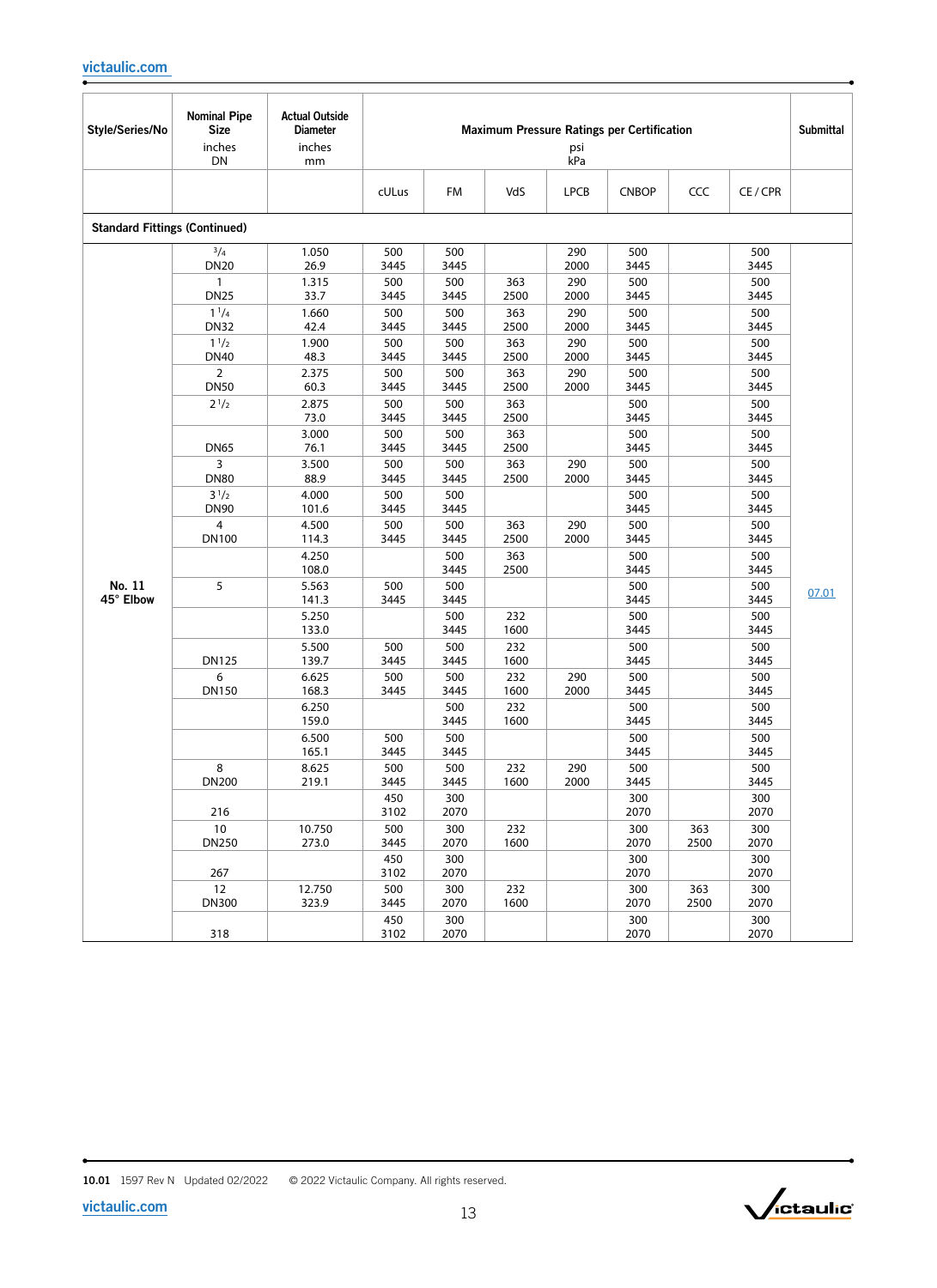| Style/Series/No                      | <b>Nominal Pipe</b><br><b>Size</b><br>inches<br>DN | <b>Actual Outside</b><br><b>Diameter</b><br>inches<br>mm |             |             |             | psi<br>kPa  | Maximum Pressure Ratings per Certification |             |             | <b>Submittal</b> |
|--------------------------------------|----------------------------------------------------|----------------------------------------------------------|-------------|-------------|-------------|-------------|--------------------------------------------|-------------|-------------|------------------|
|                                      |                                                    |                                                          | UL          | FM          | VdS         | <b>LPCB</b> | <b>CNBOP</b>                               | CCC         | CE / CPR    |                  |
| <b>Standard Fittings (Continued)</b> |                                                    |                                                          |             |             |             |             |                                            |             |             |                  |
|                                      | 3/4<br><b>DN20</b>                                 | 1.050<br>26.9                                            | 500<br>3445 | 500<br>3445 |             | 290<br>2000 | 500<br>3445                                |             | 500<br>3445 |                  |
|                                      | $\mathbf{1}$<br><b>DN25</b>                        | 1.315<br>33.7                                            | 500<br>3445 | 500<br>3445 | 363<br>2500 | 290<br>2000 | 500<br>3445                                |             | 500<br>3445 |                  |
|                                      | $1^{1}/4$<br><b>DN32</b>                           | 1.660<br>42.4                                            | 500<br>3445 | 500<br>3445 | 363<br>2500 | 290<br>2000 | 500<br>3445                                |             | 500<br>3445 |                  |
|                                      | $1^{1/2}$<br><b>DN40</b>                           | 1.900<br>48.3                                            | 500<br>3445 | 500<br>3445 | 363<br>2500 | 290<br>2000 | 500<br>3445                                |             | 500<br>3445 |                  |
|                                      | $\overline{2}$<br><b>DN50</b>                      | 2.375<br>60.3                                            | 500<br>3445 | 500<br>3445 | 363<br>2500 | 290<br>2000 | 500<br>3445                                |             | 500<br>3445 |                  |
|                                      | $2^{1/2}$                                          | 2.875<br>73.0                                            | 500<br>3445 | 500<br>3445 | 363<br>2500 |             | 500<br>3445                                |             | 500<br>3445 |                  |
|                                      | <b>DN65</b>                                        | 3.000<br>76.1                                            | 500<br>3445 | 500<br>3445 | 363<br>2500 |             | 500<br>3445                                |             | 500<br>3445 |                  |
|                                      | $\overline{3}$<br><b>DN80</b>                      | 3.500<br>88.9                                            | 500<br>3445 | 500<br>3445 | 363<br>2500 | 290<br>2000 | 500<br>3445                                |             | 500<br>3445 |                  |
|                                      | $3^{1/2}$<br><b>DN90</b>                           | 4.000<br>101.6                                           | 500<br>3445 | 500<br>3445 |             |             | 500<br>3445                                |             | 500<br>3445 |                  |
|                                      | $\overline{4}$<br><b>DN100</b>                     | 4.500<br>114.3                                           | 500<br>3445 | 500<br>3445 | 363<br>2500 | 290<br>2000 | 500<br>3445                                |             | 500<br>3445 |                  |
|                                      |                                                    | 4.250<br>108.0                                           |             | 500<br>3445 | 363<br>2500 |             | 500<br>3445                                |             | 500<br>3445 |                  |
| No. 20<br><b>Tee</b>                 | 5                                                  | 5.563<br>141.3                                           | 500<br>3445 | 500<br>3445 |             |             | 500<br>3445                                |             | 500<br>3445 | 07.01            |
|                                      |                                                    | 5.250<br>133.0                                           |             | 500<br>3445 | 232<br>1600 |             | 500<br>3445                                |             | 500<br>3445 |                  |
|                                      | <b>DN125</b>                                       | 5.500<br>139.7                                           | 500<br>3445 | 500<br>3445 | 232<br>1600 |             | 500<br>3445                                |             | 500<br>3445 |                  |
|                                      | 6<br><b>DN150</b>                                  | 6.625<br>168.3                                           | 500<br>3445 | 500<br>3445 | 232<br>1600 | 290<br>2000 | 500<br>3445                                |             | 500<br>3445 |                  |
|                                      |                                                    | 6.250<br>159.0                                           |             | 500<br>3445 | 232<br>1600 |             | 500<br>3445                                |             | 500<br>3445 |                  |
|                                      |                                                    | 6.500<br>165.1                                           | 500<br>3445 | 500<br>3445 |             |             | 500<br>3445                                |             | 500<br>3445 |                  |
|                                      | 8<br><b>DN200</b>                                  | 8.625<br>219.1                                           | 500<br>3445 | 500<br>3445 | 232<br>1600 | 290<br>2000 | 500<br>3445                                |             | 500<br>3445 |                  |
|                                      | 216                                                |                                                          | 450<br>3102 | 500<br>3445 |             |             | 500<br>3445                                |             | 500<br>3445 |                  |
|                                      | 10<br><b>DN250</b>                                 | 10.750<br>273.0                                          | 500<br>3445 | 500<br>3445 | 232<br>1600 |             | 500<br>3445                                | 363<br>2500 | 500<br>3445 |                  |
|                                      | 267                                                |                                                          | 450<br>3102 | 500<br>3445 |             |             | 500<br>3445                                |             | 500<br>3445 |                  |
|                                      | 12<br><b>DN300</b>                                 | 12.750<br>323.9                                          | 500<br>3445 | 500<br>3445 | 232<br>1600 |             | 500<br>3445                                | 363<br>2500 | 500<br>3445 |                  |
|                                      | 318                                                |                                                          | 450<br>3102 | 500<br>3445 |             |             | 500<br>3445                                |             | 500<br>3445 |                  |

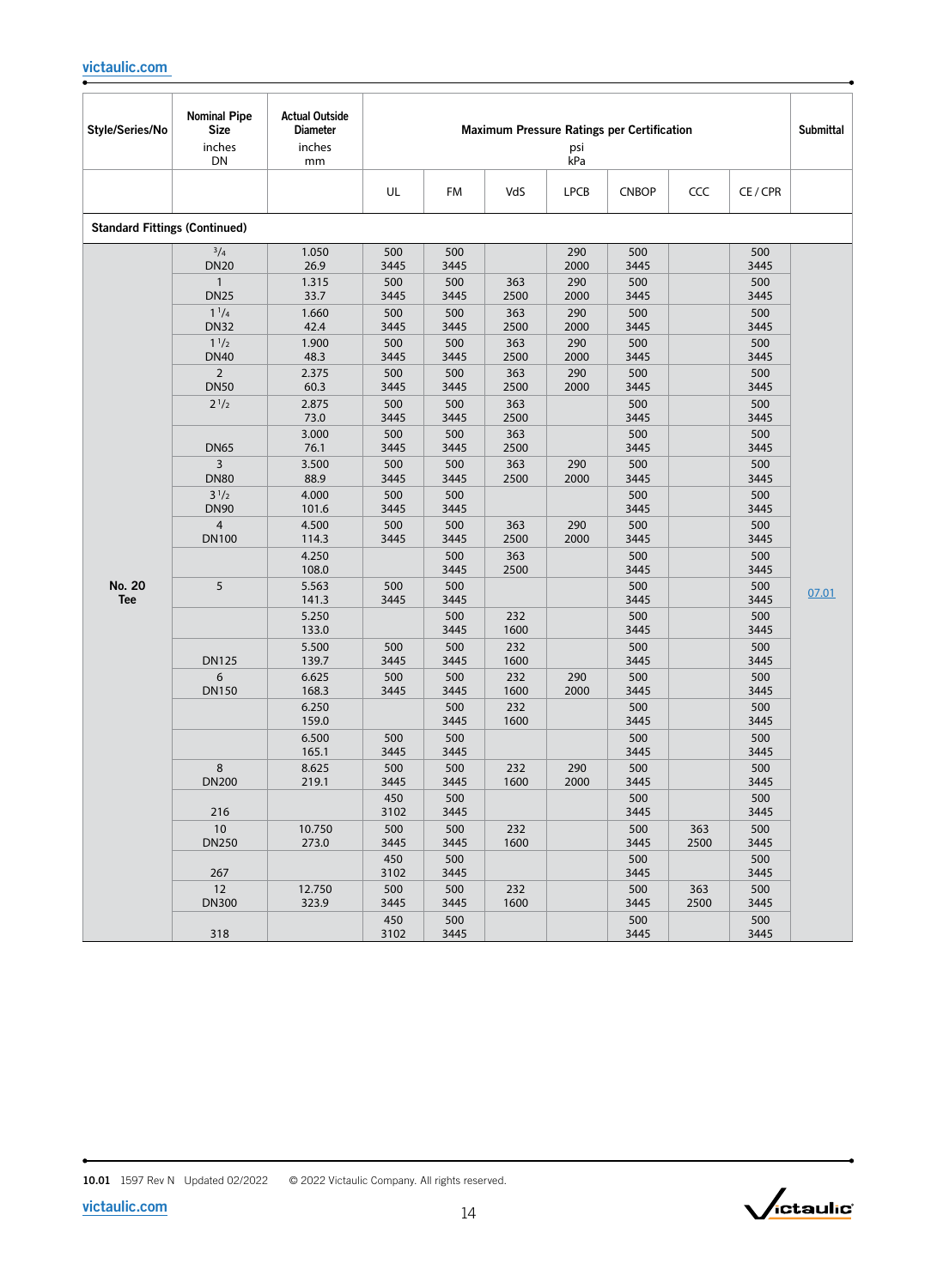| Style/Series/No                                | Nominal<br><b>Pipe Size</b><br>inches<br>DN                    | <b>Actual Outside</b><br><b>Diameter</b><br>inches<br>mm |             |             |             | psi<br>kPa <sup>1</sup> | <b>Maximum Pressure Ratings per Certification</b> |      |             | <b>Submittal</b> |
|------------------------------------------------|----------------------------------------------------------------|----------------------------------------------------------|-------------|-------------|-------------|-------------------------|---------------------------------------------------|------|-------------|------------------|
|                                                |                                                                |                                                          | cULus       | <b>FM</b>   | VdS         | <b>LPCB</b>             | <b>CNBOP</b>                                      | CCC  | CE / CPR    |                  |
| <b>Standard Fittings (Continued)</b>           |                                                                |                                                          |             |             |             |                         |                                                   |      |             |                  |
| No. 25 Reducing Tee<br><b>Grooved Branch</b>   | $\overline{2}$<br>$1^{1/2}$<br>X<br><b>DN50</b><br><b>DN40</b> | 2.375<br>1.900<br>X<br>60.3<br>48.3                      |             | 500<br>3445 |             |                         |                                                   |      | 500<br>3445 | 07.01            |
| No. 29T Reducing Tee<br><b>Threaded Branch</b> | 1/2<br>$\overline{2}$<br>$DNS^x$ DN40 $x$ DN25                 | $1(SO)$ 2.375 x 0.840 x 1.315<br>DN25 60.3 x 21.3 x 33.7 |             | 500<br>3445 |             |                         |                                                   |      | 500<br>3445 | 07.01            |
|                                                | 3/4<br><b>DN20</b>                                             | 1.050<br>26.9                                            | 500<br>3445 | 500<br>3445 |             | 290<br>2000             |                                                   |      | 500<br>3445 |                  |
|                                                | $\mathbf{1}$<br><b>DN25</b>                                    | 1.315<br>33.7                                            | 500<br>3445 | 500<br>3445 | 232<br>1600 | 290<br>2000             |                                                   |      | 500<br>3445 |                  |
|                                                | $1^{1}/4$<br><b>DN32</b>                                       | 1.660<br>42.4                                            | 500<br>3445 | 500<br>3445 | 232<br>1600 | 290<br>2000             | 500<br>3445                                       |      | 500<br>3445 |                  |
|                                                | $1^{1/2}$                                                      | 1.900                                                    | 500         | 500         | 232         | 290                     | 500                                               |      | 500         |                  |
|                                                | <b>DN40</b>                                                    | 48.3                                                     | 3445        | 3445        | 1600        | 2000                    | 3445                                              |      | 3445        |                  |
|                                                | $\overline{2}$<br><b>DN50</b>                                  | 2.375<br>60.3                                            | 500<br>3445 | 500<br>3445 | 232<br>1600 | 290<br>2000             | 500<br>3445                                       |      | 500<br>3445 |                  |
|                                                | $2^{1/2}$                                                      | 2.875                                                    | 500         | 500         | 232         |                         | 500                                               |      | 500         |                  |
|                                                |                                                                | 73.0                                                     | 3445        | 3445        | 1600        |                         | 3445                                              |      | 3445        |                  |
|                                                |                                                                | 3.000                                                    | 500         | 500         | 232         |                         | 500                                               |      | 500         |                  |
|                                                | <b>DN65</b><br>3                                               | 76.1<br>3.500                                            | 3445<br>500 | 3445<br>500 | 1600<br>232 | 290                     | 3445<br>500                                       |      | 3445<br>500 |                  |
|                                                | <b>DN80</b>                                                    | 88.9                                                     | 3445        | 3445        | 1600        | 2000                    | 3445                                              |      | 3445        |                  |
|                                                | $3^{1/2}$                                                      | 4.000                                                    | 500         | 500         |             |                         | 500                                               |      | 500         |                  |
|                                                | <b>DN90</b>                                                    | 101.6                                                    | 3445        | 3445        |             |                         | 3445                                              |      | 3445        |                  |
|                                                | 4<br>DN100                                                     | 4.500<br>114.3                                           | 500<br>3445 | 500<br>3445 | 232<br>1600 | 290<br>2000             | 500<br>3445                                       |      | 500<br>3445 |                  |
| No. 60                                         |                                                                | 4.250                                                    |             | 500         | 232         |                         | 500                                               |      | 500         |                  |
| Cap                                            |                                                                | 108.0                                                    |             | 3445        | 1600        |                         | 3445                                              |      | 3445        | 07.01            |
|                                                | 5                                                              | 5.563<br>141.3                                           | 500<br>3445 | 500<br>3445 |             |                         | 500<br>3445                                       |      | 500<br>3445 |                  |
|                                                |                                                                | 5.250                                                    |             | 500         | 232         |                         | 500                                               |      | 500         |                  |
|                                                |                                                                | 133.0                                                    |             | 3445        | 1600        |                         | 3445                                              |      | 3445        |                  |
|                                                |                                                                | 5.500                                                    | 500         | 500         | 232         |                         | 500                                               |      | 500         |                  |
|                                                | <b>DN125</b><br>6                                              | 139.7<br>6.625                                           | 3445<br>500 | 3445<br>500 | 1600<br>232 | 290                     | 3445<br>500                                       |      | 3445<br>500 |                  |
|                                                | <b>DN150</b>                                                   | 168.3                                                    | 3445        | 3445        | 1600        | 2000                    | 3445                                              |      | 3445        |                  |
|                                                |                                                                | 6.250                                                    |             | 500         | 232         |                         | 500                                               |      | 500         |                  |
|                                                |                                                                | 159.0                                                    |             | 3445        | 1600        |                         | 3445                                              |      | 3445        |                  |
|                                                |                                                                | 6.500<br>165.1                                           | 500<br>3445 | 500<br>3445 |             | 290<br>2000             | 500<br>3445                                       |      | 500<br>3445 |                  |
|                                                | 8                                                              | 8.625                                                    | 500         | 500         | 232         | 290                     | 500                                               |      | 500         |                  |
|                                                | <b>DN200</b>                                                   | 219.1                                                    | 3445        | 3445        | 1600        | 2000                    | 3445                                              |      | 3445        |                  |
|                                                | 216                                                            |                                                          | 450<br>3102 | 500<br>3445 |             |                         |                                                   |      | 500<br>3445 |                  |
|                                                | 10                                                             | 10.750                                                   | 500         | 500         | 232         |                         | 500                                               | 363  | 500         |                  |
|                                                | <b>DN250</b><br>12                                             | 273.0<br>12.750                                          | 3445<br>500 | 3445<br>500 | 1600<br>232 |                         | 3445<br>500                                       | 2500 | 3445<br>500 |                  |
|                                                | <b>DN300</b>                                                   | 323.9                                                    | 3445        | 3445        | 1600        |                         | 3445                                              |      | 3445        |                  |

<sup>1</sup> Pressures listed in this chart are based upon standard wall pipe. Approved and Listed pressures may vary by pipe schedule – consult regulatory agency

websites for details and the most recent regulatory information.

[victaulic.com](http://www.victaulic.com)

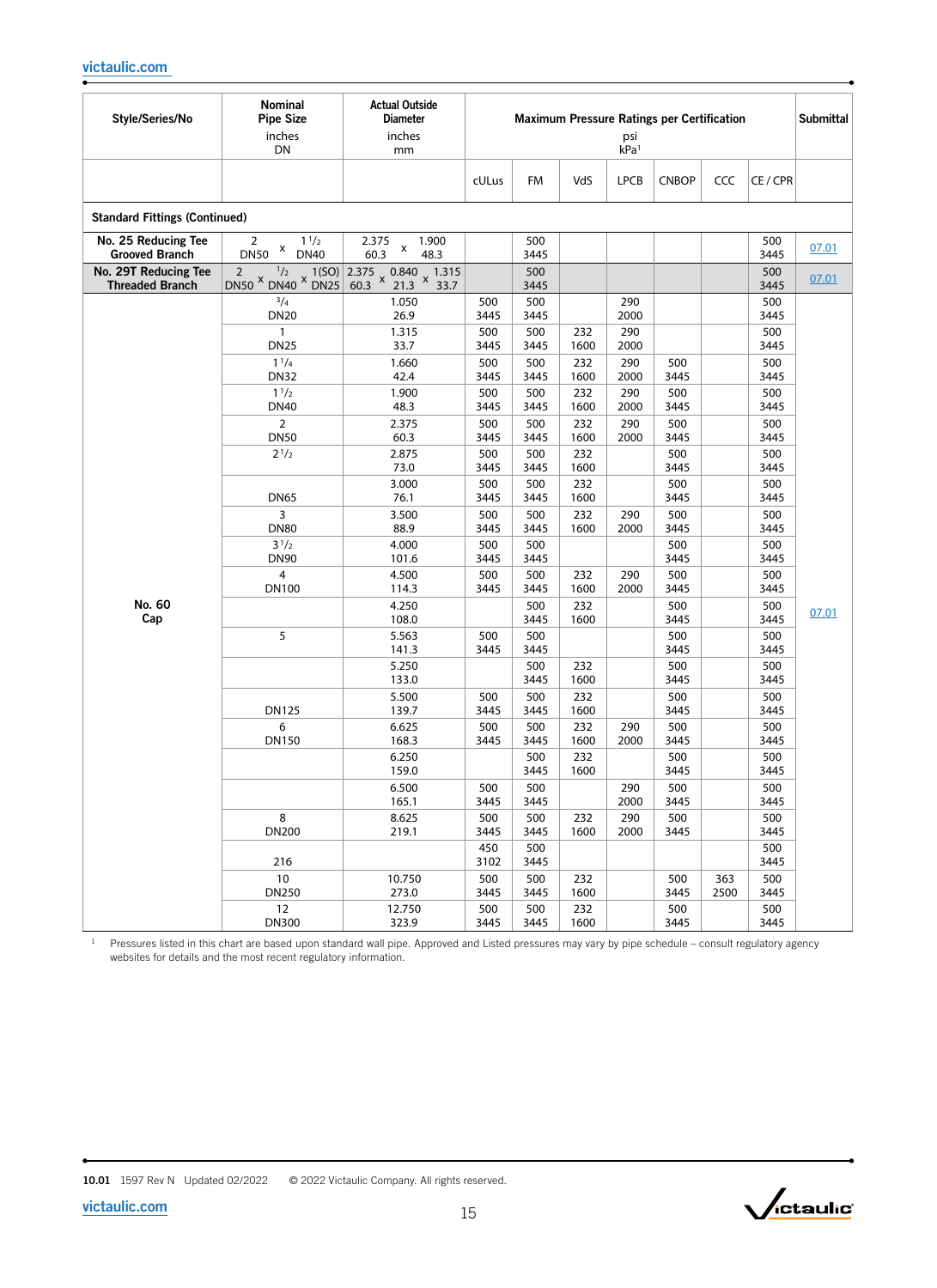| Style/Series/No                      | Nominal<br><b>Pipe Size</b><br>inches<br><b>DN</b>                            | <b>Actual Outside Diameter</b><br>inches<br>mm |             |             |     | psi<br>kPa <sup>1</sup> | Maximum Pressure Ratings per Certification |     |             | <b>Submittal</b> |
|--------------------------------------|-------------------------------------------------------------------------------|------------------------------------------------|-------------|-------------|-----|-------------------------|--------------------------------------------|-----|-------------|------------------|
|                                      |                                                                               |                                                | cULus       | <b>FM</b>   | VdS | <b>LPCB</b>             | <b>CNBOP</b>                               | CCC | CE/CPR      |                  |
| <b>Standard Fittings (Continued)</b> |                                                                               |                                                |             |             |     |                         |                                            |     |             |                  |
|                                      | $2^{1/2}$                                                                     | 2.875<br>73.0                                  |             | 500<br>3445 |     |                         |                                            |     | 500<br>3445 |                  |
| <b>No. 10-DR</b>                     | $\overline{3}$<br><b>DN80</b>                                                 | 3.500<br>88.9                                  |             | 500<br>3445 |     |                         |                                            |     | 500<br>3445 |                  |
| 90° Drain Elbow                      | $\overline{4}$<br><b>DN100</b>                                                | 4.500<br>114.3                                 |             | 500<br>3445 |     |                         |                                            |     | 500<br>3445 | 10.05            |
|                                      | 6<br><b>DN150</b>                                                             | 6.625<br>168.3                                 |             | 500<br>3445 |     |                         |                                            |     | 500<br>3445 |                  |
|                                      | $1^{1}/4$<br>$\frac{1}{2}$<br>X<br><b>DN32</b><br><b>DN15</b>                 | 1.660<br>0.840<br>X<br>42.4<br>21.3            | 365<br>2515 | 500<br>3445 |     |                         |                                            |     | 500<br>3445 |                  |
|                                      | $1^{1}/4$<br>$^{3}/_{4}$<br>x<br><b>DN32</b><br><b>DN20</b>                   | 1.050<br>1.660<br>X<br>42.4<br>26.9            | 365<br>2515 | 500<br>3445 |     |                         |                                            |     | 500<br>3445 |                  |
|                                      | $1^{1}/4$<br>$\mathbf{1}$<br>x<br><b>DN32</b><br><b>DN25</b>                  | 1.660<br>1.315<br>x<br>42.4<br>33.7            | 365<br>2515 | 500<br>3445 |     |                         |                                            |     | 500<br>3445 |                  |
|                                      | 1 <sup>1</sup> /2<br>1/2<br>X<br><b>DN40</b><br><b>DN15</b>                   | 1.900<br>0.840<br>х<br>48.3<br>21.3            | 365<br>2515 | 500<br>3445 |     |                         |                                            |     | 500<br>3445 |                  |
|                                      | $^{3}/_{4}$<br>$1^{1/2}$<br>x<br><b>DN40</b><br><b>DN20</b>                   | 1.050<br>1.900<br>x<br>26.9<br>48.3            | 365<br>2515 | 500<br>3445 |     |                         |                                            |     | 500<br>3445 |                  |
| No. 67<br>End of Run                 | $1^{1/2}$<br>$\mathbf{1}$<br>$\pmb{\mathsf{x}}$<br><b>DN40</b><br><b>DN25</b> | 1.900<br>1.315<br>x<br>48.3<br>33.7            | 365<br>2515 | 500<br>3445 |     |                         |                                            |     | 500<br>3445 | 10.21            |
| <b>Fitting</b>                       | 1/2<br>2<br>x<br><b>DN50</b><br><b>DN15</b>                                   | 2.375<br>0.840<br>x<br>60.3<br>21.3            | 365<br>2515 | 500<br>3445 |     |                         |                                            |     | 500<br>3445 |                  |
|                                      | $^{3}/_{4}$<br>2<br>X<br><b>DN50</b><br><b>DN20</b>                           | 2.375<br>1.050<br>X<br>26.9<br>60.3            | 365<br>2515 | 500<br>3445 |     |                         |                                            |     | 500<br>3445 |                  |
|                                      | $\overline{2}$<br>$\mathbf{1}$<br>X<br><b>DN50</b><br><b>DN25</b>             | 2.375<br>1.315<br>x<br>33.7<br>60.3            | 365<br>2515 | 500<br>3445 |     |                         |                                            |     | 500<br>3445 |                  |
|                                      | 1/2<br>$2^{1/2}$<br>x<br><b>DN15</b>                                          | 2.875<br>0.840<br>x<br>73.0<br>21.3            | 365<br>2515 | 500<br>3445 |     |                         |                                            |     | 500<br>3445 |                  |
|                                      | $2^{1/2}$<br>$^{3}/_{4}$<br>X<br><b>DN20</b>                                  | 2.875<br>1.050<br>X<br>26.9<br>73.0            | 365<br>2515 | 500<br>3445 |     |                         |                                            |     | 500<br>3445 |                  |
|                                      | $2^{1/2}$<br>$\mathbf{1}$<br>X<br><b>DN25</b>                                 | 2.875<br>1.315<br>X<br>73.0<br>33.7            | 365<br>2515 | 300<br>2068 |     |                         |                                            |     | 300<br>2068 |                  |
|                                      | Hole Cut Products - for IPS Carbon Steel                                      |                                                |             |             |     |                         |                                            |     |             |                  |
|                                      | 4 to $8 \times \frac{1}{2}$<br>DN100 to DN200 x DN15                          |                                                | 175<br>1210 |             |     |                         |                                            |     |             |                  |
| Style 923                            | 4 to $8 \times \frac{3}{4}$<br>DN100 to DN200 x DN20                          |                                                | 175<br>1210 |             |     |                         |                                            |     |             |                  |
| Vic-Let<br><b>Strapless Outlet</b>   | 10 to $12 \times \frac{1}{2}$<br>DN250 to DN300 x DN15                        |                                                | 175<br>1210 |             |     |                         |                                            |     |             | 11.05            |
|                                      | 10 to $12 \times \frac{3}{4}$<br>DN250 to DN300 x DN20                        |                                                | 175<br>1210 |             |     |                         |                                            |     |             |                  |



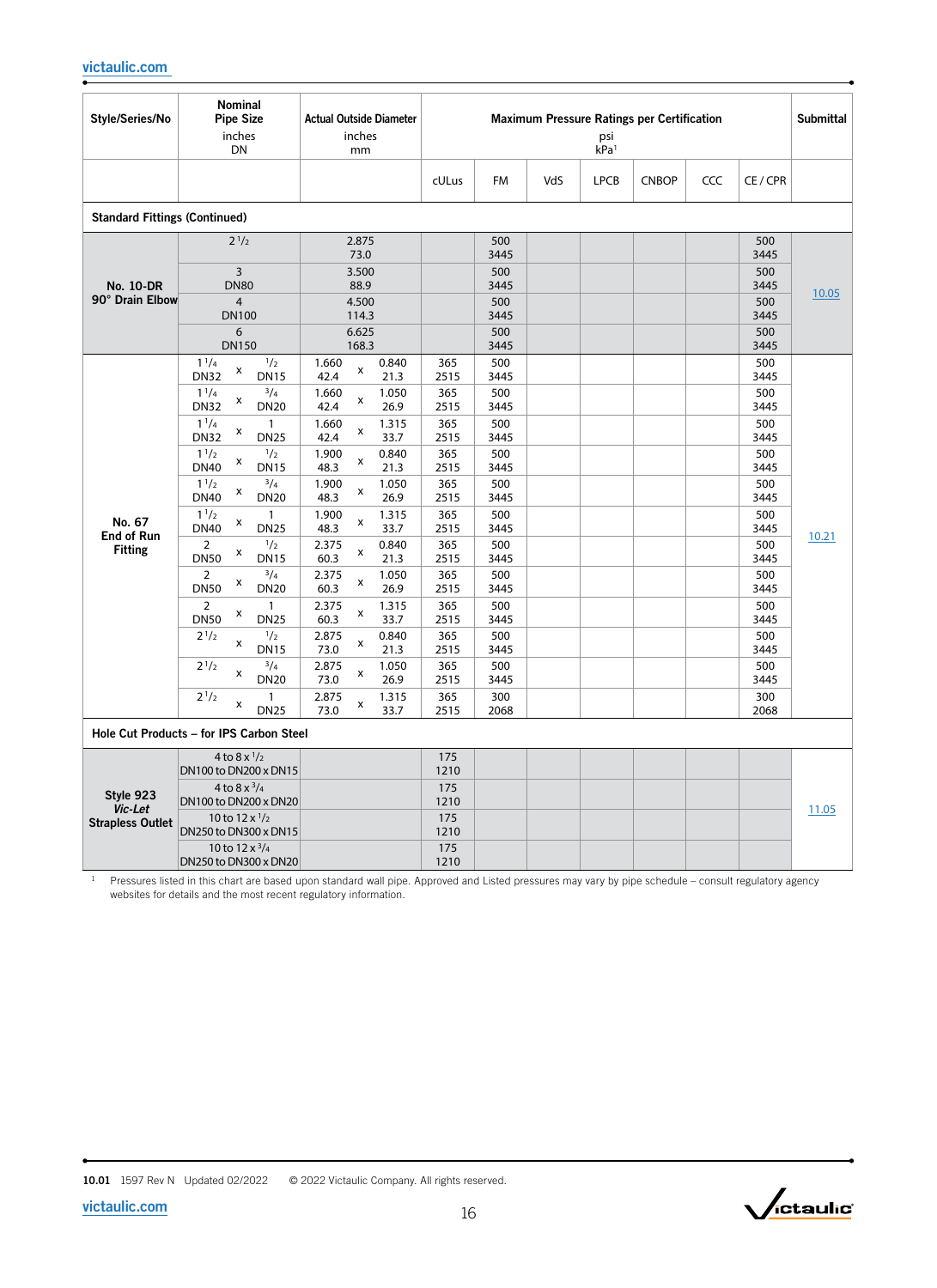| Style/Series/No                                    | <b>Nominal</b><br><b>Pipe Size</b><br>inches<br>DN                | <b>Actual Outside Diameter</b><br>inches<br>mm | <b>Maximum Pressure Ratings per Certification</b><br>psi<br>kPa <sup>1</sup> |             |                  |             |              |             |             |       |
|----------------------------------------------------|-------------------------------------------------------------------|------------------------------------------------|------------------------------------------------------------------------------|-------------|------------------|-------------|--------------|-------------|-------------|-------|
|                                                    |                                                                   |                                                | cULus                                                                        | <b>FM</b>   | VdS <sup>3</sup> | <b>LPCB</b> | <b>CNBOP</b> | <b>CCC</b>  | CE / CPR    |       |
| <b>Branch Outlets</b>                              |                                                                   |                                                |                                                                              |             |                  |             |              |             |             |       |
|                                                    | 1/2<br>2<br>x<br><b>DN50</b><br><b>DN15</b>                       | 2.375<br>0.840<br>x<br>60.3<br>21.3            | 400<br>2760                                                                  | 400<br>2760 | 363<br>2500      | 290<br>2000 | 363<br>2500  |             | 363<br>2500 |       |
|                                                    | $^{3}/_{4}$<br>2<br>x<br><b>DN50</b><br><b>DN20</b>               | 2.375<br>1.050<br>x<br>26.9<br>60.3            | 400<br>2760                                                                  | 400<br>2760 | 363<br>2500      | 290<br>2000 | 363<br>2500  |             | 363<br>2500 |       |
|                                                    | $\overline{2}$<br>$\mathbf{1}$<br>x<br><b>DN50</b><br><b>DN25</b> | 2.375<br>1.315<br>x<br>60.3<br>33.7            | 400<br>2760                                                                  | 400<br>2760 | 363<br>2500      | 290<br>2000 | 363<br>2500  |             | 363<br>2500 |       |
|                                                    | $1^{1}/4$<br>2<br>x<br><b>DN50</b><br><b>DN32</b>                 | 2.375<br>1.660<br>x<br>60.3<br>42.4            | 400<br>2760                                                                  | 400<br>2760 | 363<br>2500      | 290<br>2000 | 363<br>2500  |             | 363<br>2500 |       |
|                                                    | $1^{1/2}$<br>2<br>x<br><b>DN50</b><br><b>DN40</b>                 | 2.375<br>1.900<br>x<br>48.3<br>60.3            | 400<br>2760                                                                  | 400<br>2760 | 363<br>2500      | 290<br>2000 | 363<br>2500  |             | 363<br>2500 |       |
|                                                    | 1/2<br>$2^{1/2}$<br>x<br><b>DN15</b>                              | 2.875<br>0.840<br>x<br>73.0<br>21.3            | 400<br>2760                                                                  | 400<br>2760 | 363<br>2500      | 290<br>2000 | 363<br>2500  |             | 363<br>2500 |       |
|                                                    | $^{3}/_{4}$<br>$2^{1/2}$<br>x<br><b>DN20</b>                      | 2.875<br>1.050<br>x<br>73.0<br>26.9            | 400<br>2760                                                                  | 400<br>2760 | 363<br>2500      | 290<br>2000 | 363<br>2500  |             | 363<br>2500 |       |
|                                                    | $2^{1/2}$<br>1<br>x<br><b>DN25</b>                                | 2.875<br>1.315<br>x<br>73.0<br>33.7            | 400<br>2760                                                                  | 400<br>2760 | 363<br>2500      | 290<br>2000 | 363<br>2500  |             | 363<br>2500 |       |
|                                                    | $2^{1/2}$<br>$1^{1}/4$<br>x<br><b>DN32</b>                        | 2.875<br>1.660<br>X<br>73.0<br>42.4            | 400<br>2760                                                                  | 400<br>2760 | 363<br>2500      | 290<br>2000 | 363<br>2500  |             | 363<br>2500 |       |
|                                                    | $2^{1/2}$<br>$1^{1/2}$<br>x<br><b>DN40</b>                        | 2.875<br>1.900<br>x<br>73.0<br>48.3            | 400<br>2760                                                                  | 400<br>2760 | 363<br>2500      | 290<br>2000 | 363<br>2500  |             | 363<br>2500 |       |
| <b>Style</b><br>920/920N                           | 1/2<br>x<br><b>DN65</b><br><b>DN15</b>                            | 3.000<br>0.840<br>X<br>76.1<br>21.3            | 500<br>3445                                                                  | 300<br>2070 | 363<br>2500      | 290<br>2000 | 363<br>2500  |             | 363<br>2500 |       |
| Mechanical-T<br>(Grooved, Female<br>Thread, Cross) | $^{3}/_{4}$<br>x<br><b>DN65</b><br><b>DN20</b>                    | 3.000<br>1.050<br>X<br>26.9<br>76.1            | 500<br>3445                                                                  | 300<br>2070 | 363<br>2500      | 290<br>2000 | 363<br>2500  |             | 363<br>2500 | 11.02 |
|                                                    | $\mathbf{1}$<br>x<br><b>DN25</b><br><b>DN65</b>                   | 3.000<br>1.315<br>x<br>76.1<br>33.7            | 500<br>3445                                                                  | 400<br>2760 | 363<br>2500      | 290<br>2000 | 363<br>2500  | 363<br>2500 | 363<br>2500 |       |
|                                                    | $1^{1/4}$<br>x<br><b>DN65</b><br><b>DN32</b>                      | 3.000<br>1.660<br>x<br>76.1<br>42.4            | 400<br>2760                                                                  | 400<br>2760 | 363<br>2500      | 290<br>2000 | 363<br>2500  | 363<br>2500 | 363<br>2500 |       |
|                                                    | $1^{1/2}$<br>x<br><b>DN65</b><br><b>DN40</b>                      | 3.000<br>1.900<br>x<br>48.3<br>76.1            | 400<br>2760                                                                  | 400<br>2760 | 363<br>2500      | 290<br>2000 | 363<br>2500  | 363<br>2500 | 363<br>2500 |       |
|                                                    | 1/2<br>3<br>x<br><b>DN80</b><br><b>DN15</b>                       | 3.500<br>0.840<br>x<br>88.9<br>21.3            | 400<br>2760                                                                  | 400<br>2760 | 363<br>2500      | 290<br>2000 | 363<br>2503  |             | 363<br>2503 |       |
|                                                    | $^{3}/_{4}$<br>3<br>x<br><b>DN80</b><br><b>DN20</b>               | 1.050<br>3.500<br>x<br>26.9<br>88.9            | 400<br>2760                                                                  | 400<br>2760 | 363<br>2500      | 290<br>2000 | 363<br>2503  |             | 363<br>2503 |       |
|                                                    | 3<br>1<br>x<br><b>DN80</b><br><b>DN25</b>                         | 3.500<br>1.315<br>x<br>88.9<br>33.7            | 400<br>2760                                                                  | 400<br>2760 | 363<br>2500      | 290<br>2000 | 363<br>2503  | 363<br>2500 | 363<br>2503 |       |
|                                                    | 3<br>$1^{1/4}$<br>x<br><b>DN80</b><br><b>DN32</b>                 | 3.500<br>1.660<br>x<br>88.9<br>42.4            | 400<br>2760                                                                  | 400<br>2760 | 363<br>2500      | 290<br>2000 | 363<br>2503  | 363<br>2500 | 363<br>2503 |       |
|                                                    | $1^{1/2}$<br>3<br>X<br><b>DN80</b><br><b>DN40</b>                 | 3.500<br>1.900<br>X<br>88.9<br>48.3            | 400<br>2760                                                                  | 400<br>2760 | 363<br>2500      | 290<br>2000 | 363<br>2503  |             | 363<br>2503 |       |
|                                                    | 3<br>$\overline{2}$<br>x<br><b>DN80</b><br><b>DN50</b>            | 3.500<br>2.375<br>x<br>88.9<br>60.3            | 300<br>2070                                                                  | 400<br>2760 | 363<br>2500      | 290<br>2000 | 363<br>2503  |             | 363<br>2503 |       |
|                                                    | $3^{1}/2$<br>$\overline{2}$<br>X<br><b>DN90</b><br><b>DN50</b>    | 4.000<br>2.375<br>X<br>101.6<br>60.3           | 300<br>2070                                                                  | 400<br>2760 |                  | 290<br>2000 | 363<br>2503  |             | 363<br>2503 |       |

<sup>3</sup> The pressure ratings shown only apply to the Style 920N. Style 920 is rated to 232 psi / 1600 kPa up to DN150 and 145 psi / 1000 kPa at DN200, where sizes are available.

#### NOTE:

• Mechanical-T Cross assemblies can be achieved with the use of two Style 920 or 920N of the same run size and the same or differing outlet size. *Mechanical-T* Cross assemblies are not approved by VdS.

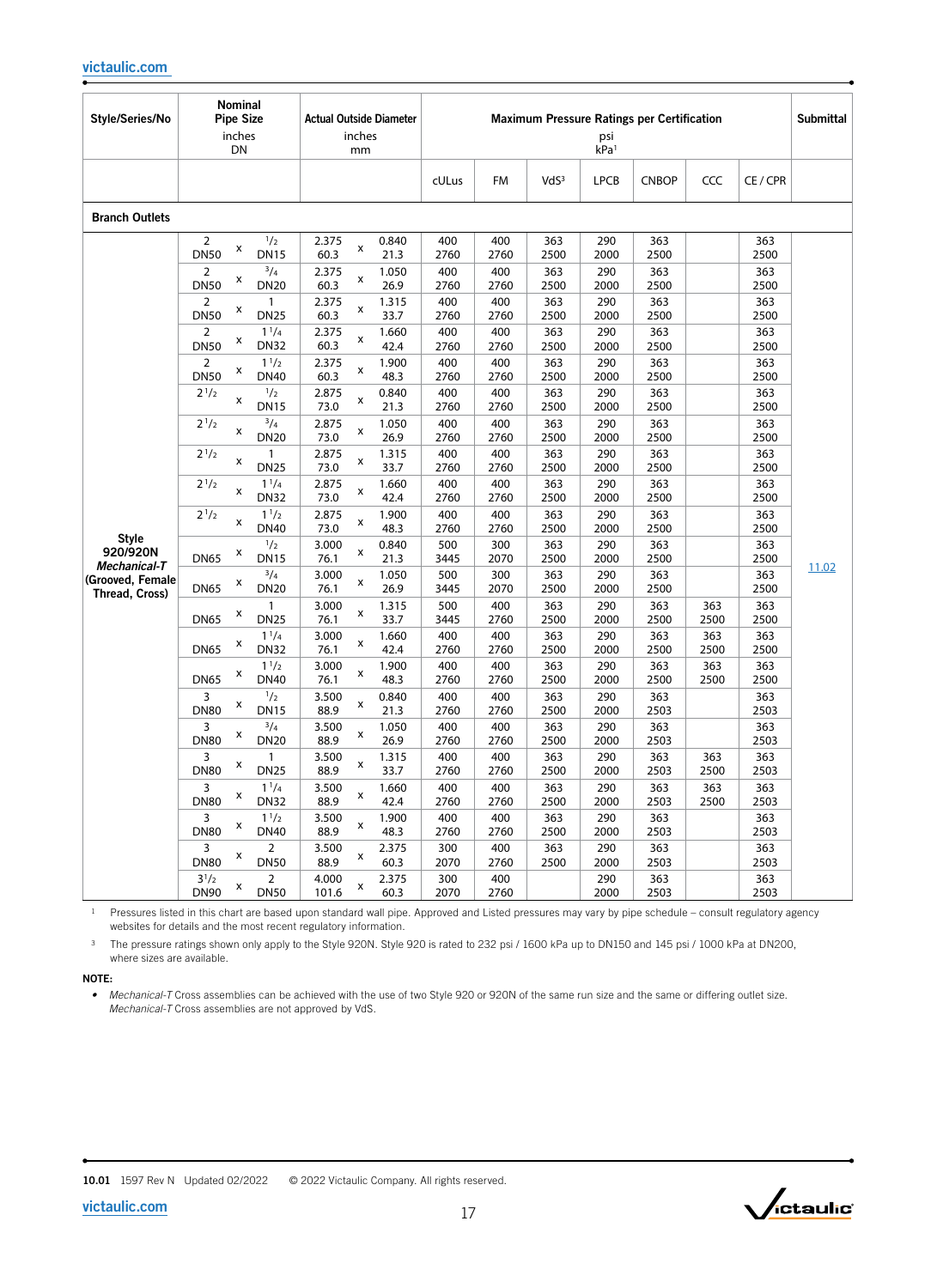| Style/Series/No                    | Nominal<br><b>Pipe Size</b><br>inches<br>DN             | <b>Actual Outside Diameter</b><br>inches<br>mm |             |             |                  | psi<br>kPa <sup>1</sup> | <b>Maximum Pressure Ratings per Certification</b> |             |             | <b>Submittal</b> |
|------------------------------------|---------------------------------------------------------|------------------------------------------------|-------------|-------------|------------------|-------------------------|---------------------------------------------------|-------------|-------------|------------------|
|                                    |                                                         |                                                | cULus       | <b>FM</b>   | VdS <sup>3</sup> | <b>LPCB</b>             | <b>CNBOP</b>                                      | CCC         | CE / CPR    |                  |
| <b>Branch Outlets (Continued)</b>  |                                                         |                                                |             |             |                  |                         |                                                   |             |             |                  |
|                                    | 1/2<br>4<br>X<br><b>DN100</b><br><b>DN15</b>            | 4.500<br>0.840<br>x<br>114.3<br>21.3           | 400<br>2760 | 400<br>2760 | 363<br>2500      | 290<br>1999             | 363<br>2503                                       |             | 363<br>2503 |                  |
|                                    | $^{3}/_{4}$<br>4<br>x<br><b>DN100</b><br><b>DN20</b>    | 4.500<br>1.050<br>x<br>26.9<br>114.3           | 400<br>2760 | 400<br>2760 | 363<br>2500      | 290<br>1999             | 363<br>2503                                       |             | 363<br>2503 |                  |
|                                    | $\mathbf{1}$<br>4<br>X<br><b>DN25</b><br><b>DN100</b>   | 4.500<br>1.315<br>x<br>114.3<br>33.7           | 400<br>2760 | 400<br>2760 | 363<br>2500      | 290<br>1999             | 363<br>2503                                       |             | 363<br>2503 |                  |
|                                    | $1^{1/4}$<br>4<br>X<br><b>DN100</b><br><b>DN32</b>      | 4.500<br>1.660<br>x<br>114.3<br>42.4           | 400<br>2760 | 400<br>2760 | 363<br>2500      | 290<br>1999             | 363<br>2503                                       |             | 363<br>2503 |                  |
|                                    | $1^{1/2}$<br>4<br>X<br><b>DN100</b><br><b>DN40</b>      | 4.500<br>1.900<br>x<br>48.3<br>114.3           | 400<br>2760 | 400<br>2760 | 363<br>2500      | 290<br>1999             | 363<br>2503                                       |             | 363<br>2503 |                  |
|                                    | $\overline{2}$<br>4<br>X<br><b>DN100</b><br><b>DN50</b> | 4.500<br>2.375<br>х<br>60.3<br>114.3           | 300<br>2070 | 400<br>2760 | 363<br>2500      | 290<br>1999             | 363<br>2503                                       |             | 363<br>2503 |                  |
|                                    | $2^{1/2}$<br>4<br>X<br><b>DN100</b>                     | 4.500<br>2.875<br>x<br>114.3<br>73.0           | 400<br>2760 | 300<br>2070 | 232<br>1600      | 290<br>1999             | 232<br>1600                                       |             | 232<br>1600 |                  |
|                                    | 4<br>X<br><b>DN100</b><br><b>DN65</b>                   | 4.500<br>3.000<br>x<br>114.3<br>76.1           | 300<br>2070 | 300<br>2070 | 232<br>1600      | 290<br>1999             | 232<br>1600                                       | 363<br>2500 | 232<br>1600 |                  |
| <b>Style</b>                       | 3<br>X<br><b>DN100</b><br><b>DN80</b>                   | 4.500<br>3.500<br>x<br>88.9<br>114.3           | 300<br>2070 | 300<br>2070 | 232<br>1600      | 290<br>1999             | 232<br>1600                                       |             | 232<br>1600 |                  |
|                                    | $1^{1/4}$<br>x<br><b>DN32</b>                           | 4.250<br>1.660<br>x<br>108.0<br>42.4           |             | 300<br>2070 | 363<br>2500      | 290<br>1999             | 363<br>2503                                       |             | 363<br>2503 |                  |
|                                    | $1^{1/2}$<br>x<br><b>DN40</b>                           | 4.250<br>1.900<br>x<br>108.0<br>48.3           |             | 300<br>2070 | 363<br>2500      | 290<br>1999             | 363<br>2503                                       |             | 363<br>2503 |                  |
| 920/920N<br>Mechanical-T           | $\overline{2}$<br>X<br><b>DN50</b>                      | 4.250<br>2.375<br>x<br>108.0<br>60.3           |             | 300<br>2070 | 363<br>2500      | 290<br>1999             | 363<br>2503                                       |             | 363<br>2503 |                  |
| (Grooved, Female<br>Thread, Cross) | х<br><b>DN65</b>                                        | 4.250<br>3.000<br>x<br>108.0<br>76.1           |             | 300<br>2070 | 232<br>1600      | 290<br>1999             | 232<br>1600                                       | 363<br>2500 | 232<br>1600 | 11.02            |
| (Continued)                        | 3<br>х<br><b>DN80</b>                                   | 4.250<br>3.500<br>x<br>88.9<br>108.0           |             |             |                  | 290<br>1999             | 232<br>1600                                       |             | 232<br>1600 |                  |
|                                    | 5<br>$1^{1/2}$<br>x<br><b>DN40</b>                      | 5.563<br>1.900<br>x<br>48.3<br>141.3           | 400<br>2760 | 400<br>2760 |                  | 290<br>1999             | 232<br>1600                                       |             | 232<br>1600 |                  |
|                                    | 5<br>$\overline{2}$<br>x<br><b>DN50</b>                 | 5.563<br>2.375<br>х<br>141.3<br>60.3           | 300<br>2070 | 400<br>2760 |                  | 290<br>1999             | 232<br>1600                                       |             | 232<br>1600 |                  |
|                                    | 5<br>$2^{1/2}$<br>x                                     | 5.563<br>2.875<br>x<br>141.3<br>73.0           | 400<br>2760 | 400<br>2760 |                  | 290<br>1999             | 232<br>1600                                       |             | 232<br>1600 |                  |
|                                    | 5<br>3<br>X<br><b>DN80</b>                              | 5.563<br>3.500<br>x<br>88.9<br>141.3           | 400<br>2760 | 400<br>2760 |                  | 290<br>1999             | 232<br>1600                                       |             | 232<br>1600 |                  |
|                                    | $\overline{2}$<br>x<br><b>DN50</b>                      | 5.250<br>2.375<br>x<br>133.0<br>60.3           |             |             |                  | 290<br>1999             | 363<br>2503                                       |             | 363<br>2503 |                  |
|                                    | 3<br>x<br><b>DN80</b>                                   | 5.250<br>3.500<br>x<br>133.0<br>88.9           |             |             |                  | 290<br>1999             | 232<br>1600                                       |             | 232<br>1600 |                  |
|                                    | $1^{1/2}$<br>x<br><b>DN125</b><br><b>DN40</b>           | 5.500<br>1.900<br>x<br>139.7<br>48.3           |             | 300<br>2070 | 232<br>1600      | 290<br>1999             | 363<br>2503                                       |             | 363<br>2503 |                  |
|                                    | $\overline{2}$<br>X<br><b>DN125</b><br><b>DN50</b>      | 5.500<br>2.375<br>x<br>139.7<br>60.3           | 400<br>2760 | 300<br>2070 | 232<br>1600      | 290<br>1999             | 363<br>2503                                       |             | 363<br>2503 |                  |
|                                    | X<br><b>DN125</b><br><b>DN65</b>                        | 5.500<br>3.000<br>x<br>139.7<br>76.1           |             |             | 232<br>1600      | 290<br>1999             | 363<br>2503                                       |             | 363<br>2503 |                  |
|                                    | 3<br>X<br><b>DN125</b><br><b>DN80</b>                   | 5.500<br>3.500<br>x<br>88.9<br>139.7           |             |             | 232<br>1600      | 290<br>1999             | 363<br>2503                                       |             | 363<br>2503 |                  |

<sup>3</sup> The pressure ratings shown only apply to the Style 920N. Style 920 is rated to 232 psi / 1600 kPa up to DN150 and 145 psi / 1000 kPa at DN200, where sizes are available.

#### NOTE:

*• Mechanical-T* Cross assemblies can be achieved with the use of two Style 920 or 920N of the same run size and the same or differing outlet size. *Mechanical-T* Cross assemblies are not approved by VdS.





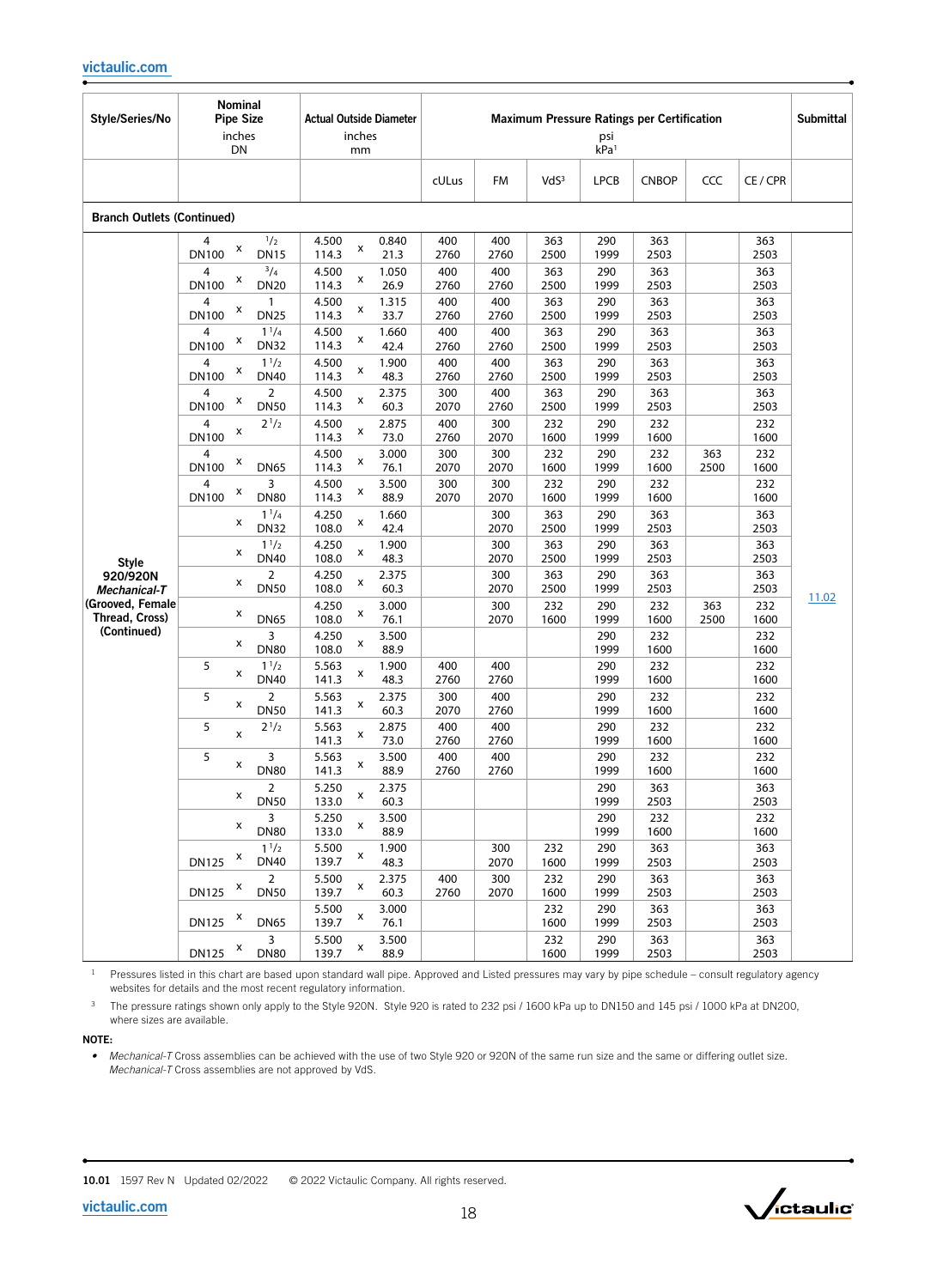| Style/Series/No                                                                               | Nominal<br><b>Pipe Size</b><br>inches<br>DN                                                                                                                                                                                                                                                                                                                                                                                                                                                                                                                                                                                                                                                                       | <b>Actual Outside Diameter</b><br>inches<br>mm                                                                                                                                                                                                                                                                                                                                                                                                                                                                                                                                                                                                                                                                                                                                                                                                                          |                                                                                                                                                                                                                                                                                                                                        | psi<br>kPa <sup>1</sup>                                                                                                                                                                                                                                                                                                                                                                                                                                                                      | <b>Maximum Pressure Ratings per Certification</b>                                                                                                                                                                                                                                                                                                                                   |                                                                                                                                                                                                                                                                                                                         | <b>Submittal</b> |
|-----------------------------------------------------------------------------------------------|-------------------------------------------------------------------------------------------------------------------------------------------------------------------------------------------------------------------------------------------------------------------------------------------------------------------------------------------------------------------------------------------------------------------------------------------------------------------------------------------------------------------------------------------------------------------------------------------------------------------------------------------------------------------------------------------------------------------|-------------------------------------------------------------------------------------------------------------------------------------------------------------------------------------------------------------------------------------------------------------------------------------------------------------------------------------------------------------------------------------------------------------------------------------------------------------------------------------------------------------------------------------------------------------------------------------------------------------------------------------------------------------------------------------------------------------------------------------------------------------------------------------------------------------------------------------------------------------------------|----------------------------------------------------------------------------------------------------------------------------------------------------------------------------------------------------------------------------------------------------------------------------------------------------------------------------------------|----------------------------------------------------------------------------------------------------------------------------------------------------------------------------------------------------------------------------------------------------------------------------------------------------------------------------------------------------------------------------------------------------------------------------------------------------------------------------------------------|-------------------------------------------------------------------------------------------------------------------------------------------------------------------------------------------------------------------------------------------------------------------------------------------------------------------------------------------------------------------------------------|-------------------------------------------------------------------------------------------------------------------------------------------------------------------------------------------------------------------------------------------------------------------------------------------------------------------------|------------------|
|                                                                                               |                                                                                                                                                                                                                                                                                                                                                                                                                                                                                                                                                                                                                                                                                                                   |                                                                                                                                                                                                                                                                                                                                                                                                                                                                                                                                                                                                                                                                                                                                                                                                                                                                         | cULus<br><b>FM</b>                                                                                                                                                                                                                                                                                                                     | VdS <sup>3</sup><br><b>LPCB</b>                                                                                                                                                                                                                                                                                                                                                                                                                                                              | <b>CNBOP</b><br>CCC                                                                                                                                                                                                                                                                                                                                                                 | CE / CPR                                                                                                                                                                                                                                                                                                                |                  |
| <b>Branch Outlets (Continued)</b>                                                             |                                                                                                                                                                                                                                                                                                                                                                                                                                                                                                                                                                                                                                                                                                                   |                                                                                                                                                                                                                                                                                                                                                                                                                                                                                                                                                                                                                                                                                                                                                                                                                                                                         |                                                                                                                                                                                                                                                                                                                                        |                                                                                                                                                                                                                                                                                                                                                                                                                                                                                              |                                                                                                                                                                                                                                                                                                                                                                                     |                                                                                                                                                                                                                                                                                                                         |                  |
| <b>Style</b><br>920/920N<br>Mechanical-T<br>(Grooved, Female<br>Thread, Cross)<br>(Continued) | $1^{1/4}$<br>6<br>x<br><b>DN32</b><br>DN150<br>6<br>$1^{1/2}$<br>x<br>DN150<br><b>DN40</b><br>$\overline{2}$<br>6<br>X<br>DN150<br><b>DN50</b><br>$2^{1/2}$<br>6<br>X<br>DN150<br>6<br>x<br>DN150<br><b>DN65</b><br>3<br>6<br>x<br>DN150<br><b>DN80</b><br>$\overline{4}$<br>6<br>X<br><b>DN150</b><br><b>DN100</b><br>$1^{1/2}$<br>x<br><b>DN40</b><br>$\overline{2}$<br>x<br><b>DN50</b><br>x<br><b>DN65</b><br>3<br>x<br><b>DN80</b><br>x<br>4<br>x<br><b>DN100</b><br>1<br>x<br><b>DN25</b><br>$1^{1}/4$<br>x<br><b>DN32</b><br>$1^{1/2}$<br>x<br><b>DN40</b><br>$1^{1/4}$<br>x<br><b>DN32</b><br>11/2<br>x<br><b>DN40</b><br>$\overline{2}$<br>x<br><b>DN50</b><br>x<br><b>DN65</b><br>3<br>x<br><b>DN80</b> | 6.625<br>1.660<br>x<br>168.3<br>42.4<br>6.625<br>1.900<br>x<br>48.3<br>168.3<br>6.625<br>2.375<br>x<br>168.3<br>60.3<br>6.625<br>2.875<br>x<br>168.3<br>73.0<br>6.625<br>3.000<br>x<br>168.3<br>76.1<br>6.625<br>3.500<br>x<br>168.3<br>88.9<br>6.625<br>4.500<br>x<br>168.3<br>114.3<br>6.250<br>1.900<br>x<br>159.0<br>48.3<br>6.250<br>2.375<br>x<br>159.0<br>60.3<br>6.250<br>3.000<br>x<br>159.0<br>76.1<br>6.250<br>3.500<br>x<br>159.0<br>88.9<br>6.250<br>4.250<br>X<br>159.0<br>108.0<br>6.250<br>4.500<br>x<br>159.0<br>114.3<br>6.500<br>1.315<br>x<br>165.1<br>33.7<br>6.500<br>1.660<br>x<br>165.1<br>42.4<br>6.500<br>1.900<br>x<br>165.1<br>48.3<br>6.500<br>1.660<br>х<br>165.1<br>42.4<br>6.500<br>1.900<br>x<br>165.1<br>48.3<br>6.500<br>2.375<br>x<br>165.1<br>60.3<br>6.500<br>3.000<br>X<br>165.1<br>76.1<br>6.500<br>3.500<br>x<br>165.1<br>88.9 | 400<br>400<br>2760<br>2760<br>400<br>400<br>2760<br>2760<br>300<br>400<br>2070<br>2760<br>400<br>400<br>2760<br>2760<br>400<br>300<br>2760<br>2070<br>400<br>300<br>2760<br>2070<br>300<br>2070<br>300<br>2070<br>300<br>2070<br>300<br>2070<br>175<br>300<br>1210<br>2070<br>175<br>300<br>1210<br>2070<br>175<br>300<br>1210<br>2070 | 363<br>290<br>2000<br>2500<br>363<br>290<br>2500<br>2000<br>363<br>290<br>2500<br>2000<br>290<br>363<br>2500<br>2000<br>363<br>290<br>2500<br>2000<br>232<br>290<br>1600<br>2000<br>290<br>232<br>1600<br>2000<br>363<br>290<br>2500<br>2000<br>363<br>290<br>2500<br>2000<br>232<br>290<br>2000<br>1600<br>290<br>2000<br>232<br>290<br>1600<br>2000<br>290<br>2000<br>290<br>2000<br>290<br>2000<br>290<br>2000<br>290<br>2000<br>232<br>290<br>1599<br>2000<br>232<br>290<br>1599<br>2000 | 363<br>2503<br>363<br>2503<br>363<br>2503<br>232<br>1600<br>232<br>1600<br>232<br>1600<br>232<br>1600<br>363<br>2503<br>363<br>2503<br>232<br>363<br>1600<br>2500<br>232<br>363<br>2500<br>1600<br>232<br>363<br>1600<br>2500<br>232<br>1600<br>363<br>2503<br>363<br>2503<br>363<br>2503<br>363<br>2503<br>363<br>2503<br>363<br>363<br>2503<br>2500<br>232<br>1600<br>232<br>1600 | 363<br>2503<br>363<br>2503<br>363<br>2503<br>290<br>2000<br>290<br>2000<br>290<br>2000<br>290<br>2000<br>290<br>2000<br>290<br>2000<br>290<br>2000<br>290<br>2000<br>290<br>2000<br>290<br>2000<br>363<br>2503<br>363<br>2503<br>363<br>2503<br>363<br>2503<br>363<br>2503<br>363<br>2503<br>290<br>2000<br>290<br>2000 | 11.02            |
|                                                                                               | 4<br>x<br><b>DN100</b><br>$\overline{2}$<br>8<br>X<br><b>DN200</b><br><b>DN50</b><br>8<br>$2^{1/2}$                                                                                                                                                                                                                                                                                                                                                                                                                                                                                                                                                                                                               | 6.500<br>4.500<br>x<br>165.1<br>114.3<br>8.625<br>2.375<br>x<br>219.1<br>60.3<br>8.625<br>2.875<br>x                                                                                                                                                                                                                                                                                                                                                                                                                                                                                                                                                                                                                                                                                                                                                                    | 175<br>300<br>1210<br>2070<br>400<br>400<br>2760<br>2760<br>400<br>400                                                                                                                                                                                                                                                                 | 232<br>290<br>1599<br>2000<br>145<br>290<br>1000<br>2000<br>290                                                                                                                                                                                                                                                                                                                                                                                                                              | 232<br>363<br>1600<br>2500<br>232<br>1600<br>232                                                                                                                                                                                                                                                                                                                                    | 290<br>2000<br>290<br>2000<br>290                                                                                                                                                                                                                                                                                       |                  |
|                                                                                               | x<br><b>DN200</b><br>8<br>X<br><b>DN200</b><br><b>DN65</b><br>3<br>8<br>X<br><b>DN200</b><br><b>DN80</b><br>8<br>$\overline{4}$                                                                                                                                                                                                                                                                                                                                                                                                                                                                                                                                                                                   | 219.1<br>73.0<br>8.625<br>3.000<br>x<br>219.1<br>76.1<br>8.625<br>3.500<br>x<br>219.1<br>88.9<br>8.625<br>4.500<br>x                                                                                                                                                                                                                                                                                                                                                                                                                                                                                                                                                                                                                                                                                                                                                    | 2760<br>2760<br>400<br>300<br>2760<br>2070<br>400<br>300<br>2760<br>2070<br>300<br>300                                                                                                                                                                                                                                                 | 2000<br>290<br>145<br>1000<br>2000<br>145<br>290<br>1000<br>2000<br>145<br>290                                                                                                                                                                                                                                                                                                                                                                                                               | 1600<br>232<br>1600<br>232<br>1600<br>232                                                                                                                                                                                                                                                                                                                                           | 2000<br>290<br>2000<br>290<br>2000<br>290                                                                                                                                                                                                                                                                               |                  |
|                                                                                               | x<br><b>DN200</b><br><b>DN100</b>                                                                                                                                                                                                                                                                                                                                                                                                                                                                                                                                                                                                                                                                                 | 219.1<br>114.3                                                                                                                                                                                                                                                                                                                                                                                                                                                                                                                                                                                                                                                                                                                                                                                                                                                          | 2070<br>2070                                                                                                                                                                                                                                                                                                                           | 1000<br>2000                                                                                                                                                                                                                                                                                                                                                                                                                                                                                 | 1600                                                                                                                                                                                                                                                                                                                                                                                | 2000                                                                                                                                                                                                                                                                                                                    |                  |

<sup>3</sup> The pressure ratings shown only apply to the Style 920N. Style 920 is rated to 232 psi / 1600 kPa up to DN150 and 145 psi / 1000 kPa at DN200, where sizes are available.

NOTE:

• Mechanical-T Cross assemblies can be achieved with the use of two Style 920 or 920N of the same run size and the same or differing outlet size. *Mechanical-T* Cross assemblies are not approved by VdS.

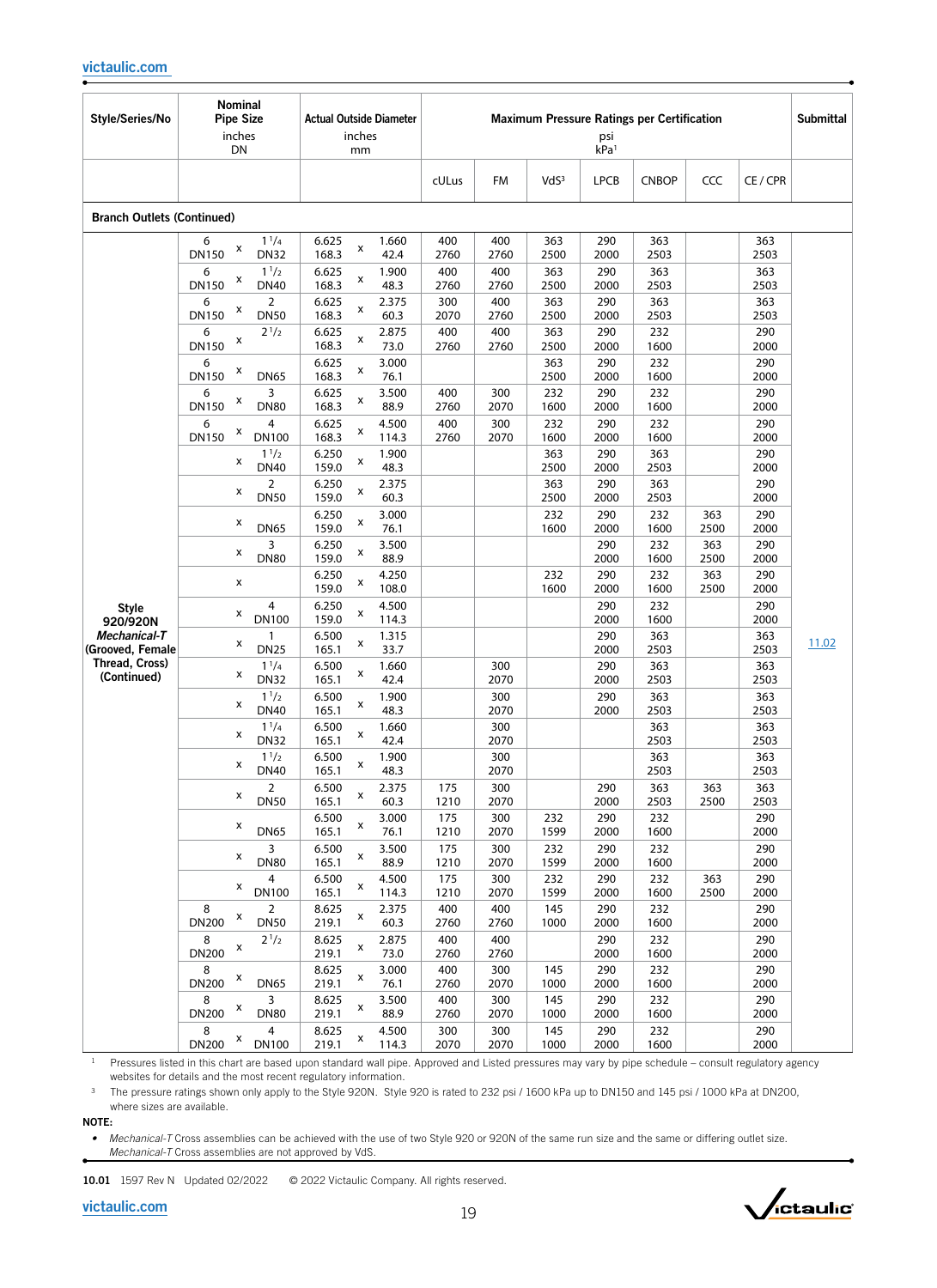| Style/Series/No                 | Nominal<br><b>Pipe Size</b><br>inches<br>DN                   | <b>Actual Outside Diameter</b><br>inches<br>mm                                                                            | <b>Maximum Pressure Ratings per Certification</b><br>psi<br>kPa <sup>1</sup> |    |     |             |              |     | <b>Submittal</b> |       |
|---------------------------------|---------------------------------------------------------------|---------------------------------------------------------------------------------------------------------------------------|------------------------------------------------------------------------------|----|-----|-------------|--------------|-----|------------------|-------|
|                                 |                                                               |                                                                                                                           | cULus                                                                        | FM | VdS | <b>LPCB</b> | <b>CNBOP</b> | CCC | CE / CPR         |       |
|                                 | Plain End Products - for IPS Carbon Steel Plain End Couplings |                                                                                                                           |                                                                              |    |     |             |              |     |                  |       |
|                                 | $1^{1/2}$<br><b>DN40</b>                                      | 1.900<br>48.3                                                                                                             | 300<br>2070                                                                  |    |     |             |              |     |                  |       |
|                                 | $\overline{2}$                                                | 2.375                                                                                                                     | 300                                                                          |    |     |             |              |     |                  |       |
|                                 | <b>DN50</b><br>$2^{1/2}$                                      | 60.3<br>2.875                                                                                                             | 2070<br>300                                                                  |    |     |             |              |     |                  |       |
|                                 |                                                               | 73.0                                                                                                                      | 2070                                                                         |    |     |             |              |     |                  |       |
|                                 | 3<br><b>DN80</b>                                              | 3.500<br>88.9                                                                                                             | 300<br>2070                                                                  |    |     |             |              |     |                  |       |
|                                 | $3^{1/2}$                                                     | 4.000                                                                                                                     | 300                                                                          |    |     |             |              |     |                  |       |
|                                 | <b>DN90</b>                                                   | 101.6                                                                                                                     | 2070                                                                         |    |     |             |              |     |                  |       |
| Style 99<br><b>Roust-A-Bout</b> | $\overline{4}$<br><b>DN100</b>                                | 4.500<br>114.3                                                                                                            | 300<br>2070                                                                  |    |     |             |              |     |                  | 14.02 |
|                                 | 5                                                             | 5.563                                                                                                                     | 300                                                                          |    |     |             |              |     |                  |       |
|                                 | 6                                                             | 141.3<br>6.625                                                                                                            | 2070<br>300                                                                  |    |     |             |              |     |                  |       |
|                                 | <b>DN150</b>                                                  | 168.3                                                                                                                     | 2070                                                                         |    |     |             |              |     |                  |       |
|                                 | 8<br><b>DN200</b>                                             | 8.625<br>219.1                                                                                                            | 250<br>1720                                                                  |    |     |             |              |     |                  |       |
|                                 | 10                                                            | 10.750                                                                                                                    | 250                                                                          |    |     |             |              |     |                  |       |
|                                 | <b>DN250</b><br>12                                            | 273.0<br>12.750                                                                                                           | 1720<br>250                                                                  |    |     |             |              |     |                  |       |
|                                 | <b>DN300</b>                                                  | 323.9                                                                                                                     | 1720                                                                         |    |     |             |              |     |                  |       |
| <b>Plain End Fittings</b>       |                                                               |                                                                                                                           |                                                                              |    |     |             |              |     |                  |       |
|                                 | $\mathbf{1}$                                                  | 1.315                                                                                                                     | 175                                                                          |    |     |             |              |     |                  |       |
|                                 | <b>DN25</b><br>$\overline{2}$                                 | 33.7<br>2.375                                                                                                             | 1210<br>175                                                                  |    |     |             |              |     |                  |       |
| No. 10P                         | <b>DN50</b>                                                   | 60.3                                                                                                                      | 1210                                                                         |    |     |             |              |     |                  |       |
| 90° Elbow<br>No. 11P            | $2^{1/2}$                                                     | 2.875<br>73.0                                                                                                             | 175<br>1210                                                                  |    |     |             |              |     |                  |       |
| 45° Elbow                       | 3                                                             | 3.500                                                                                                                     | 175                                                                          |    |     |             |              |     |                  | 14.04 |
| <b>No. 20P</b>                  | <b>DN80</b>                                                   | 88.9                                                                                                                      | 1210                                                                         |    |     |             |              |     |                  |       |
| <b>Tee</b>                      | $\overline{4}$<br>DN100                                       | 4.500<br>114.3                                                                                                            | 175<br>1210                                                                  |    |     |             |              |     |                  |       |
|                                 | 6<br><b>DN150</b>                                             | 6.625                                                                                                                     | 175                                                                          |    |     |             |              |     |                  |       |
| <b>No. 25P</b>                  | 4 <sup>1</sup><br>$\overline{4}$<br>$2^{1/2}$                 | 168.3<br>4.500 $\sqrt{ }$<br>4.500 $\times$ 4.500 $\times$ 114.3 $\times$<br>2.875                                        | 1210<br>175                                                                  |    |     |             |              |     |                  |       |
| Reducing                        | DN100 <sup>x</sup> DN100 <sup>x</sup><br>$\overline{4}$       | 73.0                                                                                                                      | 1210                                                                         |    |     |             |              |     |                  | 14.04 |
| Tee                             | $\overline{4}$<br>3<br>DN100 X DN100 X DN80                   | $\begin{array}{cc} 4.500 & x \\ 114.3 & \end{array}$<br>$\begin{array}{cc} 4.500 \\ 114.3 \end{array}$ x<br>3.500<br>88.9 | 175<br>1210                                                                  |    |     |             |              |     |                  |       |
|                                 | $\mathbf{1}$<br><b>DN25</b>                                   | 1.315<br>33.7                                                                                                             | 175<br>1210                                                                  |    |     |             |              |     |                  |       |
|                                 | $2^{\circ}$                                                   | 2.375                                                                                                                     | 175                                                                          |    |     |             |              |     |                  |       |
|                                 | <b>DN50</b>                                                   | 60.3                                                                                                                      | 1210                                                                         |    |     |             |              |     |                  |       |
| No. 61P                         | $2^{1/2}$                                                     | 2.875<br>73.0                                                                                                             | 175<br>1210                                                                  |    |     |             |              |     |                  |       |
| Steel<br><b>Bull Plug</b>       | $\mathbf{3}$                                                  | 3.500                                                                                                                     | 175                                                                          |    |     |             |              |     |                  | 14.04 |
|                                 | <b>DN80</b><br>$\overline{4}$                                 | 88.9<br>4.500                                                                                                             | 1210<br>175                                                                  |    |     |             |              |     |                  |       |
|                                 | DN100                                                         | 114.3                                                                                                                     | 1210                                                                         |    |     |             |              |     |                  |       |
|                                 | 6<br><b>DN150</b>                                             | 6.625<br>168.3                                                                                                            | 175<br>1210                                                                  |    |     |             |              |     |                  |       |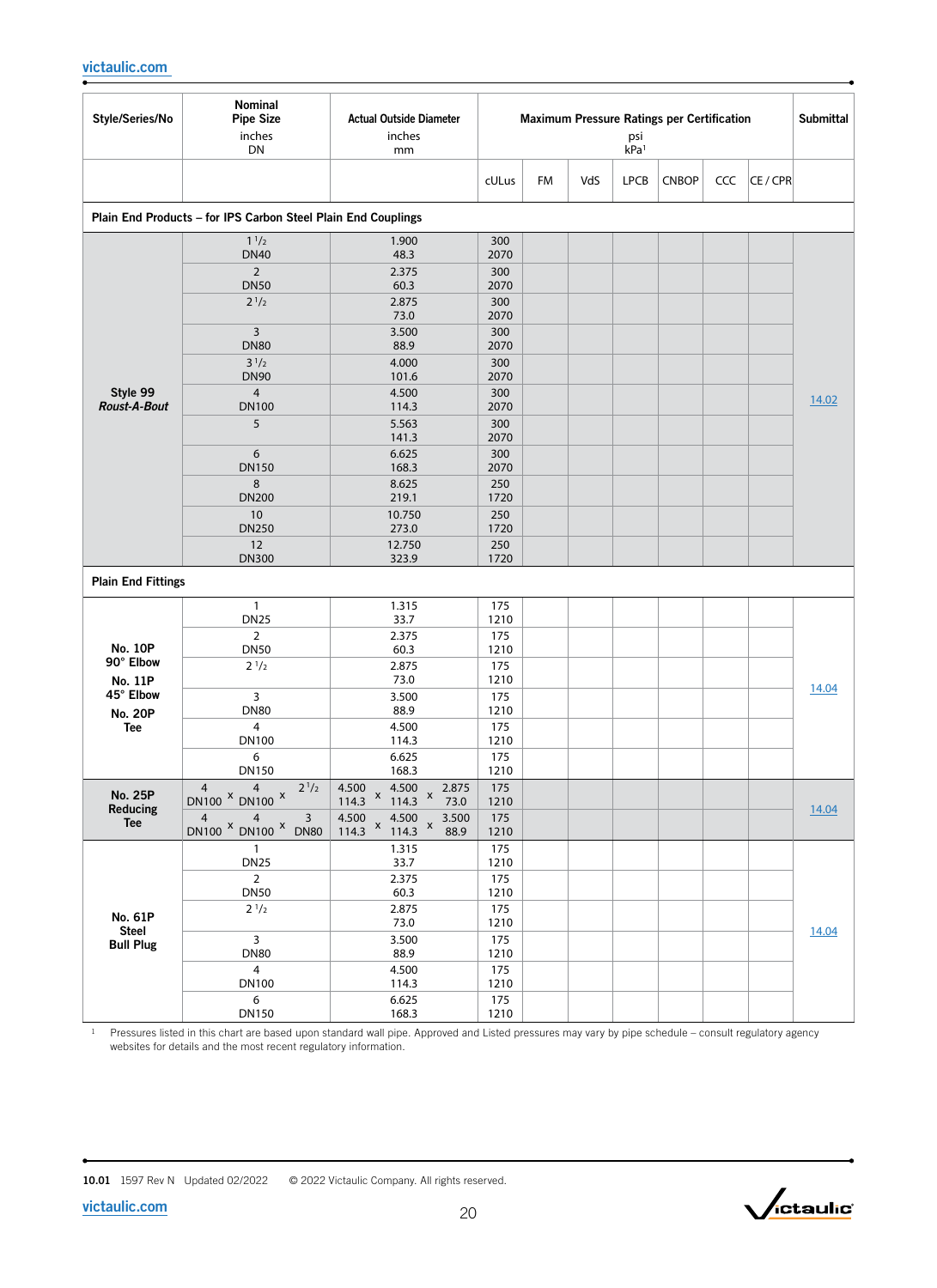| Style/Series/No | <b>Nominal Pipe</b><br><b>Size</b><br>inches<br>DN | <b>Actual Outside</b><br><b>Diameter</b><br>inches<br>mm               | Maximum Pressure Ratings per Certification<br>psi<br>kPa <sup>1</sup> |                    |     |             |              |     |          |       |  |
|-----------------|----------------------------------------------------|------------------------------------------------------------------------|-----------------------------------------------------------------------|--------------------|-----|-------------|--------------|-----|----------|-------|--|
|                 |                                                    |                                                                        | cULus                                                                 | FM                 | VdS | <b>LPCB</b> | <b>CNBOP</b> | CCC | CE / CPR |       |  |
|                 |                                                    | Plain End Products - System Solution for HDPE Pipe Plain End Couplings |                                                                       |                    |     |             |              |     |          |       |  |
|                 | $\overline{2}$<br><b>DN50</b>                      | 2.375<br>60.3                                                          |                                                                       | 200<br>1725        |     |             |              |     |          |       |  |
|                 | 63                                                 |                                                                        |                                                                       | 200<br>1725        |     |             |              |     |          |       |  |
|                 | $\overline{\mathbf{3}}$<br><b>DN80</b>             | 3.500<br>88.9                                                          |                                                                       | 200<br>1725        |     |             |              |     |          |       |  |
|                 | 75                                                 |                                                                        |                                                                       | 200<br>1725<br>200 |     |             |              |     |          |       |  |
|                 | 90                                                 |                                                                        |                                                                       | 1725               |     |             |              |     |          |       |  |
|                 | $\overline{4}$<br><b>DN100</b>                     | 4.500<br>114.3                                                         |                                                                       | 200<br>1725        |     |             |              |     |          |       |  |
|                 | 110                                                |                                                                        |                                                                       | 200<br>1725        |     |             |              |     |          |       |  |
|                 | 125                                                |                                                                        |                                                                       | 200<br>1725        |     |             |              |     |          |       |  |
|                 | 140                                                |                                                                        |                                                                       | 200<br>1725        |     |             |              |     |          |       |  |
| Style 905       | 5                                                  | 5.563<br>141.3                                                         |                                                                       | 200<br>1725        |     |             |              |     |          |       |  |
|                 | 160                                                |                                                                        |                                                                       | 200<br>1725        |     |             |              |     |          | 19.07 |  |
|                 | 6<br><b>DN150</b>                                  | 6.625<br>168.3                                                         |                                                                       | 200<br>1725        |     |             |              |     |          |       |  |
|                 | 8<br><b>DN200</b>                                  | 8.625<br>219.1                                                         |                                                                       | 200<br>1725        |     |             |              |     |          |       |  |
|                 | 225                                                |                                                                        |                                                                       | 200<br>1725        |     |             |              |     |          |       |  |
|                 | 10<br><b>DN250</b>                                 | 10.750<br>273.0                                                        |                                                                       | 200<br>1725        |     |             |              |     |          |       |  |
|                 | 280                                                |                                                                        |                                                                       | 200<br>1725        |     |             |              |     |          |       |  |
|                 | 315                                                |                                                                        |                                                                       | 200<br>1725        |     |             |              |     |          |       |  |
|                 | 12<br><b>DN300</b>                                 | 12.750<br>323.9                                                        |                                                                       | 200<br>1725        |     |             |              |     |          |       |  |
|                 | 355                                                |                                                                        |                                                                       |                    |     |             |              |     |          |       |  |
|                 | 14<br><b>DN350</b>                                 | 14.000<br>355.6                                                        |                                                                       |                    |     |             |              |     |          |       |  |

<sup>1</sup> Approved and Listed pressures may vary by pipe type – consult regulatory agency websites for details and the most recent regulatory information.

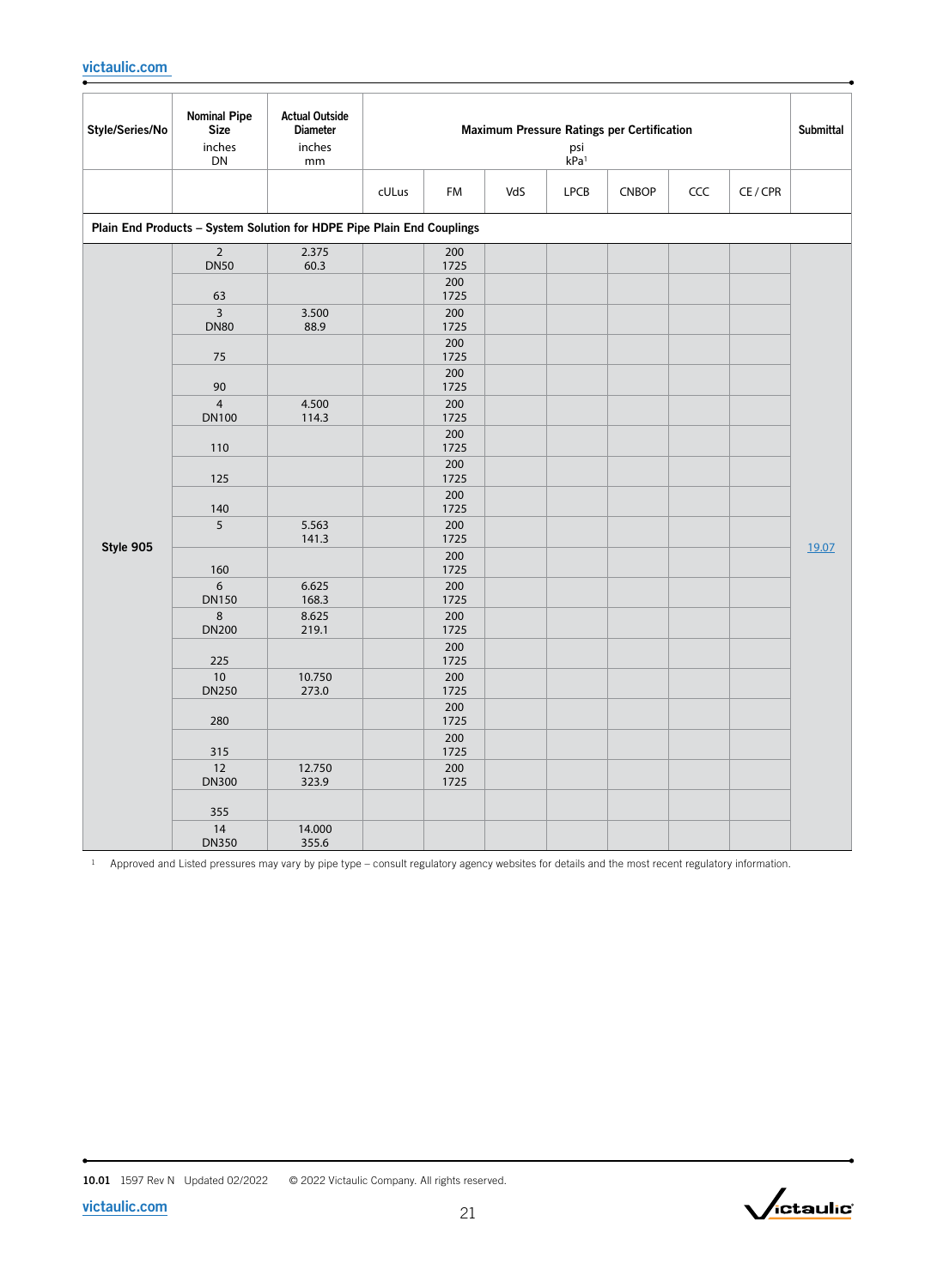| Style/Series/No | <b>Nominal Pipe</b><br><b>Size</b><br>inches | <b>Actual Outside</b><br><b>Diameter</b><br>inches                                 | Maximum Pressure Ratings per Certification<br>psi<br>kPa <sup>1</sup> |             |  |  |  |  |  |       |  |  |  |  |
|-----------------|----------------------------------------------|------------------------------------------------------------------------------------|-----------------------------------------------------------------------|-------------|--|--|--|--|--|-------|--|--|--|--|
|                 | ${\sf DN}$                                   | mm                                                                                 | cULus<br>VdS<br><b>CNBOP</b><br>CCC<br>CE / CPR<br>FM<br><b>LPCB</b>  |             |  |  |  |  |  |       |  |  |  |  |
|                 |                                              |                                                                                    |                                                                       |             |  |  |  |  |  |       |  |  |  |  |
|                 |                                              | Plain End Products - System Solution for HDPE Pipe Plain End Couplings (Continued) |                                                                       |             |  |  |  |  |  |       |  |  |  |  |
|                 | $\overline{2}$<br><b>DN50</b>                | 2.375<br>60.3                                                                      |                                                                       | 200<br>1725 |  |  |  |  |  |       |  |  |  |  |
|                 | 63                                           |                                                                                    |                                                                       | 200<br>1725 |  |  |  |  |  |       |  |  |  |  |
|                 | 3<br><b>DN80</b>                             | 3.500<br>88.9                                                                      |                                                                       | 200<br>1725 |  |  |  |  |  |       |  |  |  |  |
|                 | 75                                           |                                                                                    |                                                                       | 200<br>1725 |  |  |  |  |  |       |  |  |  |  |
|                 | 90                                           |                                                                                    |                                                                       | 200<br>1725 |  |  |  |  |  |       |  |  |  |  |
|                 | $\overline{4}$<br><b>DN100</b>               | 4.500<br>114.3                                                                     |                                                                       | 200<br>1725 |  |  |  |  |  |       |  |  |  |  |
|                 | 110                                          |                                                                                    |                                                                       | 200<br>1725 |  |  |  |  |  |       |  |  |  |  |
|                 | 125                                          |                                                                                    |                                                                       | 200<br>1725 |  |  |  |  |  |       |  |  |  |  |
|                 | 140                                          |                                                                                    |                                                                       | 200<br>1725 |  |  |  |  |  |       |  |  |  |  |
| Style 907       | 5                                            | 5.563<br>141.3                                                                     |                                                                       | 200<br>1725 |  |  |  |  |  |       |  |  |  |  |
|                 | 160                                          |                                                                                    |                                                                       | 200<br>1725 |  |  |  |  |  | 19.10 |  |  |  |  |
|                 | 6<br><b>DN150</b>                            | 6.625<br>168.3                                                                     |                                                                       | 200<br>1725 |  |  |  |  |  |       |  |  |  |  |
|                 | 8<br>DN200                                   | 8.625<br>219.1                                                                     |                                                                       | 200<br>1725 |  |  |  |  |  |       |  |  |  |  |
|                 | 225                                          |                                                                                    |                                                                       | 200<br>1725 |  |  |  |  |  |       |  |  |  |  |
|                 | $10\,$<br><b>DN250</b>                       | 10.750<br>273.0                                                                    |                                                                       | 200<br>1725 |  |  |  |  |  |       |  |  |  |  |
|                 | 280                                          |                                                                                    |                                                                       | 200<br>1725 |  |  |  |  |  |       |  |  |  |  |
|                 | 315                                          |                                                                                    |                                                                       | 200<br>1725 |  |  |  |  |  |       |  |  |  |  |
|                 | 12<br><b>DN300</b>                           | 12.750<br>323.9                                                                    |                                                                       | 200<br>1725 |  |  |  |  |  |       |  |  |  |  |
|                 | 355                                          |                                                                                    |                                                                       |             |  |  |  |  |  |       |  |  |  |  |
|                 | 14<br><b>DN350</b>                           | 14.000<br>355.6                                                                    |                                                                       |             |  |  |  |  |  |       |  |  |  |  |
|                 | 10<br><b>DN250</b>                           | 10.750<br>273.0                                                                    |                                                                       | 200<br>1725 |  |  |  |  |  |       |  |  |  |  |
| Style 908       | 12<br><b>DN300</b>                           | 12.750<br>323.9                                                                    |                                                                       | 150<br>1035 |  |  |  |  |  | 19.09 |  |  |  |  |
|                 | 14<br><b>DN350</b>                           | 14.000<br>355.6                                                                    |                                                                       | 150<br>1035 |  |  |  |  |  |       |  |  |  |  |
|                 | $16\,$<br><b>DN400</b>                       | 16.000<br>406.4                                                                    |                                                                       | 200<br>1725 |  |  |  |  |  |       |  |  |  |  |

 $1$  Approved and Listed pressures may vary by pipe type – consult regulatory agency websites for details and the most recent regulatory information.

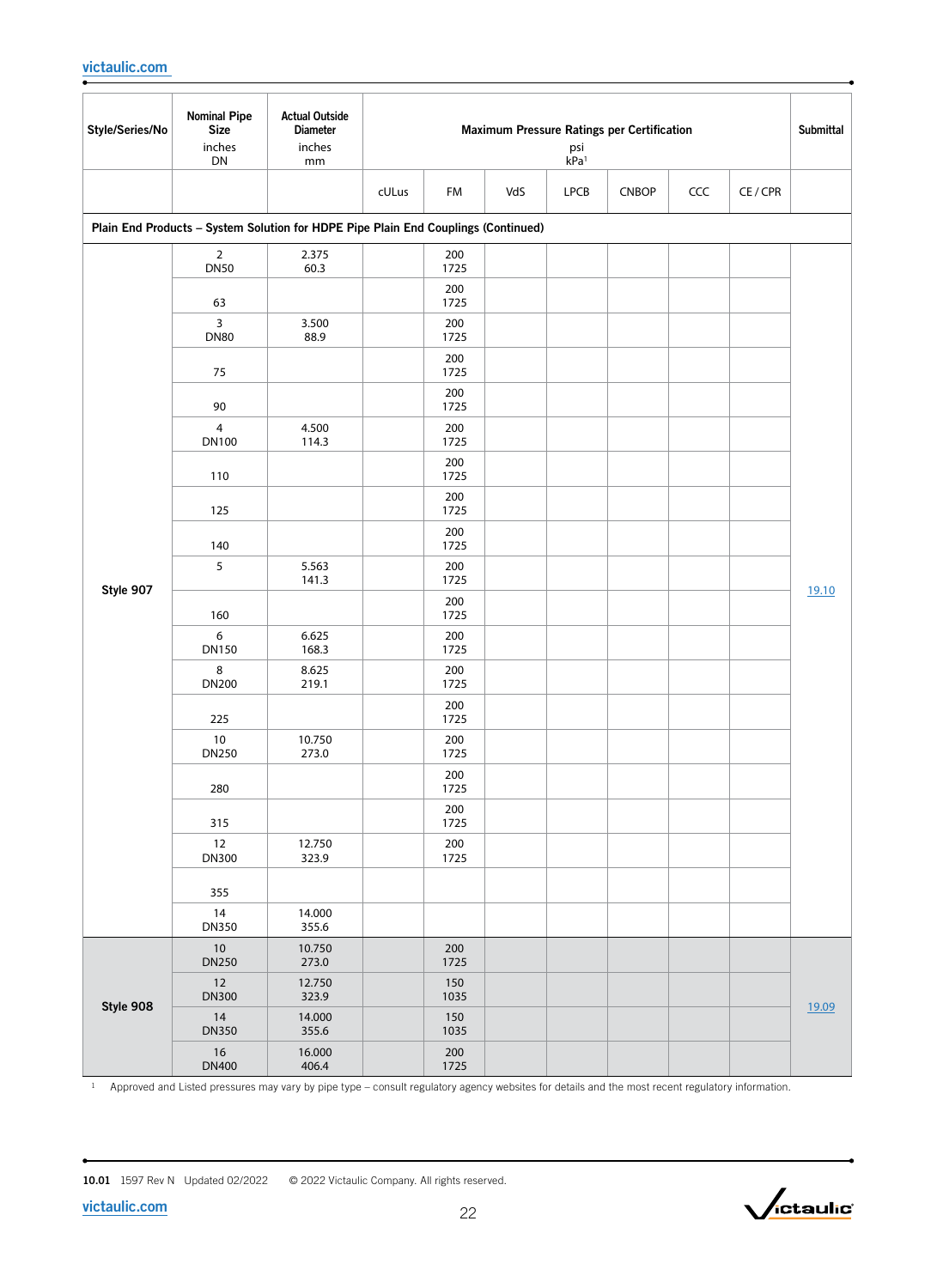| Style/Series/No                                     | <b>Nominal Pipe</b><br><b>Size</b><br>inches<br>DN | <b>Actual Outside</b><br><b>Diameter</b><br>inches<br>mm                           | Maximum Pressure Ratings per Certification<br>psi<br>kPa <sup>1</sup> |                     |     |             |              |     |          |       |
|-----------------------------------------------------|----------------------------------------------------|------------------------------------------------------------------------------------|-----------------------------------------------------------------------|---------------------|-----|-------------|--------------|-----|----------|-------|
|                                                     |                                                    |                                                                                    | cULus                                                                 | FM                  | VdS | <b>LPCB</b> | <b>CNBOP</b> | CCC | CE / CPR |       |
|                                                     |                                                    | Plain End Products - System Solution for HDPE Pipe Plain End Couplings (Continued) |                                                                       |                     |     |             |              |     |          |       |
|                                                     | $\overline{4}$<br><b>DN100</b>                     | 4.500<br>114.3                                                                     |                                                                       | 200<br>1725         |     |             |              |     |          |       |
|                                                     | 140<br>5                                           | 5.563<br>141.3                                                                     |                                                                       |                     |     |             |              |     |          |       |
|                                                     | 160<br>6                                           | 6.625                                                                              |                                                                       | 200                 |     |             |              |     |          |       |
| Style 995N                                          | <b>DN150</b><br>8<br><b>DN200</b>                  | 168.3<br>8.625<br>219.1                                                            |                                                                       | 1725<br>200<br>1725 |     |             |              |     |          |       |
|                                                     | 225                                                |                                                                                    |                                                                       |                     |     |             |              |     |          | 19.02 |
|                                                     | 10<br><b>DN250</b>                                 | 10.750<br>273.0                                                                    |                                                                       | 200<br>1725         |     |             |              |     |          |       |
|                                                     | 280                                                |                                                                                    |                                                                       |                     |     |             |              |     |          |       |
|                                                     | 315                                                |                                                                                    |                                                                       |                     |     |             |              |     |          |       |
|                                                     | 12<br><b>DN300</b>                                 | 12.750<br>323.9                                                                    |                                                                       | 200<br>1725         |     |             |              |     |          |       |
|                                                     | 355                                                |                                                                                    |                                                                       |                     |     |             |              |     |          |       |
|                                                     | 14<br><b>DN350</b>                                 | 14.000<br>355.6                                                                    |                                                                       | 200<br>1725         |     |             |              |     |          |       |
| Style 997                                           | $\overline{4}$<br><b>DN100</b>                     | 4.500<br>114.3                                                                     |                                                                       | 200<br>1725         |     |             |              |     |          |       |
| <b>Transition</b><br>Coupling-                      | 5                                                  | 5.563<br>141.3                                                                     |                                                                       |                     |     |             |              |     |          | 19.03 |
| <b>System Solution</b><br>for HDPE Pipe<br>to Steel | 6<br><b>DN150</b>                                  | 6.625<br>168.3                                                                     |                                                                       | 200<br>1725         |     |             |              |     |          |       |
|                                                     | 8<br><b>DN200</b>                                  | 8.625<br>219.1                                                                     |                                                                       | 200<br>1725         |     |             |              |     |          |       |

 $1$  Approved and Listed pressures may vary by pipe type – consult regulatory agency websites for details and the most recent regulatory information.

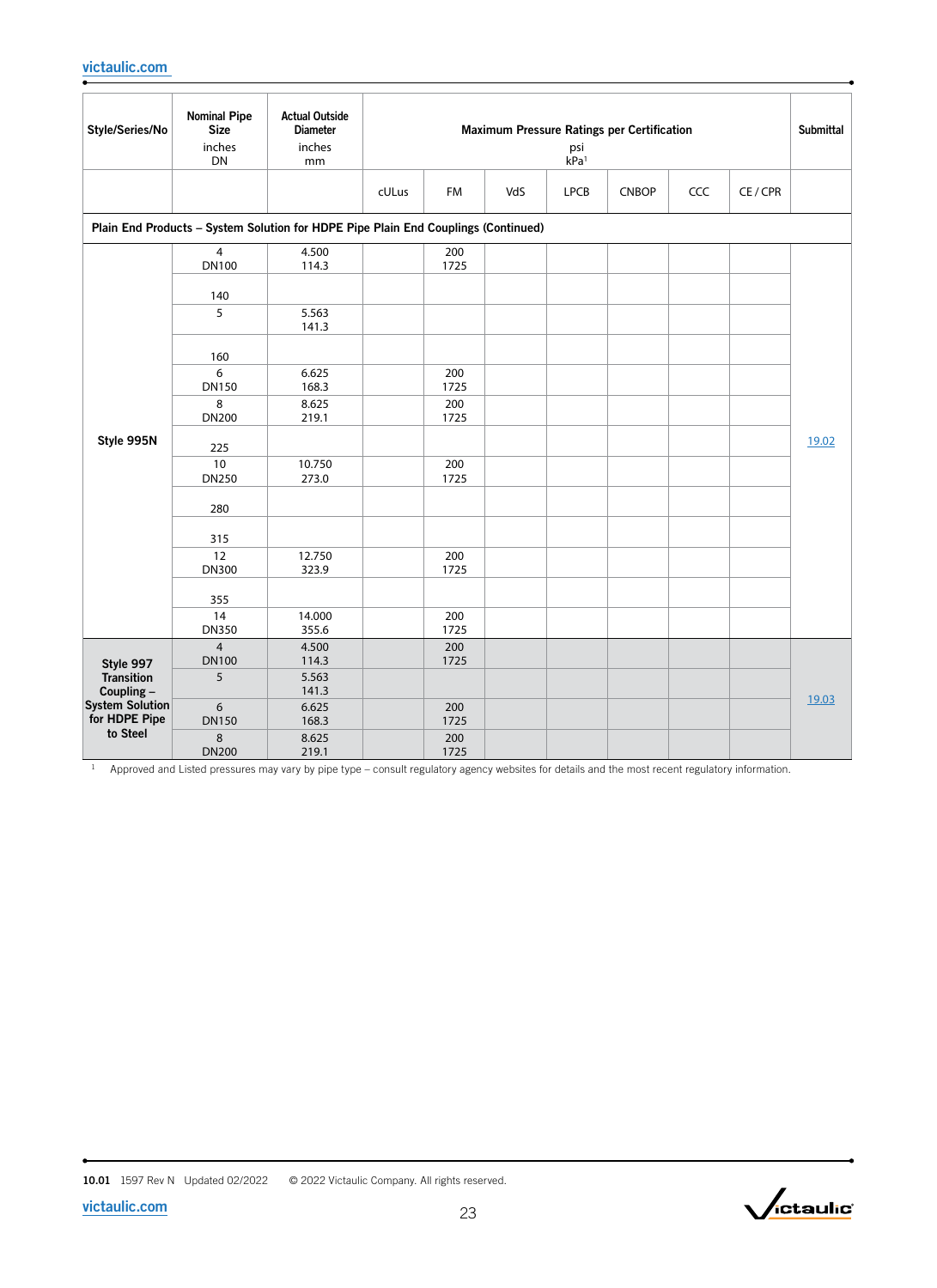| Style/Series/No                  | <b>Nominal Pipe</b><br><b>Size</b><br>inches<br>DN | <b>Actual Outside</b><br><b>Diameter</b><br>inches<br>mm | <b>Maximum Pressure Ratings per Certification</b><br>psi<br>kPa <sup>1</sup> |             |     |             |              |     |        |       |
|----------------------------------|----------------------------------------------------|----------------------------------------------------------|------------------------------------------------------------------------------|-------------|-----|-------------|--------------|-----|--------|-------|
|                                  |                                                    |                                                          | cULus                                                                        | <b>FM</b>   | VdS | <b>LPCB</b> | <b>CNBOP</b> | CCC | CE/CPR |       |
| <b>Plain End Flange Adapters</b> |                                                    |                                                          |                                                                              |             |     |             |              |     |        |       |
|                                  | 4<br><b>DN100</b>                                  | 4.500<br>114.3                                           |                                                                              | 200<br>1725 |     |             |              |     |        |       |
| Style 994                        | 6<br><b>DN150</b>                                  | 6.625<br>168.3                                           |                                                                              | 200<br>1725 |     |             |              |     |        | 19.04 |
|                                  | 8<br><b>DN200</b>                                  | 8.625<br>219.1                                           |                                                                              | 200<br>1725 |     |             |              |     |        |       |

<sup>1</sup> Approved and Listed pressures may vary by pipe type – consult regulatory agency websites for details and the most recent regulatory information.

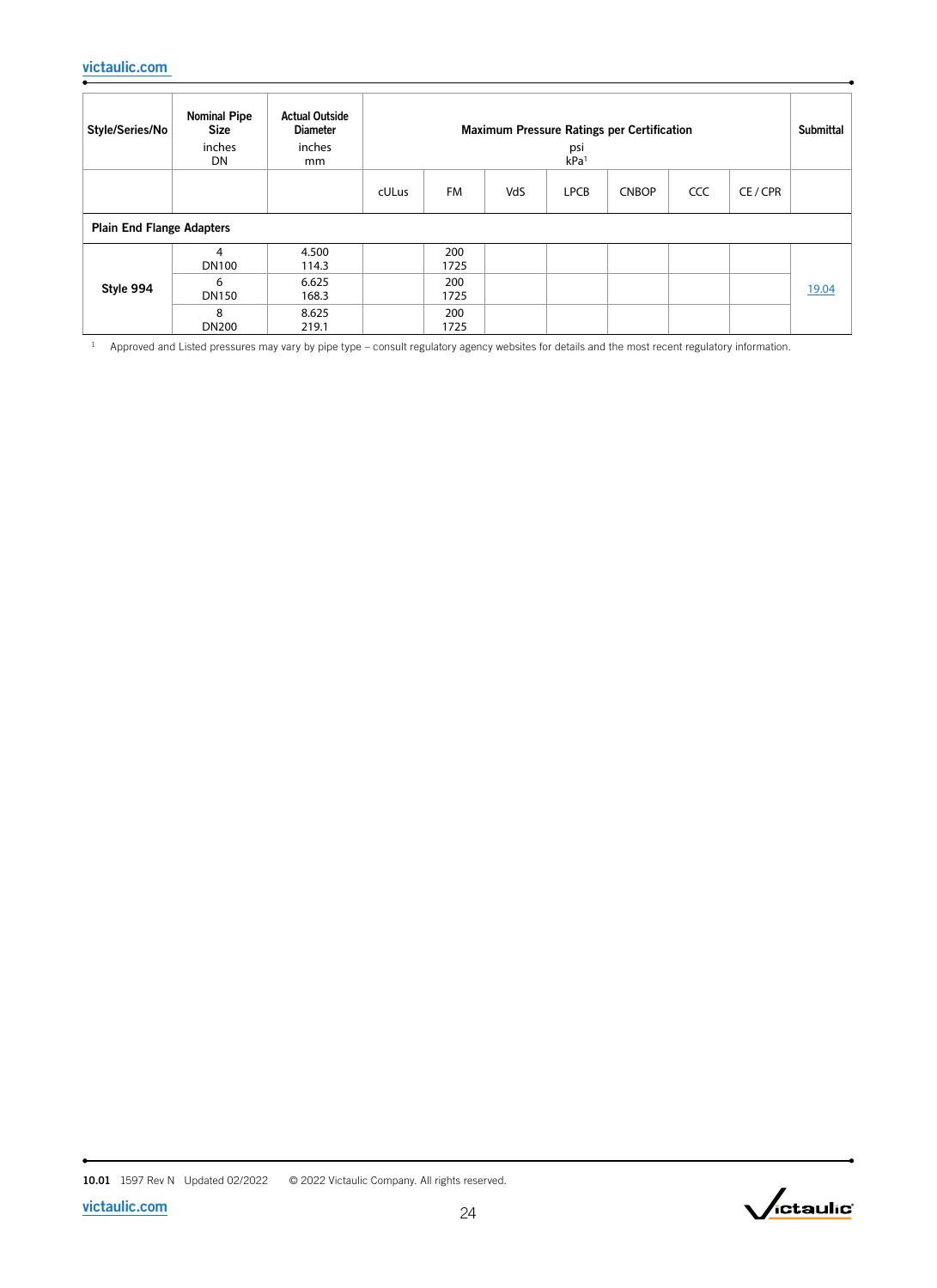| Style/Series/No               | <b>Nominal Pipe</b><br><b>Size</b><br>inches<br>DN | <b>Actual Outside</b><br><b>Diameter</b><br>inches<br>mm | Maximum Pressure Ratings per Certification<br>psi<br>kPa |             |     |             |              |     |          | <b>Submittal</b> |
|-------------------------------|----------------------------------------------------|----------------------------------------------------------|----------------------------------------------------------|-------------|-----|-------------|--------------|-----|----------|------------------|
|                               |                                                    |                                                          | UL                                                       | <b>FM</b>   | VdS | <b>LPCB</b> | <b>CNBOP</b> | CCC | CE / CPR |                  |
| <b>Ball Valves</b>            |                                                    |                                                          |                                                          |             |     |             |              |     |          |                  |
|                               | $^{1}/_{4}$<br>DN <sub>8</sub>                     | 0.540<br>13.7                                            |                                                          |             |     |             |              |     |          |                  |
|                               | 3/8<br><b>DN10</b>                                 | 0.675<br>17.1                                            |                                                          |             |     |             |              |     |          |                  |
|                               | 1/2<br><b>DN15</b>                                 | 0.840<br>21.3                                            | 175<br>1210                                              | 600<br>4135 |     |             |              |     |          |                  |
| Series 722<br><b>Threaded</b> | $^{3}/_{4}$<br><b>DN20</b>                         | 1.050<br>26.9                                            | 175<br>1210                                              | 600<br>4135 |     |             |              |     |          |                  |
| <b>Ball Valve</b>             | <b>DN25</b>                                        | 1.315<br>33.7                                            | 175<br>1210                                              | 500<br>3445 |     |             |              |     |          | 08.15            |
|                               | $1^{1}/4$<br><b>DN32</b>                           | 1.660<br>42.4                                            | 175<br>1210                                              | 500<br>3445 |     |             |              |     |          |                  |
|                               | $1^{1/2}$<br><b>DN40</b>                           | 1.900<br>48.3                                            | 175<br>1210                                              | 500<br>3445 |     |             |              |     |          |                  |
|                               | $\overline{2}$<br><b>DN50</b>                      | 2.375<br>60.3                                            | 175<br>1210                                              | 500<br>3445 |     |             |              |     |          |                  |

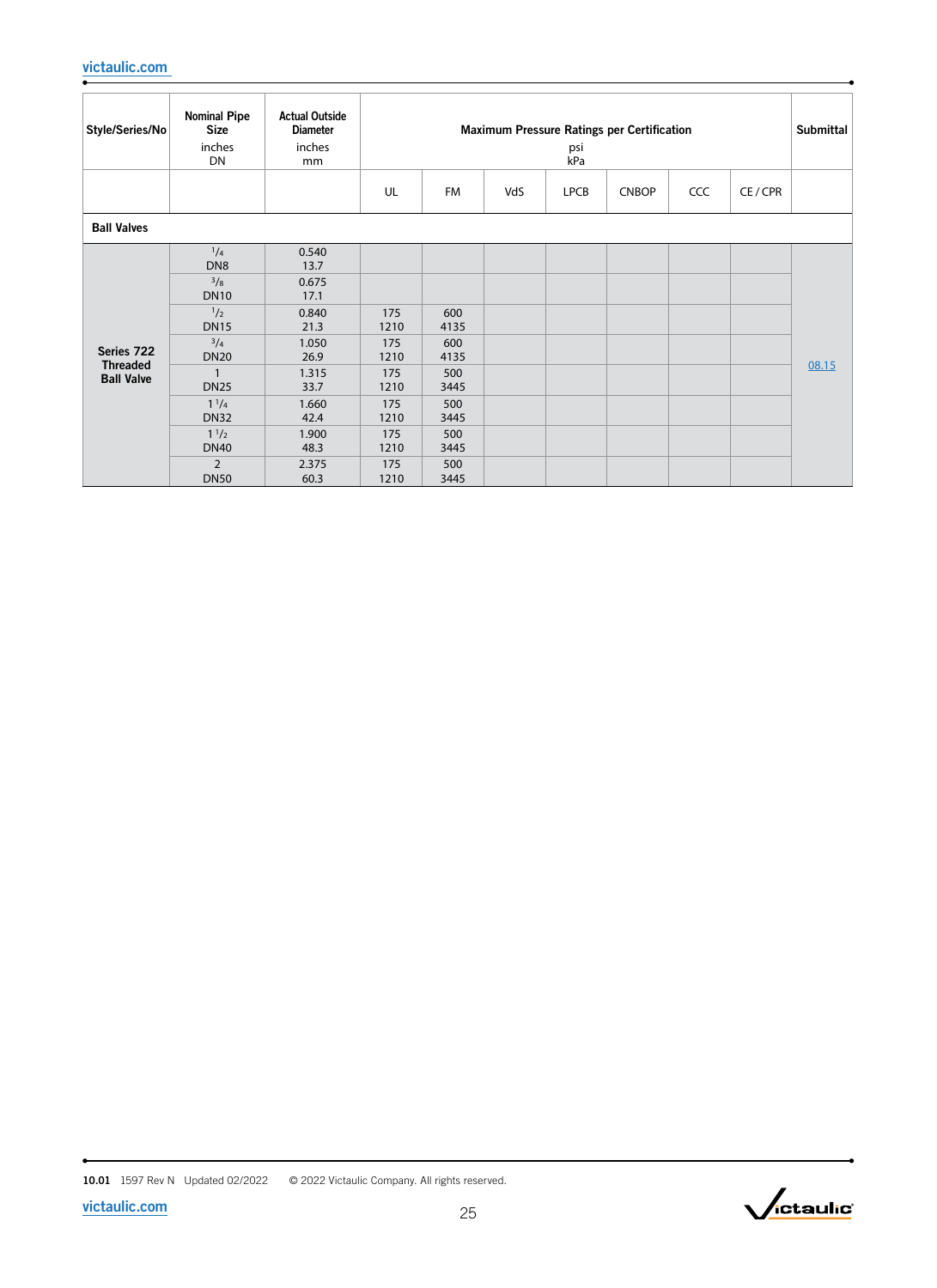| Style/Series/No                    | <b>Nominal Pipe</b><br><b>Size</b><br>inches<br>DN | <b>Actual Outside</b><br><b>Diameter</b><br>inches<br>mm | Maximum Pressure Ratings per Certification<br>psi<br>kPa <sup>1</sup> |    |     |             |              |     |          |       |
|------------------------------------|----------------------------------------------------|----------------------------------------------------------|-----------------------------------------------------------------------|----|-----|-------------|--------------|-----|----------|-------|
|                                    |                                                    |                                                          | cULus                                                                 | FM | VdS | <b>LPCB</b> | <b>CNBOP</b> | CCC | CE / CPR |       |
|                                    |                                                    | Grooved Products for Copper - Standard Couplings         |                                                                       |    |     |             |              |     |          |       |
|                                    | $\overline{2}$<br><b>DN50</b><br>$2^{1/2}$         | 2.375<br>60.3<br>2.875                                   | 175<br>1210<br>175                                                    |    |     |             |              |     |          |       |
|                                    | 3<br><b>DN80</b><br>$\overline{4}$                 | 73.0<br>3.500<br>88.9                                    | 1210<br>175<br>1210                                                   |    |     |             |              |     |          |       |
| Style 606                          | <b>DN100</b><br>5                                  | 4.500<br>114.3<br>5.563<br>141.3                         | 175<br>1210<br>175<br>1210                                            |    |     |             |              |     |          | 22.02 |
|                                    | 6<br><b>DN150</b><br>8                             | 6.625<br>168.3<br>8.625                                  | 175<br>1210<br>175                                                    |    |     |             |              |     |          |       |
|                                    | <b>DN200</b>                                       | 219.1                                                    | 1210                                                                  |    |     |             |              |     |          |       |
|                                    | $\overline{2}$<br><b>DN50</b><br>$2^{1/2}$         | 2.375<br>60.3<br>2.875<br>73.0                           | 175<br>1210<br>175<br>1210                                            |    |     |             |              |     |          |       |
|                                    | $\overline{3}$<br><b>DN80</b><br>$\overline{4}$    | 3.500<br>88.9                                            | 175<br>1210                                                           |    |     |             |              |     |          |       |
| Style 607<br>QuickVic™             | <b>DN100</b><br>5                                  | 4.500<br>114.3<br>5.563                                  | 175<br>1210<br>175                                                    |    |     |             |              |     |          | 22.13 |
|                                    | 6<br><b>DN150</b>                                  | 141.3<br>6.625<br>168.3                                  | 1210<br>175<br>1210                                                   |    |     |             |              |     |          |       |
|                                    | 8<br><b>DN200</b>                                  | 8.625<br>219.1                                           | 175<br>1210                                                           |    |     |             |              |     |          |       |
| <b>Flange Adapters for Copper</b>  |                                                    |                                                          |                                                                       |    |     |             |              |     |          |       |
|                                    | $\overline{2}$<br><b>DN50</b>                      | 2.375<br>60.3                                            | 175<br>1210                                                           |    |     |             |              |     |          |       |
|                                    | $2^{1/2}$                                          | 2.875<br>73.0                                            | 175<br>1210                                                           |    |     |             |              |     |          |       |
| Style 641<br>Vic-Flange<br>Adapter | 3<br><b>DN80</b>                                   | 3.500<br>88.9                                            | 175<br>1210                                                           |    |     |             |              |     |          | 22.03 |
|                                    | $\overline{4}$<br><b>DN100</b>                     | 4.500<br>114.3                                           | 175<br>1210                                                           |    |     |             |              |     |          |       |
|                                    | 5                                                  | 5.563<br>141.3                                           | 175<br>1210                                                           |    |     |             |              |     |          |       |
|                                    | 6<br><b>DN150</b>                                  | 6.625<br>168.3                                           | 175<br>1210                                                           |    |     |             |              |     |          |       |

<sup>1</sup> Pressures listed in this chart are based upon Type "K" or "L" copper tubing. Approved and Listed pressures may vary by tubing type – consult regulatory agency websites for details and the most recent regulatory information.



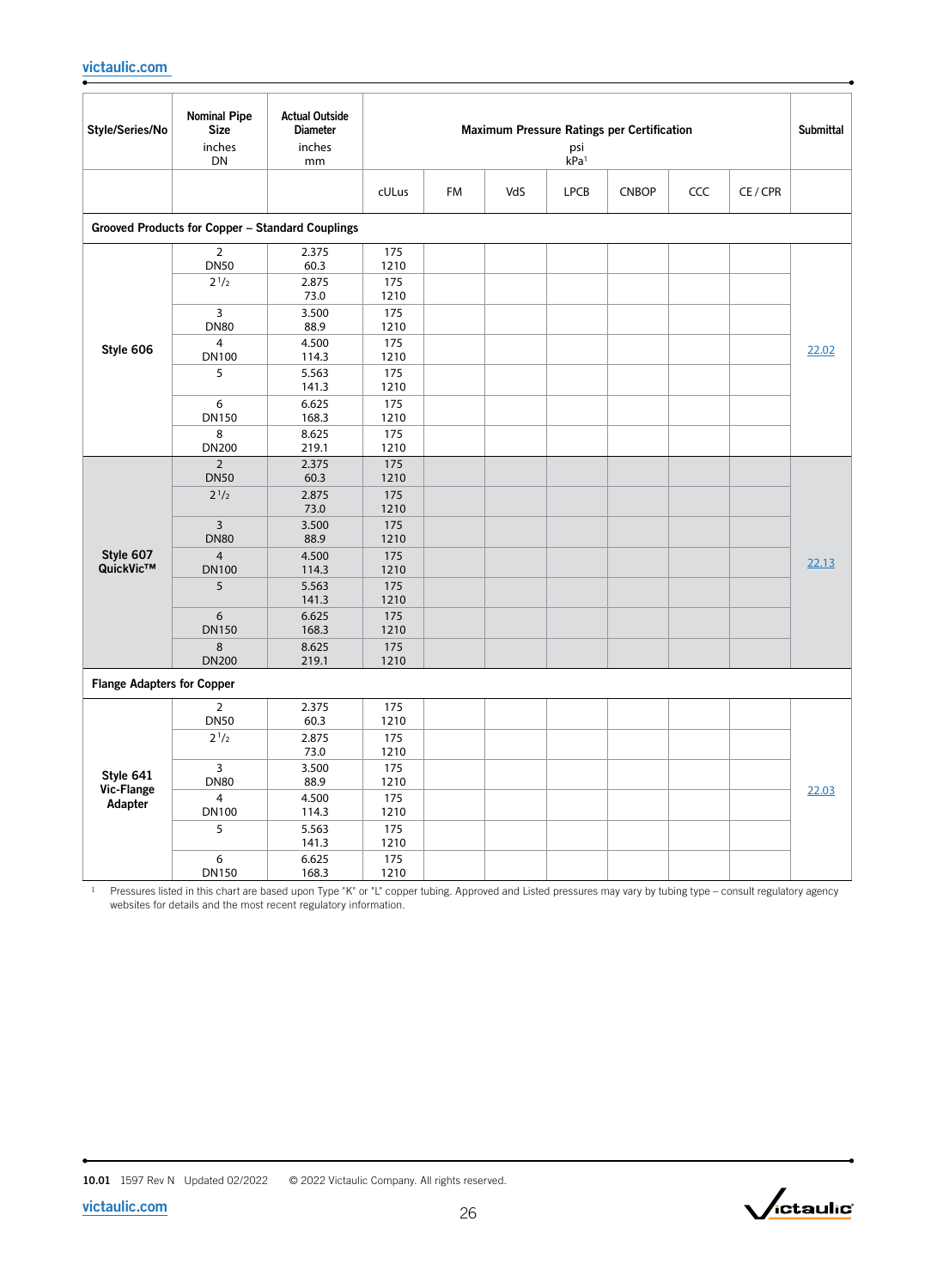| Style/Series/No                      | Nominal<br><b>Pipe Size</b><br>inches<br>DN                                                | <b>Actual Outside</b><br><b>Diameter</b><br>inches<br>mm                                    |             |    |     | psi<br>kPa <sup>1</sup> | <b>Maximum Pressure Ratings per Certification</b> |     |          | <b>Submittal</b> |
|--------------------------------------|--------------------------------------------------------------------------------------------|---------------------------------------------------------------------------------------------|-------------|----|-----|-------------------------|---------------------------------------------------|-----|----------|------------------|
|                                      |                                                                                            |                                                                                             | cULus       | FM | VdS | <b>LPCB</b>             | <b>CNBOP</b>                                      | CCC | CE / CPR |                  |
| <b>Fittings for Copper</b>           |                                                                                            |                                                                                             |             |    |     |                         |                                                   |     |          |                  |
|                                      | $\overline{2}$                                                                             | 2.375                                                                                       | 175         |    |     |                         |                                                   |     |          |                  |
|                                      | <b>DN50</b><br>$2^{1/2}$                                                                   | 60.3<br>2.875                                                                               | 1210<br>175 |    |     |                         |                                                   |     |          |                  |
|                                      |                                                                                            | 73.0                                                                                        | 1210        |    |     |                         |                                                   |     |          |                  |
| No. 610<br>90° Elbow                 | $\overline{3}$<br><b>DN80</b>                                                              | 3.500<br>88.9                                                                               | 175<br>1210 |    |     |                         |                                                   |     |          |                  |
| No. 611                              | $3^{1/2}$                                                                                  | 4.000                                                                                       | 175         |    |     |                         |                                                   |     |          |                  |
| 45° Elbow                            |                                                                                            | 101.6                                                                                       | 1210        |    |     |                         |                                                   |     |          | 22.04            |
| No. 620<br><b>Tee</b>                | $\overline{4}$<br><b>DN100</b>                                                             | 4.500<br>114.3                                                                              | 175<br>1210 |    |     |                         |                                                   |     |          |                  |
| No. 660                              | 5                                                                                          | 5.563                                                                                       | 175         |    |     |                         |                                                   |     |          |                  |
| Cap                                  |                                                                                            | 141.3                                                                                       | 1210        |    |     |                         |                                                   |     |          |                  |
|                                      | 6<br><b>DN150</b>                                                                          | 6.625<br>168.3                                                                              | 175<br>1210 |    |     |                         |                                                   |     |          |                  |
|                                      | 8                                                                                          | 8.625                                                                                       | 175         |    |     |                         |                                                   |     |          |                  |
|                                      | <b>DN200</b>                                                                               | 219.1                                                                                       | 1210        |    |     |                         |                                                   |     |          |                  |
|                                      | 1/2<br>2<br>2<br>X<br>X<br><b>DN50</b><br><b>DN50</b><br><b>DN15</b>                       | 2.375<br>2.375<br>0.840<br>$\pmb{\mathsf{x}}$<br>X<br>60.3<br>60.3<br>21.3                  | 175<br>1210 |    |     |                         |                                                   |     |          |                  |
|                                      | $\overline{2}$<br>$^{3}/_{4}$<br>$\overline{2}$                                            | 2.375<br>2.375<br>1.050                                                                     | 175         |    |     |                         |                                                   |     |          |                  |
|                                      | X<br>X<br><b>DN50</b><br><b>DN50</b><br><b>DN20</b>                                        | $\pmb{\mathsf{X}}$<br>$\pmb{\mathsf{x}}$<br>60.3<br>26.9<br>60.3                            | 1210        |    |     |                         |                                                   |     |          |                  |
|                                      | 2<br>2<br>$\mathbf{1}$<br>X<br>DN50 × DN25<br><b>DN50</b>                                  | 2.375<br>1.315<br>2.375<br>$\pmb{\times}$<br>x<br>60.3<br>60.3<br>33.7                      | 175<br>1210 |    |     |                         |                                                   |     |          |                  |
|                                      | $\overline{2}$<br>$1^{1/4}$<br>2                                                           | 2.375<br>2.375<br>1.660                                                                     | 175         |    |     |                         |                                                   |     |          |                  |
|                                      | X<br>$DNSO^X$ DN32<br><b>DN50</b>                                                          | X<br>X<br>60.3<br>60.3<br>42.4                                                              | 1210        |    |     |                         |                                                   |     |          |                  |
|                                      | 2<br>$1^{1/2}$<br>2<br>$DN50$ $x$<br>X<br><b>DN50</b><br><b>DN40</b>                       | 2.375<br>2.375<br>1.900<br>X<br>X<br>60.3<br>60.3<br>48.3                                   | 175<br>1210 |    |     |                         |                                                   |     |          |                  |
|                                      | 1/2<br>$2^{1/2}$<br>$2^{1/2}$<br>$\mathsf{x}$                                              | 2.875<br>2.875<br>0.840<br>$\pmb{\times}$<br>$\pmb{\times}$                                 | 175         |    |     |                         |                                                   |     |          |                  |
|                                      | X<br><b>DN15</b>                                                                           | 73.0<br>73.0<br>21.3                                                                        | 1210        |    |     |                         |                                                   |     |          |                  |
|                                      | $^{3}/_{4}$<br>$2^{1/2}$<br>$2^{1/2}$<br>$\mathsf{x}$<br>$\pmb{\mathsf{x}}$<br><b>DN20</b> | 2.875<br>2.875<br>1.050<br>X<br>x<br>73.0<br>73.0<br>26.9                                   | 175<br>1210 |    |     |                         |                                                   |     |          |                  |
|                                      | $2^{1/2}$<br>$2^{1/2}$<br>1<br>$\mathsf{x}$<br>x                                           | 2.875<br>2.875<br>1.315                                                                     | 175         |    |     |                         |                                                   |     |          |                  |
| No. 625<br><b>Reducing Tee</b>       | <b>DN25</b>                                                                                | X<br>X<br>73.0<br>73.0<br>33.7                                                              | 1210        |    |     |                         |                                                   |     |          |                  |
| $(G \times G \times G)$              | $2^{1/2}$<br>$2^{1/2}$<br>$1^{1}/4$<br>$\mathsf{x}$<br>X<br><b>DN32</b>                    | 2.875<br>2.875<br>1.660<br>x<br>$\pmb{\mathsf{x}}$<br>73.0<br>73.0<br>42.4                  | 175<br>1210 |    |     |                         |                                                   |     |          |                  |
| No. 626                              | $2^{1/2}$<br>$2^{1/2}$<br>$1^{1/2}$<br>$\mathsf{x}$<br>x                                   | 2.875<br>2.875<br>1.900<br>х                                                                | 175         |    |     |                         |                                                   |     |          | 22.04            |
| <b>Reducing Tee</b><br>(G x G x Cup) | <b>DN40</b>                                                                                | 73.0<br>73.0<br>48.3<br>2.875<br>2.375                                                      | 1210<br>175 |    |     |                         |                                                   |     |          |                  |
|                                      | $\overline{2^{1/2} \times 2^{1/2}}$ x $\frac{2}{DNS0}$                                     | $x \begin{array}{c} 2.875 \\ 73.0 \end{array} x$<br>73.0<br>60.3                            | 1210        |    |     |                         |                                                   |     |          |                  |
|                                      | 1/2<br>$\overline{\mathbf{3}}$<br>$\overline{\mathbf{3}}$                                  | $3.500 \times 2.500$<br>$\begin{array}{cc} 3.500 & \text{x} \\ 88.9 & \end{array}$<br>0.840 | 175         |    |     |                         |                                                   |     |          |                  |
|                                      | $DN80$ $X$ $DN80$ $X$ $DN15$<br>3 <sup>7</sup><br>$^{3}/_{4}$<br>$\overline{\mathbf{3}}$   | 88.9<br>21.3<br>1.050                                                                       | 1210<br>175 |    |     |                         |                                                   |     |          |                  |
|                                      | DN80 X DN80 X DN20                                                                         | $\frac{.500}{88.9}$ x<br>$\frac{0.00}{88.9}$ x<br>26.9                                      | 1210        |    |     |                         |                                                   |     |          |                  |
|                                      | 3 <sup>7</sup><br>$\overline{1}$<br>$\overline{3}$<br>DN80 X DN80 X DN25                   | $\frac{3.500}{\log q}$ x<br>3.500<br>1.315<br>X<br>88.9<br>88.9<br>33.7                     | 175<br>1210 |    |     |                         |                                                   |     |          |                  |
|                                      | 3 <sup>7</sup><br>$\overline{\phantom{a}}$ 3<br>$1^{1/4}$                                  | 3.500<br>3.500<br>1.660                                                                     | 175         |    |     |                         |                                                   |     |          |                  |
|                                      | $x$ DN80 $x$ DN32<br><b>DN80</b>                                                           | $\mathsf{x}$<br>$\pmb{\mathsf{x}}$<br>88.9<br>88.9<br>42.4                                  | 1210        |    |     |                         |                                                   |     |          |                  |
|                                      | $\overline{3}$<br>$1^{1/2}$<br>$\overline{\mathbf{3}}$<br>DN80 X DN80 X DN40               | 3.500<br>1.900<br>$\frac{38.9}{88.9}$ x<br>$88.9$ $x$<br>48.3                               | 175<br>1210 |    |     |                         |                                                   |     |          |                  |
|                                      | 3 <sup>7</sup><br>$\overline{3}$<br>$\overline{2}$                                         | 3.500<br>3.500<br>2.375                                                                     | 175         |    |     |                         |                                                   |     |          |                  |
|                                      | DN80 X DN80 X DN50                                                                         | $\boldsymbol{\mathsf{x}}$<br>X<br>88.9<br>88.9<br>60.3                                      | 1210        |    |     |                         |                                                   |     |          |                  |
|                                      | $\frac{3}{2}$ x $\frac{3}{2}$ x $\frac{3}{2}$ x<br>$2^{1/2}$                               | 3.500<br>3.500<br>2.875<br>$\mathbf{x}$<br>$88.9 \times 73.0$<br>88.9                       | 175<br>1210 |    |     |                         |                                                   |     |          |                  |

<sup>1</sup> Pressures listed in this chart are based upon Type "K" or "L" copper tubing. Approved and Listed pressures may vary by tubing type – consult regulatory agency websites for details and the most recent regulatory information.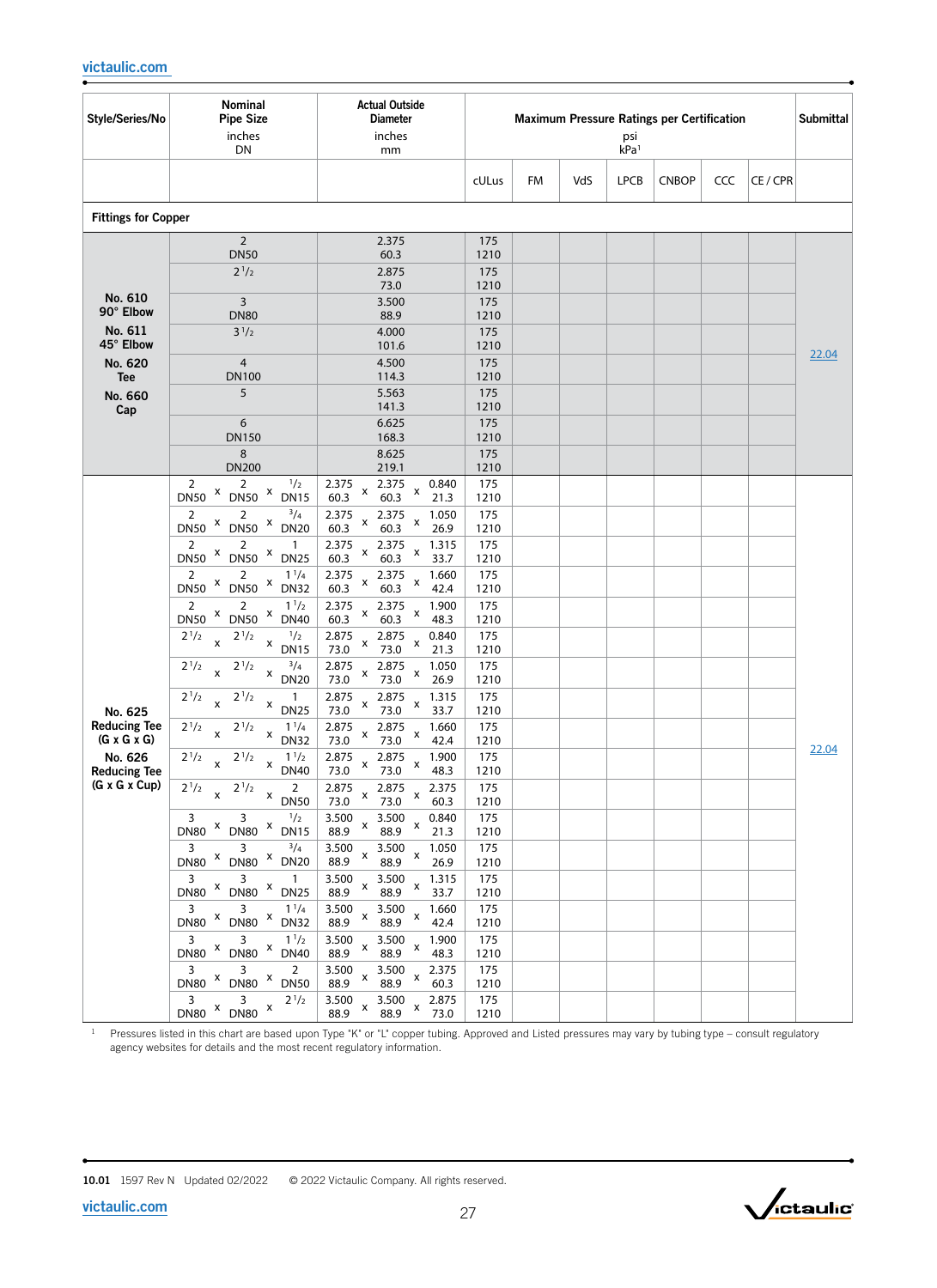| Style/Series/No                                                                                                                         | <b>Nominal</b><br><b>Pipe Size</b><br>inches<br><b>DN</b>                                                                                                                                                                                                                                                                                                                                                                                                                                                                                                                                             | <b>Actual Outside</b><br><b>Diameter</b><br>inches<br>mm                                                                                                                                                                                                                                                                                                                                                                                                                                                                                                                                                                                                                                                                                                                                                                                                                                                                                                                                                                                  |                                                                                                                                                                                         | <b>Maximum Pressure Ratings per Certification</b><br>psi<br>kPa <sup>1</sup> |     |             |              |     |        | <b>Submittal</b> |
|-----------------------------------------------------------------------------------------------------------------------------------------|-------------------------------------------------------------------------------------------------------------------------------------------------------------------------------------------------------------------------------------------------------------------------------------------------------------------------------------------------------------------------------------------------------------------------------------------------------------------------------------------------------------------------------------------------------------------------------------------------------|-------------------------------------------------------------------------------------------------------------------------------------------------------------------------------------------------------------------------------------------------------------------------------------------------------------------------------------------------------------------------------------------------------------------------------------------------------------------------------------------------------------------------------------------------------------------------------------------------------------------------------------------------------------------------------------------------------------------------------------------------------------------------------------------------------------------------------------------------------------------------------------------------------------------------------------------------------------------------------------------------------------------------------------------|-----------------------------------------------------------------------------------------------------------------------------------------------------------------------------------------|------------------------------------------------------------------------------|-----|-------------|--------------|-----|--------|------------------|
|                                                                                                                                         |                                                                                                                                                                                                                                                                                                                                                                                                                                                                                                                                                                                                       |                                                                                                                                                                                                                                                                                                                                                                                                                                                                                                                                                                                                                                                                                                                                                                                                                                                                                                                                                                                                                                           | cULus                                                                                                                                                                                   | <b>FM</b>                                                                    | VdS | <b>LPCB</b> | <b>CNBOP</b> | CCC | CE/CPR |                  |
|                                                                                                                                         | <b>Fittings for Copper (Continued)</b>                                                                                                                                                                                                                                                                                                                                                                                                                                                                                                                                                                |                                                                                                                                                                                                                                                                                                                                                                                                                                                                                                                                                                                                                                                                                                                                                                                                                                                                                                                                                                                                                                           |                                                                                                                                                                                         |                                                                              |     |             |              |     |        |                  |
| No. 625<br><b>Reducing Tee</b><br>$(G \times G \times G)$<br>No. 626<br><b>Reducing Tee</b><br>$(G \times G \times Cup)$<br>(Continued) | 1/2<br>4<br>DN100 X DN100 X DN15<br>4<br>$^{3}/_{4}$<br>4<br>DN100 X DN100 X DN20<br>4<br>4<br>1<br>DN100 X DN100 X<br><b>DN25</b><br>$1^{1}/4$<br>4<br>4<br>DN100 × DN100 ×<br><b>DN32</b><br>$1^{1/2}$<br>4<br>4<br>DN100 <sup>X</sup> DN100 <sup>X</sup><br><b>DN40</b><br>4<br>4<br>2<br>DN100 X DN100 X DN50<br>$2^{1/2}$<br>4<br>4<br>DN100 × DN100 ×<br>3<br>4<br>4<br>DN100 X DN100 X DN80<br>5<br>5<br>3<br>$\pmb{\mathsf{X}}$<br>$X$ DN80<br>5<br>5<br>4<br>$\pmb{\mathsf{x}}$<br>$x$ DN100<br>$2^{1/2}$<br>6<br>6<br>DN150 × DN150 ×<br>6<br>3<br>6<br>DN150 X DN150 X DN80<br>6<br>6<br>4 | 4.500<br>4.500<br>0.840<br>$\pmb{\times}$<br>$\mathsf{x}$<br>114.3<br>114.3<br>21.3<br>4.500<br>4.500<br>1.050<br>$\boldsymbol{\mathsf{x}}$<br>X<br>114.3<br>114.3<br>26.9<br>4.500<br>4.500<br>1.315<br>$\boldsymbol{\mathsf{x}}$<br>X<br>114.3<br>114.3<br>33.7<br>4.500<br>4.500<br>1.660<br>X<br>$\boldsymbol{\mathsf{x}}$<br>114.3<br>114.3<br>42.4<br>4.500<br>4.500<br>1.900<br>$\mathsf{x}$<br>$\pmb{\mathsf{x}}$<br>114.3<br>114.3<br>48.3<br>4.500<br>4.500<br>2.375<br>X<br>$\pmb{\mathsf{x}}$<br>114.3<br>114.3<br>60.3<br>4.500<br>2.875<br>4.500<br>$\mathsf X$<br>$\mathsf{x}$<br>114.3<br>114.3<br>73.0<br>4.500<br>4.500<br>3.500<br>X<br>$\boldsymbol{\mathsf{x}}$<br>114.3<br>114.3<br>88.9<br>5.563<br>5.563<br>3.500<br>X<br>$\boldsymbol{\mathsf{x}}$<br>141.3<br>141.3<br>88.9<br>5.563<br>5.563<br>4.500<br>X<br>$\mathsf{x}$<br>141.3<br>141.3<br>114.3<br>6.625<br>6.625<br>2.875<br>X<br>X<br>168.3<br>168.3<br>73.0<br>6.625<br>6.625<br>3.500<br>X<br>x<br>168.3<br>168.3<br>88.9<br>6.625<br>6.625<br>4.500 | 175<br>1210<br>175<br>1210<br>175<br>1210<br>175<br>1210<br>175<br>1210<br>175<br>1210<br>175<br>1210<br>175<br>1210<br>175<br>1210<br>175<br>1210<br>175<br>1210<br>175<br>1210<br>175 |                                                                              |     |             |              |     |        | 22.04            |
|                                                                                                                                         | DN150 $X$ DN150 $X$ DN100<br>6<br>5<br>6<br>DN150 × DN150 ×                                                                                                                                                                                                                                                                                                                                                                                                                                                                                                                                           | $\pmb{\mathsf{x}}$<br>$\pmb{\times}$<br>168.3<br>168.3<br>114.3<br>6.625<br>6.625<br>5.563<br>X<br>$\boldsymbol{\mathsf{x}}$<br>168.3<br>168.3<br>141.3                                                                                                                                                                                                                                                                                                                                                                                                                                                                                                                                                                                                                                                                                                                                                                                                                                                                                   | 1210<br>175<br>1210                                                                                                                                                                     |                                                                              |     |             |              |     |        |                  |

 $1$  Pressures listed in this chart are based upon Type "K" or "L" copper tubing. Approved and Listed pressures may vary by tubing type – consult regulatory agency websites for details and the most recent regulatory information.

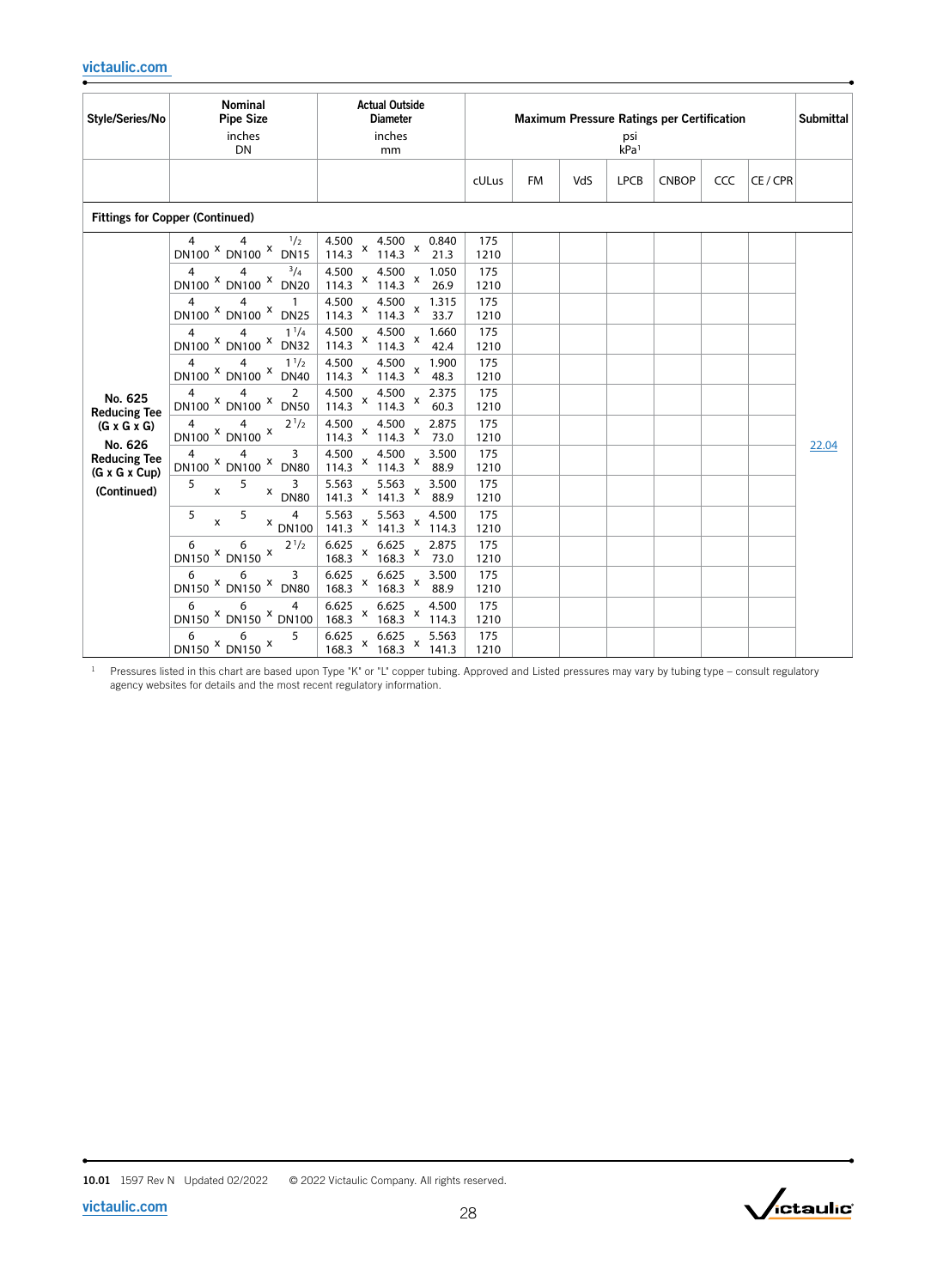| Style/Series/No           | Nominal<br><b>Pipe Size</b><br>inches<br>DN                                     | <b>Actual Outside</b><br><b>Diameter</b><br>inches<br>mm |             |           |     | psi<br>kPa <sup>1</sup> | <b>Maximum Pressure Ratings per Certification</b> |     |          | <b>Submittal</b> |
|---------------------------|---------------------------------------------------------------------------------|----------------------------------------------------------|-------------|-----------|-----|-------------------------|---------------------------------------------------|-----|----------|------------------|
|                           |                                                                                 |                                                          | cULus       | <b>FM</b> | VdS | <b>LPCB</b>             | <b>CNBOP</b>                                      | CCC | CE / CPR |                  |
|                           | <b>Fittings for Copper (Continued)</b>                                          |                                                          |             |           |     |                         |                                                   |     |          |                  |
|                           | $\overline{2}$<br>$\mathbf{1}$<br>X<br><b>DN50</b><br><b>DN25</b>               | 1.315<br>2.375<br>$\pmb{\mathsf{x}}$<br>60.3<br>33.7     | 175<br>1210 |           |     |                         |                                                   |     |          |                  |
|                           | $1^{1/4}$<br>$\overline{2}$<br>X<br><b>DN50</b><br><b>DN32</b>                  | 2.375<br>1.660<br>$\pmb{\mathsf{x}}$<br>60.3<br>42.4     | 175<br>1210 |           |     |                         |                                                   |     |          |                  |
|                           | $\overline{2}$<br>$1^{1/2}$<br>X<br><b>DN50</b><br><b>DN40</b>                  | 2.375<br>1.900<br>$\pmb{\times}$<br>60.3<br>48.3         | 175<br>1210 |           |     |                         |                                                   |     |          |                  |
|                           | $2^{1/2}$<br>$\mathbf{1}$<br>X<br><b>DN25</b>                                   | 2.875<br>1.315<br>$\pmb{\times}$<br>73.0<br>33.7         | 175<br>1210 |           |     |                         |                                                   |     |          |                  |
|                           | $2^{1/2}$<br>$1^{1}/4$<br>$\pmb{\mathsf{X}}$<br><b>DN32</b>                     | 2.875<br>1.660<br>$\pmb{\mathsf{x}}$<br>73.0<br>42.4     | 175<br>1210 |           |     |                         |                                                   |     |          |                  |
|                           | $2^{1/2}$<br>$1^{1/2}$<br>$\pmb{\mathsf{X}}$<br><b>DN40</b>                     | 2.875<br>1.900<br>X<br>73.0<br>48.3                      | 175<br>1210 |           |     |                         |                                                   |     |          |                  |
|                           | $2^{1/2}$<br>$\overline{2}$<br>X<br><b>DN50</b>                                 | 2.875<br>2.375<br>X<br>73.0<br>60.3                      | 175<br>1210 |           |     |                         |                                                   |     |          |                  |
|                           | $1^{1/2}$<br>$\overline{3}$<br>X<br><b>DN40</b><br><b>DN80</b>                  | 1.900<br>3.500<br>X<br>88.9<br>48.3                      | 175<br>1210 |           |     |                         |                                                   |     |          |                  |
| No. 650                   | $\overline{2}$<br>3<br>X<br><b>DN50</b><br><b>DN80</b>                          | 2.375<br>3.500<br>x<br>88.9<br>60.3                      | 175<br>1210 |           |     |                         |                                                   |     |          |                  |
| Concentric<br>Reducer     | $2^{1/2}$<br>3<br>X<br><b>DN80</b>                                              | 3.500<br>2.875<br>x<br>88.9<br>73.0                      | 175<br>1210 |           |     |                         |                                                   |     |          |                  |
| $(G \times G)$<br>No. 652 | $\mathbf 2$<br>4<br>X<br><b>DN100</b><br><b>DN50</b>                            | 4.500<br>2.375<br>X<br>114.3<br>60.3                     | 175<br>1210 |           |     |                         |                                                   |     |          | 22.04            |
| Concentric<br>Reducer     | $2^{1/2}$<br>4<br>X<br><b>DN100</b>                                             | 4.500<br>2.875<br>X<br>114.3<br>73.0                     | 175<br>1210 |           |     |                         |                                                   |     |          |                  |
| (G x Cup)                 | $\overline{3}$<br>$\overline{4}$<br>X<br><b>DN80</b><br><b>DN100</b>            | 4.500<br>3.500<br>$\pmb{\mathsf{x}}$<br>114.3<br>88.9    | 175<br>1210 |           |     |                         |                                                   |     |          |                  |
|                           | 5<br>$\overline{2}$<br>X<br><b>DN50</b>                                         | 5.563<br>2.375<br>$\pmb{\mathsf{x}}$<br>141.3<br>60.3    | 175<br>1210 |           |     |                         |                                                   |     |          |                  |
|                           | 5<br>$\overline{3}$<br>X<br><b>DN80</b>                                         | 3.500<br>5.563<br>$\pmb{\times}$<br>141.3<br>88.9        | 175<br>1210 |           |     |                         |                                                   |     |          |                  |
|                           | 5<br>$\overline{4}$<br>X<br><b>DN100</b>                                        | 5.563<br>4.500<br>X<br>141.3<br>114.3                    | 175<br>1210 |           |     |                         |                                                   |     |          |                  |
|                           | $\overline{2}$<br>6<br>X<br><b>DN150</b><br><b>DN50</b>                         | 6.625<br>2.375<br>X<br>168.3<br>60.3                     | 175<br>1210 |           |     |                         |                                                   |     |          |                  |
|                           | $\overline{3}$<br>6<br>$\boldsymbol{\mathsf{x}}$<br><b>DN150</b><br><b>DN80</b> | 3.500<br>6.625<br>X<br>168.3<br>88.9                     | 175<br>1210 |           |     |                         |                                                   |     |          |                  |
|                           | $\overline{4}$<br>6<br>X<br><b>DN100</b><br><b>DN150</b>                        | 6.625<br>4.500<br>x<br>168.3<br>114.3                    | 175<br>1210 |           |     |                         |                                                   |     |          |                  |
|                           | 5<br>6<br>X<br><b>DN150</b>                                                     | 6.625<br>5.563<br>X<br>168.3<br>141.3                    | 175<br>1210 |           |     |                         |                                                   |     |          |                  |
|                           | 8<br>6<br>X<br><b>DN200</b><br><b>DN150</b>                                     | 8.625<br>6.625<br>x<br>219.1<br>168.3                    | 175<br>1210 |           |     |                         |                                                   |     |          |                  |

<sup>1</sup> Pressures listed in this chart are based upon Type "K" or "L" copper tubing. Approved and Listed pressures may vary by tubing type – consult regulatory agency websites for details and the most recent regulatory information.

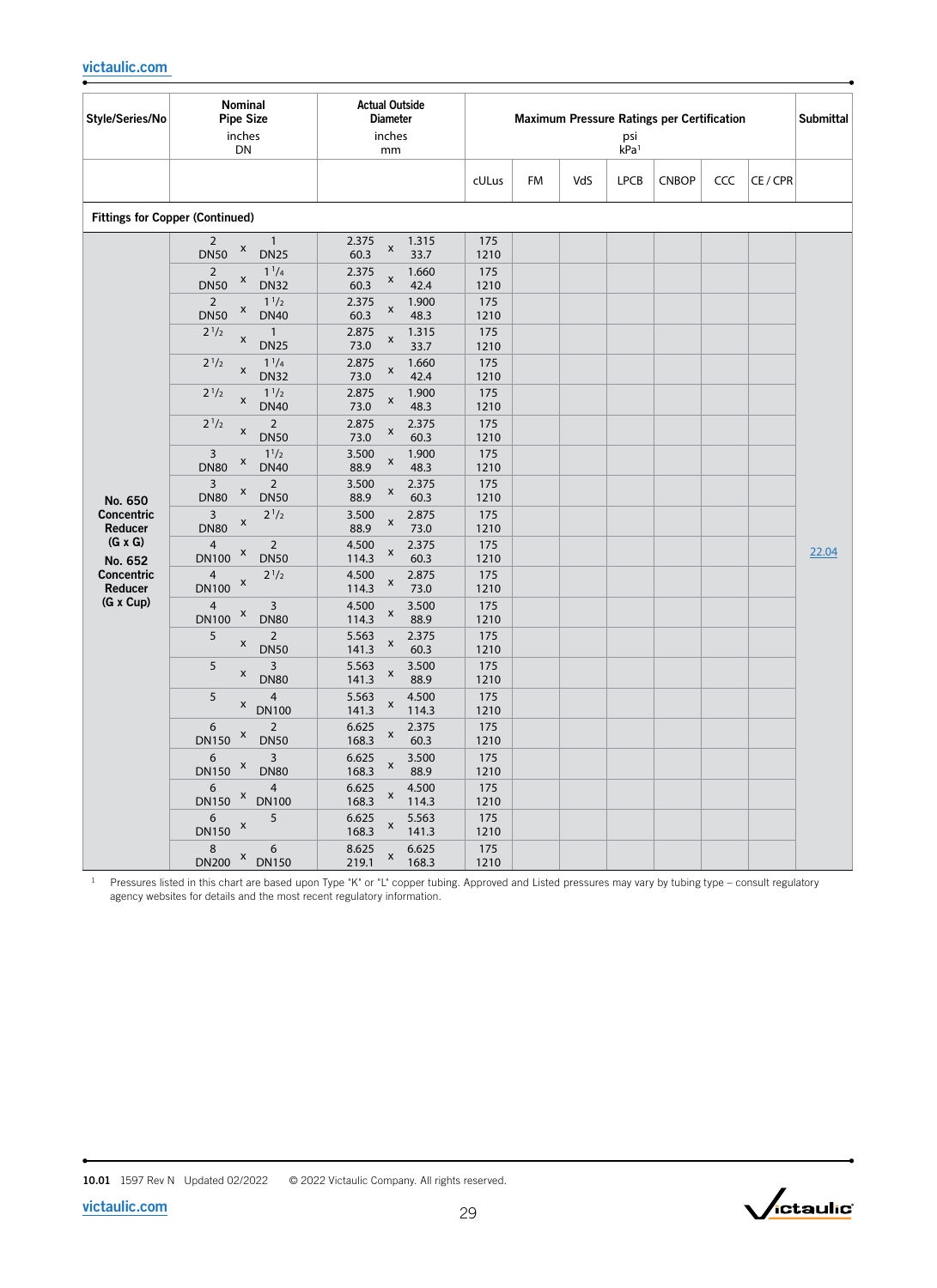| Style/Series/No                      | <b>Nominal</b><br><b>Pipe Size</b><br>inches<br>DN   | <b>Actual Outside Diameter</b><br>inches<br>mm              | <b>Maximum Pressure Ratings per Certification</b><br>psi<br>kPa <sup>1</sup> |           |     |             |              |     |          |       |
|--------------------------------------|------------------------------------------------------|-------------------------------------------------------------|------------------------------------------------------------------------------|-----------|-----|-------------|--------------|-----|----------|-------|
|                                      |                                                      |                                                             | cULus                                                                        | <b>FM</b> | VdS | <b>LPCB</b> | <b>CNBOP</b> | CCC | CE / CPR |       |
| Hole Cut Products - for Copper       |                                                      |                                                             |                                                                              |           |     |             |              |     |          |       |
|                                      | $^{3}/_{4}$<br>$2^{1/2}$<br>x<br><b>DN20</b>         | 2.875<br>1.050<br>X<br>26.9<br>73.0                         | 175<br>1210                                                                  |           |     |             |              |     |          |       |
|                                      | $2^{1/2}$<br>x<br><b>DN25</b>                        | 2.875<br>1.315<br>$\boldsymbol{\mathsf{X}}$<br>73.0<br>33.7 | 175<br>1210                                                                  |           |     |             |              |     |          |       |
|                                      | $2^{1/2}$<br>$1^{1/2}$<br>x<br><b>DN40</b>           | 2.875<br>1.900<br>x<br>73.0<br>48.3                         | 175<br>1210                                                                  |           |     |             |              |     |          |       |
| <b>Style</b><br>622                  | $^{3}/_{4}$<br>3<br>x<br><b>DN20</b><br><b>DN80</b>  | 3.500<br>1.050<br>X<br>88.9<br>26.9                         | 175<br>1210                                                                  |           |     |             |              |     |          |       |
| Mechanical-T<br><b>Branch Outlet</b> | 3<br>х<br><b>DN80</b><br><b>DN25</b>                 | 3.500<br>1.315<br>X<br>88.9<br>33.7                         | 175<br>1210                                                                  |           |     |             |              |     |          | 22.12 |
| and<br><b>Branch Cross</b>           | $1^{1/2}$<br>3<br>x<br><b>DN80</b><br><b>DN40</b>    | 3.500<br>1.900<br>$\boldsymbol{\mathsf{x}}$<br>88.9<br>48.3 | 175<br>1210                                                                  |           |     |             |              |     |          |       |
|                                      | $^{3}/_{4}$<br>4<br>х<br><b>DN100</b><br><b>DN20</b> | 4.500<br>1.050<br>$\pmb{\chi}$<br>114.3<br>26.9             | 175<br>1210                                                                  |           |     |             |              |     |          |       |
|                                      | 4<br>х<br><b>DN100</b><br><b>DN25</b>                | 4.500<br>1.315<br>x<br>114.3<br>33.7                        | 175<br>1210                                                                  |           |     |             |              |     |          |       |
|                                      | $1^{1/2}$<br>4<br>х<br><b>DN100</b><br><b>DN40</b>   | 4.500<br>1.900<br>x<br>114.3<br>48.3                        | 175<br>1210                                                                  |           |     |             |              |     |          |       |

 $1$  Pressures listed in this chart are based upon Type "K" or "L" copper tubing. Approved and Listed pressures may vary by tubing type – consult regulatory agency websites for details and the most recent regulatory information.

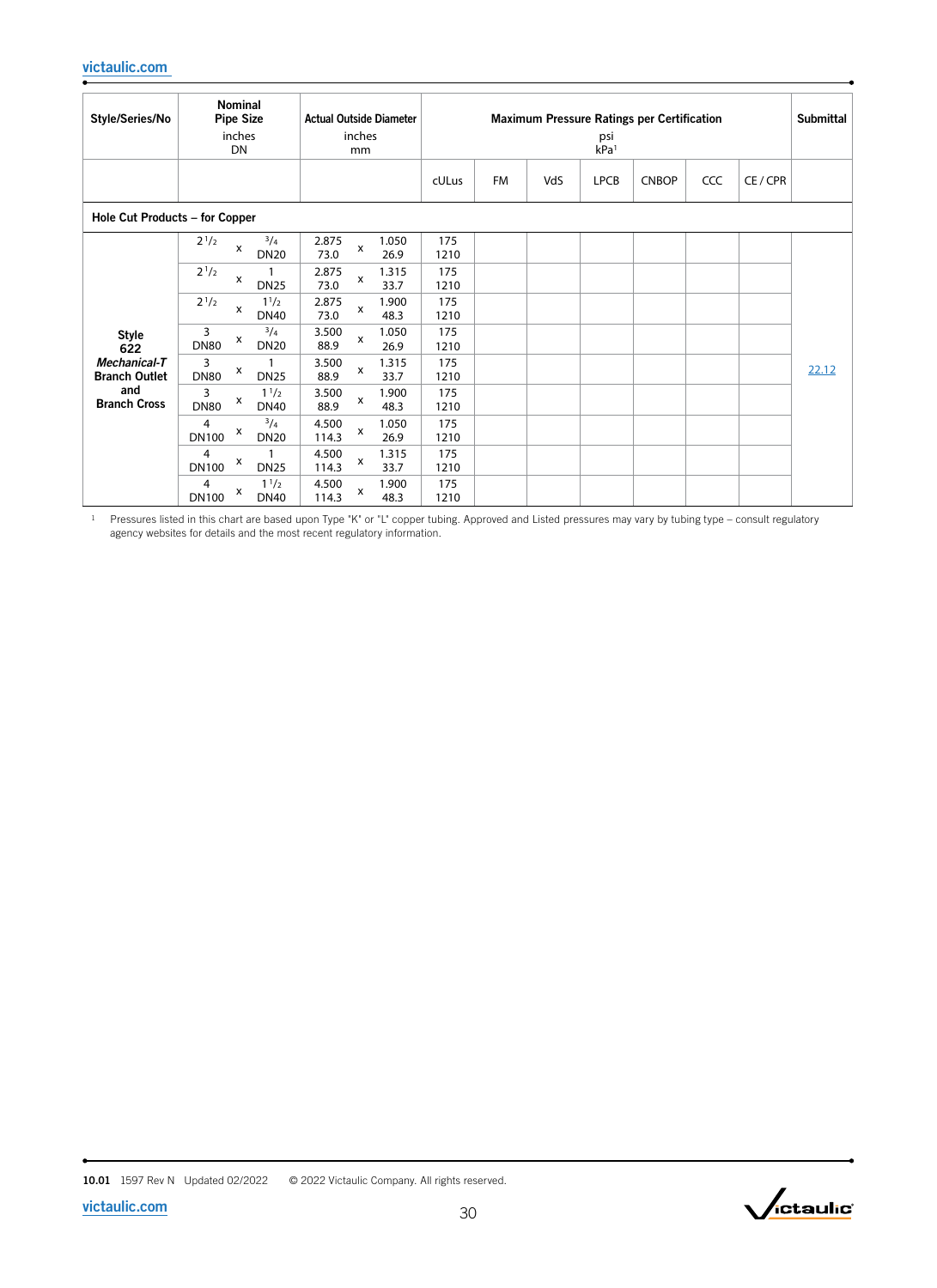| Style/Series/No                  | <b>Nominal Pipe</b><br><b>Size</b><br>inches<br>DN | <b>Actual Outside</b><br><b>Diameter</b><br>inches<br>mm                         |                     |                     |     | psi<br>kPa <sup>1</sup> | <b>Maximum Pressure Ratings per Certification</b> |     |          | <b>Submittal</b> |
|----------------------------------|----------------------------------------------------|----------------------------------------------------------------------------------|---------------------|---------------------|-----|-------------------------|---------------------------------------------------|-----|----------|------------------|
|                                  |                                                    |                                                                                  | cULus               | <b>FM</b>           | VdS | <b>LPCB</b>             | <b>CNBOP</b>                                      | CCC | CE / CPR |                  |
|                                  |                                                    | Grooved Products for AWWA Ductile Iron - Underground Services Standard Couplings |                     |                     |     |                         |                                                   |     |          |                  |
|                                  | $\overline{4}$<br><b>DN100</b>                     | 4.500<br>114.3                                                                   | 250<br>1725         | 250<br>1725         |     |                         |                                                   |     |          |                  |
|                                  | 6<br><b>DN150</b><br>8                             | 6.625<br>168.3<br>8.625                                                          | 250<br>1725<br>250  | 250<br>1725<br>250  |     |                         |                                                   |     |          |                  |
|                                  | <b>DN200</b><br>10                                 | 219.1<br>10.750                                                                  | 1725<br>250         | 1725<br>250         |     |                         |                                                   |     |          |                  |
| Style 31                         | <b>DN250</b><br>12                                 | 273.0<br>12.750                                                                  | 1725<br>250         | 1725<br>250         |     |                         |                                                   |     |          | 23.02            |
|                                  | <b>DN300</b><br>14<br><b>DN350</b>                 | 323.9<br>14.000<br>355.6                                                         | 1725<br>250<br>1725 | 1725<br>175<br>1210 |     |                         |                                                   |     |          |                  |
|                                  | 16<br><b>DN400</b>                                 | 16.000<br>406.4                                                                  | 175<br>1210         | 175<br>1210         |     |                         |                                                   |     |          |                  |
|                                  |                                                    | Grooved Products for AWWA Ductile Iron - Underground Services Standard Couplings |                     |                     |     |                         |                                                   |     |          |                  |
|                                  | 3<br><b>DN80</b>                                   | 3.500<br>88.9                                                                    | 175<br>1210         | 175<br>1210         |     |                         |                                                   |     |          |                  |
|                                  | 4<br><b>DN100</b>                                  | 4.500<br>114.3                                                                   | 175<br>1210         | 175<br>1210         |     |                         |                                                   |     |          |                  |
| Style 307<br><b>Transition</b>   | 6<br><b>DN150</b>                                  | 6.625<br>168.3                                                                   | 175<br>1210         | 175<br>1210         |     |                         |                                                   |     |          | 23.03            |
| Coupling -<br><b>AWWA to IPS</b> | 8<br><b>DN200</b>                                  | 8.625<br>219.1                                                                   | 175<br>1210         | 175<br>1210         |     |                         |                                                   |     |          |                  |
|                                  | 10<br><b>DN250</b><br>12                           | 10.750<br>273.0                                                                  | 175<br>1210         | 175<br>1210         |     |                         |                                                   |     |          |                  |
|                                  | <b>DN300</b>                                       | 12.750<br>323.9                                                                  | 175<br>1210         | 175<br>1210         |     |                         |                                                   |     |          |                  |
| <b>Flange Adapters</b>           |                                                    |                                                                                  |                     |                     |     |                         |                                                   |     |          |                  |
|                                  | $\overline{4}$<br><b>DN100</b>                     | 4.500<br>114.3                                                                   | 175<br>1210         | 250<br>1725         |     |                         |                                                   |     |          |                  |
| Style 341                        | 6<br><b>DN150</b>                                  | 6.625<br>168.3                                                                   | 175<br>1210         | 250<br>1725         |     |                         |                                                   |     |          |                  |
| <b>Vic-Flange</b><br>Adapter     | 8<br><b>DN200</b>                                  | 8.625<br>219.1                                                                   | 175<br>1210         | 250<br>1725         |     |                         |                                                   |     |          | 23.04            |
|                                  | 10<br><b>DN250</b>                                 | 10.750<br>273.0                                                                  | 175<br>1210         | 250<br>1725         |     |                         |                                                   |     |          |                  |
|                                  | 12<br><b>DN300</b>                                 | 12.750<br>323.9                                                                  | 175<br>1210         | 250<br>1725         |     |                         |                                                   |     |          |                  |



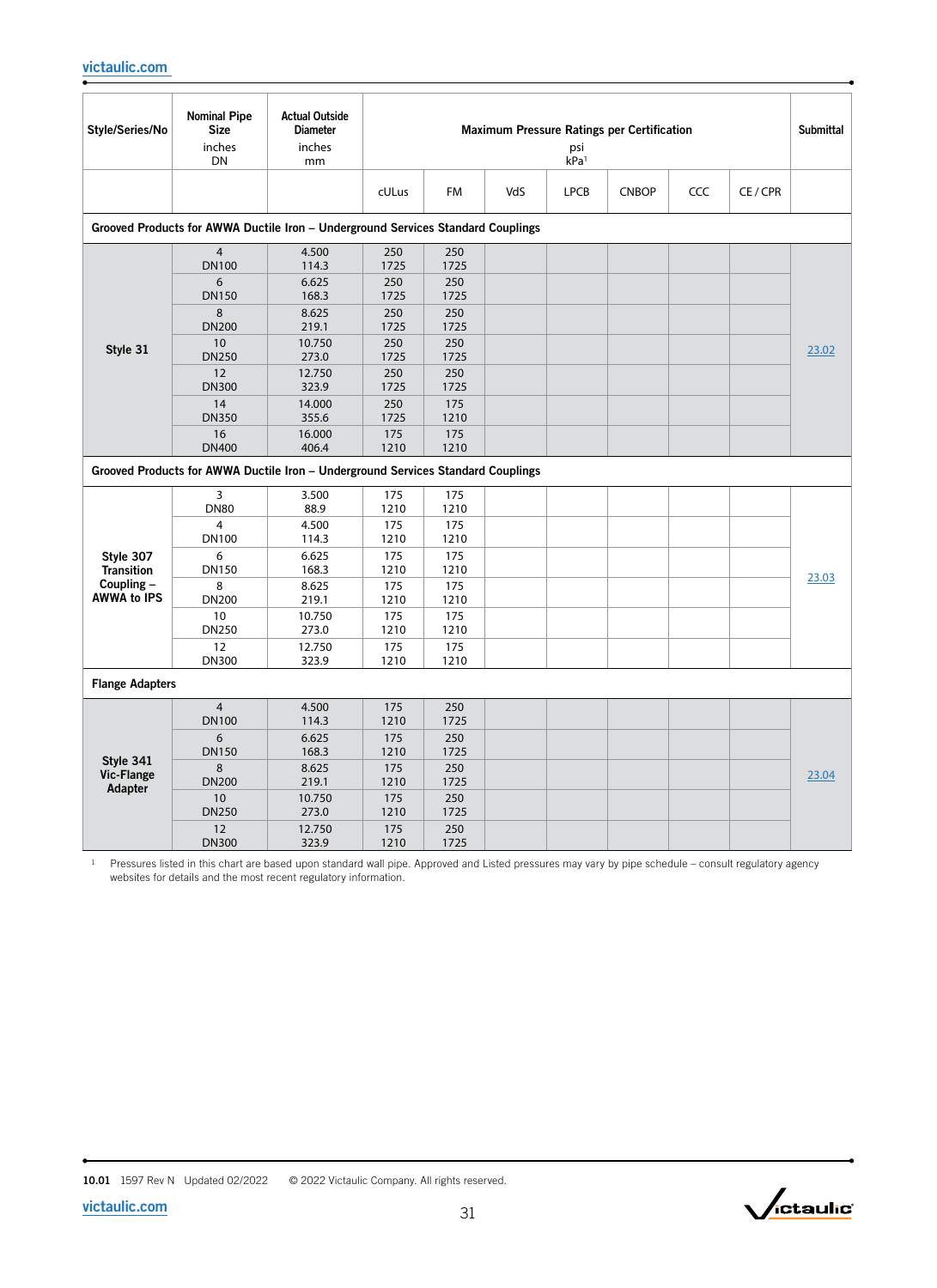| Style/Series/No                    | Nominal<br><b>Pipe Size</b><br>inches<br>DN       | <b>Actual Outside</b><br><b>Diameter</b><br>inches<br>mm |                    |                    |     | psi<br>kPa <sup>1</sup> | <b>Maximum Pressure Ratings per Certification</b> |     |          | <b>Submittal</b> |
|------------------------------------|---------------------------------------------------|----------------------------------------------------------|--------------------|--------------------|-----|-------------------------|---------------------------------------------------|-----|----------|------------------|
|                                    |                                                   |                                                          | cULus              | <b>FM</b>          | VdS | <b>LPCB</b>             | <b>CNBOP</b>                                      | CCC | CE / CPR |                  |
| <b>Ductile Iron Cast Fittings</b>  |                                                   |                                                          |                    |                    |     |                         |                                                   |     |          |                  |
| No. 100-C<br>90° Long Radius Elbow | $\overline{4}$<br><b>DN100</b><br>6               | 4.500<br>114.3<br>6.625                                  | 175<br>1210<br>175 | 350<br>2410<br>350 |     |                         |                                                   |     |          |                  |
| No. 10-C 90° Elbow                 | <b>DN150</b>                                      | 168.3                                                    | 1210               | 2410               |     |                         |                                                   |     |          |                  |
| No. 11-C 45° Elbow                 | 8                                                 | 8.625                                                    | 175                | 350                |     |                         |                                                   |     |          |                  |
| No. 12-C 22 1/2° Elbow             | <b>DN200</b><br>10                                | 219.1<br>10.750                                          | 1210<br>175        | 2410<br>350        |     |                         |                                                   |     |          |                  |
| No. 13-C 11 1/4° Elbow             | <b>DN250</b>                                      | 273.0                                                    | 1210               | 2410               |     |                         |                                                   |     |          | 23.05            |
| No. 20-C Tee                       | 12<br><b>DN300</b>                                | 12.750<br>323.9                                          | 175<br>1210        | 350<br>2410        |     |                         |                                                   |     |          |                  |
| No. 35-C Cross                     | 14                                                | 15.300                                                   | 175                | 250                |     |                         |                                                   |     |          |                  |
| No. 30-C 45° Lateral               | <b>DN350</b>                                      | 388.6                                                    | 1210               | 1725               |     |                         |                                                   |     |          |                  |
| No. 60-C Cap                       | 16<br><b>DN400</b>                                | 17.400<br>442.0                                          | 175<br>1210        | 250<br>1725        |     |                         |                                                   |     |          |                  |
|                                    | $\overline{4}$<br>3                               | 4.500<br>3.500<br>$\pmb{\times}$                         | 175                | 350                |     |                         |                                                   |     |          |                  |
|                                    | $DN100$ $X$<br><b>DN80</b><br>6<br>$\overline{4}$ | 114.3<br>88.9<br>6.625<br>4.500                          | 1210<br>175        | 2410<br>350        |     |                         |                                                   |     |          |                  |
|                                    | DN150 × DN100                                     | X<br>168.3<br>114.3                                      | 1210               | 2410               |     |                         |                                                   |     |          |                  |
|                                    | 8<br>$\overline{4}$<br>DN200 × DN100              | 8.625<br>4.500<br>$\pmb{\mathsf{x}}$<br>219.1<br>114.3   | 175<br>1210        | 350<br>2410        |     |                         |                                                   |     |          |                  |
|                                    | 8<br>6                                            | 8.625<br>6.625<br>$\pmb{\mathsf{x}}$                     | 175                | 350                |     |                         |                                                   |     |          |                  |
|                                    | DN200 × DN150<br>10<br>4                          | 219.1<br>168.3<br>10.750<br>4.500                        | 1210<br>175        | 2410<br>350        |     |                         |                                                   |     |          |                  |
|                                    | DN250 × DN100                                     | X<br>273.0<br>114.3                                      | 1210               | 2410               |     |                         |                                                   |     |          |                  |
| No. 25-C<br><b>Reducing Tee</b>    | 10<br>6<br>DN250 × DN150                          | 10.750<br>6.625<br>X<br>273.0<br>168.3                   | 175<br>1210        | 350<br>2410        |     |                         |                                                   |     |          | 23.05            |
|                                    | 10<br>8<br>DN250 × DN200                          | 10.750<br>8.625<br>$\pmb{\mathsf{X}}$<br>273.0<br>219.1  | 175<br>1210        | 350<br>2410        |     |                         |                                                   |     |          |                  |
|                                    | 12<br>$\overline{4}$<br>DN300 × DN100             | 12.750<br>4.500<br>X<br>323.9<br>114.3                   | 175<br>1210        | 350<br>2410        |     |                         |                                                   |     |          |                  |
|                                    | 12<br>6<br>DN300 × DN150                          | 12.750<br>6.625<br>X<br>323.9<br>168.3                   | 175<br>1210        | 350<br>2410        |     |                         |                                                   |     |          |                  |
|                                    | 12<br>8<br>DN300 × DN200                          | 12.750<br>8.625<br>$\pmb{\times}$<br>323.9<br>219.1      | 175<br>1210        | 350<br>2410        |     |                         |                                                   |     |          |                  |
|                                    | 12<br>10<br>DN300 × DN250                         | 12.750<br>10.750<br>X<br>323.9<br>273.0                  | 175<br>1210        | 350<br>2410        |     |                         |                                                   |     |          |                  |

 $1$  Pressures listed in this chart are based upon standard wall pipe. Approved and Listed pressures may vary by pipe schedule – consult regulatory agency websites for details and the most recent regulatory information.

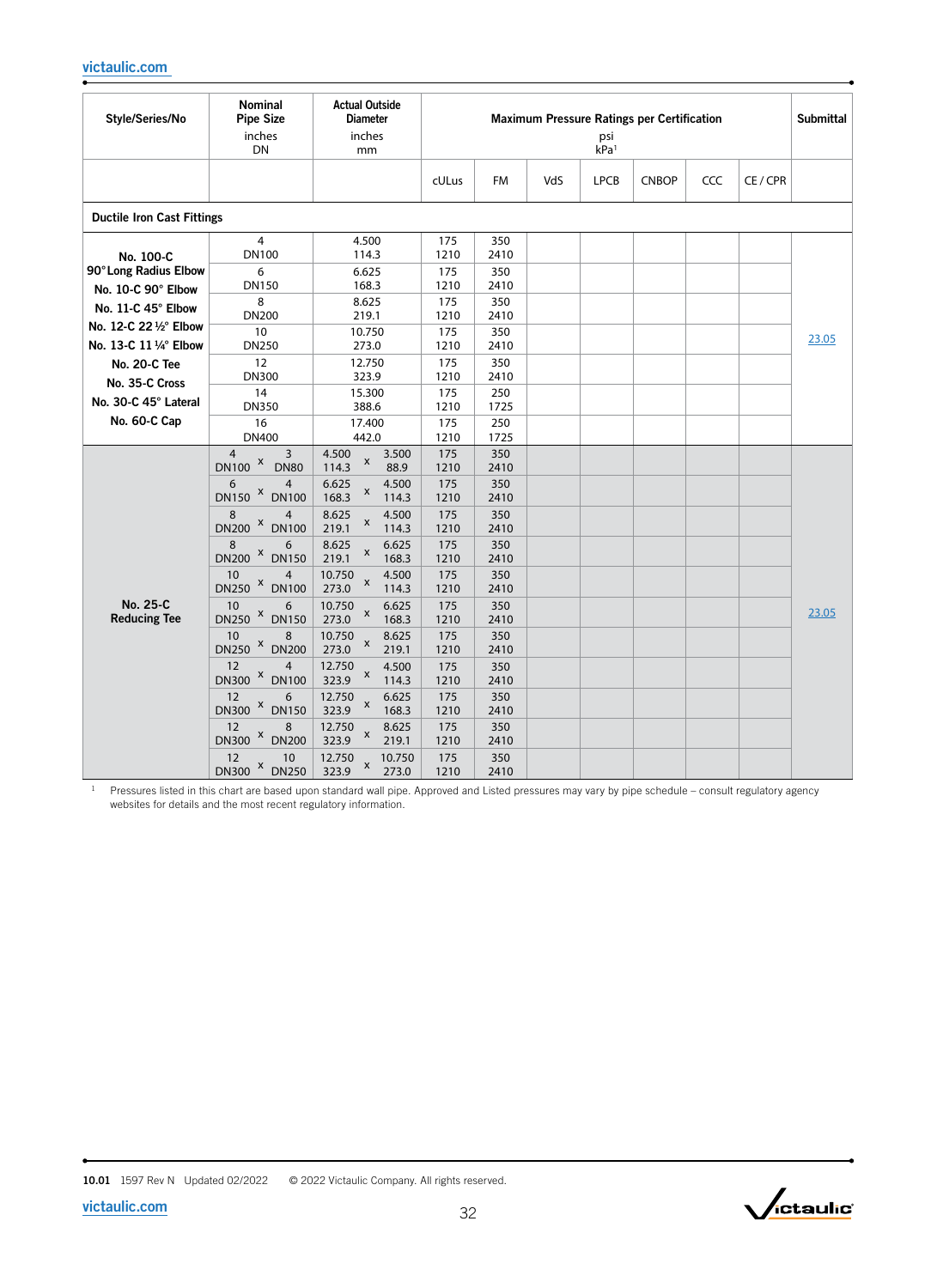| Style/Series/No                                  | <b>Nominal</b><br><b>Pipe Size</b><br>inches<br>DN      | <b>Actual Outside Diameter</b><br>inches<br>mm          | Maximum Pressure Ratings per Certification<br>psi<br>kPa <sup>1</sup> |             |     |             |              |     |        | <b>Submittal</b> |
|--------------------------------------------------|---------------------------------------------------------|---------------------------------------------------------|-----------------------------------------------------------------------|-------------|-----|-------------|--------------|-----|--------|------------------|
|                                                  |                                                         |                                                         | cULus                                                                 | <b>FM</b>   | VdS | <b>LPCB</b> | <b>CNBOP</b> | CCC | CE/CPR |                  |
|                                                  | <b>Ductile Iron Cast Fittings (Continued)</b>           |                                                         |                                                                       |             |     |             |              |     |        |                  |
|                                                  | 4<br>3<br>X<br><b>DN100</b><br><b>DN80</b>              | 4.500<br>3.500<br>X<br>88.9<br>114.3                    | 175<br>1210                                                           | 350<br>2410 |     |             |              |     |        |                  |
|                                                  | 6<br>4<br>X<br><b>DN150</b><br><b>DN100</b>             | 6.625<br>4.500<br>X<br>168.3<br>114.3                   | 175<br>1210                                                           | 350<br>2410 |     |             |              |     |        |                  |
|                                                  | 8<br>4<br>X<br><b>DN200</b><br><b>DN100</b>             | 8.625<br>4.500<br>x<br>219.1<br>114.3                   | 175<br>1210                                                           | 350<br>2410 |     |             |              |     |        |                  |
|                                                  | 8<br>6<br>X<br><b>DN200</b><br><b>DN150</b>             | 8.625<br>6.625<br>X<br>168.3<br>219.1                   | 175<br>1210                                                           | 350<br>2410 |     |             |              |     |        |                  |
|                                                  | 10<br>4<br>X<br><b>DN250</b><br><b>DN100</b>            | 10.750<br>4.500<br>X<br>273.0<br>114.3                  | 175<br>1210                                                           | 350<br>2410 |     |             |              |     |        |                  |
| No. 50-C<br><b>Concentric</b>                    | 10<br>6<br>X<br><b>DN150</b><br>DN250                   | 6.625<br>10.750<br>x<br>168.3<br>273.0                  | 175<br>1210                                                           | 350<br>2410 |     |             |              |     |        | 23.05            |
| Reducer                                          | 10<br>8<br>X<br><b>DN200</b><br>DN250                   | 10.750<br>8.625<br>X<br>273.0<br>219.1                  | 175<br>1210                                                           | 350<br>2410 |     |             |              |     |        |                  |
|                                                  | 12<br>$\overline{4}$<br>X<br>DN300<br><b>DN100</b>      | 12.750<br>4.500<br>x<br>323.9<br>114.3                  | 175<br>1210                                                           | 350<br>2410 |     |             |              |     |        |                  |
|                                                  | 12<br>6<br>X<br><b>DN150</b><br><b>DN300</b>            | 12.750<br>6.625<br>x<br>323.9<br>168.3                  | 175<br>1210                                                           | 350<br>2410 |     |             |              |     |        |                  |
|                                                  | 12<br>8<br>X<br><b>DN200</b><br><b>DN300</b>            | 12.750<br>8.625<br>x<br>323.9<br>219.1                  | 175<br>1210                                                           | 350<br>2410 |     |             |              |     |        |                  |
|                                                  | 12<br>10<br>X<br>DN300<br><b>DN250</b>                  | 12.750<br>10.750<br>x<br>323.9<br>273.0                 | 175<br>1210                                                           | 350<br>2410 |     |             |              |     |        |                  |
|                                                  | $\overline{4}$<br>3<br>X<br><b>DN80</b><br><b>DN100</b> | 4.500<br>3.500<br>$\pmb{\mathsf{X}}$<br>88.9<br>114.3   |                                                                       | 350<br>2410 |     |             |              |     |        |                  |
|                                                  | 6<br>3<br>X<br><b>DN150</b><br><b>DN80</b>              | 6.625<br>3.500<br>$\pmb{\mathsf{X}}$<br>88.9<br>168.3   |                                                                       | 350<br>2410 |     |             |              |     |        |                  |
|                                                  | 6<br>4<br>X<br><b>DN150</b><br><b>DN100</b>             | 6.625<br>4.500<br>X<br>168.3<br>114.3                   |                                                                       | 350<br>2410 |     |             |              |     |        |                  |
| <b>No. 10-CR</b><br>90° Reducing<br><b>Elbow</b> | 8<br>4<br>X<br><b>DN200</b><br><b>DN100</b>             | 8.625<br>4.500<br>X<br>114.3<br>219.1                   |                                                                       | 350<br>2410 |     |             |              |     |        | 23.05            |
|                                                  | 8<br>6<br>X<br><b>DN150</b><br><b>DN200</b>             | 8.625<br>6.625<br>$\pmb{\mathsf{X}}$<br>168.3<br>219.1  |                                                                       | 350<br>2410 |     |             |              |     |        |                  |
|                                                  | 10<br>6<br>X<br><b>DN250</b><br><b>DN150</b>            | 10.750<br>6.625<br>$\pmb{\mathsf{x}}$<br>168.3<br>273.0 |                                                                       | 350<br>2410 |     |             |              |     |        |                  |
|                                                  | 10<br>8<br>X<br><b>DN250</b><br><b>DN200</b>            | 10.750<br>8.625<br>X<br>273.0<br>219.1                  |                                                                       | 350<br>2410 |     |             |              |     |        |                  |

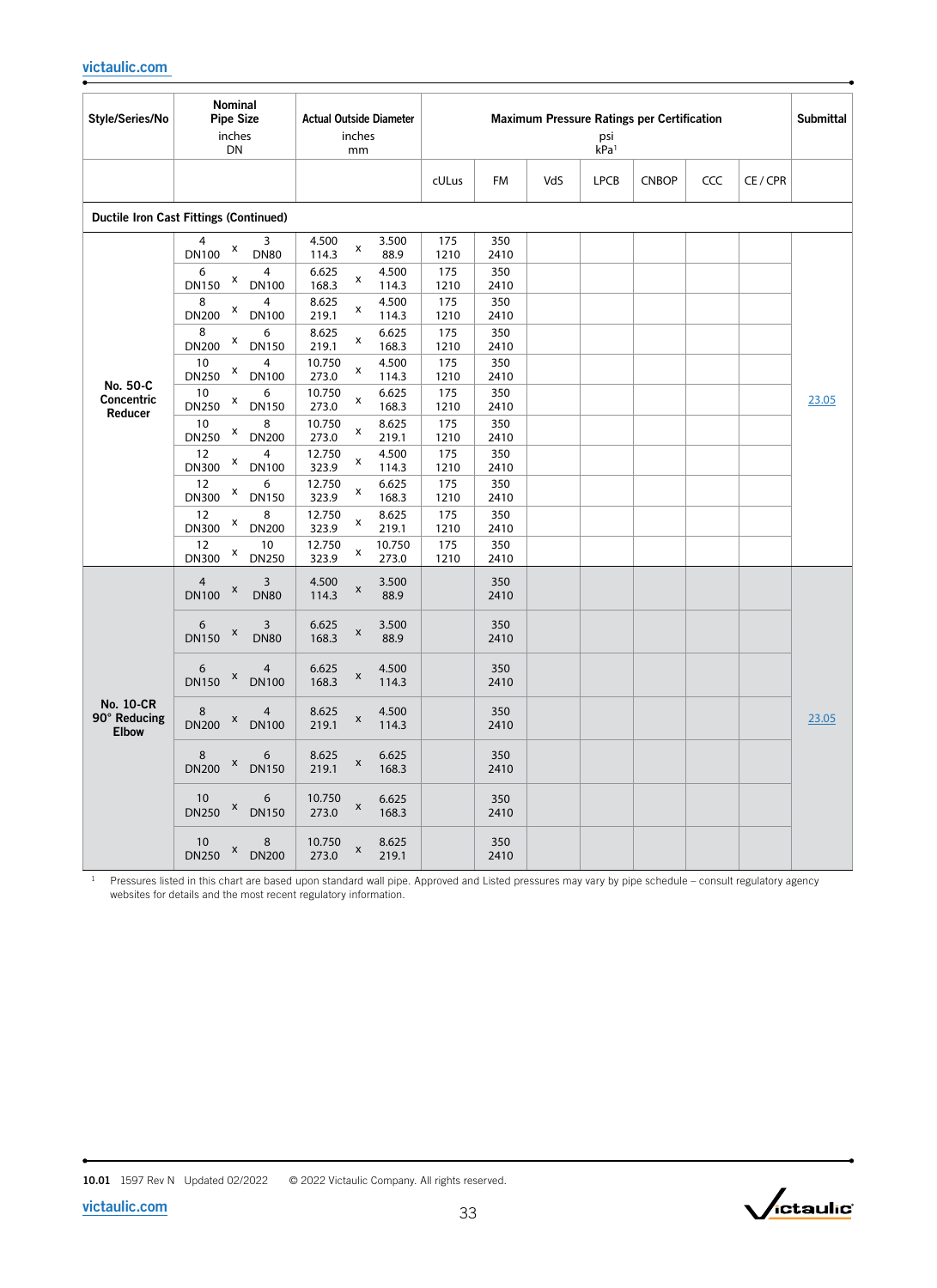| Style/Series/No                                   | <b>Nominal Pipe</b><br><b>Size</b>     | <b>Actual Outside</b><br><b>Diameter</b> | Maximum Pressure Ratings per Certification<br><b>Submittal</b><br>psi<br>kPa <sup>1</sup> |             |     |             |              |            |        |       |
|---------------------------------------------------|----------------------------------------|------------------------------------------|-------------------------------------------------------------------------------------------|-------------|-----|-------------|--------------|------------|--------|-------|
|                                                   | inches<br>DN                           | inches<br>mm                             |                                                                                           |             |     |             |              |            |        |       |
|                                                   |                                        |                                          | cULus                                                                                     | FM          | VdS | <b>LPCB</b> | <b>CNBOP</b> | <b>CCC</b> | CE/CPR |       |
| <b>Fittings for Stainless Steel</b>               |                                        |                                          |                                                                                           |             |     |             |              |            |        |       |
|                                                   | $1^{1/2}$<br><b>DN40</b>               | 1.900<br>48.3                            |                                                                                           | 300<br>2070 |     |             |              |            |        |       |
|                                                   | $\overline{2}$<br><b>DN50</b>          | 2.375<br>60.3                            | 250<br>1720                                                                               | 300<br>2070 |     |             |              |            |        |       |
|                                                   | $2^{1/2}$                              | 2.875<br>73.0                            | 250<br>1720                                                                               | 300<br>2070 |     |             |              |            |        |       |
|                                                   | 3<br><b>DN80</b>                       | 3.500<br>88.9                            | 250<br>1720                                                                               | 300<br>2070 |     |             |              |            |        |       |
| No. 410 SS<br><b>Stainless Steel</b><br>90° Elbow | <b>DN65</b>                            | 3.000<br>76.1                            | 250<br>1720                                                                               |             |     |             |              |            |        | 17.16 |
|                                                   | $\overline{4}$<br><b>DN100</b>         | 4.500<br>114.3                           | 250<br>1720                                                                               | 300<br>2070 |     |             |              |            |        |       |
|                                                   | 5                                      | 5.563<br>141.3                           | 250<br>1720                                                                               | 300<br>2070 |     |             |              |            |        |       |
|                                                   | 6<br>DN150                             | 6.625<br>168.3                           | 175<br>1210                                                                               | 300<br>2070 |     |             |              |            |        |       |
|                                                   | 8<br><b>DN200</b>                      | 8.625<br>219.1                           | 250<br>1720                                                                               | 300<br>2070 |     |             |              |            |        |       |
|                                                   | 1 <sup>1</sup> /2<br><b>DN40</b>       | 1.900<br>48.3                            | 250<br>1720                                                                               | 300<br>2070 |     |             |              |            |        |       |
|                                                   | $\overline{2}$<br><b>DN50</b>          | 2.375<br>60.3                            | 250<br>1720                                                                               | 300<br>2070 |     |             |              |            |        |       |
|                                                   | $2^{1/2}$                              | 2.875<br>73.0                            | 250<br>1720                                                                               | 300<br>2070 |     |             |              |            |        |       |
|                                                   | 3<br><b>DN80</b>                       | 3.500<br>88.9                            | 250<br>1720                                                                               | 300<br>2070 |     |             |              |            |        |       |
| No. 411 SS<br><b>Stainless Steel</b><br>45° Elbow | <b>DN65</b>                            | 3.000<br>76.1                            | 250<br>1720                                                                               |             |     |             |              |            |        | 17.16 |
|                                                   | $\overline{4}$<br><b>DN100</b>         | 4.500<br>114.3                           | 250<br>1720                                                                               | 300<br>2070 |     |             |              |            |        |       |
|                                                   | 5                                      | 5.563<br>141.3                           | 250<br>1720                                                                               | 300<br>2070 |     |             |              |            |        |       |
|                                                   | 6<br><b>DN150</b>                      | 6.625<br>168.3                           | 250<br>1720                                                                               | 300<br>2070 |     |             |              |            |        |       |
|                                                   | 8<br><b>DN200</b>                      | 8.625<br>219.1                           | 250<br>1720                                                                               | 300<br>2070 |     |             |              |            |        |       |
|                                                   | $1^{1/2}$<br><b>DN40</b>               | 1.900<br>48.3                            |                                                                                           | 300<br>2070 |     |             |              |            |        |       |
|                                                   | $\overline{2}$<br><b>DN50</b>          | 2.375<br>60.3                            |                                                                                           | 300<br>2070 |     |             |              |            |        |       |
|                                                   | $2^{1/2}$                              | 2.875<br>73.0                            |                                                                                           | 300<br>2070 |     |             |              |            |        |       |
| No. 420 SS                                        | $\overline{\mathbf{3}}$<br><b>DN80</b> | 3.500<br>88.9                            | 250<br>1720                                                                               | 300<br>2070 |     |             |              |            |        |       |
| <b>Stainless Steel</b><br><b>Straight Tee</b>     | <b>DN65</b>                            | 3.000<br>76.1                            |                                                                                           | 300<br>2070 |     |             |              |            |        | 17.16 |
|                                                   | 4<br>DN100                             | 4.500<br>114.3                           | 250<br>1720                                                                               |             |     |             |              |            |        |       |
|                                                   | 5                                      | 5.563<br>141.3                           | 250<br>1720                                                                               | 300<br>2070 |     |             |              |            |        |       |
|                                                   | 6<br><b>DN150</b>                      | 6.625<br>168.3                           | 250<br>1720                                                                               | 300<br>2070 |     |             |              |            |        |       |
|                                                   | 8<br><b>DN200</b>                      | 8.625<br>219.1                           | 250<br>1720                                                                               | 300<br>2070 |     |             |              |            |        |       |

<sup>1</sup> Pressures listed in this chart are based upon standard wall pipe. Approved and Listed pressures may vary by pipe schedule – consult regulatory agency websites for details and the most recent regulatory information.

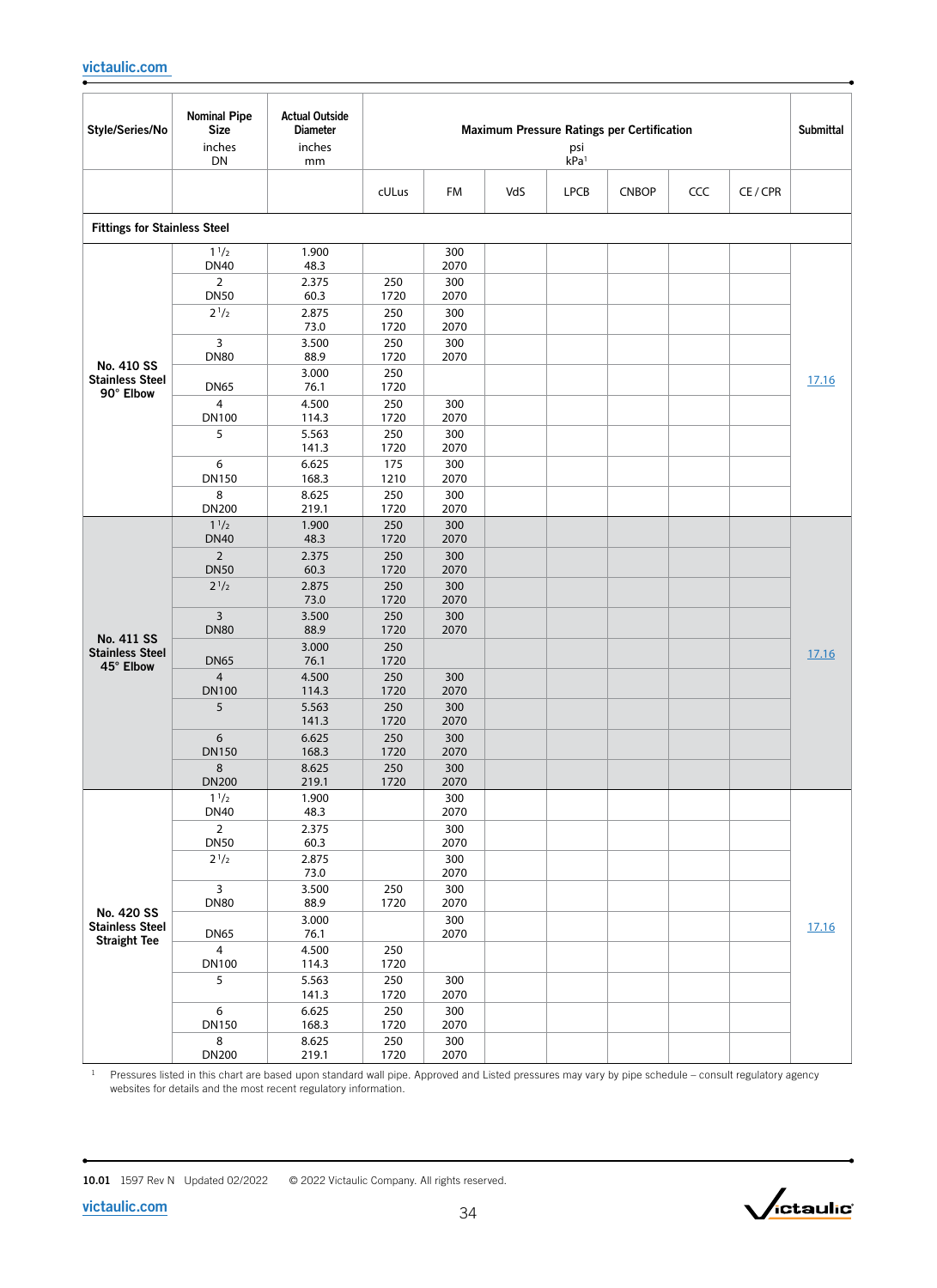| Style/Series/No                                         | <b>Nominal</b><br><b>Pipe Size</b><br>inches<br><b>DN</b>                                                                                                                             | <b>Actual Outside</b><br><b>Diameter</b><br>inches<br>mm                                                                                                                                                                  | <b>Maximum Pressure Ratings per Certification</b><br>psi<br>kPa <sup>1</sup> |                                                  |     |             |              |     | Submittal |       |
|---------------------------------------------------------|---------------------------------------------------------------------------------------------------------------------------------------------------------------------------------------|---------------------------------------------------------------------------------------------------------------------------------------------------------------------------------------------------------------------------|------------------------------------------------------------------------------|--------------------------------------------------|-----|-------------|--------------|-----|-----------|-------|
|                                                         |                                                                                                                                                                                       |                                                                                                                                                                                                                           | cULus                                                                        | <b>FM</b>                                        | VdS | <b>LPCB</b> | <b>CNBOP</b> | CCC | CE/CPR    |       |
|                                                         | <b>Fittings for Stainless Steel (Continued)</b>                                                                                                                                       |                                                                                                                                                                                                                           |                                                                              |                                                  |     |             |              |     |           |       |
|                                                         | $1^{1/2}$<br>2<br>2<br>$DNSO X$ DN50 $X$ DN40<br>$2^{1/2}$ x $2^{1/2}$ x $2^{1/2}$ X DN50<br>2<br>3<br>3<br>$DN80$ $X$ $DN80$ $X$ $DN50$<br>$\overline{3}$<br>$\overline{\mathbf{3}}$ | 2.375<br>x 2.375 x 1.900<br>60.3 x 48.3<br>$\mathsf{x}$<br>60.3<br>2.875<br>73.0<br>2.375<br>$x \frac{2.6}{73.0}$<br>$\mathsf X$<br>60.3<br>3.500<br>3.500<br>2.375<br>$\mathsf X$<br>$\mathsf X$<br>88.9<br>88.9<br>60.3 |                                                                              | 300<br>2070<br>300<br>2070<br>300<br>2070<br>300 |     |             |              |     |           |       |
|                                                         | $2^{1/2}$<br>$DN80$ $X$ $DN80$ $X$<br>$\overline{4}$<br>4<br>$\overline{2}$<br>DN100 X DN100 X DN50<br>3<br>$4^{\circ}$<br>$\overline{4}$<br>DN100 X DN100 X DN80                     | $\begin{array}{cc} 3.500 & x \\ 88.9 & \end{array}$<br>3.500<br>2.875<br>88.9 x<br>73.0<br>4.500 $\mu$<br>4.500<br>2.375<br>114.3 $x^2$ 114.3 $x^2$<br>60.3<br>4.500<br>4.500<br>3.500<br>114.3 $x^2$ 114.3 $x^2$<br>88.9 |                                                                              | 2070<br>300<br>2070<br>300<br>2070               |     |             |              |     |           |       |
| No. 425 SS<br>Stainless Steel<br>Reducing<br><b>Tee</b> | 6<br>$6\overline{6}$<br>3<br>DN150 × DN150 × DN80<br>6<br>6 <sup>1</sup><br>$\overline{4}$<br>DN150 × DN150 × DN100                                                                   | $6.625$ $6.625$<br>3.500<br>$168.3 \times 168.3 \times 168.3$<br>88.9<br>$6.625$ $6.625$<br>4.500<br>$168.3 \times 168.3 \times 114.3$                                                                                    |                                                                              | 300<br>2070<br>300<br>2070                       |     |             |              |     |           | 17.16 |
|                                                         | 8<br>8 <sup>2</sup><br>$\overline{4}$<br>DN200 <sup>X</sup> DN200 <sup>X</sup> DN100<br>8<br>8 <sup>8</sup><br>6<br>DN200 <sup>X</sup> DN200 <sup>X</sup> DN150                       | 8.625 x 8.625 x 4.500<br>219.1 x 219.1 x 114.3<br>8.625 x 8.625 x 6.625<br>219.1 x 219.1 x 168.3                                                                                                                          |                                                                              | 300<br>2070<br>300<br>2070                       |     |             |              |     |           |       |
|                                                         | 10<br>$\overline{10}$<br>6 <sup>1</sup><br>DN250 × DN250 × DN150                                                                                                                      | 10.750 x 10.750 x 6.625<br>273.0 x 273.0 x 168.3                                                                                                                                                                          |                                                                              |                                                  |     |             |              |     |           |       |
|                                                         | 10<br>$10 \t 8$<br>DN250 × DN250 × DN200<br>12<br>$\frac{1}{2}$ 8<br>$\overline{12}$<br>DN300 <sup>X</sup> DN300 <sup>X</sup> DN200                                                   | 10.750 x 10.750 x 8.625<br>273.0 x 273.0 x 219.1<br>12.750 x 12.750 x 8.625<br>323.9 x 323.9 x 219.1                                                                                                                      |                                                                              |                                                  |     |             |              |     |           |       |
|                                                         | 12 12 10 12.750 12.750 10.750<br>DN300 <sup>X</sup> DN300 <sup>X</sup> DN250 323.9 <sup>X</sup> 323.9 <sup>X</sup> 273.0<br>12                                                        |                                                                                                                                                                                                                           |                                                                              |                                                  |     |             |              |     |           |       |

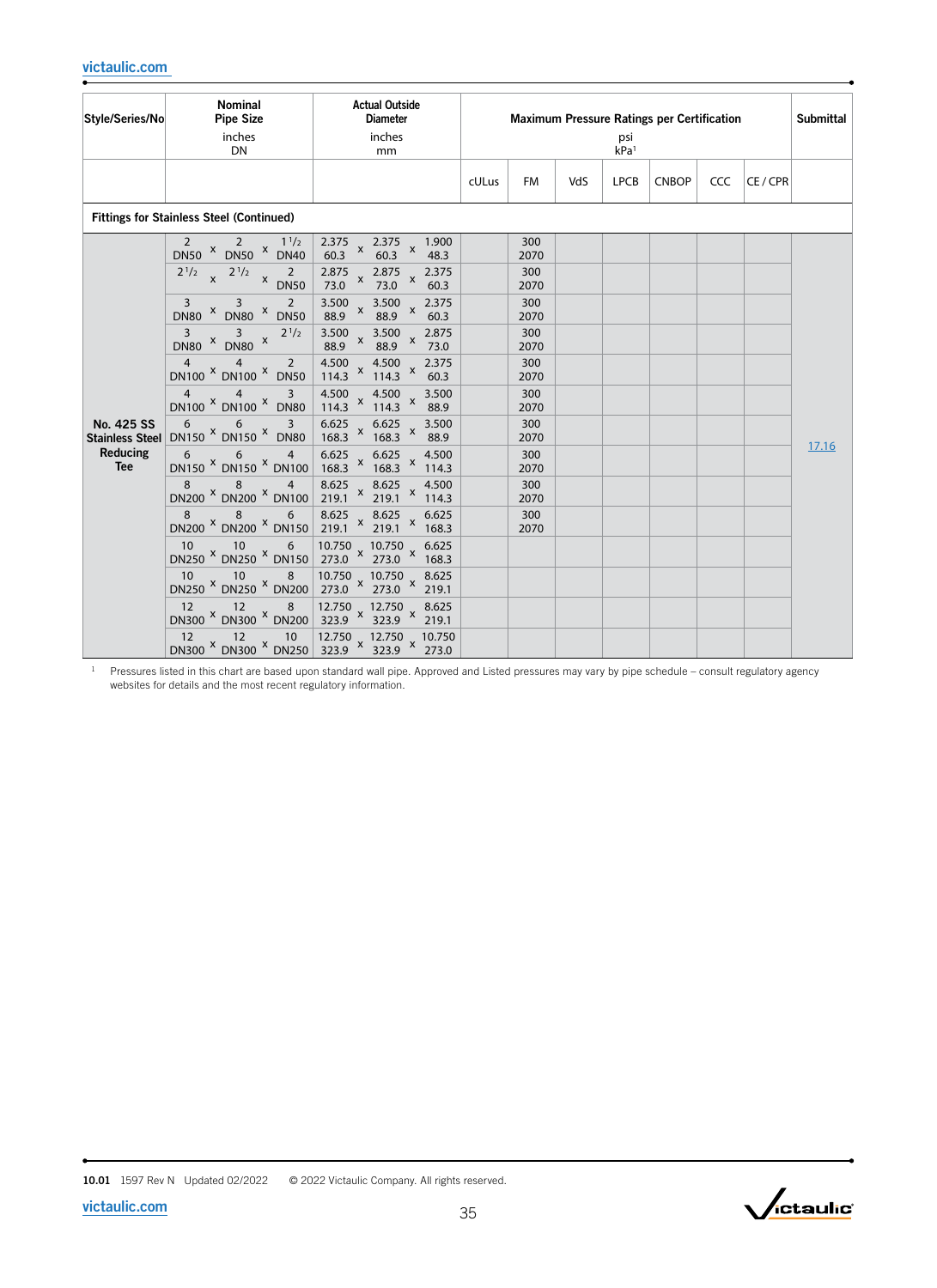| Style/Series/No                          | Nominal<br><b>Pipe Size</b><br>inches<br>DN             | <b>Actual Outside Diameter</b><br>inches<br>mm | Maximum Pressure Ratings per Certification<br>psi<br>kPa <sup>1</sup> |             |     |             |              |     |          |       |
|------------------------------------------|---------------------------------------------------------|------------------------------------------------|-----------------------------------------------------------------------|-------------|-----|-------------|--------------|-----|----------|-------|
|                                          |                                                         |                                                | cULus                                                                 | FM          | VdS | <b>LPCB</b> | <b>CNBOP</b> | CCC | CE / CPR |       |
|                                          | <b>Fittings for Stainless Steel (Continued)</b>         |                                                |                                                                       |             |     |             |              |     |          |       |
|                                          | $1^{1/2}$<br>2<br>x<br><b>DN50</b><br><b>DN40</b>       | 2.375<br>1.900<br>X<br>60.3<br>48.3            |                                                                       | 300<br>2070 |     |             |              |     |          |       |
|                                          | $2^{1/2}$<br>$\overline{2}$<br>x<br><b>DN50</b>         | 2.875<br>2.375<br>x<br>73.0<br>60.3            |                                                                       | 300<br>2070 |     |             |              |     |          |       |
|                                          | 3<br>$\overline{2}$<br>x<br><b>DN80</b><br><b>DN50</b>  | 3.500<br>2.375<br>x<br>88.9<br>60.3            |                                                                       | 300<br>2070 |     |             |              |     |          |       |
|                                          | $2^{1/2}$<br>3<br>x<br><b>DN80</b>                      | 2.875<br>3.500<br>x<br>88.9<br>73.0            |                                                                       | 300<br>2070 |     |             |              |     |          |       |
|                                          | $\overline{2}$<br>4<br>X<br><b>DN100</b><br><b>DN50</b> | 4.500<br>2.375<br>x<br>60.3<br>114.3           |                                                                       | 300<br>2070 |     |             |              |     |          |       |
|                                          | 3<br>4<br>X<br><b>DN100</b><br><b>DN80</b>              | 4.500<br>3.500<br>x<br>114.3<br>88.9           |                                                                       | 300<br>2070 |     |             |              |     |          |       |
| No. 450 SS<br><b>Stainless Steel</b>     | 3<br>6<br>X<br><b>DN80</b><br><b>DN150</b>              | 3.500<br>6.625<br>х<br>168.3<br>88.9           |                                                                       | 300<br>2070 |     |             |              |     |          |       |
| <b>Concentric</b><br>Reducer             | 6<br>4<br>X<br>DN150<br><b>DN100</b>                    | 6.625<br>4.500<br>x<br>168.3<br>114.3          |                                                                       | 300<br>2070 |     |             |              |     |          | 17.16 |
|                                          | 8<br>4<br>X<br><b>DN200</b><br><b>DN100</b>             | 8.625<br>4.500<br>x<br>219.1<br>114.3          |                                                                       | 300<br>2070 |     |             |              |     |          |       |
|                                          | 8<br>6<br>X<br><b>DN200</b><br><b>DN150</b>             | 8.625<br>6.625<br>X<br>219.1<br>168.3          |                                                                       | 300<br>2070 |     |             |              |     |          |       |
|                                          | 10<br>6<br>X<br><b>DN250</b><br><b>DN150</b>            | 10.750<br>6.625<br>x<br>273.0<br>168.3         |                                                                       | 300<br>2070 |     |             |              |     |          |       |
|                                          | 10<br>8<br>X<br>DN250<br><b>DN200</b>                   | 10.750<br>8.625<br>x<br>273.0<br>219.1         |                                                                       | 300<br>2070 |     |             |              |     |          |       |
|                                          | 8<br>12<br>X<br><b>DN300</b><br><b>DN200</b>            | 12.750<br>8.625<br>x<br>323.9<br>219.1         |                                                                       | 300<br>2070 |     |             |              |     |          |       |
|                                          | 12<br>10<br>X<br><b>DN250</b><br><b>DN300</b>           | 12.750<br>10.750<br>x<br>323.9<br>273.0        |                                                                       | 300<br>2070 |     |             |              |     |          |       |
|                                          | 1 <sup>1</sup> /2<br><b>DN40</b>                        | 1.900<br>48.3                                  |                                                                       | 300<br>2070 |     |             |              |     |          |       |
|                                          | $\overline{2}$<br><b>DN50</b>                           | 2.375<br>60.3                                  |                                                                       | 300<br>2070 |     |             |              |     |          |       |
|                                          | $2^{1/2}$                                               | 2.875<br>73.0                                  |                                                                       | 300<br>2070 |     |             |              |     |          |       |
| No. 460 SS                               | 3<br><b>DN80</b>                                        | 3.500<br>88.9                                  |                                                                       | 300<br>2070 |     |             |              |     |          |       |
| <b>Stainless Steel</b><br><b>End Cap</b> | $\overline{4}$<br><b>DN100</b>                          | 4.500                                          |                                                                       | 300<br>2070 |     |             |              |     |          | 17.16 |
|                                          | 5                                                       | 114.3<br>5.563<br>141.3                        |                                                                       | 300<br>2070 |     |             |              |     |          |       |
|                                          | 6<br><b>DN150</b>                                       | 6.625<br>168.3                                 |                                                                       | 300<br>2070 |     |             |              |     |          |       |
|                                          | 8<br><b>DN200</b>                                       | 8.625<br>219.1                                 |                                                                       | 300<br>2070 |     |             |              |     |          |       |



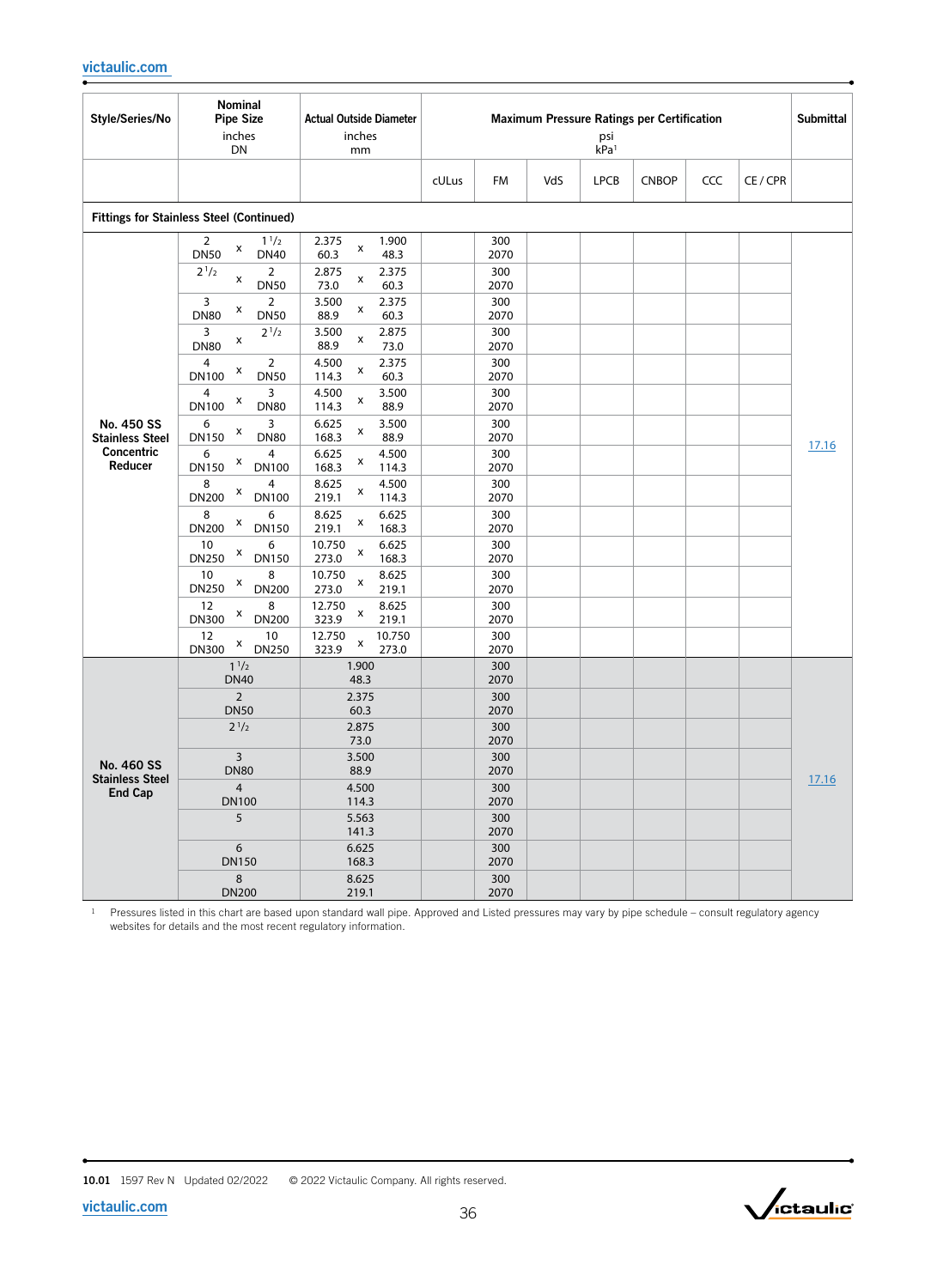| Style/Series/No                           | Nominal<br><b>Pipe Size</b><br>inches<br>DN                                                                                                                     | <b>Actual Outside</b><br><b>Diameter</b><br>inches<br>mm                                    |       |                     |     | psi<br>kPa <sup>1</sup> | <b>Maximum Pressure Ratings per Certification</b> |     |          | <b>Submittal</b> |
|-------------------------------------------|-----------------------------------------------------------------------------------------------------------------------------------------------------------------|---------------------------------------------------------------------------------------------|-------|---------------------|-----|-------------------------|---------------------------------------------------|-----|----------|------------------|
|                                           |                                                                                                                                                                 |                                                                                             | cULus | FM                  | VdS | <b>LPCB</b>             | <b>CNBOP</b>                                      | CCC | CE / CPR |                  |
|                                           | Vic-Press™ for Type 304 Stainless Steel Products                                                                                                                |                                                                                             |       |                     |     |                         |                                                   |     |          |                  |
|                                           | 1/2<br><b>DN15</b><br>$^{3}/_{4}$                                                                                                                               | 0.840<br>21.3<br>1.050                                                                      |       | 300<br>2070<br>300  |     |                         |                                                   |     |          |                  |
| Style P597<br><b>Standard</b><br>Coupling | <b>DN20</b><br>$\mathbf{1}$<br><b>DN25</b>                                                                                                                      | 26.9<br>1.315<br>33.7                                                                       |       | 2070<br>300<br>2070 |     |                         |                                                   |     |          | 18.12            |
|                                           | $1^{1/2}$<br><b>DN40</b><br>$\overline{2}$                                                                                                                      | 1.900<br>48.3<br>2.375                                                                      |       | 300<br>2070<br>300  |     |                         |                                                   |     |          |                  |
|                                           | <b>DN50</b><br>1/2<br><b>DN15</b>                                                                                                                               | 60.3<br>0.840<br>21.3                                                                       |       | 2070<br>300<br>2070 |     |                         |                                                   |     |          |                  |
|                                           | $^{3}/_{4}$<br><b>DN20</b>                                                                                                                                      | 1.050<br>26.9                                                                               |       | 300<br>2070         |     |                         |                                                   |     |          |                  |
| Style P592<br><b>Tee</b>                  | $\mathbf{1}$<br><b>DN25</b><br>$1^{1/2}$                                                                                                                        | 1.315<br>33.7<br>1.900                                                                      |       | 300<br>2070<br>300  |     |                         |                                                   |     |          | 18.12            |
|                                           | <b>DN40</b><br>$\overline{2}$                                                                                                                                   | 48.3<br>2.375                                                                               |       | 2070<br>300         |     |                         |                                                   |     |          |                  |
|                                           | <b>DN50</b><br>1/2<br>$\frac{1}{2}$<br>$\frac{1}{2}$                                                                                                            | 60.3<br>0.840<br>0.840<br>0.840<br>x<br>x                                                   |       | 2070<br>300         |     |                         |                                                   |     |          |                  |
|                                           | $DN15$ <sup>x</sup><br>$DN15$ <sup>x</sup><br><b>DN15</b><br>$^{3}/_{4}$<br>$^{3}/_{4}$<br>$\frac{1}{2}$<br>X<br>X<br><b>DN20</b><br><b>DN15</b><br><b>DN20</b> | 21.3<br>21.3<br>21.3<br>1.050<br>1.050<br>0.840<br>X<br>x<br>26.9<br>26.9<br>21.3           |       | 2070<br>300<br>2070 |     |                         |                                                   |     |          |                  |
|                                           | $^{3}/_{4}$<br>$^{3}/_{4}$<br>$^{3}/_{4}$<br>$DN20$ <sup>x</sup><br>x<br><b>DN20</b><br><b>DN20</b>                                                             | 1.050<br>1.050<br>1.050<br>X<br>x<br>26.9<br>26.9<br>26.9                                   |       | 300<br>2070         |     |                         |                                                   |     |          |                  |
|                                           | $\mathbf{1}$<br>$\frac{1}{2}$<br>$DN25$ <sup>x</sup><br>$DN25$ $x$<br><b>DN15</b>                                                                               | 0.840<br>1.315<br>1.315<br>$\pmb{\mathsf{x}}$<br>$\pmb{\mathsf{x}}$<br>33.7<br>33.7<br>21.3 |       | 300<br>2070         |     |                         |                                                   |     |          |                  |
|                                           | $\mathbf{1}$<br>$^{3}/_{4}$<br>1<br>$DN25$ $x$<br>$DN25$ <sup>x</sup><br><b>DN20</b>                                                                            | 1.315<br>1.050<br>1.315<br>X<br>X<br>33.7<br>33.7<br>26.9                                   |       | 300<br>2070         |     |                         |                                                   |     |          |                  |
| Style P588<br>Tee with                    | $\overline{1}$<br>$\mathbf{1}$<br>1<br>$DN25$ $X$<br>$\boldsymbol{\mathsf{x}}$<br><b>DN25</b><br><b>DN25</b>                                                    | 1.315<br>1.315<br>1.315<br>X<br>X<br>33.7<br>33.7<br>33.7                                   |       | 300<br>2070         |     |                         |                                                   |     |          | 18.12            |
| <b>Threaded</b><br><b>Branch</b>          | $\frac{1}{2}$<br>$1^{1/2}$<br>$1^{1/2}$<br>X<br>$DN40$ <sup>x</sup><br><b>DN40</b><br><b>DN15</b>                                                               | 1.900<br>0.840<br>1.900<br>X<br>X<br>48.3<br>48.3<br>21.3                                   |       | 300<br>2070         |     |                         |                                                   |     |          |                  |
|                                           | $1^{1/2}$<br>$^{3}/_{4}$<br>$1^{1/2}$<br>X<br>$DN40 \times$<br><b>DN40</b><br><b>DN20</b>                                                                       | 1.900<br>1.900<br>1.050<br>X<br>х<br>48.3<br>48.3<br>26.9                                   |       | 300<br>2070         |     |                         |                                                   |     |          |                  |
|                                           | $1^{1/2}$<br>$1^{1/2}$ x $1^{1/2}$ x $1^{1/2}$ x $1^{1/2}$ DN40 x DN25                                                                                          | $1.900$ $1.900$ $\sqrt{ }$<br>1.315<br>$48.3 \times 48.3$<br>$x$ 33.7                       |       | 300<br>2070         |     |                         |                                                   |     |          |                  |
|                                           | $\frac{2}{2}$ x $\frac{2}{2}$ x $\frac{1}{2}$<br>DN50 x DN50 x DN15                                                                                             | 2.375 x 2.375 x 0.840<br>60.3 x 60.3 x 21.3<br>0.840                                        |       | 300<br>2070         |     |                         |                                                   |     |          |                  |
|                                           | $2^{\circ}$<br>$^{3}/_{4}$<br>2<br>DN50 X DN50 X DN20                                                                                                           | 2.375 x 2.375 x 1.050<br>60.3 x 60.3 x 26.9<br>1.050                                        |       | 300<br>2070         |     |                         |                                                   |     |          |                  |
|                                           | $\overline{2}$<br>$\overline{2}$<br>$\sim$ 1<br>$DNS^2$ DN50 $X$ DN25                                                                                           | 2.375 $\times$ 2.375 $\times$ 1.315<br>60.3<br>60.3<br>33.7                                 |       | 300<br>2070         |     |                         |                                                   |     |          |                  |

<sup>1</sup> Pressures listed in this chart are based upon standard wall pipe. Approved and Listed pressures may vary by pipe schedule – consult regulatory agency websites for details and the most recent regulatory information.

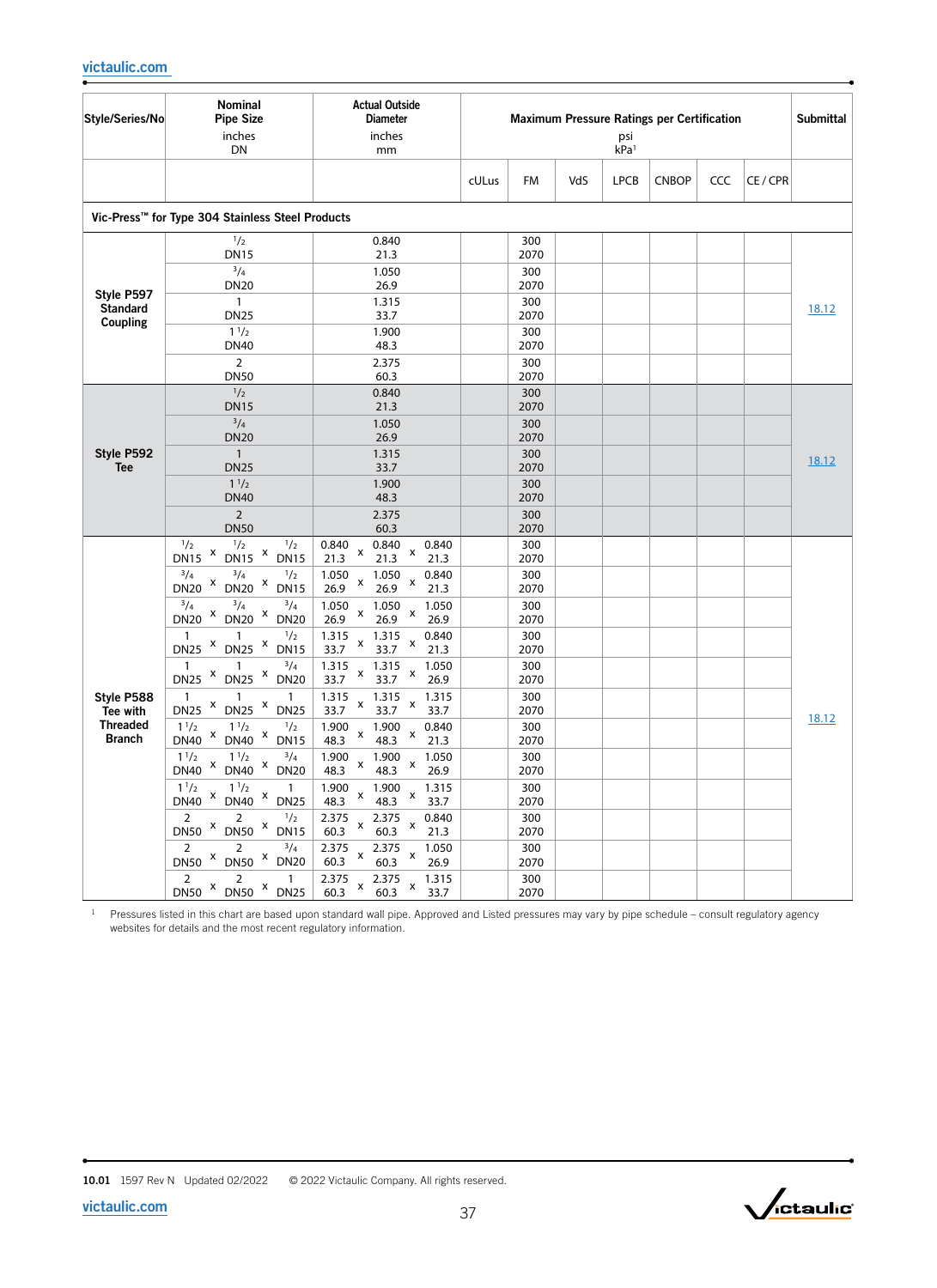| Style/Series/No                                                                                                        | Nominal<br><b>Pipe Size</b><br>inches<br><b>DN</b>                                                                                                                                                                                                                                                                                                                                                                                                                                                                                                                                                                                                                | <b>Actual Outside</b><br><b>Diameter</b><br>inches<br>mm                                                                                                                                                                                                                                                                                                                                                                                |       |                                                                                                                                                    |     | psi<br>kPa <sup>1</sup> | <b>Maximum Pressure Ratings per Certification</b> |     |          | <b>Submittal</b> |
|------------------------------------------------------------------------------------------------------------------------|-------------------------------------------------------------------------------------------------------------------------------------------------------------------------------------------------------------------------------------------------------------------------------------------------------------------------------------------------------------------------------------------------------------------------------------------------------------------------------------------------------------------------------------------------------------------------------------------------------------------------------------------------------------------|-----------------------------------------------------------------------------------------------------------------------------------------------------------------------------------------------------------------------------------------------------------------------------------------------------------------------------------------------------------------------------------------------------------------------------------------|-------|----------------------------------------------------------------------------------------------------------------------------------------------------|-----|-------------------------|---------------------------------------------------|-----|----------|------------------|
|                                                                                                                        |                                                                                                                                                                                                                                                                                                                                                                                                                                                                                                                                                                                                                                                                   |                                                                                                                                                                                                                                                                                                                                                                                                                                         | cULus | FM                                                                                                                                                 | VdS | <b>LPCB</b>             | <b>CNBOP</b>                                      | CCC | CE / CPR |                  |
|                                                                                                                        | Vic-Press™ for Type 304 Stainless Steel Products (Continued)                                                                                                                                                                                                                                                                                                                                                                                                                                                                                                                                                                                                      |                                                                                                                                                                                                                                                                                                                                                                                                                                         |       |                                                                                                                                                    |     |                         |                                                   |     |          |                  |
| Style P586<br>90° Elbow<br>Style P542<br>90° Street Elbow<br>Style P591<br>45° Elbow<br>Style P543<br>45° Street Elbow | 1/2<br><b>DN15</b><br>3/4<br><b>DN20</b><br>$\overline{1}$<br><b>DN25</b><br>$1^{1/2}$<br><b>DN40</b><br>$\overline{2}$<br><b>DN50</b>                                                                                                                                                                                                                                                                                                                                                                                                                                                                                                                            | 0.840<br>21.3<br>1.050<br>26.9<br>1.315<br>33.7<br>1.900<br>48.3<br>2.375<br>60.3                                                                                                                                                                                                                                                                                                                                                       |       | 300<br>2070<br>300<br>2070<br>300<br>2070<br>300<br>2070<br>300<br>2070                                                                            |     |                         |                                                   |     |          | 18.12            |
| Style P593<br>Tee with<br>Reducing<br><b>Branch</b>                                                                    | $^{3}/_{4}$<br>$^{3}/_{4}$<br>1/2<br>X<br>X<br><b>DN20</b><br><b>DN20</b><br><b>DN15</b><br>$\frac{1}{2}$<br>$\mathbf{1}$<br>1<br>X<br>$DN25$ $X$<br><b>DN25</b><br><b>DN15</b><br>$^{3}/_{4}$<br>$\mathbf{1}$<br>1<br>X<br>$DN25$ $x$<br><b>DN20</b><br><b>DN25</b><br>$\mathbf{1}$<br>$\mathbf{1}$<br>1<br>X<br>X<br><b>DN25</b><br><b>DN25</b><br><b>DN25</b><br>$1^{1/2}$<br>$1^{1/2}$<br>1/2<br>X<br>$\mathsf{x}$<br><b>DN40</b><br><b>DN40</b><br><b>DN15</b><br>$^{3}/_{4}$<br>$1^{1/2}$<br>$1^{1/2}$<br>X<br>X<br><b>DN40</b><br><b>DN40</b><br><b>DN20</b><br>1 <sup>1</sup> /2<br>$1^{1/2}$<br>1<br>X<br>X<br><b>DN40</b><br><b>DN40</b><br><b>DN25</b> | 1.050<br>1.050<br>0.840<br>X<br>X<br>26.9<br>26.9<br>21.3<br>1.315<br>1.315<br>0.840<br>X<br>X<br>33.7<br>33.7<br>21.3<br>1.315<br>1.315<br>1.050<br>x<br>x<br>33.7<br>26.9<br>33.7<br>1.315<br>1.315<br>1.315<br>x<br>x<br>33.7<br>33.7<br>33.7<br>1.900<br>1.900<br>0.840<br>X<br>X<br>48.3<br>48.3<br>21.3<br>1.900<br>1.900<br>1.050<br>x<br>X<br>48.3<br>48.3<br>26.9<br>1.900<br>1.315<br>1.900<br>X<br>x<br>48.3<br>48.3<br>33.7 |       | 300<br>2070<br>300<br>2070<br>300<br>2070<br>300<br>2070<br>300<br>2070<br>300<br>2070<br>300<br>2070                                              |     |                         |                                                   |     |          | 18.12            |
| Style P596<br><b>Male Threaded</b><br>Adapter                                                                          | 1/2<br>1/2<br>X<br><b>DN15</b><br><b>DN15</b><br>$^{3}/_{4}$<br>$\frac{1}{2}$<br>X<br><b>DN20</b><br><b>DN15</b><br>$^{3}/4$<br>$^{3}/_{4}$<br>X<br><b>DN20</b><br><b>DN20</b><br>$^{3}/_{4}$<br>$\mathbf{1}$<br>x<br><b>DN20</b><br><b>DN25</b><br>$^{3}/_{4}$<br>$\mathbf{1}$<br>x<br><b>DN25</b><br><b>DN20</b><br>$\mathbf{1}$<br>$\mathbf{1}$<br>X<br><b>DN25</b><br><b>DN25</b><br>$1^{1/2}$<br>$^{3}/_{4}$<br>x<br><b>DN40</b><br><b>DN20</b><br>$1^{1/2}$<br>$1^{1/2}$<br>x<br><b>DN40</b><br><b>DN40</b><br>$1^{1/2}$<br>$2^{\circ}$<br>X<br><b>DN40</b><br><b>DN50</b><br>$\overline{2}$<br>$2^{\circ}$<br>X<br><b>DN50</b><br><b>DN50</b>              | 0.840<br>0.840<br>$\pmb{\mathsf{x}}$<br>21.3<br>21.3<br>1.050<br>0.840<br>X<br>26.9<br>21.3<br>1.050<br>1.050<br>x<br>26.9<br>26.9<br>1.050<br>1.315<br>X<br>26.9<br>33.7<br>1.050<br>1.315<br>X<br>33.7<br>26.9<br>1.315<br>1.315<br>X<br>33.7<br>33.7<br>1.900<br>1.050<br>x<br>48.3<br>26.9<br>1.900<br>1.900<br>x<br>48.3<br>48.3<br>1.900<br>2.375<br>X<br>48.3<br>60.3<br>2.375<br>2.375<br>X<br>60.3<br>60.3                     |       | 300<br>2070<br>300<br>2070<br>300<br>2070<br>300<br>2070<br>300<br>2070<br>300<br>2070<br>300<br>2070<br>300<br>2070<br>300<br>2070<br>300<br>2070 |     |                         |                                                   |     |          | 18.12            |



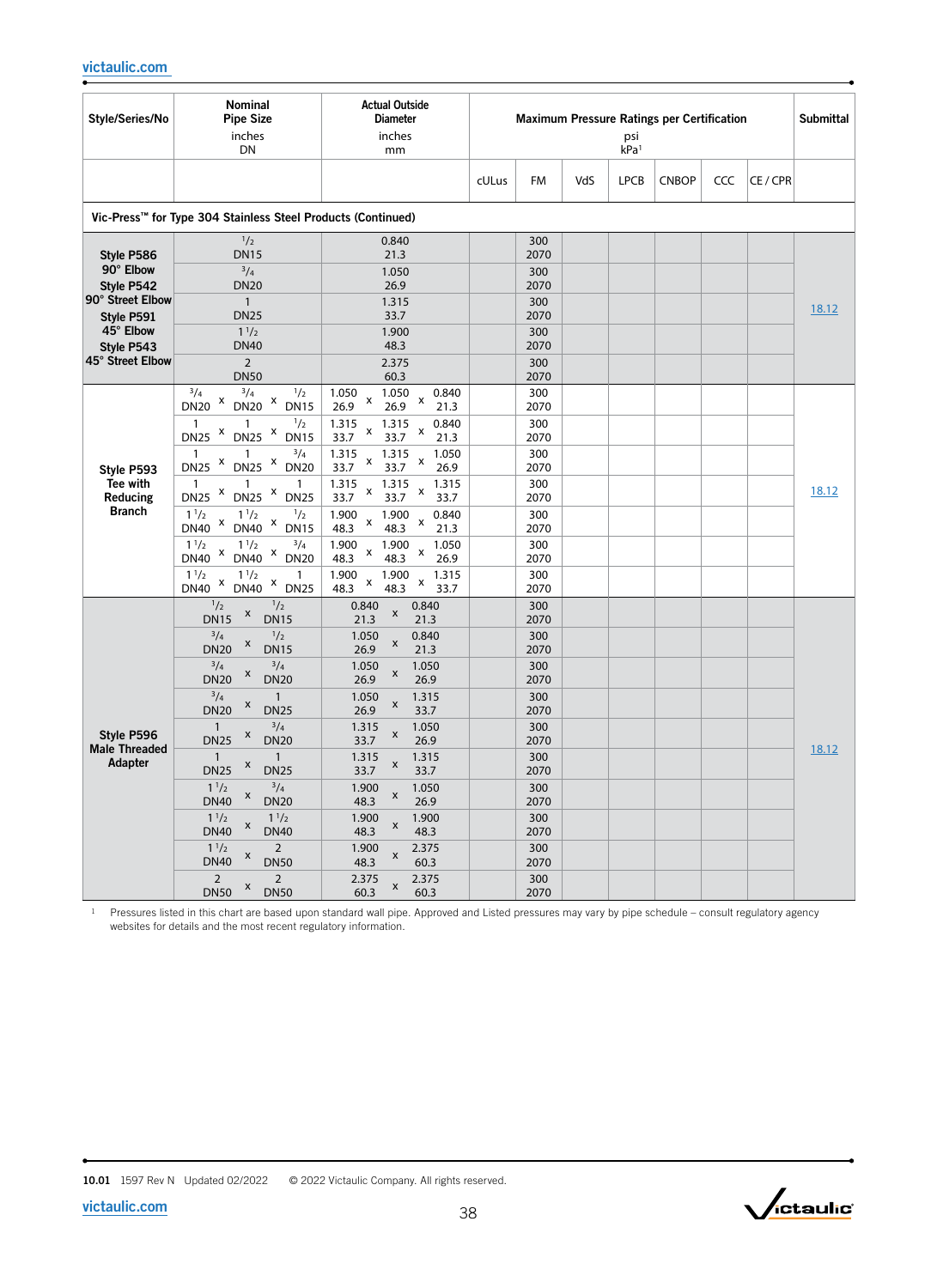| Style/Series/No                 | <b>Nominal</b><br><b>Pipe Size</b><br>inches<br>DN                                                 | <b>Actual Outside Diameter</b><br>inches<br>mm                         | Maximum Pressure Ratings per Certification<br>psi<br>kPa <sup>1</sup> |                     |     |             |              |     |        |       |  |
|---------------------------------|----------------------------------------------------------------------------------------------------|------------------------------------------------------------------------|-----------------------------------------------------------------------|---------------------|-----|-------------|--------------|-----|--------|-------|--|
|                                 |                                                                                                    |                                                                        | cULus                                                                 | <b>FM</b>           | VdS | <b>LPCB</b> | <b>CNBOP</b> | CCC | CE/CPR |       |  |
|                                 | Vic-Press™ for Type 304 Stainless Steel Products (Continued)                                       |                                                                        |                                                                       |                     |     |             |              |     |        |       |  |
|                                 | 1/2<br><b>DN15</b><br>$^{3}/_{4}$                                                                  | 0.840<br>21.3<br>1.050                                                 |                                                                       | 300<br>2070<br>300  |     |             |              |     |        |       |  |
| Style P540<br>End Cap           | <b>DN20</b><br>$\mathbf{1}$<br><b>DN25</b>                                                         | 26.9<br>1.315<br>33.7                                                  |                                                                       | 2070<br>300<br>2070 |     |             |              |     |        | 18.12 |  |
|                                 | $1^{1/2}$<br><b>DN40</b>                                                                           | 1.900<br>48.3                                                          |                                                                       | 300<br>2070         |     |             |              |     |        |       |  |
|                                 | $\overline{2}$<br><b>DN50</b>                                                                      | 2.375<br>60.3                                                          |                                                                       | 300<br>2070         |     |             |              |     |        |       |  |
|                                 | $\frac{1}{2}$<br>1/2<br>x<br><b>DN15</b><br><b>DN15</b><br>$^{3}/_{4}$<br>1/2                      | 0.840<br>0.840<br>$\pmb{\mathsf{x}}$<br>21.3<br>21.3<br>0.840<br>1.050 |                                                                       | 300<br>2070<br>300  |     |             |              |     |        |       |  |
|                                 | x<br><b>DN20</b><br><b>DN15</b><br>$^{3}/4$<br>$^{3}/_{4}$<br>X                                    | x<br>26.9<br>21.3<br>1.050<br>1.050<br>x                               |                                                                       | 2070<br>300         |     |             |              |     |        |       |  |
|                                 | <b>DN20</b><br><b>DN20</b><br>$\frac{1}{2}$<br>$\mathbf{1}$<br>X<br><b>DN25</b><br><b>DN15</b>     | 26.9<br>26.9<br>1.315<br>0.840<br>X<br>33.7<br>21.3                    |                                                                       | 2070<br>300<br>2070 |     |             |              |     |        |       |  |
| Style P599                      | $^{3}/_{4}$<br>$\overline{1}$<br>X<br><b>DN25</b><br><b>DN20</b><br>$\mathbf{1}$<br>$\overline{1}$ | 1.315<br>1.050<br>X<br>33.7<br>26.9<br>1.315<br>1.315                  |                                                                       | 300<br>2070<br>300  |     |             |              |     |        |       |  |
| Female<br><b>Threaded</b>       | X<br><b>DN25</b><br><b>DN25</b><br>$1^{1/2}$<br>$\mathbf{1}$                                       | x<br>33.7<br>33.7<br>1.900<br>1.315                                    |                                                                       | 2070<br>300         |     |             |              |     |        | 18.12 |  |
| Adapter                         | X<br><b>DN40</b><br><b>DN25</b><br>$1^{1/2}$<br>$1^{1/4}$<br>$\pmb{\mathsf{X}}$                    | $\pmb{\mathsf{x}}$<br>48.3<br>33.7<br>1.660<br>1.900<br>$\pmb{\times}$ |                                                                       | 2070<br>300         |     |             |              |     |        |       |  |
|                                 | <b>DN40</b><br><b>DN30</b><br>$1^{1/2}$<br>$1^{1/2}$<br>X<br><b>DN40</b><br><b>DN40</b>            | 42.4<br>48.3<br>1.900<br>1.900<br>$\pmb{\times}$<br>48.3<br>48.3       |                                                                       | 2070<br>300<br>2070 |     |             |              |     |        |       |  |
|                                 | $\overline{2}$<br>$1^{1/4}$<br>X<br><b>DN30</b><br><b>DN50</b>                                     | 2.375<br>1.660<br>X<br>42.4<br>60.3                                    |                                                                       | 300<br>2070         |     |             |              |     |        |       |  |
|                                 | $\overline{2}$<br>$1^{1/2}$<br>x<br><b>DN50</b><br><b>DN40</b>                                     | 1.900<br>2.375<br>$\pmb{\times}$<br>60.3<br>48.3                       |                                                                       | 300<br>2070         |     |             |              |     |        |       |  |
|                                 | $\overline{2}$<br>$\overline{2}$<br>X<br><b>DN50</b><br><b>DN50</b>                                | 2.375<br>2.375<br>X<br>60.3<br>60.3                                    |                                                                       | 300<br>2070         |     |             |              |     |        |       |  |
|                                 | $^{3}/_{4}$<br><b>DN20</b>                                                                         | 1.050<br>26.9                                                          |                                                                       | 300<br>2070         |     |             |              |     |        |       |  |
| Style P587<br><b>Transition</b> | $\mathbf{1}$<br><b>DN25</b>                                                                        | 1.315<br>33.7                                                          |                                                                       | 300<br>2070         |     |             |              |     |        | 18.12 |  |
| <b>Nipple</b>                   | $1^{1/2}$<br><b>DN40</b>                                                                           | 1.900<br>48.3                                                          |                                                                       | 300<br>2070         |     |             |              |     |        |       |  |
|                                 | $\overline{2}$<br><b>DN50</b>                                                                      | 2.375<br>60.3                                                          |                                                                       | 300<br>2070         |     |             |              |     |        |       |  |



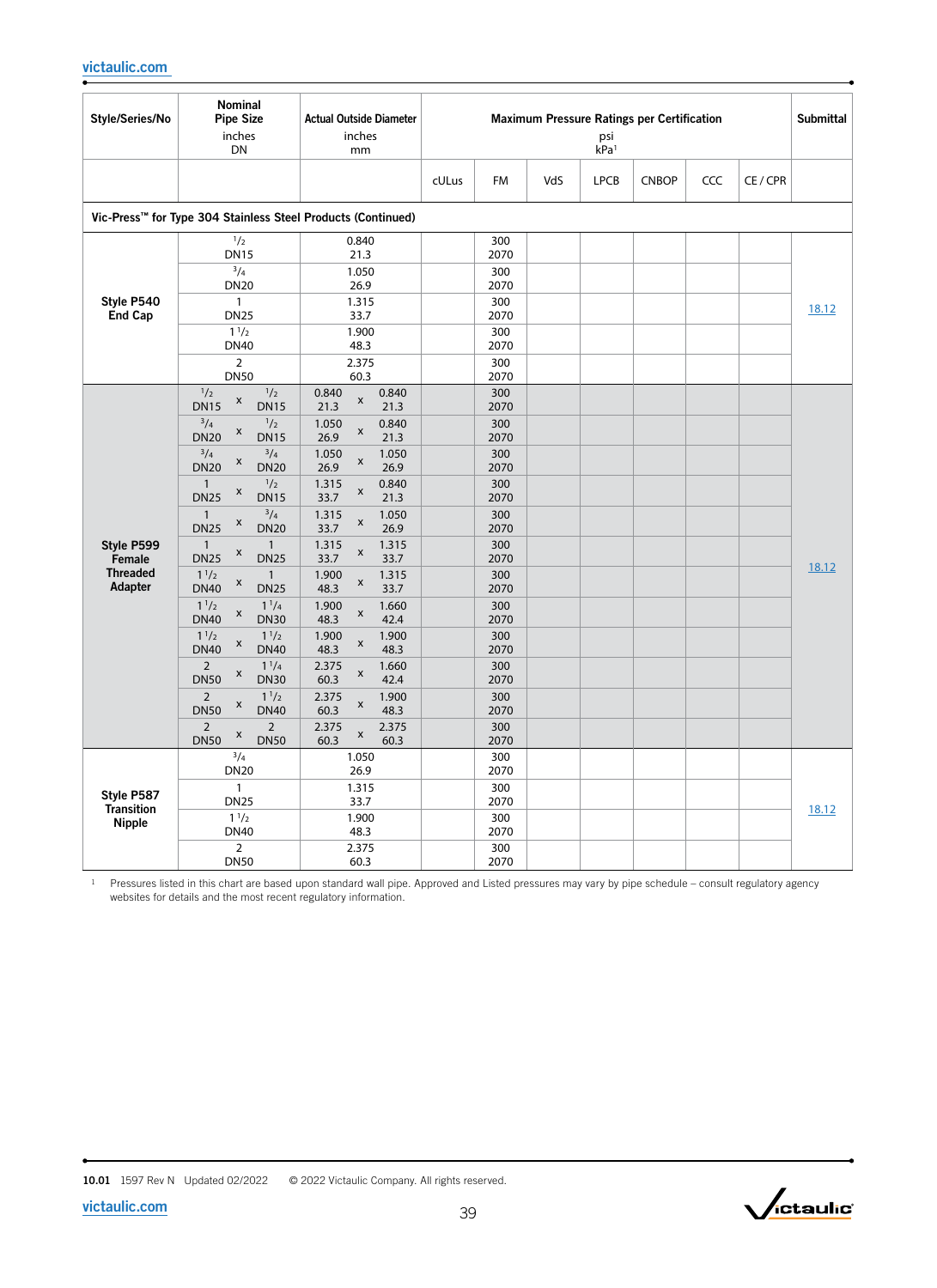| Style/Series/No                        | Nominal<br><b>Pipe Size</b><br>inches<br>DN                                                                     | <b>Actual Outside Diameter</b><br>inches<br>mm                                                           | Maximum Pressure Ratings per Certification<br>psi<br>kPa <sup>1</sup> |     |             |              |     |          |       |  |
|----------------------------------------|-----------------------------------------------------------------------------------------------------------------|----------------------------------------------------------------------------------------------------------|-----------------------------------------------------------------------|-----|-------------|--------------|-----|----------|-------|--|
|                                        |                                                                                                                 |                                                                                                          | cULus<br>FM                                                           | VdS | <b>LPCB</b> | <b>CNBOP</b> | CCC | CE / CPR |       |  |
|                                        | Vic-Press™ for Type 304 Stainless Steel Products (Continued)                                                    |                                                                                                          |                                                                       |     |             |              |     |          |       |  |
|                                        | $^{3}/_{4}$<br>1/2<br>X<br><b>DN20</b><br><b>DN15</b><br>1/2<br>$\mathbf{1}$<br>X<br><b>DN25</b><br><b>DN15</b> | 1.050<br>0.840<br>$\pmb{\times}$<br>21.3<br>26.9<br>0.840<br>1.315<br>$\pmb{\mathsf{x}}$<br>21.3<br>33.7 | 300<br>2070<br>300<br>2070                                            |     |             |              |     |          |       |  |
|                                        | $^{3}/4$<br>$\mathbf{1}$<br>X<br><b>DN25</b><br><b>DN20</b>                                                     | 1.315<br>1.050<br>x<br>26.9<br>33.7                                                                      | 300<br>2070                                                           |     |             |              |     |          |       |  |
|                                        | 1 <sup>1</sup> /2<br>$\frac{1}{2}$<br>$\pmb{\mathsf{x}}$<br><b>DN40</b><br><b>DN15</b>                          | 1.900<br>0.840<br>$\pmb{\times}$<br>48.3<br>21.3                                                         | 300<br>2070                                                           |     |             |              |     |          |       |  |
| Style P594<br>Concentric               | $^{3}/_{4}$<br>1 <sup>1</sup> /2<br>$\pmb{\times}$<br><b>DN40</b><br><b>DN20</b>                                | 1.050<br>1.900<br>$\pmb{\mathsf{x}}$<br>48.3<br>26.9                                                     | 300<br>2070                                                           |     |             |              |     |          | 18.12 |  |
| Reducer                                | 1 <sup>1</sup> /2<br>$\mathbf{1}$<br>X<br><b>DN40</b><br><b>DN25</b>                                            | 1.900<br>1.315<br>x<br>48.3<br>33.7                                                                      | 300<br>2070                                                           |     |             |              |     |          |       |  |
|                                        | $\frac{1}{2}$<br>$\overline{2}$<br>X<br><b>DN50</b><br><b>DN15</b>                                              | 2.375<br>0.840<br>X<br>60.3<br>21.3                                                                      | 300<br>2070                                                           |     |             |              |     |          |       |  |
|                                        | $^{3}/_{4}$<br>$\overline{2}$<br>X<br><b>DN50</b><br><b>DN20</b>                                                | 2.375<br>1.050<br>$\pmb{\times}$<br>26.9<br>60.3                                                         | 300<br>2070                                                           |     |             |              |     |          |       |  |
|                                        | $\overline{2}$<br>$\mathbf{1}$<br>X<br><b>DN50</b><br><b>DN25</b>                                               | 2.375<br>1.315<br>X<br>60.3<br>33.7                                                                      | 300<br>2070                                                           |     |             |              |     |          |       |  |
|                                        | $1^{1/2}$<br>$\overline{2}$<br>X<br><b>DN50</b><br><b>DN40</b>                                                  | 2.375<br>1.900<br>X<br>60.3<br>48.3                                                                      | 300<br>2070                                                           |     |             |              |     |          |       |  |
|                                        | 1/2<br><b>DN15</b>                                                                                              | 0.840<br>21.3                                                                                            | 300<br>2070                                                           |     |             |              |     |          |       |  |
|                                        | $^{3}/_{4}$<br><b>DN20</b>                                                                                      | 1.050<br>26.9                                                                                            | 300<br>2070                                                           |     |             |              |     |          |       |  |
| Style P584<br><b>Threaded</b><br>Union | $\mathbf{1}$<br><b>DN25</b>                                                                                     | 1.315<br>33.7                                                                                            | 300<br>2070                                                           |     |             |              |     |          | 18.12 |  |
|                                        | 1 <sup>1</sup> /2<br><b>DN40</b>                                                                                | 1.900<br>48.3                                                                                            | 300<br>2070                                                           |     |             |              |     |          |       |  |
|                                        | $\overline{2}$<br><b>DN50</b>                                                                                   | 2.375<br>60.3                                                                                            | 300<br>2070                                                           |     |             |              |     |          |       |  |
|                                        | 1/2<br><b>DN15</b>                                                                                              | 0.840<br>21.3                                                                                            | 300<br>2070                                                           |     |             |              |     |          |       |  |
|                                        | $^{3}/_{4}$<br><b>DN20</b>                                                                                      | 1.050<br>26.9                                                                                            | 300<br>2070                                                           |     |             |              |     |          |       |  |
| Style P595<br><b>Flange</b>            | $\mathbf{1}$<br><b>DN25</b>                                                                                     | 1.315<br>33.7                                                                                            | 300<br>2070                                                           |     |             |              |     |          | 18.12 |  |
| Adapter                                | $1^{1/2}$<br><b>DN40</b>                                                                                        | 1.900<br>48.3                                                                                            | 300<br>2070                                                           |     |             |              |     |          |       |  |
|                                        | $2^{\circ}$<br><b>DN50</b>                                                                                      | 2.375<br>60.3                                                                                            | 300<br>2070                                                           |     |             |              |     |          |       |  |
|                                        | 1/2<br><b>DN15</b>                                                                                              | 0.840<br>21.3                                                                                            | 300<br>2070                                                           |     |             |              |     |          |       |  |
| Style P565                             | $^{3}/_{4}$<br><b>DN20</b>                                                                                      | 1.050<br>26.9                                                                                            | 300<br>2070                                                           |     |             |              |     |          |       |  |
| Van Stone<br><b>Flange</b>             | $\mathbf{1}$<br><b>DN25</b>                                                                                     | 1.315<br>33.7                                                                                            | 300<br>2070                                                           |     |             |              |     |          | 18.12 |  |
| Adapter                                | $1^{1/2}$<br><b>DN40</b>                                                                                        | 1.900<br>48.3                                                                                            | 300<br>2070                                                           |     |             |              |     |          |       |  |
|                                        | $\overline{2}$<br><b>DN50</b>                                                                                   | 2.375<br>60.3                                                                                            | 300<br>2070                                                           |     |             |              |     |          |       |  |

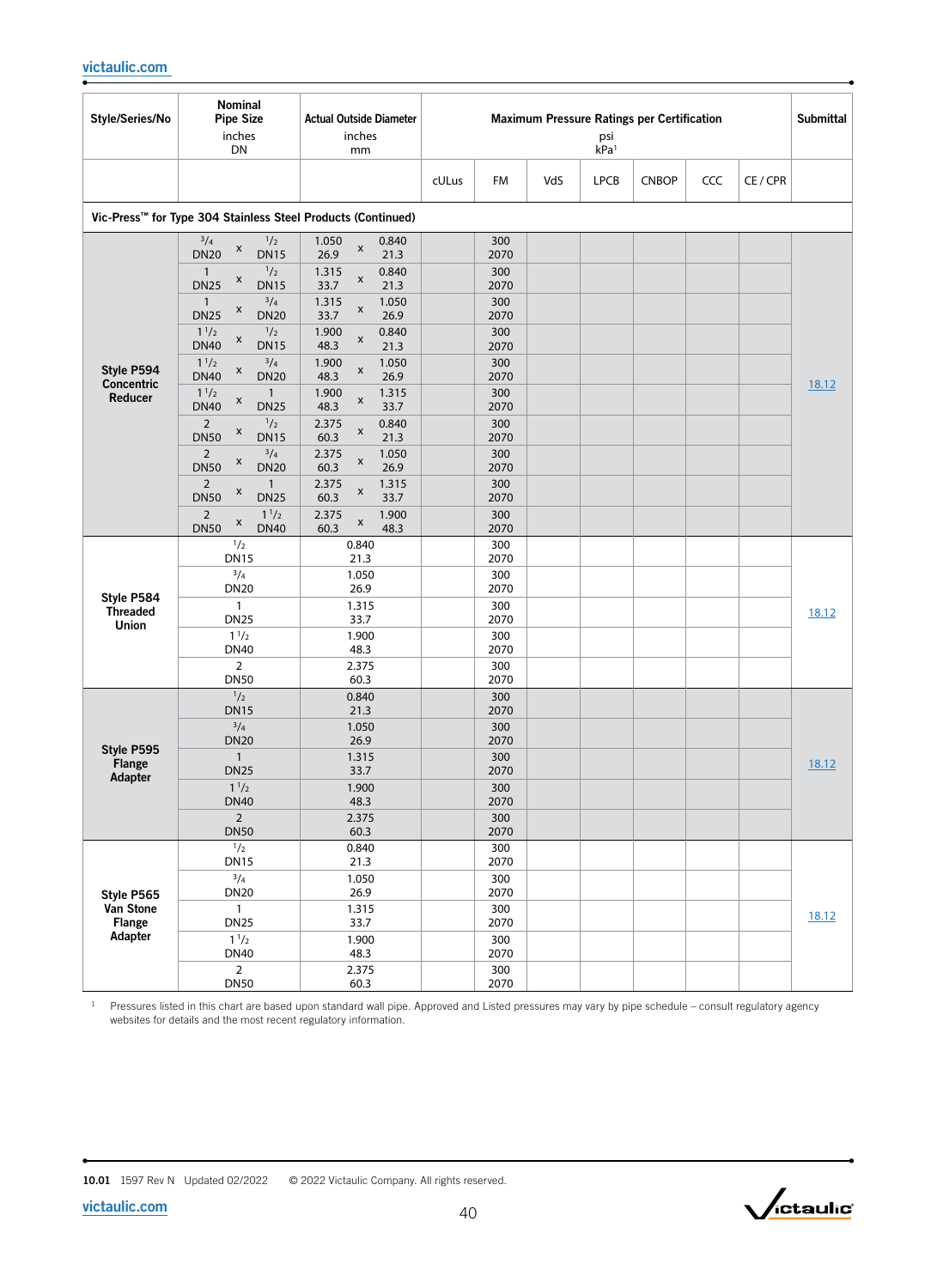| Style/Series/No               | Nominal<br><b>Pipe Size</b><br>inches<br>DN                                                     | <b>Actual Outside</b><br><b>Diameter</b><br>inches<br>mm                | Maximum Pressure Ratings per Certification<br>psi<br>kPa <sup>1</sup> |             |     |             |              |     | Submittal |       |
|-------------------------------|-------------------------------------------------------------------------------------------------|-------------------------------------------------------------------------|-----------------------------------------------------------------------|-------------|-----|-------------|--------------|-----|-----------|-------|
|                               |                                                                                                 |                                                                         | cULus                                                                 | FM          | VdS | <b>LPCB</b> | <b>CNBOP</b> | CCC | CE / CPR  |       |
|                               | Vic-Press™ for Type 316 Stainless Steel Products                                                |                                                                         |                                                                       |             |     |             |              |     |           |       |
|                               | 1/2                                                                                             | 0.840                                                                   |                                                                       | 300         |     |             |              |     |           |       |
|                               | <b>DN15</b><br>$^{3}/_{4}$                                                                      | 21.3<br>1.050                                                           |                                                                       | 2070<br>300 |     |             |              |     |           |       |
|                               | <b>DN20</b>                                                                                     | 26.9                                                                    |                                                                       | 2070        |     |             |              |     |           |       |
| Style P507<br><b>Standard</b> | $\mathbf{1}$                                                                                    | 1.315                                                                   |                                                                       | 300         |     |             |              |     |           | 18.11 |
| Coupling                      | <b>DN25</b><br>$1^{1/2}$                                                                        | 33.7<br>1.900                                                           |                                                                       | 2070<br>300 |     |             |              |     |           |       |
|                               | <b>DN40</b>                                                                                     | 48.3                                                                    |                                                                       | 2070        |     |             |              |     |           |       |
|                               | $\overline{2}$                                                                                  | 2.375                                                                   |                                                                       | 300         |     |             |              |     |           |       |
|                               | <b>DN50</b><br>1/2                                                                              | 60.3<br>0.840                                                           |                                                                       | 2070<br>300 |     |             |              |     |           |       |
|                               | <b>DN15</b>                                                                                     | 21.3                                                                    |                                                                       | 2070        |     |             |              |     |           |       |
|                               | $^{3}/_{4}$<br><b>DN20</b>                                                                      | 1.050<br>26.9                                                           |                                                                       | 300<br>2070 |     |             |              |     |           |       |
| Style P508                    | $\mathbf{1}$                                                                                    | 1.315                                                                   |                                                                       | 300         |     |             |              |     |           |       |
| <b>Slip Coupling</b>          | <b>DN25</b>                                                                                     | 33.7                                                                    |                                                                       | 2070        |     |             |              |     |           | 18.11 |
|                               | $1^{1/2}$<br><b>DN40</b>                                                                        | 1.900<br>48.3                                                           |                                                                       | 300<br>2070 |     |             |              |     |           |       |
|                               | $\overline{2}$                                                                                  | 2.375                                                                   |                                                                       | 300         |     |             |              |     |           |       |
|                               | <b>DN50</b>                                                                                     | 60.3                                                                    |                                                                       | 2070        |     |             |              |     |           |       |
|                               | 1/2<br><b>DN15</b>                                                                              | 0.840<br>21.3                                                           |                                                                       | 300<br>2070 |     |             |              |     |           |       |
|                               | $^{3}/_{4}$                                                                                     | 1.050                                                                   |                                                                       | 300         |     |             |              |     |           |       |
|                               | <b>DN20</b>                                                                                     | 26.9                                                                    |                                                                       | 2070        |     |             |              |     |           |       |
| Style P572<br><b>Tee</b>      | $\overline{1}$<br><b>DN25</b>                                                                   | 1.315<br>33.7                                                           |                                                                       | 300<br>2070 |     |             |              |     |           | 18.11 |
|                               | $1^{1/2}$                                                                                       | 1.900                                                                   |                                                                       | 300         |     |             |              |     |           |       |
|                               | <b>DN40</b><br>$\overline{2}$                                                                   | 48.3<br>2.375                                                           |                                                                       | 2070<br>300 |     |             |              |     |           |       |
|                               | <b>DN50</b>                                                                                     | 60.3                                                                    |                                                                       | 2070        |     |             |              |     |           |       |
|                               | 1/2<br>$\frac{1}{2}$<br>$\frac{1}{2}$<br>X<br>$DN15$ <sup>x</sup><br><b>DN15</b><br><b>DN15</b> | 0.840<br>0.840<br>0.840<br>X<br>x<br>21.3<br>21.3<br>21.3               |                                                                       | 300<br>2070 |     |             |              |     |           |       |
|                               | 3/4<br>$^{3}/_{4}$<br>$\frac{1}{2}$                                                             | 0.840<br>1.050<br>1.050                                                 |                                                                       | 300         |     |             |              |     |           |       |
|                               | X<br>DN20 × DN15<br><b>DN20</b>                                                                 | X<br>x<br>26.9<br>26.9<br>21.3                                          |                                                                       | 2070        |     |             |              |     |           |       |
|                               | $^{3}/_{4}$<br>$^{3}/_{4}$<br>$^{3}/_{4}$<br>X<br>$DN20 \times DN20$<br><b>DN20</b>             | 1.050<br>1.050<br>1.050<br>X<br>X<br>26.9<br>26.9<br>26.9               |                                                                       | 300<br>2070 |     |             |              |     |           |       |
|                               | $\frac{1}{2}$<br>$\overline{1}$<br>$\overline{1}$                                               | $\frac{1.315}{ }$<br>0.840<br>1.315<br>$\mathsf{x}$                     |                                                                       | 300         |     |             |              |     |           |       |
|                               | DN25 × DN25 × DN15                                                                              | $\mathsf X$<br>33.7<br>33.7<br>21.3                                     |                                                                       | 2070        |     |             |              |     |           |       |
|                               | $^{3}/_{4}$<br>$\overline{1}$<br>$\overline{1}$<br>DN25 × DN25 × DN20                           | 1.315<br>1.315<br>1.050<br>$\mathsf{x}$<br>33.7 x<br>33.7<br>26.9       |                                                                       | 300<br>2070 |     |             |              |     |           |       |
| Style P578                    | $\overline{1}$<br>$\overline{1}$<br>$\mathbf{1}$                                                | 1.315<br>1.315<br>1.315<br>X<br>$\pmb{\times}$                          |                                                                       | 300         |     |             |              |     |           |       |
| Tee with<br><b>Threaded</b>   | DN25 X DN25 X DN25<br>$1^{1/2}$<br>$1\frac{1}{2}$<br>$^{1}/_{2}$                                | 33.7<br>33.7<br>33.7<br>1.900<br>0.840<br>1.900                         |                                                                       | 2070<br>300 |     |             |              |     |           | 18.11 |
| <b>Branch</b>                 | $DN40 \times$<br>DN40 × DN15                                                                    | $\pmb{\mathsf{x}}$<br>x<br>48.3<br>48.3<br>21.3                         |                                                                       | 2070        |     |             |              |     |           |       |
|                               | $1^{1/2}$ x DN40 $\,$ x<br>$1^{1/2}$ x $3/4$<br>DN40 <sup>x</sup> DN20                          | 1.900<br>1.900<br>1.050<br>x<br>x<br>48.3<br>48.3<br>26.9               |                                                                       | 300<br>2070 |     |             |              |     |           |       |
|                               | $1^{1/2}$<br>$1^{1/2}$<br>$\overline{1}$                                                        | 1.900<br>1.900<br>1.315<br>$\pmb{\times}$<br>x                          |                                                                       | 300         |     |             |              |     |           |       |
|                               | $DN40$ $x$<br>$DN40$ $X$ $DN25$<br>$2^{\circ}$<br>$2^{\circ}$                                   | 48.3<br>48.3<br>33.7                                                    |                                                                       | 2070        |     |             |              |     |           |       |
|                               | $\frac{1}{2}$<br>$DN50$ $X$<br>DN50 X DN15                                                      | 2.375<br>2.375<br>0.840<br>x<br>x<br>60.3<br>60.3<br>21.3               |                                                                       | 300<br>2070 |     |             |              |     |           |       |
|                               | $^{3}/_{4}$<br>$\overline{2}$<br>2<br>DN50 × DN50 × DN20                                        | 2.375<br>2.375<br>1.050<br>x<br>х                                       |                                                                       | 300         |     |             |              |     |           |       |
|                               | $2^{\circ}$<br>$\overline{2}$<br>$\mathbf{1}$                                                   | 60.3<br>60.3<br>26.9<br>2.375<br>2.375<br>1.315                         |                                                                       | 2070<br>300 |     |             |              |     |           |       |
|                               | DN50 × DN50 × DN25                                                                              | $\pmb{\mathsf{X}}$<br>$\boldsymbol{\mathsf{X}}$<br>60.3<br>60.3<br>33.7 |                                                                       | 2070        |     |             |              |     |           |       |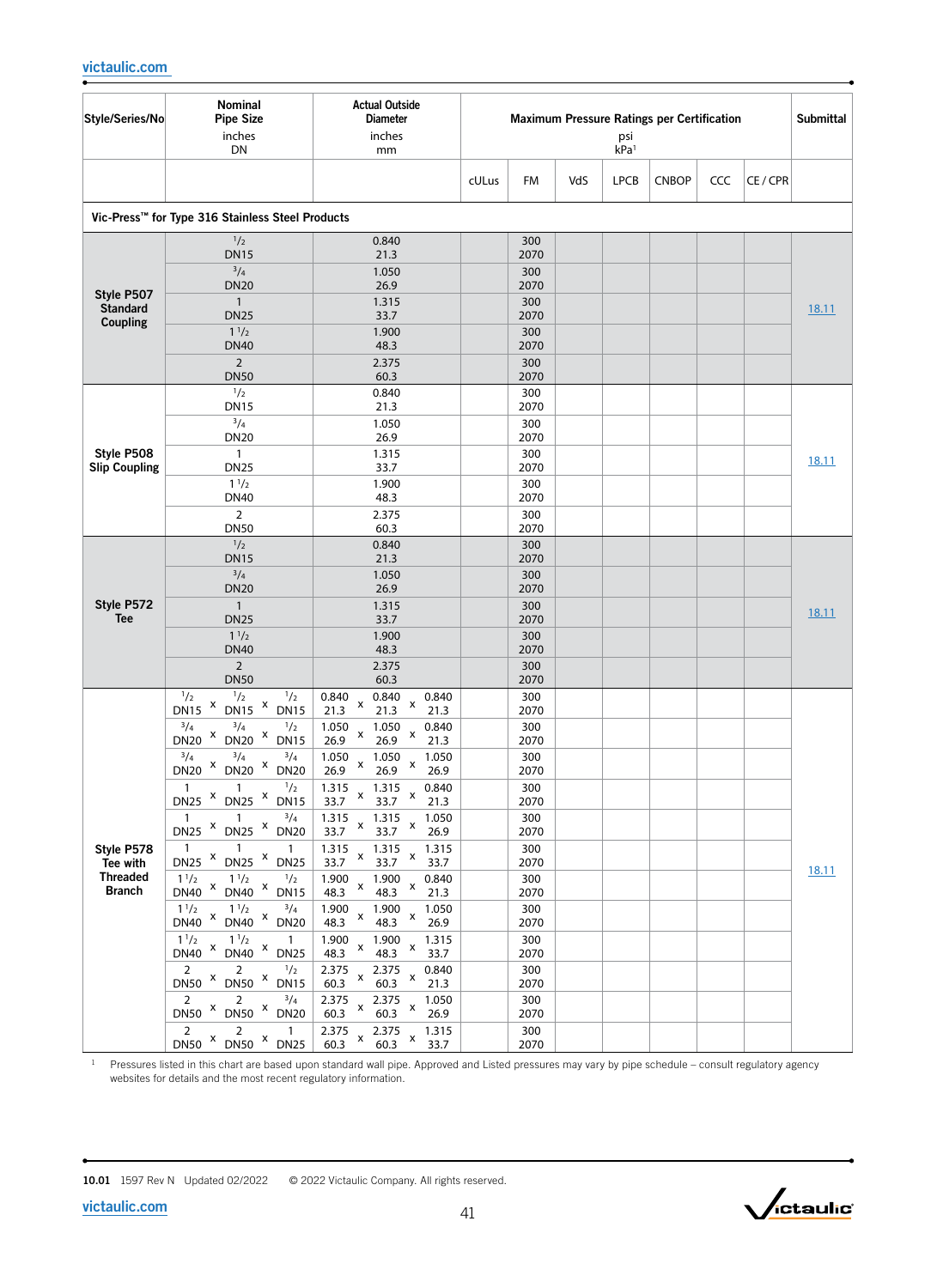| Style/Series/No                                                                                                        | Nominal<br><b>Pipe Size</b><br>inches<br>DN                                                                                                                                                                                                                                                                                                                                                                                                                                                                                                                                                                                                                             | <b>Actual Outside</b><br><b>Diameter</b><br>inches<br>mm                                                                                                                                                                                                                                                                                                                                                                                                               | <b>Maximum Pressure Ratings per Certification</b><br>psi<br>kPa <sup>1</sup> |                                                                                                                                                    |     |             |              | <b>Submittal</b> |          |       |
|------------------------------------------------------------------------------------------------------------------------|-------------------------------------------------------------------------------------------------------------------------------------------------------------------------------------------------------------------------------------------------------------------------------------------------------------------------------------------------------------------------------------------------------------------------------------------------------------------------------------------------------------------------------------------------------------------------------------------------------------------------------------------------------------------------|------------------------------------------------------------------------------------------------------------------------------------------------------------------------------------------------------------------------------------------------------------------------------------------------------------------------------------------------------------------------------------------------------------------------------------------------------------------------|------------------------------------------------------------------------------|----------------------------------------------------------------------------------------------------------------------------------------------------|-----|-------------|--------------|------------------|----------|-------|
|                                                                                                                        |                                                                                                                                                                                                                                                                                                                                                                                                                                                                                                                                                                                                                                                                         |                                                                                                                                                                                                                                                                                                                                                                                                                                                                        | cULus                                                                        | FM                                                                                                                                                 | VdS | <b>LPCB</b> | <b>CNBOP</b> | CCC              | CE / CPR |       |
|                                                                                                                        | Vic-Press™ for Type 316 Stainless Steel Products (Continued)                                                                                                                                                                                                                                                                                                                                                                                                                                                                                                                                                                                                            |                                                                                                                                                                                                                                                                                                                                                                                                                                                                        |                                                                              |                                                                                                                                                    |     |             |              |                  |          |       |
| Style P568<br>90° Elbow<br>Style P562<br>90° Street Elbow<br>Style P571<br>45° Elbow<br>Style P563<br>45° Street Elbow | 1/2<br><b>DN15</b><br>3/4<br><b>DN20</b><br>$\mathbf{1}$<br><b>DN25</b><br>$1^{1/2}$<br><b>DN40</b><br>$\overline{2}$<br><b>DN50</b>                                                                                                                                                                                                                                                                                                                                                                                                                                                                                                                                    | 0.840<br>21.3<br>1.050<br>26.9<br>1.315<br>33.7<br>1.900<br>48.3<br>2.375<br>60.3                                                                                                                                                                                                                                                                                                                                                                                      |                                                                              | 300<br>2070<br>300<br>2070<br>300<br>2070<br>300<br>2070<br>300<br>2070                                                                            |     |             |              |                  |          | 18.11 |
| Style P573<br>Tee with<br>Reducing<br><b>Branch</b>                                                                    | $^{3}/_{4}$<br>1/2<br>$^{3}/_{4}$<br>X<br>X<br><b>DN20</b><br><b>DN20</b><br><b>DN15</b><br>$\frac{1}{2}$<br>$\overline{1}$<br>1<br>X<br>X<br><b>DN25</b><br><b>DN25</b><br><b>DN15</b><br>$^{3}/_{4}$<br>1<br>X<br>$DN25$ $x$<br><b>DN20</b><br><b>DN25</b><br>$\mathbf{1}$<br>1<br>X<br>$\boldsymbol{\mathsf{x}}$<br><b>DN25</b><br><b>DN25</b><br><b>DN25</b><br>$1^{1/2}$<br>1/2<br>$1^{1/2}$<br>X<br>X<br><b>DN40</b><br><b>DN40</b><br><b>DN15</b><br>$1^{1/2}$<br>$^{3}/_{4}$<br>$1^{1/2}$<br>X<br>X<br><b>DN40</b><br><b>DN40</b><br><b>DN20</b><br>$1^{1/2}$<br>$1^{1/2}$<br>1<br>X<br>X<br><b>DN40</b><br><b>DN40</b><br><b>DN25</b>                          | 1.050<br>1.050<br>0.840<br>x<br>x<br>26.9<br>26.9<br>21.3<br>1.315<br>1.315<br>0.840<br>X<br>X<br>33.7<br>33.7<br>21.3<br>1.315<br>1.315<br>1.050<br>x<br>х<br>33.7<br>33.7<br>26.9<br>1.315<br>1.315<br>1.315<br>x<br>х<br>33.7<br>33.7<br>33.7<br>1.900<br>1.900<br>0.840<br>X<br>X<br>48.3<br>48.3<br>21.3<br>1.900<br>1.900<br>1.050<br>X<br>x<br>48.3<br>48.3<br>26.9<br>1.900<br>1.900<br>1.315<br>x<br>x<br>48.3<br>48.3<br>33.7                                |                                                                              | 300<br>2070<br>300<br>2070<br>300<br>2070<br>300<br>2070<br>300<br>2070<br>300<br>2070<br>300<br>2070                                              |     |             |              |                  |          | 18.11 |
| Style P576<br><b>Male Threaded</b><br>Adapter                                                                          | 1/2<br>1/2<br>X<br><b>DN15</b><br><b>DN15</b><br>$\frac{1}{2}$<br>$^{3}/_{4}$<br>X<br><b>DN15</b><br><b>DN20</b><br>$^{3}/4$<br>$^{3}/_{4}$<br>X<br><b>DN20</b><br><b>DN20</b><br>$^{3}/_{4}$<br>$\mathbf{1}$<br>X<br><b>DN20</b><br><b>DN25</b><br>$^{3}/_{4}$<br>$\mathbf{1}$<br>X<br><b>DN25</b><br><b>DN20</b><br>1<br>$\mathbf{1}$<br>X<br><b>DN25</b><br><b>DN25</b><br>$1^{1/2}$<br>$^{3}/_{4}$<br>X<br><b>DN40</b><br><b>DN20</b><br>$1^{1/2}$<br>$1^{1/2}$<br>$\boldsymbol{\mathsf{x}}$<br><b>DN40</b><br><b>DN40</b><br>$1^{1/2}$<br>$\overline{2}$<br>X<br><b>DN40</b><br><b>DN50</b><br>$\overline{2}$<br>$\overline{2}$<br>X<br><b>DN50</b><br><b>DN50</b> | 0.840<br>0.840<br>$\pmb{\mathsf{x}}$<br>21.3<br>21.3<br>1.050<br>0.840<br>$\pmb{\mathsf{x}}$<br>26.9<br>21.3<br>1.050<br>1.050<br>x<br>26.9<br>26.9<br>1.050<br>1.315<br>X<br>26.9<br>33.7<br>1.050<br>1.315<br>$\pmb{\mathsf{x}}$<br>33.7<br>26.9<br>1.315<br>1.315<br>X<br>33.7<br>33.7<br>1.900<br>1.050<br>x<br>48.3<br>26.9<br>1.900<br>1.900<br>$\pmb{\mathsf{x}}$<br>48.3<br>48.3<br>1.900<br>2.375<br>X<br>48.3<br>60.3<br>2.375<br>2.375<br>X<br>60.3<br>60.3 |                                                                              | 300<br>2070<br>300<br>2070<br>300<br>2070<br>300<br>2070<br>300<br>2070<br>300<br>2070<br>300<br>2070<br>300<br>2070<br>300<br>2070<br>300<br>2070 |     |             |              |                  |          | 18.11 |

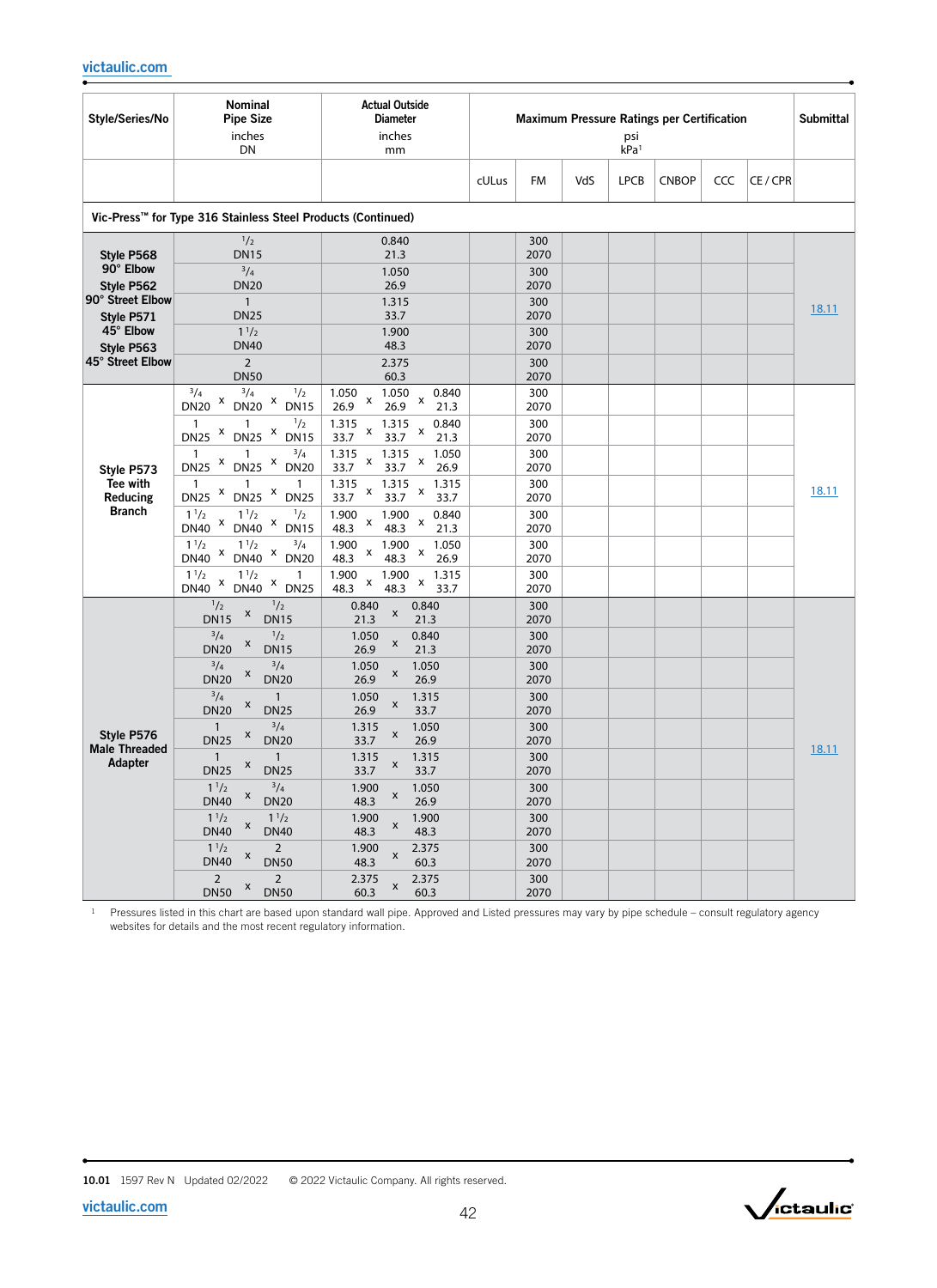| Style/Series/No                                    | <b>Nominal</b><br><b>Pipe Size</b><br>inches<br>DN                                                                                                                                                                                                                                                                                                                                                                                                                                                                                                                                                                                                                                                                                                                                                                      | <b>Actual Outside Diameter</b><br>inches<br>mm                                                                                                                                                                                                                                                                                                                                                                                                                                                                                                                                |       | Maximum Pressure Ratings per Certification<br>psi<br>kPa <sup>1</sup>                                                                                                                    |     |             |              |            |        | <b>Submittal</b> |
|----------------------------------------------------|-------------------------------------------------------------------------------------------------------------------------------------------------------------------------------------------------------------------------------------------------------------------------------------------------------------------------------------------------------------------------------------------------------------------------------------------------------------------------------------------------------------------------------------------------------------------------------------------------------------------------------------------------------------------------------------------------------------------------------------------------------------------------------------------------------------------------|-------------------------------------------------------------------------------------------------------------------------------------------------------------------------------------------------------------------------------------------------------------------------------------------------------------------------------------------------------------------------------------------------------------------------------------------------------------------------------------------------------------------------------------------------------------------------------|-------|------------------------------------------------------------------------------------------------------------------------------------------------------------------------------------------|-----|-------------|--------------|------------|--------|------------------|
|                                                    |                                                                                                                                                                                                                                                                                                                                                                                                                                                                                                                                                                                                                                                                                                                                                                                                                         |                                                                                                                                                                                                                                                                                                                                                                                                                                                                                                                                                                               | cULus | <b>FM</b>                                                                                                                                                                                | VdS | <b>LPCB</b> | <b>CNBOP</b> | <b>CCC</b> | CE/CPR |                  |
|                                                    | Vic-Press <sup>™</sup> for Type 316 Stainless Steel Products (Continued)                                                                                                                                                                                                                                                                                                                                                                                                                                                                                                                                                                                                                                                                                                                                                |                                                                                                                                                                                                                                                                                                                                                                                                                                                                                                                                                                               |       |                                                                                                                                                                                          |     |             |              |            |        |                  |
|                                                    | $\frac{1}{2}$<br><b>DN15</b><br>3/4<br><b>DN20</b>                                                                                                                                                                                                                                                                                                                                                                                                                                                                                                                                                                                                                                                                                                                                                                      | 0.840<br>21.3<br>1.050<br>26.9                                                                                                                                                                                                                                                                                                                                                                                                                                                                                                                                                |       | 300<br>2070<br>300<br>2070                                                                                                                                                               |     |             |              |            |        |                  |
| Style P560<br><b>End Cap</b>                       | $\mathbf{1}$<br><b>DN25</b><br>$1^{1/2}$<br><b>DN40</b><br>$\overline{2}$                                                                                                                                                                                                                                                                                                                                                                                                                                                                                                                                                                                                                                                                                                                                               | 1.315<br>33.7<br>1.900<br>48.3<br>2.375                                                                                                                                                                                                                                                                                                                                                                                                                                                                                                                                       |       | 300<br>2070<br>300<br>2070<br>300                                                                                                                                                        |     |             |              |            |        | 18.11            |
| Style P579<br>Female<br><b>Threaded</b><br>Adapter | <b>DN50</b><br>1/2<br>1/2<br>X<br><b>DN15</b><br><b>DN15</b><br>$^{3}/4$<br>1/2<br>X<br><b>DN20</b><br><b>DN15</b><br>$^{3}/4$<br>$^{3}/_{4}$<br>X<br><b>DN20</b><br><b>DN20</b><br>1/2<br>$\mathbf{1}$<br>X<br><b>DN25</b><br><b>DN15</b><br>$^{3}/_{4}$<br>$\overline{1}$<br>X<br><b>DN25</b><br><b>DN20</b><br>$\mathbf{1}$<br>$\mathbf{1}$<br>X<br><b>DN25</b><br><b>DN25</b><br>1 <sup>1</sup> /2<br>$\mathbf{1}$<br>X<br><b>DN25</b><br><b>DN40</b><br>1 <sup>1</sup> /2<br>$1^{1}/4$<br>$\pmb{\mathsf{x}}$<br><b>DN30</b><br><b>DN40</b><br>$1^{1/2}$<br>$1^{1/2}$<br>X<br><b>DN40</b><br><b>DN40</b><br>$\overline{2}$<br>$1^{1/4}$<br>X<br><b>DN30</b><br><b>DN50</b><br>$\overline{2}$<br>$1^{1/2}$<br>X<br><b>DN50</b><br><b>DN40</b><br>$\overline{2}$<br>$\overline{2}$<br>X<br><b>DN50</b><br><b>DN50</b> | 60.3<br>0.840<br>0.840<br>X<br>21.3<br>21.3<br>1.050<br>0.840<br>X<br>26.9<br>21.3<br>1.050<br>1.050<br>X<br>26.9<br>26.9<br>0.840<br>1.315<br>X<br>33.7<br>21.3<br>1.315<br>1.050<br>$\pmb{\mathsf{x}}$<br>33.7<br>26.9<br>1.315<br>1.315<br>X<br>33.7<br>33.7<br>1.900<br>1.315<br>$\pmb{\mathsf{X}}$<br>33.7<br>48.3<br>1.900<br>1.660<br>$\pmb{\mathsf{x}}$<br>42.4<br>48.3<br>1.900<br>1.900<br>$\pmb{\mathsf{x}}$<br>48.3<br>48.3<br>2.375<br>1.660<br>x<br>42.4<br>60.3<br>2.375<br>1.900<br>$\pmb{\mathsf{x}}$<br>48.3<br>60.3<br>2.375<br>2.375<br>X<br>60.3<br>60.3 |       | 2070<br>300<br>2070<br>300<br>2070<br>300<br>2070<br>300<br>2070<br>300<br>2070<br>300<br>2070<br>300<br>2070<br>300<br>2070<br>300<br>2070<br>300<br>2070<br>300<br>2070<br>300<br>2070 |     |             |              |            |        | 18.11            |
| Style P577<br><b>Transition</b><br><b>Nipple</b>   | $^{3}/_{4}$<br><b>DN20</b><br>$\mathbf{1}$<br><b>DN25</b><br>$1^{1/2}$<br><b>DN40</b><br>$\overline{2}$<br><b>DN50</b>                                                                                                                                                                                                                                                                                                                                                                                                                                                                                                                                                                                                                                                                                                  | 1.050<br>26.9<br>1.315<br>33.7<br>1.900<br>48.3<br>2.375<br>60.3                                                                                                                                                                                                                                                                                                                                                                                                                                                                                                              |       | 300<br>2070<br>300<br>2070<br>300<br>2070<br>300<br>2070                                                                                                                                 |     |             |              |            |        | 18.11            |



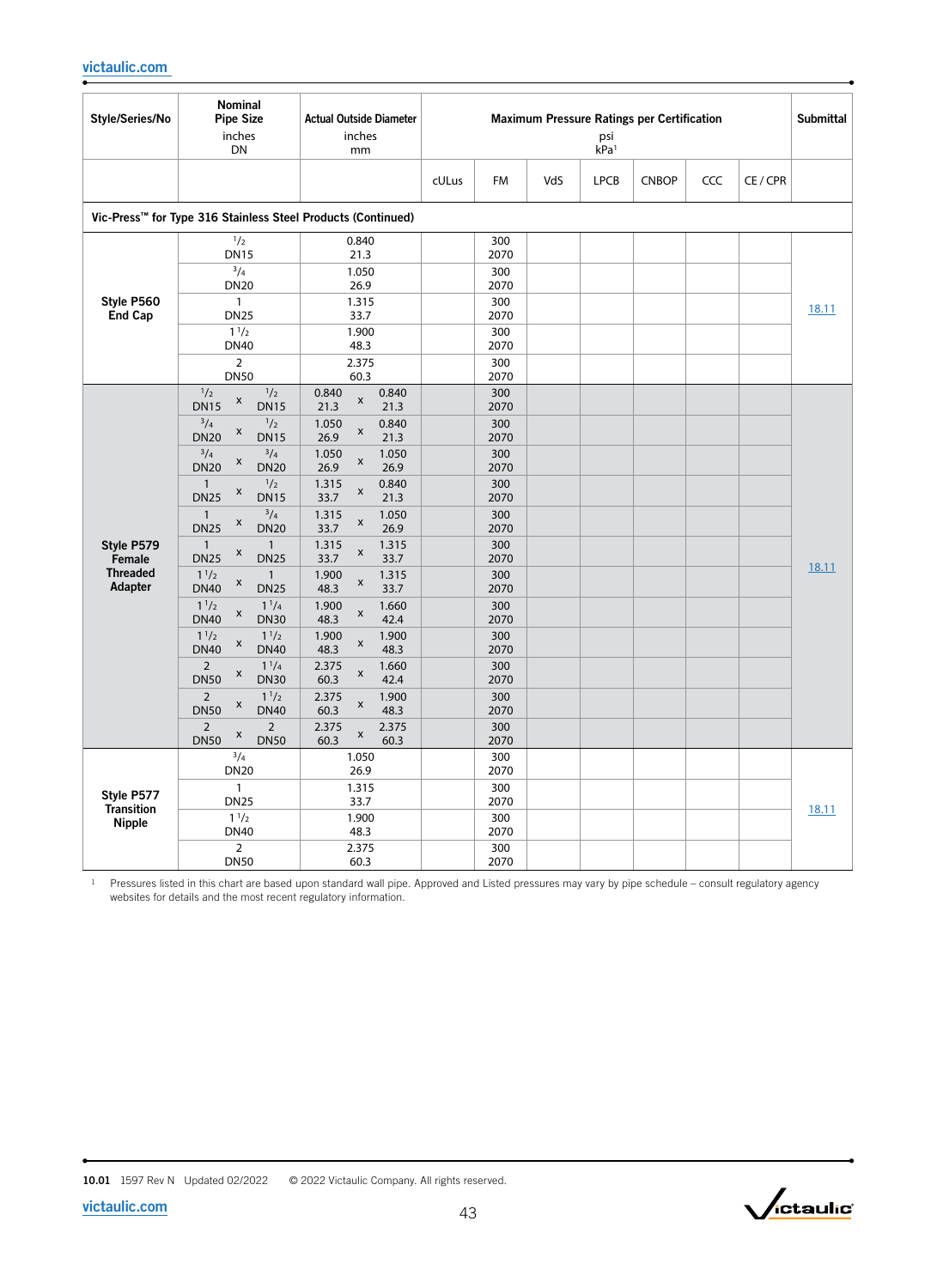| Style/Series/No                     | Nominal<br><b>Pipe Size</b><br>inches<br>DN                                                                                                              | <b>Actual Outside Diameter</b><br>inches<br>mm                                                           |                            | Maximum Pressure Ratings per Certification<br>psi<br>kPa <sup>1</sup> |             |              |     |          | <b>Submittal</b> |
|-------------------------------------|----------------------------------------------------------------------------------------------------------------------------------------------------------|----------------------------------------------------------------------------------------------------------|----------------------------|-----------------------------------------------------------------------|-------------|--------------|-----|----------|------------------|
|                                     |                                                                                                                                                          |                                                                                                          | cULus<br>FM                | VdS                                                                   | <b>LPCB</b> | <b>CNBOP</b> | CCC | CE / CPR |                  |
|                                     | Vic-Press™ for Type 316 Stainless Steel Products (Continued)                                                                                             |                                                                                                          |                            |                                                                       |             |              |     |          |                  |
|                                     | $^{3}/_{4}$<br>1/2<br>X<br><b>DN20</b><br><b>DN15</b><br>1/2<br>$\mathbf{1}$<br>X<br><b>DN25</b><br><b>DN15</b>                                          | 1.050<br>0.840<br>$\pmb{\times}$<br>21.3<br>26.9<br>0.840<br>1.315<br>$\pmb{\mathsf{x}}$<br>21.3<br>33.7 | 300<br>2070<br>300<br>2070 |                                                                       |             |              |     |          |                  |
|                                     | $^{3}/_{4}$<br>$\mathbf{1}$<br>X<br><b>DN25</b><br><b>DN20</b><br>1 <sup>1</sup> /2<br>$\frac{1}{2}$<br>$\pmb{\mathsf{x}}$<br><b>DN40</b><br><b>DN15</b> | 1.315<br>1.050<br>x<br>26.9<br>33.7<br>1.900<br>0.840<br>X<br>48.3<br>21.3                               | 300<br>2070<br>300<br>2070 |                                                                       |             |              |     |          |                  |
| Style P574<br>Concentric<br>Reducer | $^{3}/_{4}$<br>1 <sup>1</sup> /2<br>$\pmb{\times}$<br><b>DN40</b><br><b>DN20</b><br>1 <sup>1</sup> /2<br>$\mathbf{1}$<br>X                               | 1.050<br>1.900<br>$\pmb{\mathsf{x}}$<br>48.3<br>26.9<br>1.900<br>1.315<br>x                              | 300<br>2070<br>300         |                                                                       |             |              |     |          | 18.11            |
|                                     | <b>DN40</b><br><b>DN25</b><br>$\frac{1}{2}$<br>$\overline{2}$<br>X<br><b>DN50</b><br><b>DN15</b><br>$^{3}/_{4}$                                          | 48.3<br>33.7<br>2.375<br>0.840<br>X<br>60.3<br>21.3                                                      | 2070<br>300<br>2070        |                                                                       |             |              |     |          |                  |
|                                     | $\overline{2}$<br>X<br><b>DN50</b><br><b>DN20</b><br>$\overline{2}$<br>$\mathbf{1}$<br>X<br><b>DN50</b><br><b>DN25</b>                                   | 2.375<br>1.050<br>$\pmb{\times}$<br>26.9<br>60.3<br>2.375<br>1.315<br>X<br>60.3<br>33.7                  | 300<br>2070<br>300<br>2070 |                                                                       |             |              |     |          |                  |
|                                     | $1^{1/2}$<br>$\overline{2}$<br>X<br><b>DN50</b><br><b>DN40</b>                                                                                           | 2.375<br>1.900<br>X<br>60.3<br>48.3                                                                      | 300<br>2070                |                                                                       |             |              |     |          |                  |
|                                     | 1/2<br><b>DN15</b>                                                                                                                                       | 0.840<br>21.3                                                                                            | 300<br>2070                |                                                                       |             |              |     |          |                  |
| Style P585                          | $^{3}/_{4}$<br><b>DN20</b>                                                                                                                               | 1.050<br>26.9                                                                                            | 300<br>2070                |                                                                       |             |              |     |          |                  |
| <b>Threaded</b><br>Union            | $\mathbf{1}$<br><b>DN25</b><br>1 <sup>1</sup> /2                                                                                                         | 1.315<br>33.7<br>1.900                                                                                   | 300<br>2070<br>300         |                                                                       |             |              |     |          | 18.11            |
|                                     | <b>DN40</b><br>$\overline{2}$<br><b>DN50</b>                                                                                                             | 48.3<br>2.375<br>60.3                                                                                    | 2070<br>300<br>2070        |                                                                       |             |              |     |          |                  |
|                                     | 1/2<br><b>DN15</b>                                                                                                                                       | 0.840<br>21.3                                                                                            | 300<br>2070                |                                                                       |             |              |     |          |                  |
| Style P575<br><b>Flange Adapter</b> | $^{3}/_{4}$<br><b>DN20</b>                                                                                                                               | 1.050<br>26.9                                                                                            | 300<br>2070                |                                                                       |             |              |     |          |                  |
|                                     | $\mathbf{1}$<br><b>DN25</b>                                                                                                                              | 1.315<br>33.7                                                                                            | 300<br>2070                |                                                                       |             |              |     |          | 18.11            |
|                                     | $1^{1/2}$<br><b>DN40</b><br>$2^{\circ}$                                                                                                                  | 1.900<br>48.3                                                                                            | 300<br>2070                |                                                                       |             |              |     |          |                  |
|                                     | <b>DN50</b>                                                                                                                                              | 2.375<br>60.3                                                                                            | 300<br>2070                |                                                                       |             |              |     |          |                  |
|                                     | 1/2<br><b>DN15</b>                                                                                                                                       | 0.840<br>21.3                                                                                            | 300<br>2070                |                                                                       |             |              |     |          |                  |
| Style P566                          | $^{3}/_{4}$<br><b>DN20</b>                                                                                                                               | 1.050<br>26.9                                                                                            | 300<br>2070                |                                                                       |             |              |     |          |                  |
| Van Stone<br><b>Flange Adapter</b>  | $\mathbf{1}$<br><b>DN25</b>                                                                                                                              | 1.315<br>33.7                                                                                            | 300<br>2070                |                                                                       |             |              |     |          | 18.11            |
|                                     | $1^{1/2}$<br><b>DN40</b>                                                                                                                                 | 1.900<br>48.3                                                                                            | 300<br>2070                |                                                                       |             |              |     |          |                  |
|                                     | $\overline{2}$<br><b>DN50</b>                                                                                                                            | 2.375<br>60.3                                                                                            | 300<br>2070                |                                                                       |             |              |     |          |                  |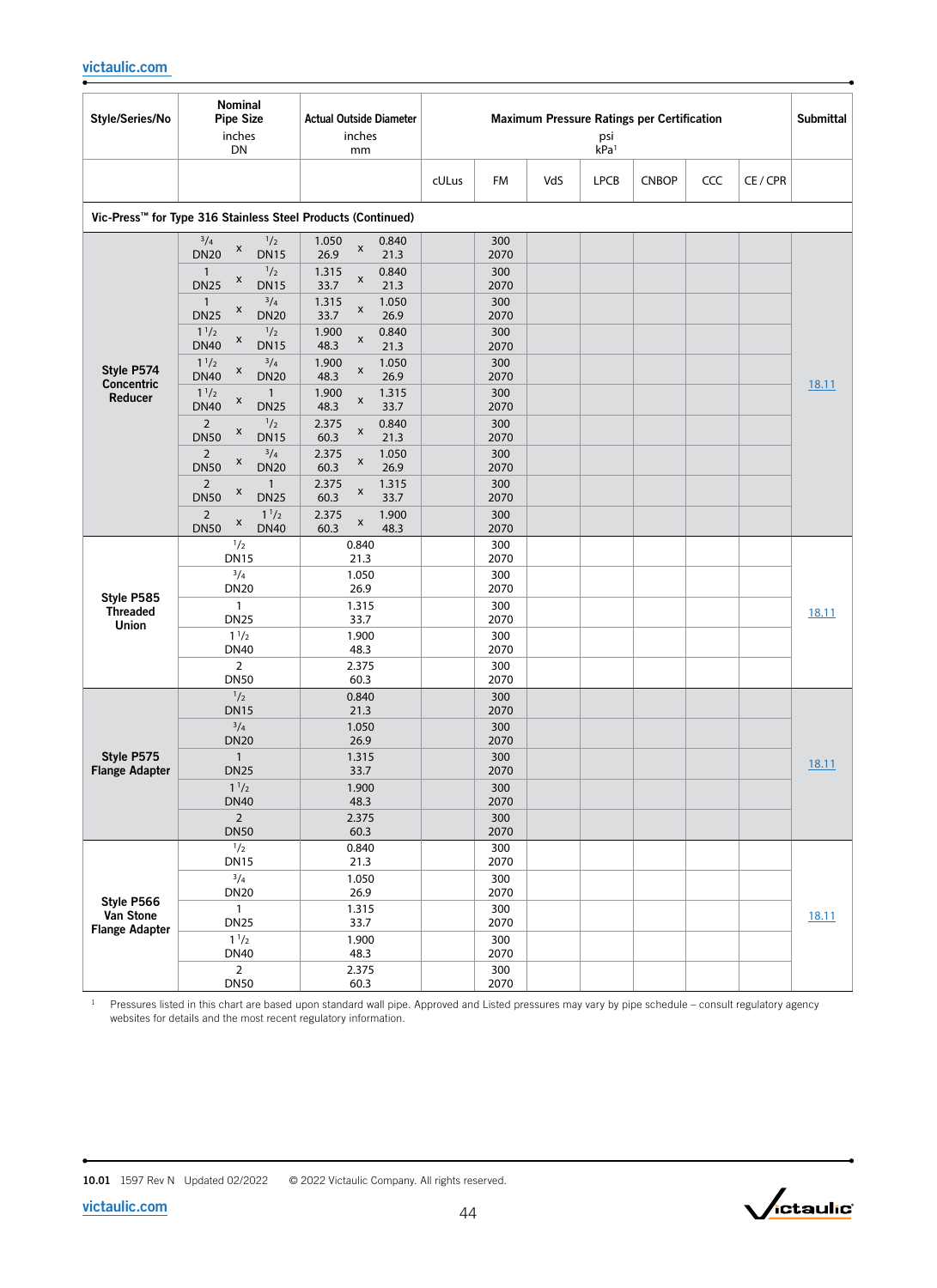| Style/Series/No                                            | <b>Nominal Pipe</b><br><b>Size</b><br>inches<br>DN           | <b>Actual Outside</b><br><b>Diameter</b><br>inches<br>mm |       | <b>Maximum Pressure Ratings per Certification</b><br>psi<br>kPa <sup>1</sup> |     |             |              |     |             | <b>Submittal</b> |
|------------------------------------------------------------|--------------------------------------------------------------|----------------------------------------------------------|-------|------------------------------------------------------------------------------|-----|-------------|--------------|-----|-------------|------------------|
|                                                            |                                                              |                                                          | cULus | FM                                                                           | VdS | <b>LPCB</b> | <b>CNBOP</b> | CCC | CE          |                  |
|                                                            | Vic-Press™ for Type 316 Stainless Steel Products (Continued) |                                                          |       |                                                                              |     |             |              |     |             |                  |
|                                                            | $\frac{1}{2}$<br><b>DN15</b>                                 | 0.840<br>21.3                                            |       | 300<br>2070                                                                  |     |             |              |     | 300<br>2070 |                  |
|                                                            | $^{3}/_{4}$<br><b>DN20</b>                                   | 1.050<br>26.9                                            |       | 300<br>2070                                                                  |     |             |              |     | 300<br>2070 |                  |
| Series P569<br><b>Stainless Steel</b><br><b>Ball Valve</b> | <b>DN25</b>                                                  | 1.315<br>33.7                                            |       | 300<br>2070                                                                  |     |             |              |     | 300<br>2070 | 18.11            |
|                                                            | $1^{1/2}$<br><b>DN40</b>                                     | 1.900<br>48.3                                            |       | 300<br>2070                                                                  |     |             |              |     | 300<br>2070 |                  |
|                                                            | $\overline{2}$<br><b>DN50</b>                                | 2.375<br>60.3                                            |       | 300<br>2070                                                                  |     |             |              |     | 300<br>2070 |                  |

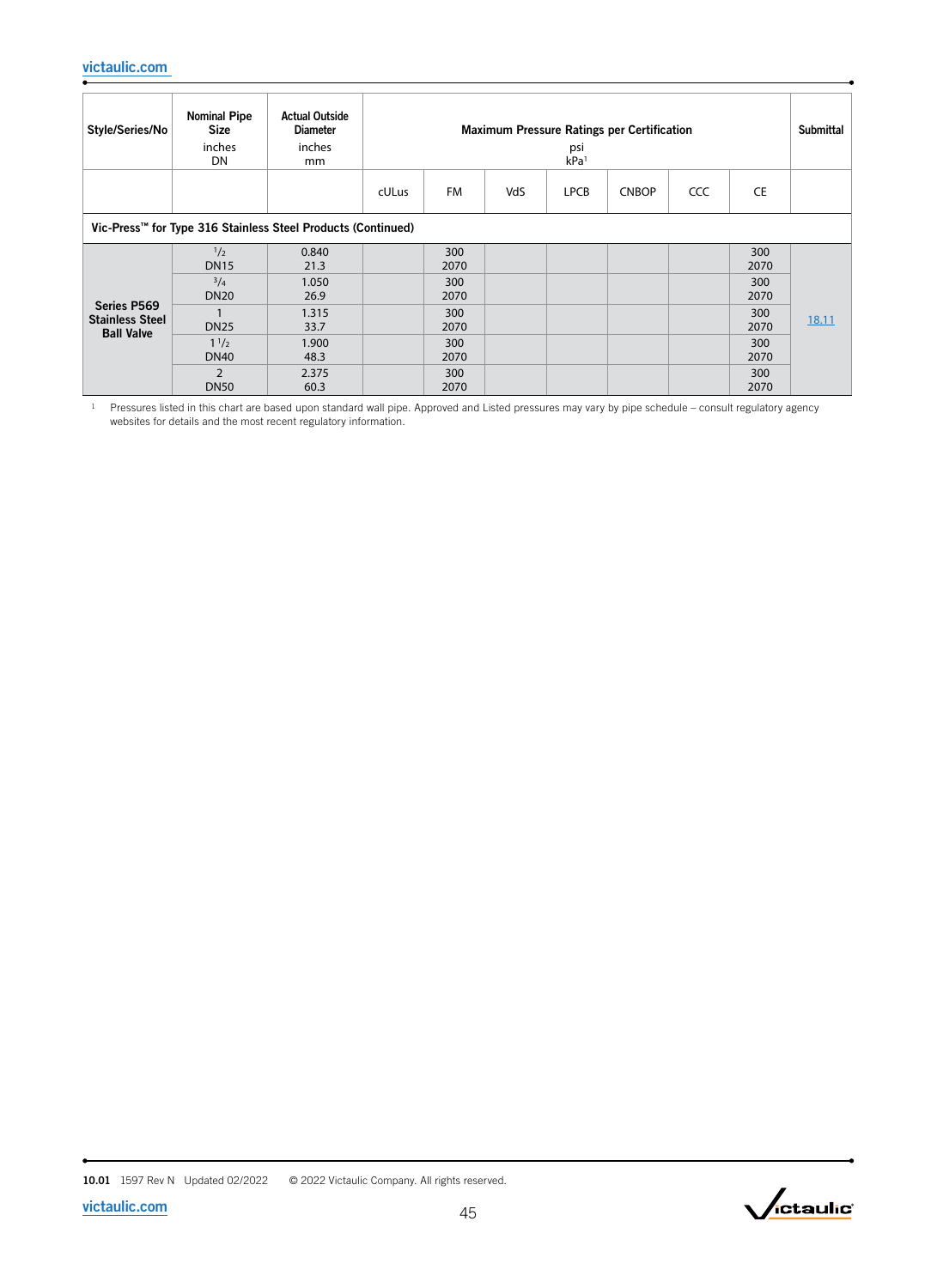# FIRE PROTECTION REFERENCE MATERIALS

Please reference the following publications for agency certification information of FireLock™, VicFlex™, and other fire protection products.

| Product                                                  | Pub.<br>No. |
|----------------------------------------------------------|-------------|
| FireLock Products - for IPS Carbon Steel Rigid Couplings |             |
| Installation-Ready Style 109                             | 10.64       |
| EZ™ Style 109                                            | 10.64       |
| EZ Style 009N                                            | 10.64       |
| Style 005H                                               | 10.02       |
| <b>FireLock Flange Adapters</b>                          |             |
| Style 744 ANSI Class 150, PN10, JIS 10K                  | 10.04       |
| FireLock Innovative Groove System - IGS™                 |             |
| No. 142 Welded Outlet                                    |             |
| Style 922 Outlet-T                                       |             |
| Style 920N Mechanical-T Outlet                           |             |
| No. 101 Installation-Ready™ 90° Elbow                    |             |
| Style 108 Installation-Ready Rigid Coupling              |             |
| No. 102 Installation-Ready Tee                           |             |
| Style 115 Reducing Coupling                              |             |
| No. 148 Sprinkler Reducer                                | 10.54       |
| No. 65 Grooved End of Run Fitting                        |             |
| No. 144 Grooved Concentric Reducer                       |             |
| No. 145 Threaded x Groove 90° Elbow                      |             |
| No. 147 Back-To-Back Sprinkler Tee                       |             |
| No. 143 Close Nipple                                     |             |
| No. 140 Male Threaded x Groove Adapter                   |             |
| No. 141 Female Threaded x Groove Adapter                 |             |
| No. 146 Cap                                              |             |
| <b>FireLock Elbows, Tees, Caps, Fittings</b>             |             |
| No. 001 - 90° Elbow                                      | 10.03       |

| No. $001 - 90^\circ$ Elbow                          | 10.03 |
|-----------------------------------------------------|-------|
| No. $003 - 45^\circ$ Elbow                          | 10.03 |
| No. 002 - Straight Tee                              | 10.03 |
| No. 006 – Cap                                       | 10.03 |
| <b>FireLock Grooved Installation-Ready Fittings</b> |       |

#### *FireLock* Hole Cut Products

| Style 912 Low Profile Sprinkler Tee             | 10.53 |
|-------------------------------------------------|-------|
| Style 912 Low Profile Sprinkler Tee (EMEA Only) |       |
| Style 922 Outlet-T                              | 10.52 |

#### *FireLock* Butterfly Valves

| Series 705 - Supervised OPEN                 | 10.81 |
|----------------------------------------------|-------|
| Series 765 High Pressure - Supervised OPEN   | 10.80 |
| Series 707C - Supervised CLOSED              | 10.75 |
| Series 766 High Pressure – Supervised CLOSED | 10.83 |

#### *FireLock* Check Valves

| Series 717H High Pressure Small Diameter Check Valve        | 10.08 |
|-------------------------------------------------------------|-------|
| Series 717 Check Valve                                      | 10.08 |
| Series 717HR High Pressure Small Diameter Riser Check Valve | 10.09 |
| Series 717R Riser Check Valve                               | 10.09 |

|         | Pub. |
|---------|------|
| Product | No.  |

#### OS&Y and NRS Gate Valves Series 771A Gate Valve [10.72](http://static.victaulic.com/assets/uploads/literature/10.72.pdf) Series 772A Gate Valve [10.72](http://static.victaulic.com/assets/uploads/literature/10.72.pdf) Series 771H OS&Y Groove by Groove [10.92](http://static.victaulic.com/assets/uploads/literature/10.92.pdf) Series 771F OS&Y Groove by Flange Series 772H NRS Groove by Groove Series 772F NRS Groove by Flange Series 773 Wall Post Indicator Series 774 Upright Post Indicator

#### *FireLock* Ball Valves

| <sup>1</sup> Series 728 Ball Valve       |  |
|------------------------------------------|--|
| <sup>1</sup> Series 748 Ball Check Valve |  |

### VicFlex™ Flexible Sprinkler Hoses, Fittings, and Brackets

| Style AB1 Bracket                                     |                                                                                             |
|-------------------------------------------------------|---------------------------------------------------------------------------------------------|
| Style AB2 Bracket                                     |                                                                                             |
| Style AB3 Bracket for Surface Mount Installations     | Refer to VicFlex hose publications<br>below for corresponding bracket<br>agency information |
| Style AB4 Bracket for Hat Channel Installations       |                                                                                             |
| <b>Style AB5 Bracket</b>                              |                                                                                             |
| Style AB6 Assembly for Cold Storage Installations     |                                                                                             |
| Style AB7 Bracket and Style AB7 Adjustable Bracket    |                                                                                             |
| Style AB8 Bracket for CD Profile Installations        |                                                                                             |
| Style AB10 Bracket for Armstrong® Tech Zone™ Ceilings |                                                                                             |
| Style AB11 Bracket                                    |                                                                                             |
| Style AB12 Bracket                                    |                                                                                             |
| Series AH1 Braided Hose                               | 10.95                                                                                       |
| Series AH1-CC Braided Hose                            | 10.95                                                                                       |
| Series AH2-CC Braided Hose                            | 10.85                                                                                       |
| Series AH2-300 Braided Hose                           | 10.84                                                                                       |
| Series AH2 Braided Hose                               | 10.85                                                                                       |
| Series AH5- Corrugated Hose                           | 10.89                                                                                       |
| Dry Sprinkler Style VS1                               | 10.91                                                                                       |
| Series AQC-U - Cleanroom                              | 10.86                                                                                       |
|                                                       |                                                                                             |

### *FireLock* Devices and Accessories Zone Control Riser Module

| Series 247 - Residential                  | 10.97 |
|-------------------------------------------|-------|
| Series 747M                               | 10.96 |
| Series 755 Manual Release Panel           | 10.96 |
| Series 75B Supplemental Alarm Kit         |       |
| Series 75D FireLock Water Column Kit      |       |
| Series 749 Auto Drain Assembly            |       |
| Series 752 Retard Chamber                 |       |
| Series 7C7 Compressor Package             |       |
| Series 746-LPA Dry Accelerator            |       |
| Series 760 NXT Water Motor Alarm          |       |
| Series 757 Air Maintenance Trim Assembly  |       |
| Series 757P Air Maintenance Trim Assembly |       |

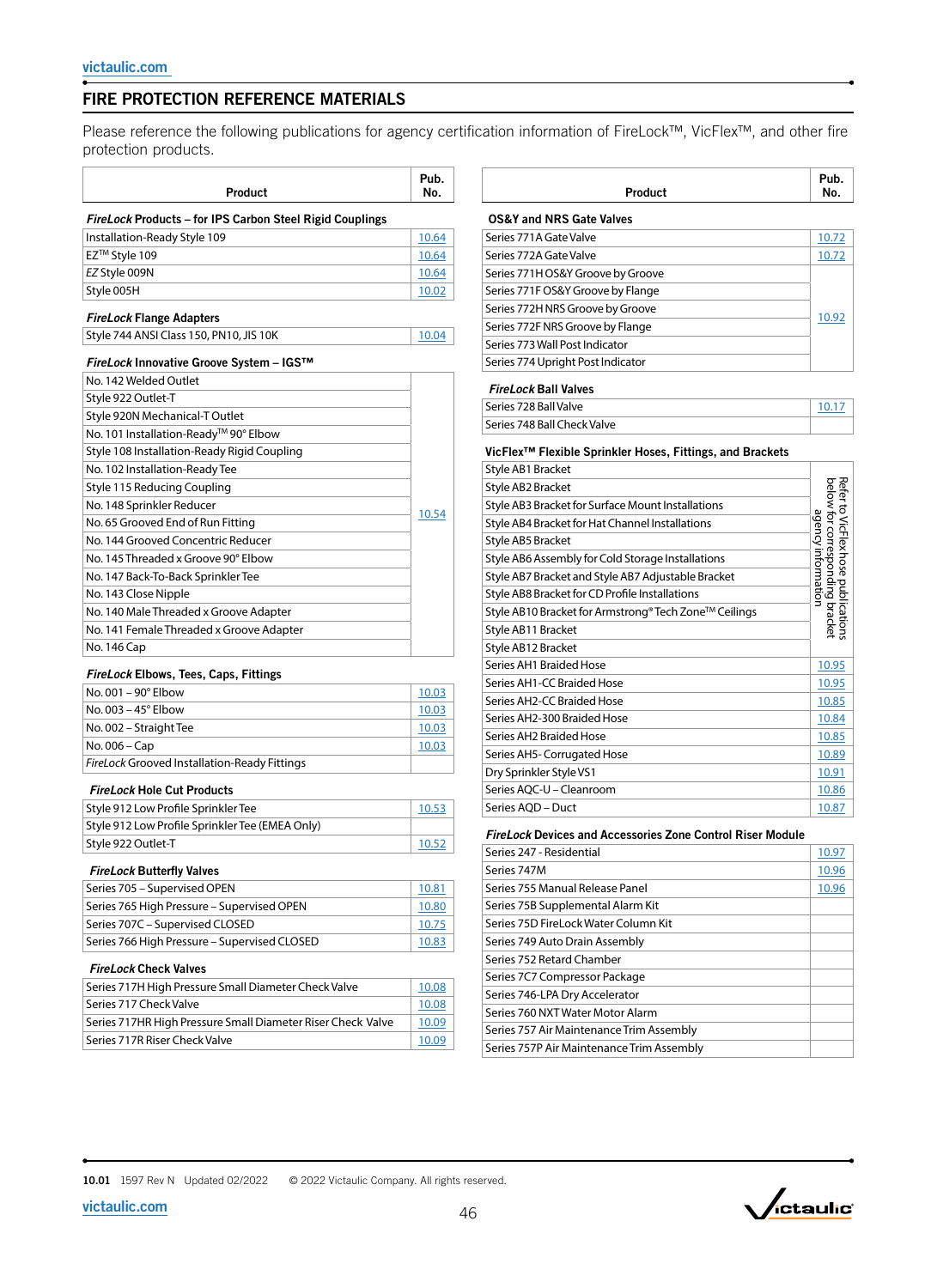| FireLock NXT™ Automatic Devices<br>Series 768N Dry Valve<br>30.80<br>Series 769N Deluge Valve<br>30.81<br>Series 769N Preaction Valve<br>30.82<br>Series 764 Alternate Wet/Dry Valve<br>30.83<br>Series 769 Preaction with Auto Convert<br>30.84<br>Series 769 Preaction - LPCB<br>30.85<br><b>FireLock Fire-Pac</b><br>Series 745<br>30.23<br>FireLock Alarm Check Valves - Page 37<br>Series 751<br>30.01<br>Series 751 European Alarm Check Valve Station<br>30.01<br>FireLock Automatic Sprinklers - Standard Spray<br>V2401-4.2 Upright Standard Response<br><u>40.87</u><br>V2402-4.2 Upright Quick Response<br>40.87<br>V2403-4.2 Pendent Standard Response<br>40.87<br>V2404 – 4.2 Pendent Quick Response<br>40.87<br>V2701-2.8 Upright Standard Response<br>40.40<br>V2702 - 2.8 Upright Quick Response<br>40.40<br>V2703 - 5.6 Upright Standard Response<br><u>40.10</u><br>V2704 – 5.6 Upright Quick Response<br><u>40.10</u><br>V2705 - 2.8 Pendent Standard Response<br>40.40<br>V2706 - 2.8 Pendent Quick Response<br>40.40<br>V2707 – 5.6 Pendent Standard Response<br>40.10<br>V2708 - 5.6 Pendent Quick Response<br><u>40.10</u><br>V2709 - 5.6 Horizontal Sidewall Standard Response<br>40.11<br>V2710-5.6 Horizontal Sidewall Quick Response<br><u>40.11</u><br>V2725 - 5.6 Conventional Standard Response<br>40.17<br>V2726 - 5.6 Conventional Quick Response<br>40.17<br>V2727 - 5.6 European Pendent Standard Response<br>40.18<br>V2728 - 5.6 European Pendent Quick Response<br>40.18<br>V2753 - 5.6 Conventional Standard Response<br><u>40.27</u><br>V2754 - 5.6 Conventional Quick Response<br>40.27<br>V3401-8.0 Upright Standard Response<br><u>40.15</u><br>V3402-8.0 Upright Quick Response<br><u>40.15</u><br>V3405 - 8.0 Pendent Standard Response<br><u>40.15</u><br>V3406 - 8.0 Recessed Pendent Quick Response<br>40.15<br>V3409 - 8.0 Horizontal Sidewall Standard Response<br>40.16<br>V3410 - 8.0 Horizontal Sidewall Quick Response<br>40.16<br>V3423 - 8.0 European Pendent Standard Response<br><u>40.19</u><br>V3424 - 8.0 European Pendent Quick Response<br><u>40.19</u><br>V3801-5.6 Concealed Pendent Standard Response<br>40.50<br>V3802 - 5.6 Concealed Pendent Quick Response<br>40.50<br>V3807 - 5.6 Concealed Pendent Standard Response<br><u>40.55</u><br>V3808-5.6 Concealed Pendent Quick Response<br><u>40.55</u> | Product | Pub.<br>No. |
|---------------------------------------------------------------------------------------------------------------------------------------------------------------------------------------------------------------------------------------------------------------------------------------------------------------------------------------------------------------------------------------------------------------------------------------------------------------------------------------------------------------------------------------------------------------------------------------------------------------------------------------------------------------------------------------------------------------------------------------------------------------------------------------------------------------------------------------------------------------------------------------------------------------------------------------------------------------------------------------------------------------------------------------------------------------------------------------------------------------------------------------------------------------------------------------------------------------------------------------------------------------------------------------------------------------------------------------------------------------------------------------------------------------------------------------------------------------------------------------------------------------------------------------------------------------------------------------------------------------------------------------------------------------------------------------------------------------------------------------------------------------------------------------------------------------------------------------------------------------------------------------------------------------------------------------------------------------------------------------------------------------------------------------------------------------------------------------------------------------------------------------------------------------------------------------------------------------------------------------------------------------------------------------------------------------------------------------------------------------------------|---------|-------------|
|                                                                                                                                                                                                                                                                                                                                                                                                                                                                                                                                                                                                                                                                                                                                                                                                                                                                                                                                                                                                                                                                                                                                                                                                                                                                                                                                                                                                                                                                                                                                                                                                                                                                                                                                                                                                                                                                                                                                                                                                                                                                                                                                                                                                                                                                                                                                                                           |         |             |
|                                                                                                                                                                                                                                                                                                                                                                                                                                                                                                                                                                                                                                                                                                                                                                                                                                                                                                                                                                                                                                                                                                                                                                                                                                                                                                                                                                                                                                                                                                                                                                                                                                                                                                                                                                                                                                                                                                                                                                                                                                                                                                                                                                                                                                                                                                                                                                           |         |             |
|                                                                                                                                                                                                                                                                                                                                                                                                                                                                                                                                                                                                                                                                                                                                                                                                                                                                                                                                                                                                                                                                                                                                                                                                                                                                                                                                                                                                                                                                                                                                                                                                                                                                                                                                                                                                                                                                                                                                                                                                                                                                                                                                                                                                                                                                                                                                                                           |         |             |
|                                                                                                                                                                                                                                                                                                                                                                                                                                                                                                                                                                                                                                                                                                                                                                                                                                                                                                                                                                                                                                                                                                                                                                                                                                                                                                                                                                                                                                                                                                                                                                                                                                                                                                                                                                                                                                                                                                                                                                                                                                                                                                                                                                                                                                                                                                                                                                           |         |             |
|                                                                                                                                                                                                                                                                                                                                                                                                                                                                                                                                                                                                                                                                                                                                                                                                                                                                                                                                                                                                                                                                                                                                                                                                                                                                                                                                                                                                                                                                                                                                                                                                                                                                                                                                                                                                                                                                                                                                                                                                                                                                                                                                                                                                                                                                                                                                                                           |         |             |
|                                                                                                                                                                                                                                                                                                                                                                                                                                                                                                                                                                                                                                                                                                                                                                                                                                                                                                                                                                                                                                                                                                                                                                                                                                                                                                                                                                                                                                                                                                                                                                                                                                                                                                                                                                                                                                                                                                                                                                                                                                                                                                                                                                                                                                                                                                                                                                           |         |             |
|                                                                                                                                                                                                                                                                                                                                                                                                                                                                                                                                                                                                                                                                                                                                                                                                                                                                                                                                                                                                                                                                                                                                                                                                                                                                                                                                                                                                                                                                                                                                                                                                                                                                                                                                                                                                                                                                                                                                                                                                                                                                                                                                                                                                                                                                                                                                                                           |         |             |
|                                                                                                                                                                                                                                                                                                                                                                                                                                                                                                                                                                                                                                                                                                                                                                                                                                                                                                                                                                                                                                                                                                                                                                                                                                                                                                                                                                                                                                                                                                                                                                                                                                                                                                                                                                                                                                                                                                                                                                                                                                                                                                                                                                                                                                                                                                                                                                           |         |             |
|                                                                                                                                                                                                                                                                                                                                                                                                                                                                                                                                                                                                                                                                                                                                                                                                                                                                                                                                                                                                                                                                                                                                                                                                                                                                                                                                                                                                                                                                                                                                                                                                                                                                                                                                                                                                                                                                                                                                                                                                                                                                                                                                                                                                                                                                                                                                                                           |         |             |
|                                                                                                                                                                                                                                                                                                                                                                                                                                                                                                                                                                                                                                                                                                                                                                                                                                                                                                                                                                                                                                                                                                                                                                                                                                                                                                                                                                                                                                                                                                                                                                                                                                                                                                                                                                                                                                                                                                                                                                                                                                                                                                                                                                                                                                                                                                                                                                           |         |             |
|                                                                                                                                                                                                                                                                                                                                                                                                                                                                                                                                                                                                                                                                                                                                                                                                                                                                                                                                                                                                                                                                                                                                                                                                                                                                                                                                                                                                                                                                                                                                                                                                                                                                                                                                                                                                                                                                                                                                                                                                                                                                                                                                                                                                                                                                                                                                                                           |         |             |
|                                                                                                                                                                                                                                                                                                                                                                                                                                                                                                                                                                                                                                                                                                                                                                                                                                                                                                                                                                                                                                                                                                                                                                                                                                                                                                                                                                                                                                                                                                                                                                                                                                                                                                                                                                                                                                                                                                                                                                                                                                                                                                                                                                                                                                                                                                                                                                           |         |             |
|                                                                                                                                                                                                                                                                                                                                                                                                                                                                                                                                                                                                                                                                                                                                                                                                                                                                                                                                                                                                                                                                                                                                                                                                                                                                                                                                                                                                                                                                                                                                                                                                                                                                                                                                                                                                                                                                                                                                                                                                                                                                                                                                                                                                                                                                                                                                                                           |         |             |
|                                                                                                                                                                                                                                                                                                                                                                                                                                                                                                                                                                                                                                                                                                                                                                                                                                                                                                                                                                                                                                                                                                                                                                                                                                                                                                                                                                                                                                                                                                                                                                                                                                                                                                                                                                                                                                                                                                                                                                                                                                                                                                                                                                                                                                                                                                                                                                           |         |             |
|                                                                                                                                                                                                                                                                                                                                                                                                                                                                                                                                                                                                                                                                                                                                                                                                                                                                                                                                                                                                                                                                                                                                                                                                                                                                                                                                                                                                                                                                                                                                                                                                                                                                                                                                                                                                                                                                                                                                                                                                                                                                                                                                                                                                                                                                                                                                                                           |         |             |
|                                                                                                                                                                                                                                                                                                                                                                                                                                                                                                                                                                                                                                                                                                                                                                                                                                                                                                                                                                                                                                                                                                                                                                                                                                                                                                                                                                                                                                                                                                                                                                                                                                                                                                                                                                                                                                                                                                                                                                                                                                                                                                                                                                                                                                                                                                                                                                           |         |             |
|                                                                                                                                                                                                                                                                                                                                                                                                                                                                                                                                                                                                                                                                                                                                                                                                                                                                                                                                                                                                                                                                                                                                                                                                                                                                                                                                                                                                                                                                                                                                                                                                                                                                                                                                                                                                                                                                                                                                                                                                                                                                                                                                                                                                                                                                                                                                                                           |         |             |
|                                                                                                                                                                                                                                                                                                                                                                                                                                                                                                                                                                                                                                                                                                                                                                                                                                                                                                                                                                                                                                                                                                                                                                                                                                                                                                                                                                                                                                                                                                                                                                                                                                                                                                                                                                                                                                                                                                                                                                                                                                                                                                                                                                                                                                                                                                                                                                           |         |             |
|                                                                                                                                                                                                                                                                                                                                                                                                                                                                                                                                                                                                                                                                                                                                                                                                                                                                                                                                                                                                                                                                                                                                                                                                                                                                                                                                                                                                                                                                                                                                                                                                                                                                                                                                                                                                                                                                                                                                                                                                                                                                                                                                                                                                                                                                                                                                                                           |         |             |
|                                                                                                                                                                                                                                                                                                                                                                                                                                                                                                                                                                                                                                                                                                                                                                                                                                                                                                                                                                                                                                                                                                                                                                                                                                                                                                                                                                                                                                                                                                                                                                                                                                                                                                                                                                                                                                                                                                                                                                                                                                                                                                                                                                                                                                                                                                                                                                           |         |             |
|                                                                                                                                                                                                                                                                                                                                                                                                                                                                                                                                                                                                                                                                                                                                                                                                                                                                                                                                                                                                                                                                                                                                                                                                                                                                                                                                                                                                                                                                                                                                                                                                                                                                                                                                                                                                                                                                                                                                                                                                                                                                                                                                                                                                                                                                                                                                                                           |         |             |
|                                                                                                                                                                                                                                                                                                                                                                                                                                                                                                                                                                                                                                                                                                                                                                                                                                                                                                                                                                                                                                                                                                                                                                                                                                                                                                                                                                                                                                                                                                                                                                                                                                                                                                                                                                                                                                                                                                                                                                                                                                                                                                                                                                                                                                                                                                                                                                           |         |             |
|                                                                                                                                                                                                                                                                                                                                                                                                                                                                                                                                                                                                                                                                                                                                                                                                                                                                                                                                                                                                                                                                                                                                                                                                                                                                                                                                                                                                                                                                                                                                                                                                                                                                                                                                                                                                                                                                                                                                                                                                                                                                                                                                                                                                                                                                                                                                                                           |         |             |
|                                                                                                                                                                                                                                                                                                                                                                                                                                                                                                                                                                                                                                                                                                                                                                                                                                                                                                                                                                                                                                                                                                                                                                                                                                                                                                                                                                                                                                                                                                                                                                                                                                                                                                                                                                                                                                                                                                                                                                                                                                                                                                                                                                                                                                                                                                                                                                           |         |             |
|                                                                                                                                                                                                                                                                                                                                                                                                                                                                                                                                                                                                                                                                                                                                                                                                                                                                                                                                                                                                                                                                                                                                                                                                                                                                                                                                                                                                                                                                                                                                                                                                                                                                                                                                                                                                                                                                                                                                                                                                                                                                                                                                                                                                                                                                                                                                                                           |         |             |
|                                                                                                                                                                                                                                                                                                                                                                                                                                                                                                                                                                                                                                                                                                                                                                                                                                                                                                                                                                                                                                                                                                                                                                                                                                                                                                                                                                                                                                                                                                                                                                                                                                                                                                                                                                                                                                                                                                                                                                                                                                                                                                                                                                                                                                                                                                                                                                           |         |             |
|                                                                                                                                                                                                                                                                                                                                                                                                                                                                                                                                                                                                                                                                                                                                                                                                                                                                                                                                                                                                                                                                                                                                                                                                                                                                                                                                                                                                                                                                                                                                                                                                                                                                                                                                                                                                                                                                                                                                                                                                                                                                                                                                                                                                                                                                                                                                                                           |         |             |
|                                                                                                                                                                                                                                                                                                                                                                                                                                                                                                                                                                                                                                                                                                                                                                                                                                                                                                                                                                                                                                                                                                                                                                                                                                                                                                                                                                                                                                                                                                                                                                                                                                                                                                                                                                                                                                                                                                                                                                                                                                                                                                                                                                                                                                                                                                                                                                           |         |             |
|                                                                                                                                                                                                                                                                                                                                                                                                                                                                                                                                                                                                                                                                                                                                                                                                                                                                                                                                                                                                                                                                                                                                                                                                                                                                                                                                                                                                                                                                                                                                                                                                                                                                                                                                                                                                                                                                                                                                                                                                                                                                                                                                                                                                                                                                                                                                                                           |         |             |
|                                                                                                                                                                                                                                                                                                                                                                                                                                                                                                                                                                                                                                                                                                                                                                                                                                                                                                                                                                                                                                                                                                                                                                                                                                                                                                                                                                                                                                                                                                                                                                                                                                                                                                                                                                                                                                                                                                                                                                                                                                                                                                                                                                                                                                                                                                                                                                           |         |             |
|                                                                                                                                                                                                                                                                                                                                                                                                                                                                                                                                                                                                                                                                                                                                                                                                                                                                                                                                                                                                                                                                                                                                                                                                                                                                                                                                                                                                                                                                                                                                                                                                                                                                                                                                                                                                                                                                                                                                                                                                                                                                                                                                                                                                                                                                                                                                                                           |         |             |
|                                                                                                                                                                                                                                                                                                                                                                                                                                                                                                                                                                                                                                                                                                                                                                                                                                                                                                                                                                                                                                                                                                                                                                                                                                                                                                                                                                                                                                                                                                                                                                                                                                                                                                                                                                                                                                                                                                                                                                                                                                                                                                                                                                                                                                                                                                                                                                           |         |             |
|                                                                                                                                                                                                                                                                                                                                                                                                                                                                                                                                                                                                                                                                                                                                                                                                                                                                                                                                                                                                                                                                                                                                                                                                                                                                                                                                                                                                                                                                                                                                                                                                                                                                                                                                                                                                                                                                                                                                                                                                                                                                                                                                                                                                                                                                                                                                                                           |         |             |
|                                                                                                                                                                                                                                                                                                                                                                                                                                                                                                                                                                                                                                                                                                                                                                                                                                                                                                                                                                                                                                                                                                                                                                                                                                                                                                                                                                                                                                                                                                                                                                                                                                                                                                                                                                                                                                                                                                                                                                                                                                                                                                                                                                                                                                                                                                                                                                           |         |             |
|                                                                                                                                                                                                                                                                                                                                                                                                                                                                                                                                                                                                                                                                                                                                                                                                                                                                                                                                                                                                                                                                                                                                                                                                                                                                                                                                                                                                                                                                                                                                                                                                                                                                                                                                                                                                                                                                                                                                                                                                                                                                                                                                                                                                                                                                                                                                                                           |         |             |
|                                                                                                                                                                                                                                                                                                                                                                                                                                                                                                                                                                                                                                                                                                                                                                                                                                                                                                                                                                                                                                                                                                                                                                                                                                                                                                                                                                                                                                                                                                                                                                                                                                                                                                                                                                                                                                                                                                                                                                                                                                                                                                                                                                                                                                                                                                                                                                           |         |             |
|                                                                                                                                                                                                                                                                                                                                                                                                                                                                                                                                                                                                                                                                                                                                                                                                                                                                                                                                                                                                                                                                                                                                                                                                                                                                                                                                                                                                                                                                                                                                                                                                                                                                                                                                                                                                                                                                                                                                                                                                                                                                                                                                                                                                                                                                                                                                                                           |         |             |
|                                                                                                                                                                                                                                                                                                                                                                                                                                                                                                                                                                                                                                                                                                                                                                                                                                                                                                                                                                                                                                                                                                                                                                                                                                                                                                                                                                                                                                                                                                                                                                                                                                                                                                                                                                                                                                                                                                                                                                                                                                                                                                                                                                                                                                                                                                                                                                           |         |             |
|                                                                                                                                                                                                                                                                                                                                                                                                                                                                                                                                                                                                                                                                                                                                                                                                                                                                                                                                                                                                                                                                                                                                                                                                                                                                                                                                                                                                                                                                                                                                                                                                                                                                                                                                                                                                                                                                                                                                                                                                                                                                                                                                                                                                                                                                                                                                                                           |         |             |
|                                                                                                                                                                                                                                                                                                                                                                                                                                                                                                                                                                                                                                                                                                                                                                                                                                                                                                                                                                                                                                                                                                                                                                                                                                                                                                                                                                                                                                                                                                                                                                                                                                                                                                                                                                                                                                                                                                                                                                                                                                                                                                                                                                                                                                                                                                                                                                           |         |             |
|                                                                                                                                                                                                                                                                                                                                                                                                                                                                                                                                                                                                                                                                                                                                                                                                                                                                                                                                                                                                                                                                                                                                                                                                                                                                                                                                                                                                                                                                                                                                                                                                                                                                                                                                                                                                                                                                                                                                                                                                                                                                                                                                                                                                                                                                                                                                                                           |         |             |
|                                                                                                                                                                                                                                                                                                                                                                                                                                                                                                                                                                                                                                                                                                                                                                                                                                                                                                                                                                                                                                                                                                                                                                                                                                                                                                                                                                                                                                                                                                                                                                                                                                                                                                                                                                                                                                                                                                                                                                                                                                                                                                                                                                                                                                                                                                                                                                           |         |             |
|                                                                                                                                                                                                                                                                                                                                                                                                                                                                                                                                                                                                                                                                                                                                                                                                                                                                                                                                                                                                                                                                                                                                                                                                                                                                                                                                                                                                                                                                                                                                                                                                                                                                                                                                                                                                                                                                                                                                                                                                                                                                                                                                                                                                                                                                                                                                                                           |         |             |
|                                                                                                                                                                                                                                                                                                                                                                                                                                                                                                                                                                                                                                                                                                                                                                                                                                                                                                                                                                                                                                                                                                                                                                                                                                                                                                                                                                                                                                                                                                                                                                                                                                                                                                                                                                                                                                                                                                                                                                                                                                                                                                                                                                                                                                                                                                                                                                           |         |             |
|                                                                                                                                                                                                                                                                                                                                                                                                                                                                                                                                                                                                                                                                                                                                                                                                                                                                                                                                                                                                                                                                                                                                                                                                                                                                                                                                                                                                                                                                                                                                                                                                                                                                                                                                                                                                                                                                                                                                                                                                                                                                                                                                                                                                                                                                                                                                                                           |         |             |
|                                                                                                                                                                                                                                                                                                                                                                                                                                                                                                                                                                                                                                                                                                                                                                                                                                                                                                                                                                                                                                                                                                                                                                                                                                                                                                                                                                                                                                                                                                                                                                                                                                                                                                                                                                                                                                                                                                                                                                                                                                                                                                                                                                                                                                                                                                                                                                           |         |             |

| Product                                                     | Pub.<br>No. |
|-------------------------------------------------------------|-------------|
| <b>FireLock Automatic Sprinklers - Specific Application</b> |             |
| V2502-4.2 Upright Quick Response                            | 40.09       |
| <b>FireLock Automatic Sprinklers - Storage</b>              |             |
| V2721-5.6 Upright Standard Response                         | 40.22       |
| V2722 - 5.6 Upright Quick Response                          | 40.22       |
| V2723 - 5.6 Pendent Standard Response                       | 40.22       |
| V2724 - 5.6 Pendent Quick Response                          | 40.22       |
| V3403 - 11.2 Upright Standard Response                      | 40.20       |
| V3404 - 11.2 Upright Quick Response                         | 40.20       |
| V3407 - 11.2 Pendent Standard Response                      | 40.20       |
| V3408 - 11.2 Pendent Quick Response                         | 40.20       |
| V3417 - 8.0 Upright Standard Response                       | 40.23       |
| V3418-8.0 Upright Quick Response                            | 40.23       |
| V3419 - 8.0 Pendent Standard Response                       | 40.23       |
| V3420 - 8.0 Pendent Quick Response                          | 40.23       |
| V4601 - 25.2 CMSA Pendent Standard Response                 | 40.95       |
| V4603 – 25.2 CMSA Pendent Standard Response                 | 40.98       |
| V4702 - 16.8 FSFR Pendent FR                                | 40.89       |
| V4802 – 25.2 FSFR Pendent FR                                | 40.91       |
| V4902-22.2 ESFR Pendent FR                                  | 40.92       |

### *FireLock* Automatic Sprinklers – Extended Coverage

| V2758 - 5.6 Horizontal Sidewall Quick Response    | 40.35 |
|---------------------------------------------------|-------|
| V3102 - 8.0 Concealed Pendent Quick Response      | 40.76 |
| V3104 - 11.2 Concealed Pendent Quick Response     | 40.76 |
| V3411 - 11.2 Pendent Standard Response            | 40.30 |
| V3412 - 11.2 Pendent Quick Response               | 40.30 |
| V3413 - 14.0 Pendent Standard Response            | 40.31 |
| V3414 - 14.0 Pendent Quick Response               | 40.31 |
| V3415 - 8.0 Horizontal Sidewall Standard Response | 40.33 |
| V3416 - 8.0 Horizontal Sidewall Quick Response    | 40.33 |
| V3421 - 14.0 Pendent Standard Response            | 40.34 |
| V3425 - 14.0 Upright Standard Response            | 40.34 |
| V3428 - 8.0 Pendent Quick Response                | 40.78 |

### *FireLock* Automatic Sprinklers – Residential

| V2738 - 4.2 Horizontal Sidewall Quick Response | 40.54 |
|------------------------------------------------|-------|
| V2740 - 4.9 Pendent Quick Response             | 40.47 |
| V2742 - 4.9 Concealed Pendent Quick Response   | 40.52 |
| V2744 - 5.6 Horizontal Sidewall Quick Response | 40.49 |
| V2902-4.1 Pendent Quick Response               | 40.44 |
| V3426 - 6.9 Pendent Quick Response             | 40.48 |
| V3806 - 5.6 Concealed Pendent Quick Response   | 40.43 |
|                                                |       |